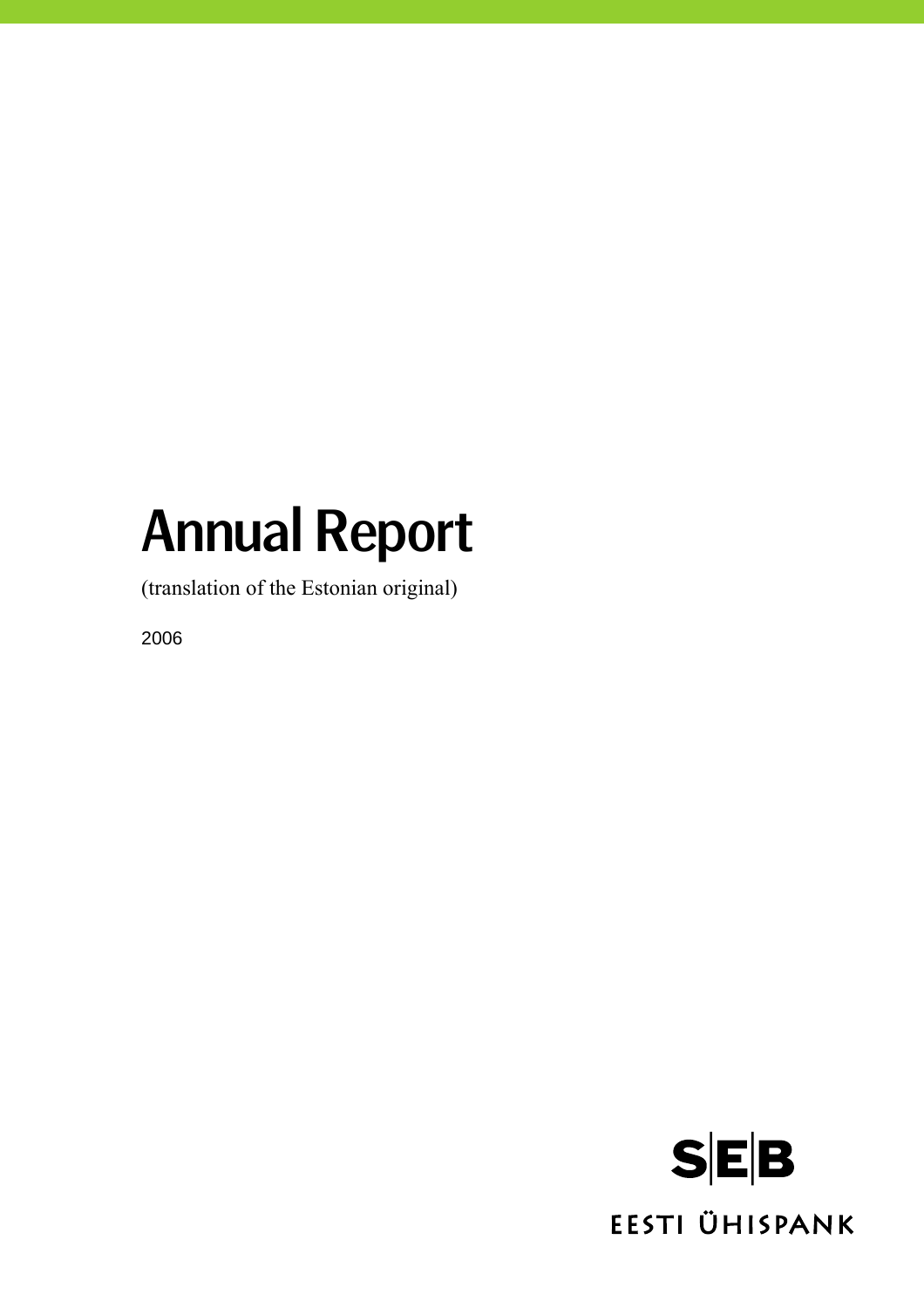#### **Contents**

|    |      |                                                                            | $\sqrt{2}$                       |               |                                                         |
|----|------|----------------------------------------------------------------------------|----------------------------------|---------------|---------------------------------------------------------|
|    |      |                                                                            | 3                                |               | 3. Interest and similar income                          |
|    |      |                                                                            | 3                                |               | 4. Interest expenses and similar charges                |
|    |      |                                                                            | $\mathfrak{Z}$                   |               |                                                         |
|    |      |                                                                            |                                  |               | 6. Fee and commission expense                           |
|    |      |                                                                            | $\overline{4}$                   |               | 7. Gains less losses from trading and financial         |
|    |      |                                                                            |                                  |               |                                                         |
|    |      |                                                                            | $\overline{4}$<br>$\overline{4}$ |               | assets at fair value through profit or loss at incepti  |
|    |      |                                                                            |                                  |               | 8. Income from insurance activities                     |
|    |      | 1.2. Shares held by the members of Management and                          |                                  |               |                                                         |
|    |      | Supervisory Board_                                                         | 5                                |               |                                                         |
|    |      |                                                                            | 6                                |               |                                                         |
|    |      |                                                                            | $\overline{7}$                   |               | 12. Impairment losses on loans and advances             |
|    |      |                                                                            | 10                               |               |                                                         |
|    |      |                                                                            | 11                               |               | 14. Balances with central bank                          |
|    |      |                                                                            | 12                               |               | 15. Loans and advances to credit institutions           |
|    |      |                                                                            | 13                               |               | 16. Loans and advances to customers                     |
|    |      |                                                                            | 13                               |               |                                                         |
|    |      |                                                                            | 13                               |               |                                                         |
|    |      |                                                                            |                                  |               |                                                         |
|    |      | III. Consolidated Financial Statements__________________                   | 14                               |               |                                                         |
|    |      |                                                                            | 14                               |               | 21. Investment properties                               |
|    |      |                                                                            | 15                               |               |                                                         |
|    |      | 3. Consolidated Cash Flow Statement                                        | 16                               |               | 23. Deferred income tax assets                          |
|    |      | 4. Changes in Consolidated Shareholders' Equity_________                   | 17                               |               | 24. Accrued income and prepaid expenses                 |
|    |      |                                                                            |                                  |               |                                                         |
|    |      | Notes to Consolidated Financial Statements                                 | 18                               |               |                                                         |
| 1. |      |                                                                            | 18                               |               | 27. Issued debt securities                              |
|    |      |                                                                            | 18                               |               | 28. Other financial liabilities<br>________________     |
|    |      | 1.2. Consolidation                                                         | 19                               |               | 29. Deferred income tax liabilities                     |
|    |      | 1.3. Foreign currency transactions and assets and                          |                                  |               | 30. Accrued expenses and deferred income                |
|    |      | liabilities denominated in a foreign currency_______                       | 20                               |               |                                                         |
|    |      |                                                                            | 21                               |               | 32. Subordinated loans                                  |
|    |      |                                                                            | 21                               |               |                                                         |
|    | 1.6. |                                                                            | $27\,$                           |               |                                                         |
|    | 1.7. | Tangible and intangible assets other than goodwill_                        | 27                               |               | 35. Other reserves                                      |
|    | 1.8. | Goodwill                                                                   | 28                               |               | 36. Contingent assets and liabilities and commitments   |
|    | 1.9. |                                                                            | 28                               |               | 37. Events after end of the financial year              |
|    |      |                                                                            | 29                               |               |                                                         |
|    |      |                                                                            |                                  |               |                                                         |
|    |      | 1.12. Leases - a group / company is the lessee__________                   | 29<br>29                         |               |                                                         |
|    |      |                                                                            | 30                               |               | 41. Primary statements of parent company as a separa    |
|    |      |                                                                            |                                  |               |                                                         |
|    |      |                                                                            | 31                               |               |                                                         |
|    |      |                                                                            |                                  | 31 <b>IV.</b> | Independent Auditor's Report__________________          |
|    |      | 1.16. Provisions<br>1.17. Classification and accounting principles of life |                                  | 31 V.         | Proposal of the Management Board regarding the          |
|    |      |                                                                            |                                  |               |                                                         |
|    |      |                                                                            |                                  | 33 VI.        | <b>Signatures of Supervisory Board to annual report</b> |
|    |      |                                                                            | 34                               |               |                                                         |
|    |      |                                                                            | 34                               |               |                                                         |
|    |      |                                                                            | 34                               |               |                                                         |
|    |      | 1.21. Dividend income                                                      | 35                               |               |                                                         |
|    |      |                                                                            | 35                               |               |                                                         |
|    |      |                                                                            | 36                               |               |                                                         |
|    |      |                                                                            | 36                               |               |                                                         |
|    |      |                                                                            | 36                               |               |                                                         |
|    |      |                                                                            | 36                               |               |                                                         |
|    |      | 1.27. New International Financial Reporting Standards,                     |                                  |               |                                                         |
|    |      | amendments to published standards and                                      |                                  |               |                                                         |
|    |      | interpretations of International Financial Reporting                       |                                  |               |                                                         |
|    |      | Interpretations Committee to published standards                           | 37                               |               |                                                         |

|                                                                                      | 2              |                                                                                                                                                         | 39  |
|--------------------------------------------------------------------------------------|----------------|---------------------------------------------------------------------------------------------------------------------------------------------------------|-----|
| I. Introduction                                                                      | 3              |                                                                                                                                                         | 56  |
|                                                                                      | $\mathfrak{Z}$ |                                                                                                                                                         | 56  |
|                                                                                      | $\overline{3}$ | 5. Fee and commission income                                                                                                                            | 56  |
|                                                                                      |                | 6. Fee and commission expense                                                                                                                           | 56  |
| II. Management Report_                                                               | $\overline{4}$ | 7. Gains less losses from trading and financial                                                                                                         |     |
|                                                                                      | $\overline{4}$ | assets at fair value through profit or loss at inception_____                                                                                           | -56 |
| 1.1. Consolidated group_<br><u> 1989 - Johann John Stone, mars eta biztanleria (</u> | $\overline{4}$ |                                                                                                                                                         | 57  |
| 1.2. Shares held by the members of Management and                                    |                |                                                                                                                                                         | 57  |
| Supervisory Board<br>_________________________________                               | 5              |                                                                                                                                                         |     |
|                                                                                      | 6              |                                                                                                                                                         | 57  |
|                                                                                      | $\tau$         | 12. Impairment losses on loans and advances                                                                                                             | 57  |
|                                                                                      | 10             |                                                                                                                                                         | 58  |
|                                                                                      | 11             |                                                                                                                                                         | 58  |
|                                                                                      | 12             |                                                                                                                                                         | 58  |
| 6. Standard ratios                                                                   | 13             |                                                                                                                                                         | 58  |
|                                                                                      | 13             | 17. Securities                                                                                                                                          | 60  |
|                                                                                      | 13             |                                                                                                                                                         | 61  |
|                                                                                      |                |                                                                                                                                                         | 62  |
| III. Consolidated Financial Statements__________________                             | 14             |                                                                                                                                                         | 63  |
|                                                                                      | 14             |                                                                                                                                                         | 64  |
|                                                                                      | 15             |                                                                                                                                                         | 64  |
|                                                                                      | 16             |                                                                                                                                                         | 65  |
| 4. Changes in Consolidated Shareholders' Equity_________                             | 17             |                                                                                                                                                         | 65  |
|                                                                                      |                |                                                                                                                                                         | 65  |
| Notes to Consolidated Financial Statements                                           | 18             | 26. Due to customers                                                                                                                                    | 65  |
| Accounting principles<br>1.                                                          | 18             |                                                                                                                                                         | 66  |
|                                                                                      | 18             | 28. Other financial liabilities<br><u> 1989 - Johann John Stone, mars eta bainar eta baina eta baina eta baina eta baina eta baina eta baina eta ba</u> | 66  |
| 1.2. Consolidation                                                                   | 19             | 29. Deferred income tax liabilities<br><u> 1989 - Johann John Stone, mensk politik fotograf (d. 1989)</u>                                               | 66  |
| 1.3. Foreign currency transactions and assets and                                    |                |                                                                                                                                                         | 67  |
| liabilities denominated in a foreign currency_______                                 | 20             | 31. Provisions                                                                                                                                          | 67  |
|                                                                                      | 21             |                                                                                                                                                         | 67  |
| 1.5.                                                                                 | 21             |                                                                                                                                                         | 68  |
| 1.6.                                                                                 | 27             |                                                                                                                                                         | 68  |
| Tangible and intangible assets other than goodwill<br>1.7.                           | $27\,$         | 35. Other reserves                                                                                                                                      | 68  |
| Goodwill<br>1.8.<br><u> 1990 - Johann Barbara, martin d</u>                          | 28             | 36. Contingent assets and liabilities and commitments                                                                                                   | 69  |
| 1.9.                                                                                 | 28             | 37. Events after end of the financial year                                                                                                              | 70  |
| 1.10. Non-financial assets held for sale                                             | 29             | 38. Related parties                                                                                                                                     | 71  |
|                                                                                      | 29             |                                                                                                                                                         | 72  |
| 1.12. Leases - a group / company is the lessee_________                              | 29             |                                                                                                                                                         | 72  |
|                                                                                      | 30             | 41. Primary statements of parent company as a separate entity 73                                                                                        |     |
|                                                                                      | 31             |                                                                                                                                                         |     |
|                                                                                      | $31$ IV.       |                                                                                                                                                         | 77  |
|                                                                                      | 31 V.          | Proposal of the Management Board regarding the                                                                                                          |     |
| 1.16. Provisions<br>1.17. Classification and accounting principles of life           |                |                                                                                                                                                         |     |
|                                                                                      | 33 VI.         | Signatures of Supervisory Board to annual report_________ 79                                                                                            |     |
| insurance contracts<br>1.18. Capitalisation of acquisition costs                     | 34             |                                                                                                                                                         |     |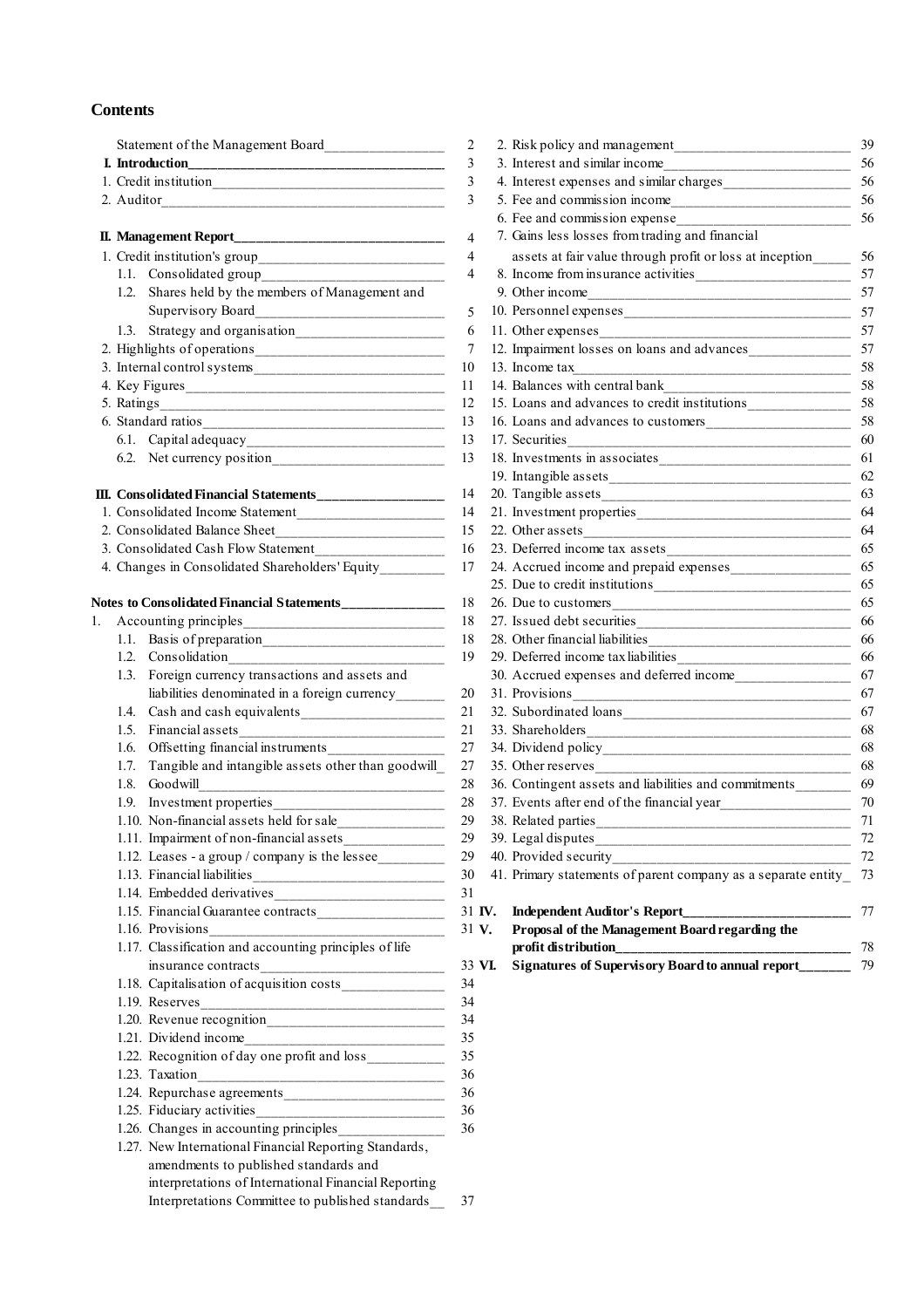#### **Statement of the Management Board**

The Annual Report 2006 of AS SEB Eesti Ühispank consists of the following parts and reports:

 Introduction (page 3) Management Report (page 4) Consolidated Financial Statements (page 14) Independent Auditor's Report (page 77) Proposal of the Management Board regarding the profit distribution (page 78).

The financial and other additional information published in the Annual Report 2006 is true and complete. There is no financial or other information, missing from the Annual Report 2006, which could affect the meaning or contents of the report. The Consolidated Financial Statements give a true and fair view of the actual financial position, results of operations and cash flows of the group.

Consolidated Financial Statements have been compiled in accordance with the International Financial Reporting Standards, as adopted by the European Union, as stipulated in § 17 of the Accounting Law. The Annual Report 2006 has been compiled in accordance with the requirements of Estonian laws. AS SEB Eesti Ühispank and its subsidiaries of the consolidated group are assumed to be going concern.

The audit of these Consolidated Financial Statements was conducted in accordance with International Standards of Auditing.

The Annual Report 2006 will be submitted for the approval to the sole shareholder at the regular annual shareholder meeting. Previous Annual Report 2005 was approved on 04.04.2006.

Members of Management Board:

| "20" FEBRUARY 2007 |      |                  | Mart Altvee     |
|--------------------|------|------------------|-----------------|
| " 20 " Februar     | 2007 |                  | Tauno Vanaselja |
| "20" February      | 2007 |                  | Andrus Kimber   |
| 20 February        | 2007 |                  | Ahti Asmann     |
| "20" February      | 2007 | $M = 2$<br>ellal | Mats Hedström   |

| Initsiaalid/initials | Initsialiseeritud ainult identifitseerimiseks<br>Initialled for the purpose of identification only<br>m.m |
|----------------------|-----------------------------------------------------------------------------------------------------------|
| Kuupäev/date         | 24.02.07                                                                                                  |
|                      | PricewaterhouseCoopers, Tallinn                                                                           |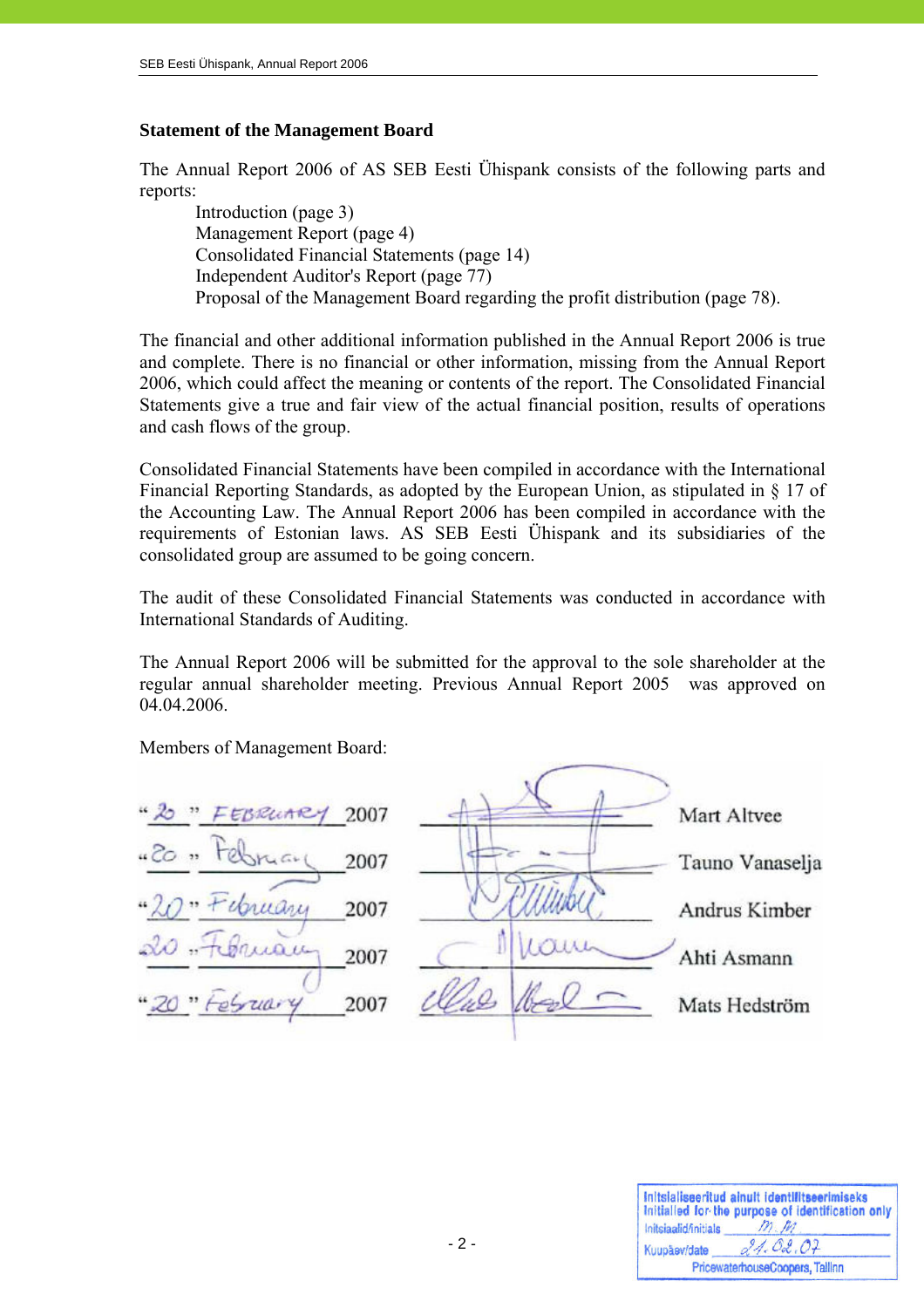#### **I. Introduction**

#### **1. Credit institution**

Registry date 08.12.95 Phone  $+3726655100$ Fax  $+3726655102$ SWIFT EEUHEE2X e-mail postkast@seb.ee

#### **2. Auditor**

Registry code 10142876

Report balance sheet date 31.12.06

Company name AS SEB Eesti Ühispank Address Tornimäe Str.2, Tallinn 15010, Estonia Registred in Republic of Estonia Registry code 10004252 (Estonian Commercial Register) Telex 173 006 UNION EE Internet homepage http://www.seb.ee

# Audit company **AS PricewaterhouseCoopers** Address Pärnu Str. 15, 10141 Tallinn, Estonia

Reporting period 01.01.2006 - 31.12.2006 Report currency Estonian kroon (EEK), millions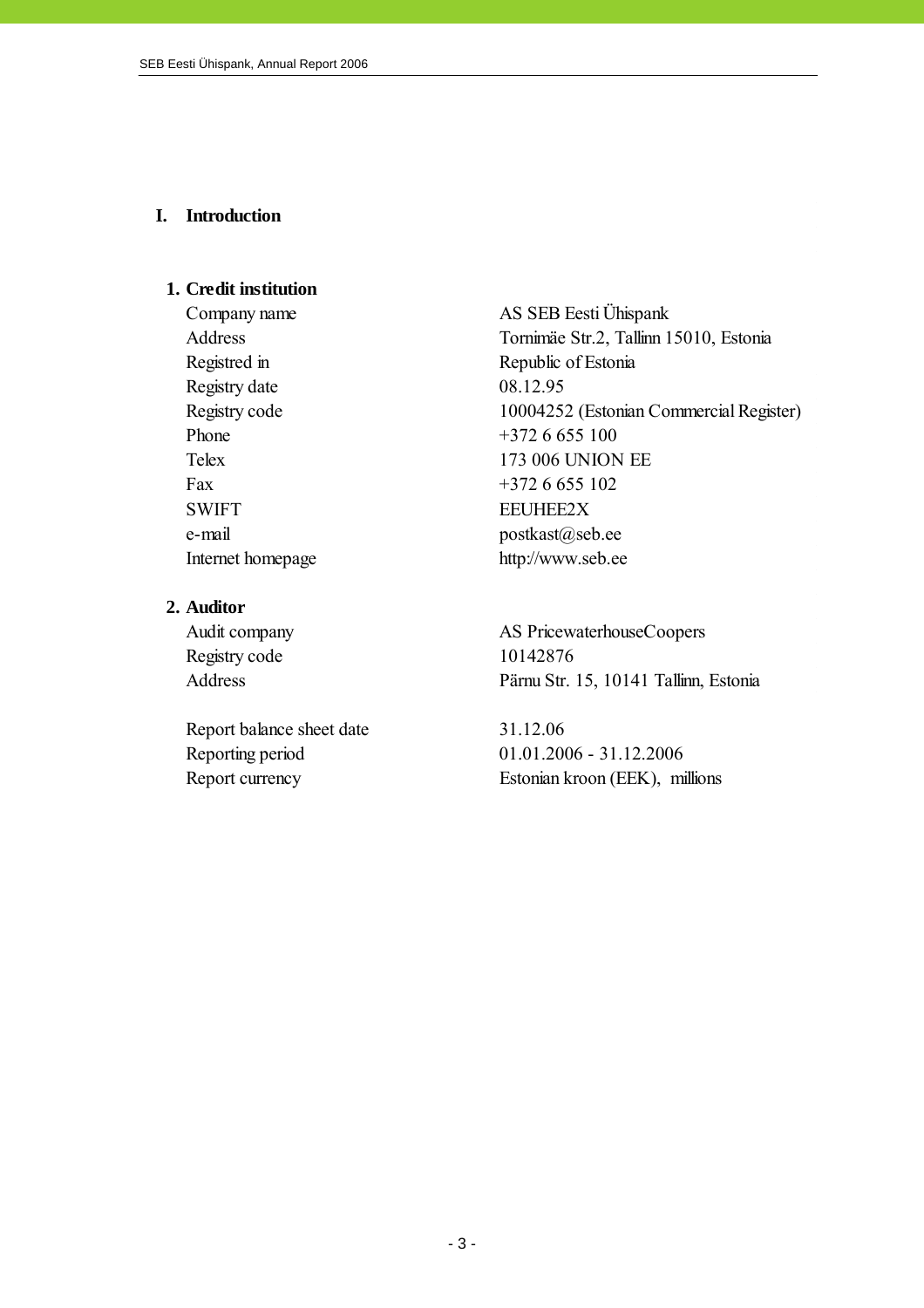#### **II. Management Report**

#### **1. Credit institution's group**

#### **1.1. Consolidated group 31.12.06**

| Company name                           | Register  | Reg.date   | <b>Address</b>             | Activity                    | Owner-<br>ship*** $(%)$ | At an<br>acquisi-<br>tion cost<br>(EEK<br>mio) |
|----------------------------------------|-----------|------------|----------------------------|-----------------------------|-------------------------|------------------------------------------------|
| AS SEB Ühisliising                     | 10281767  | 03.10.1997 | Tallinn, Tornimäe 2        | Leasing                     | $100.0\%$               | 23.4                                           |
| HF Liisingu AS (in liquidation) $*$    | 10304592  | 07.11.1997 | Tallinn, Tornimäe 2        | Leasing                     | 100.0%                  | $\overline{\phantom{a}}$                       |
| AS SEB Ühisliisingu Kindlustusmaakler* | 10723587  | 16.01.2001 | Tallinn, Tornimäe 2        | Insurance brokerage         | 100.0%                  | ۰                                              |
| AS Rentacar*                           | 10303546  | 20.10.1997 | Haapsalu, Karja 27         | Leasing                     | 100.0%                  |                                                |
| SEB Russian Leasing                    | R-6603.16 | 19.06.1997 | St.Peterburg, Kropotkina 1 | Leasing                     | 100.0%                  | 1.9                                            |
| AS SEB Ühispanga Fondid                | 10035169  | 22.05.1996 | Tallinn, Tornimäe 2        | Asset management            | 100.0%                  | 42.5                                           |
| AS SEB Ühispanga Elukindlustus         | 10525330  | 21.01.1999 | Tallinn, Tornimäe 2        | Insurance                   | $100.0\%$               | 30.0                                           |
| AS Bangalo                             | 10088272  | 18.10.1996 | Tallinn, Tornimäe 2        | Real estate                 | 100.0%                  | 47.0                                           |
| AS Tomimägi                            | 10198768  | 05.05.1997 | Tallinn, Tornimäe 2        | Real estate                 | 100.0%                  | 132.9                                          |
| OÜ Strongler                           | 10141919  | 23.04.1997 | Tallinn, Tornimäe 2        | Real estate                 | 100.0%                  | 26.2                                           |
| SEB IT Partner Estonia OÜ**            | 10002566  | 20.11.1995 | Tallinn, Liimi 1B          | IT consulting, programming  | 35.0%                   | 0.3                                            |
| AS Sertifits eerimis kes kus**         | 10747013  | 27.03.2001 | Tallinn, Pärnu mnt 12      | Data communication services | 25.0%                   | 15.1                                           |
| OÜ TietoEnator Support **              | 11065244  | 30.08.2004 | Tallinn, Roosikrantsi 11   | IT consulting, programming  | 20.0%                   | 0.6                                            |
| Pankade Kaardikeskuse AS**             | 10452335  | 19.05.1998 | Tallinn, Laki 12           | Card centre                 | 41.5%                   | 4.0                                            |
|                                        |           |            |                            |                             |                         | 323.9                                          |

SEB Russian Leasing registered in Russian Commercial Register, all other enterprises registered in Estonian Commercial Register.

Parent company of the Group is AS SEB Eesti Ühispank, it's activity being banking (information on page 3).

\* consolidated subsidaries of AS SEB Ühisliising

\*\* associates

\*\*\*For all investments the percentage of holding equals to both, the holding from the number of shares as well as from the number of votes. The 'consolidated group' in the meaning of Credit Institutions Law in Estonia and the 'Group' for IFRS consolidation purposes are identical.

#### **Changes in the consolidated group during the accounting period and plans for year 2007**

AS Ühisinvesteeringud and AS Eesti Liisingukeskus were liquidated in 2006, as the economic operations of the companies have been terminated.

In July the Bank subscribed additional shares of AS Sertifitseerimiskeskus for 7 million EEK.

In December, an impairment loss in amount of 8,8 million EEK on shares of OÜ Strongler was recognised in the consolidated financial statements.

No such events or trends have occurred by the time of publishing the Annual Report, which would affect the economic situation or financial strategy of the group in 2007.

In 2007 the corporate finance operations are planned to be launched under AS SEB Enskilda, a separate 100% owned subsidiary of the bank.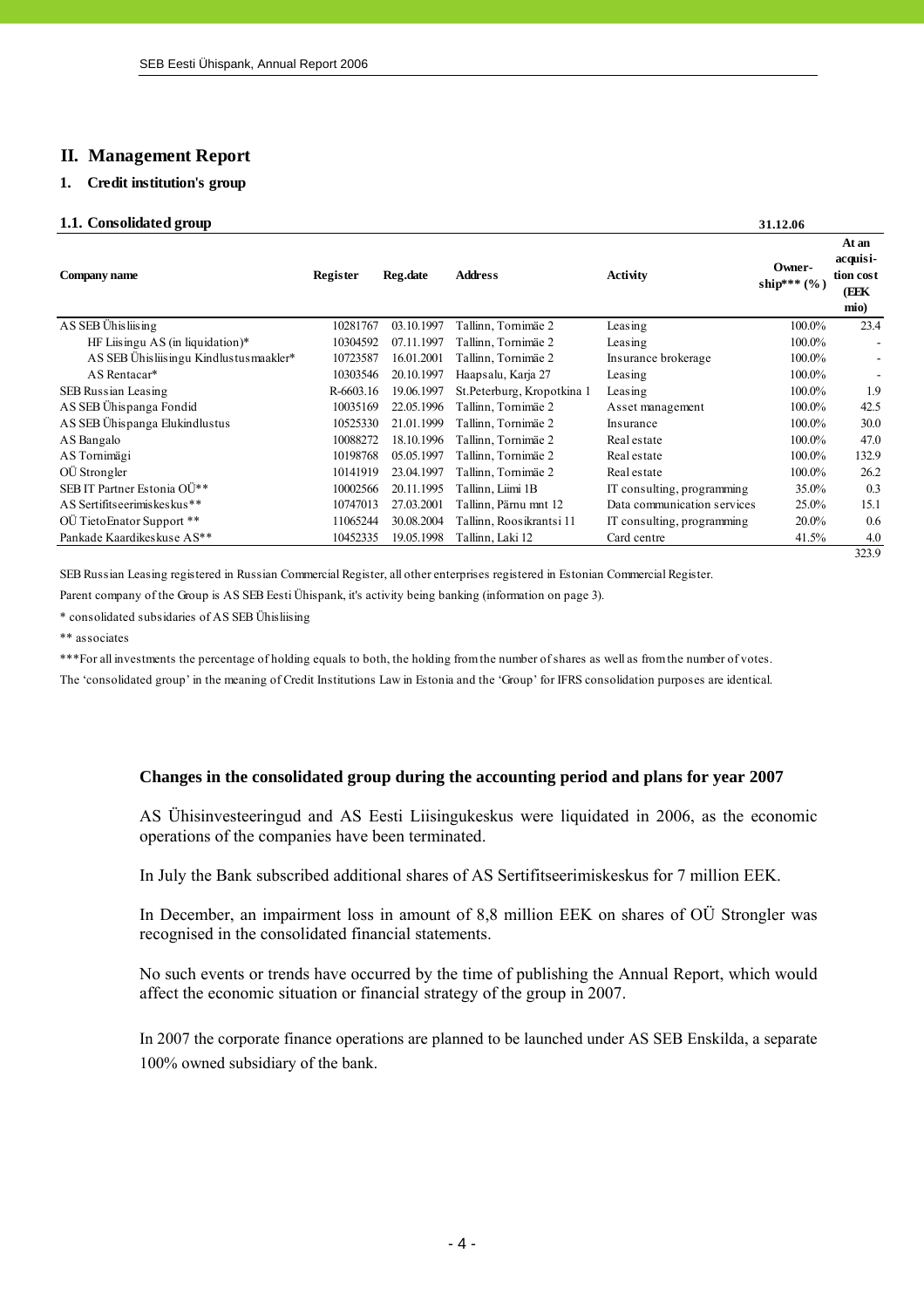#### **1.2. Shares held by the members of Management and Supervisory Board**

Members of the Management Board: Mart Altvee, Tauno Vanaselja, Andrus Kimber, Ahti Asmann, Mats Hedström.

Members of the Supervisory Board as at 31.12.2006: Mats Kjaer, Ann Karlsson, Anders Arozin, Viesturs Neimanis, Audrius Žiugžda.

On the sole shareholder meeting at 15.01.2007 Mats Kjaer and Ann Karlsson were recalled from Supervisory Board and new members Bo Magnusson and Ben Wilson were elected to the Supervisory Board.

The members of AS SEB Eesti Ühispank Management and Supervisory Board and their confidants, as well as the commercial undertakings controlled jointly or severally by the mentioned persons did not hold any shares of AS SEB Eesti Ühispank as of 31.12.2006.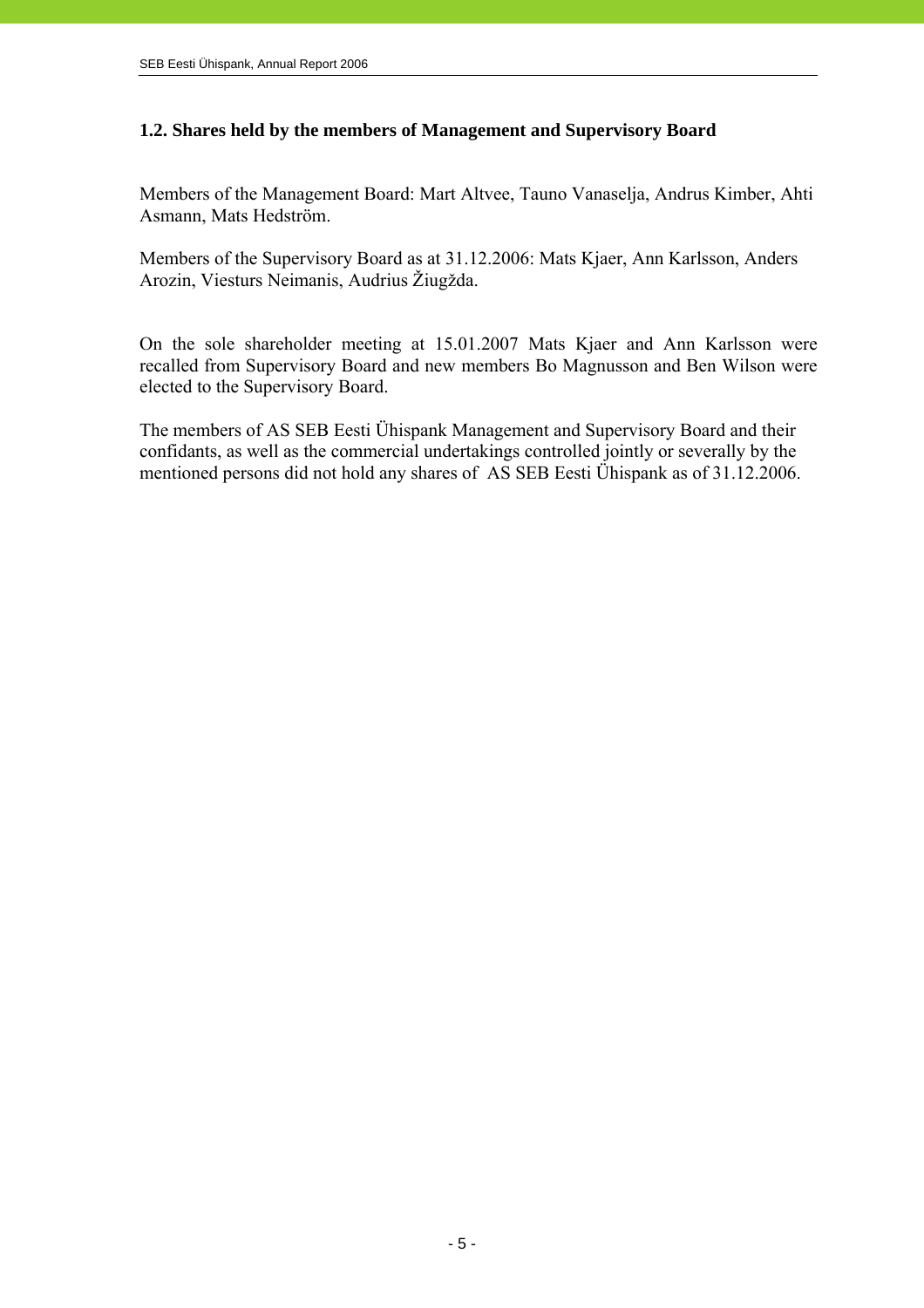#### **1.3 Strategy and organisation**

SEB Eesti Ühispank Group, being a member of SEB Group, is an Estonian financial group that serves private individuals, companies and the public sector. The bank is a universal bank that offers its customers a wide range of financial services.

SEB Group is a North European financial group for corporate customers, institutions and private individuals having 750 branch offices in Sweden, Germany, Baltic countries, Poland, Russia and the Ukraine. SEB has more than 5 million customers, of whom approximately 2.2 million use the internet for their banking transactions.

SEB Eesti Ühispank Group carries out the vision of SEB Group, that is to be the leading bank in Northern Europe based on long-term customer relationships, competence and etechnology.

The largest area of our operations is commercial banking together with leasing. However, long term saving products offered by asset management and life insurance are growing in volumes very fast indeed. In addition, most of our operation is focused to Estonia. However, in certain areas we are growing also our international operations quickly. SEB Russian Leasing, is for instance, a 100%-owned subsidiary which is a very fast growing leasing company in St Petersburg, Russia. Furthermore, SEB Eesti Ühispank is acting as Centre of Excellence within SEB Group for Asset Management activities concerning Eastern Europe.

Our now more than 726 000 customers are served by approximately 1500 employees. The customers are served through many different channels such as 68 branch offices, more than 110 on-line post offices, more than 350 ATMs, 5900 POS-terminals. There are more than 429 000 debit and credit cards in use. In addition, close to 63 % of our customers use our U-Net and U-Net Business services.

Customer surveys during 2006 showed that we continue to have very satisfed customers. This is a key strength of our group, a strength that we are determined to maintain.

SEB Eesti Ühispank is owned 100% by SEB AB, which is a financial group with a remarkable history of business, in 2006 became 150 years old. We are getting a lot of support from our parent company and group companies in providing our customers even better services. In many product/service areas our owner is the strongest bank in the Nordic arena – expertise that we can draw upon to also serve our customers. In addition, we are getting strong support in controlling and managing our risks – something that is especially important given our country´s fast development.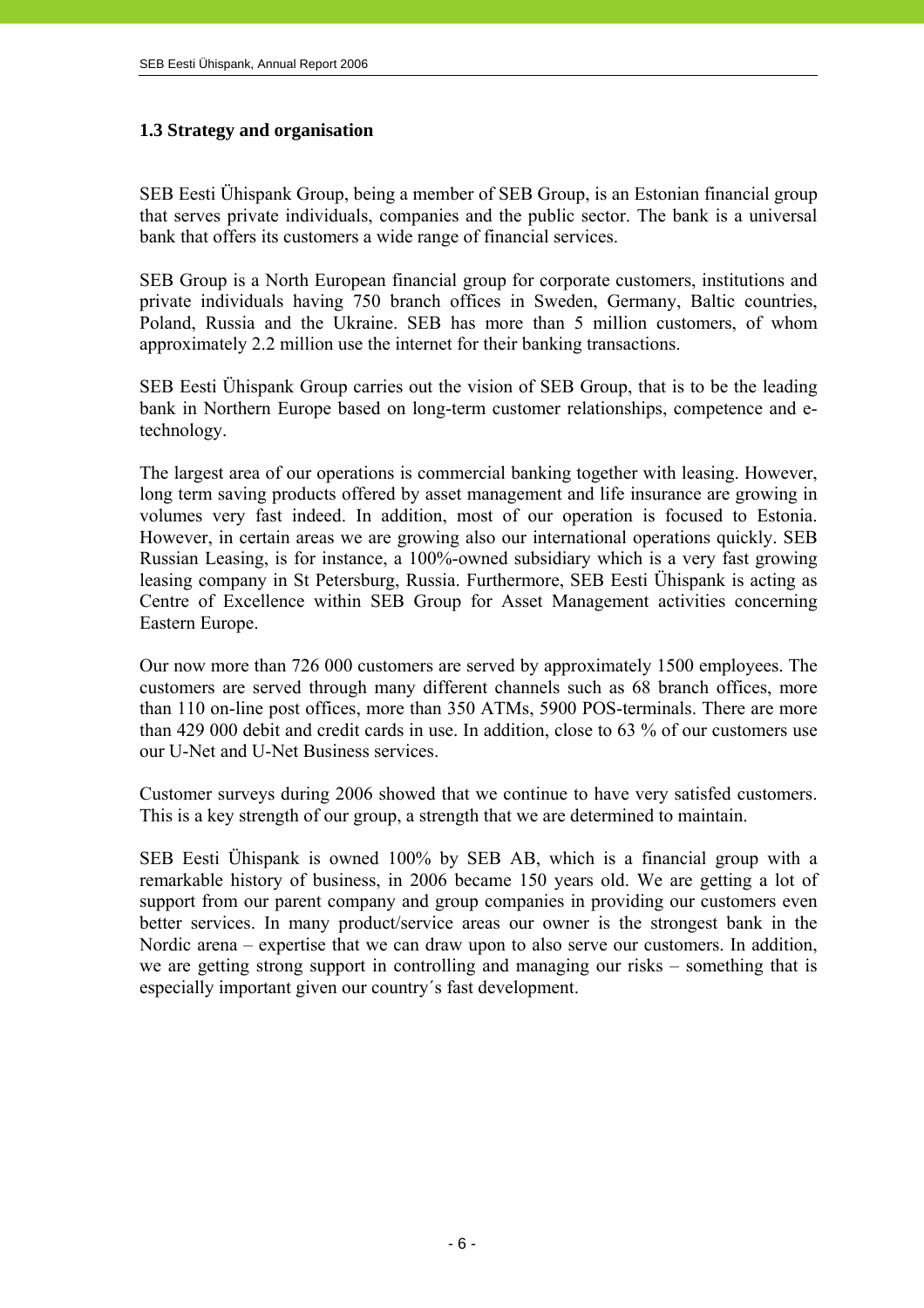#### **2. Highlights of operations**

#### **Performance and development**

The funds that SEB Ühispanga Funds manage delivered very strong performance during 2006; SEB Growth Fund´s return was 35,4 %, SEB Eastern Europe´s return was 30,8% and SEB Baltic Fund´s return was 27,3%. The funds outperformed key competitors

Leading Nordic investment bank SEB Enskilda will expand its Corporate Finance and Equity operations into Estonia, Latvia and Lithuania. For this purpose it will start from the beginning of 2007 co-operation with Ivars Bergmanis, Henrik Igasta, Priit Koit and Sten Sumberg, all previously partners at Suprema Securities.

SEB Eesti Ühispank launched a project, to popularise the ID-card and increase the usage of card, in course of which all SEB Eesti Ühispank clients may acquire a ID-card reader at approximately three times below the market price.

SEB Eesti Ühispank introduced a new package aimed at business customers, the purpose of which is to help new companies start-up their business faster.

SEB Eesti Ühispank concluded an agreement on cooperation on the Aktiva information portal aimed at entrepreneurs and administered by Enterprise Estonia. The goal of the portal is to ensure that comprehensive information is available over the Internet for companies just starting up and in the development phase.

In cooperation with the Tallinna Eluasemefond (Tallinn Housing Fund), SEB Eesti Ühispank has begun to offer Tallinn's large families and sitting tenants home loans under favourable conditions: there is no self- or own financing requirement and the interest rate is fixed for the entire loan period.

For the 150th anniversary of the Swedish SEB Group, SEB Eesti Ühispank unveiled two new investment deposits, allowing clients to invest in the stocks of blue-chip Swedish companies historically tied to SEB.

SEB Eesti Ühispank started offering a novel investment product SEB WinWinCertificate, which unlike the investment deposits and funds enables to earn from rising as well as falling stock markets.

SEB Eesti Ühispank was the first in Estonia to offer SME-s a banking product – Intressikaitse (interest cap), which protects a borrower against both fast and slow rise in interest rates.

Since October, SEB Eesti Ühispank offers corporate loans secured with sureties, meaning that private sureties are combined with the guarantee of KredEx or Rural Development Foundation.

SEB offers all basketball fans a basketball card, a new debit card, the holder of which can make use of several sports-related benefits. The basketball card was prepared in cooperation with SEB Eesti Ühispank and the Estonian Basketball Association.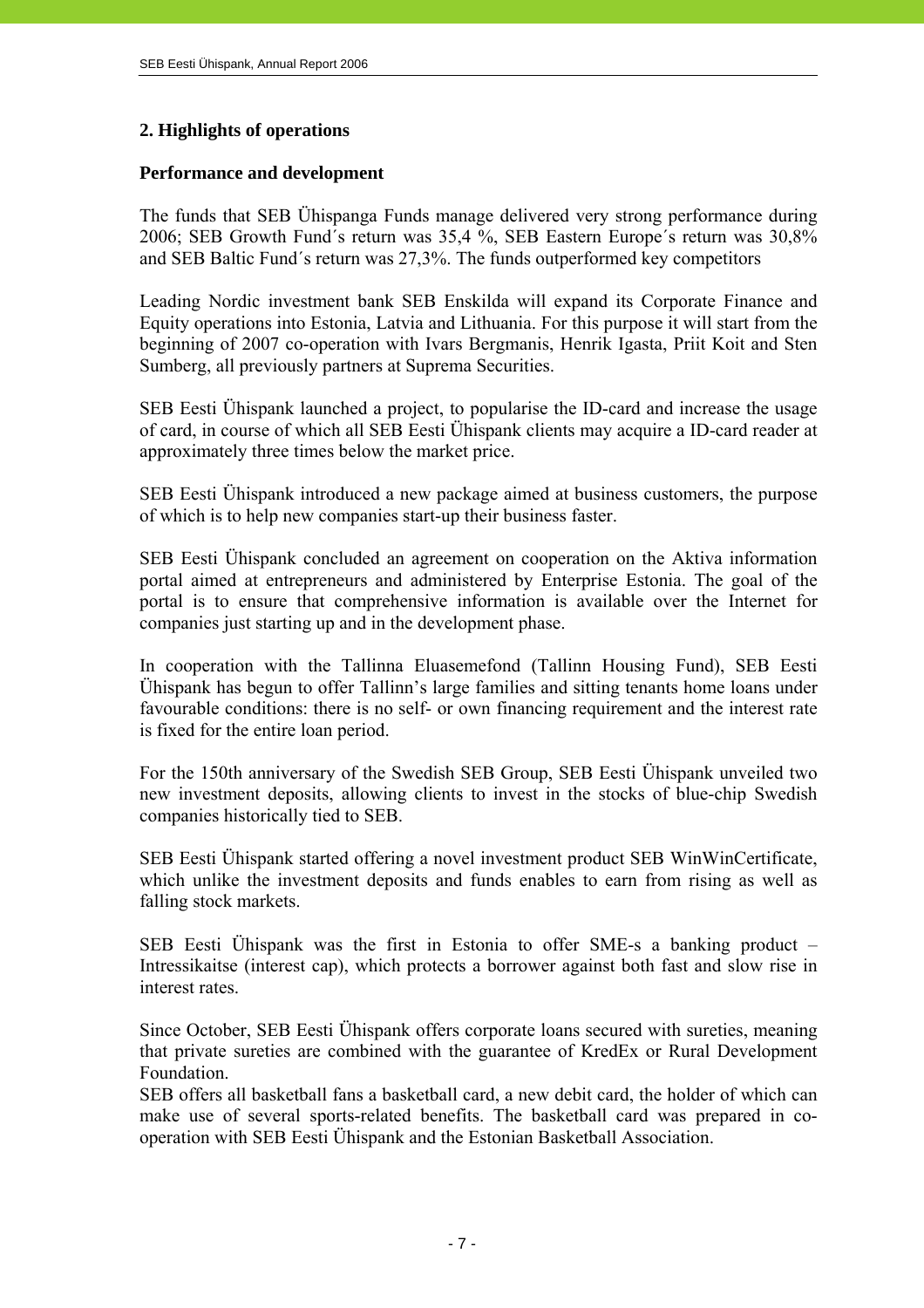SEB Eesti Ühispank was the first in Estonia as well as in the entire Baltics to start offering its customers an opportunity to design their own bankcards since October, meaning that upon request the Bank prints the client's chosen photo to the front of the customer's Visa credit card.

The first unit-linked deposit of SEB Eesti Ühispank, related to Finnish shares, earned its depositors more than 19% interest over the 2-year deposit period.

In December, SEB Eesti Ühispank offered its corporate customers two short-term investment deposits

Investment deposit for business customers is a short-term term deposit, where the safety of a deposit is combined with a possibility to earn notably higher interest than usual.

SEB Eesti Ühispank opened a new branch office at Lasnamäe, being 24th branch office in the Tallinn and Harju county region.

#### **Customer relations and satisfaction**

The world's leading magazine on securities services, Global Custodian, gave SEB Eesti Ühispank a high rating based on customer satisfaction studies in 2005. Our securities services operation received its first "Top Rated" rating from the Global Custodian.

For the second year in a row, the Baltic E-banking Report, presented in Riga, nominated SEB Eesti Ühispank's U-Net the best Internet bank in Estonia.

To secure the title of the most customer-friendly bank in Estonia, SEB Eesti Ühispank launched a project, in course of which the bank started to collect regular feedback from its customers in co-operation with TNS Emor to value the daily work of its customer service providers.

SEB Eesti Ühispank offers small enterprises a free internet-based tool "iPlanner" for compiling a business plan.

At the end of April, SEB Eesti Ühispank began sending free reminders to its clients by mobile phone regarding bank cards about to expire.

In October, the Post Bank, established in co-operation with Eesti Post and SEB Eesti Ühispank, celebrated its 10th anniversary. More than 100,000 people all over Estonia have used the services of the Post Bank in course of that period.

#### **Organisation**

The new head of the Retail Banking and Technology and a member of the management board of SEB Eesti Ühispank as of August 1st is Ahti Asmann, who took over after Lembit Kitter, who has left SEB to take up the CEO position in the Tallink Group.

Starting from August 1st the new head of Legal department of SEB Eesti Ühispank is Maarja Leppik-Niineväli, who previously managed the Legal department of SEB Ühisliising.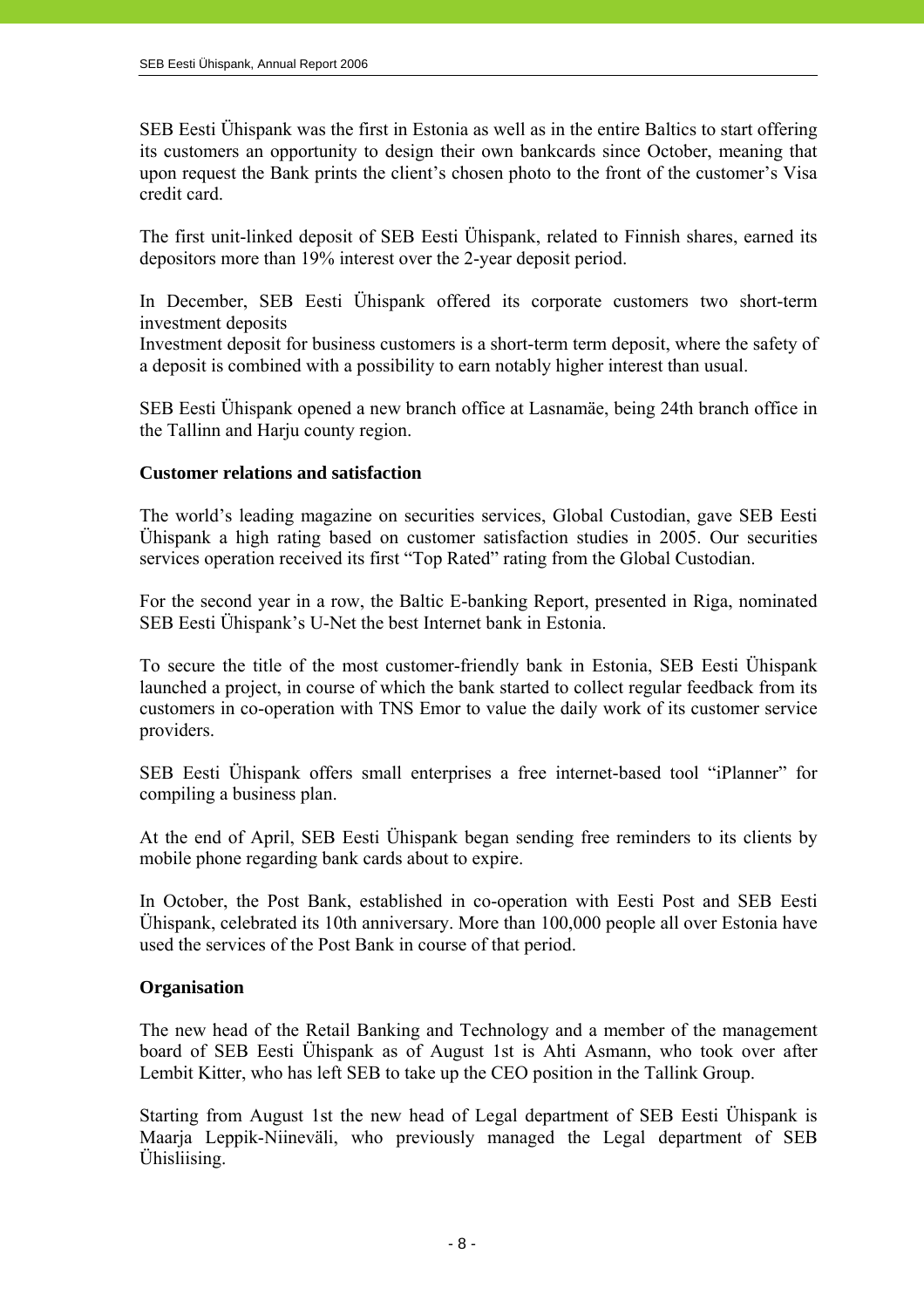SEB Eesti Ühispank's former management board member Rein Rätsep became deputy director of the Asset Management division of East European region at the Swedish SEB bank.

#### **Social responsibility and spnsorship**

SEB Eesti Ühispank has decided to support SEB Eesti Ühispanga Heategevusfond with 20 million kroons over the next 20 years. The money will be donated for the improvement of the situation of Estonian children shelters and the children in need of assistance, staying there. The future intention is to start supporting the training programme for foster parents.

SEB Eesti Ühispank made a gift to the Eesti Pank Museum: a collection of wax figures of six of the personages depicted on Estonian banknotes.

SEB Eesti Ühispank supports the Estonia National Opera with 1.2 million kroons.

The competition "Beautiful Home 2005", held for the 9th time, had 83 entries this year. SEB Eesti Ühispank together with journal "Kodukiri" and Pindi Kinnisvara is the main sponsor of the competition.

On May 23rd at Tallinn's IT College, the primary partners of the Vaata Maailma (Look@ World) foundation and, representing Estonia, the secretary general of the Ministry of Economic Affairs and Communications, signed an agreement on the Arvutikaitse 2009 (Computer Protection 2009) project. The ambitious agreement undertakes to make Estonia the world's most secure information society by 2009. Vaata Maailma has invested up to 60 million kroons into raising Estonian computer security.

A bicycle rental was opened at the Tallinn Technical University where everyone can rent a bicycle free of charge against confidence. Similar bicycle rentals will be opened also at other Tallinn and Tartu universities. Opening of the first free bicycle rental was supported by SEB Eesti Ühispank.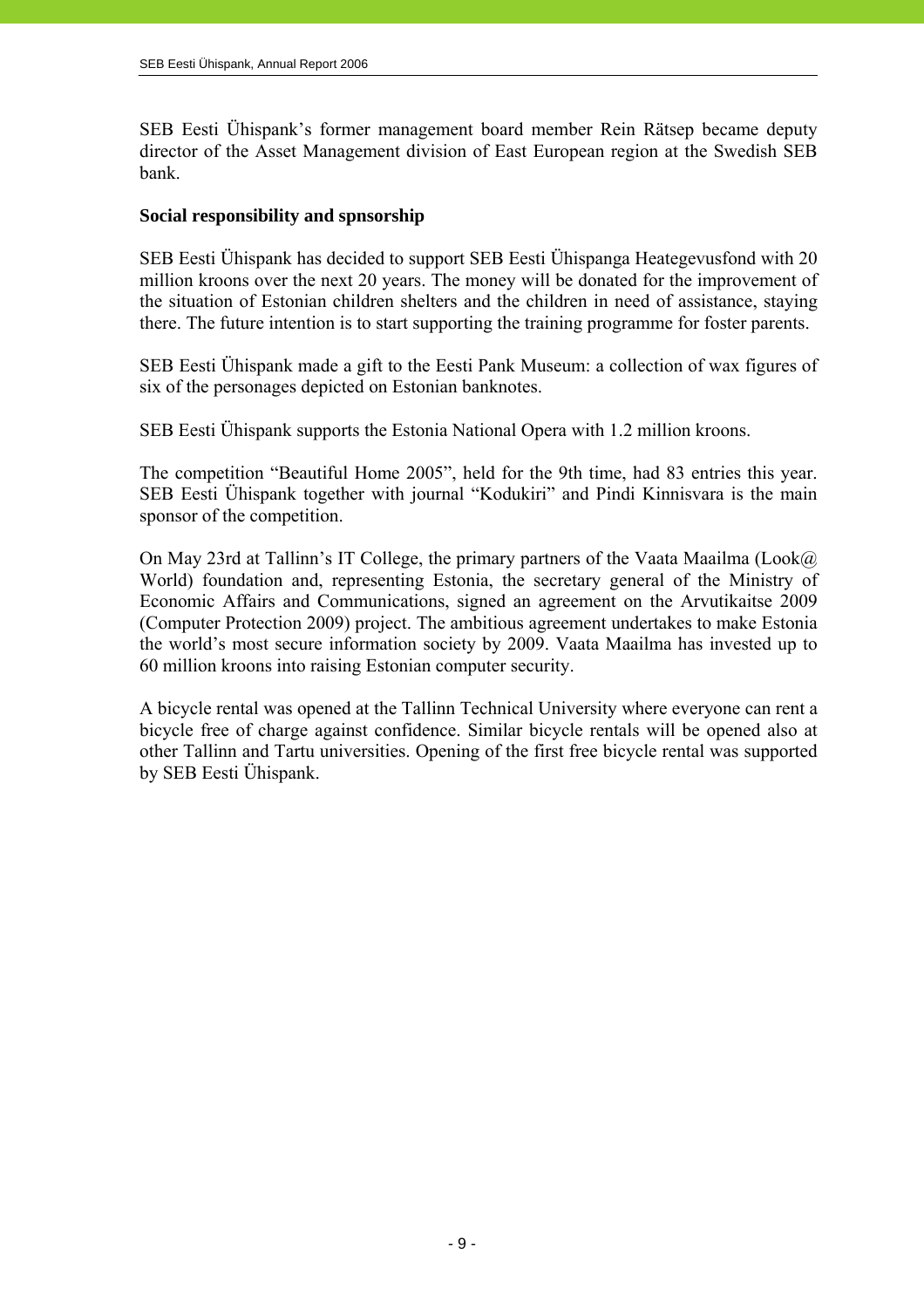#### **3. Internal control system**

Internal control system is a management tool that covers the activities of the entire banking group and forms an integral part of the internal processes in the bank and in the group. The responsibility for the establishment and operation of internal control system lies with the Management Board; the need for and the scope of controls is determined by the extent and nature of the risks involved.

The Management Board of the bank establishes, in accordance with the requirements of the law, the competence and scope of responsibility of the structural units as well as the internal rules that regulate activities, the accounting rules and the procedure for preparing and submitting reports.

The bank's Supervisory Board carries out supervision of the activities of the bank and the entire group by establishing the general risk management principles.

The Risk Control Department co-ordinates the monitoring of the risks involved, and the reporting of the sufficiency of risk capital to the supreme risk management body Assets and Liabilities Management Committee.

In addition to the management, responsibility for the supervision and evaluation of the efficiency of the internal control system and helping in development and improvement of the system lies with the Internal Audit Department and the Audit Committee.

The Audit Committee co-ordinates the (internal) audit work in accordance with the group's business objectives and overall risk assessment by reviewing the audit reports on a quarterly basis, and co-ordinating the annual audit plans.

The annual audit plan of the group is co-ordinated with the external auditor responsible for auditing the SEB Eesti Ühispank Group in accordance with the coordinated audit model used in the SEB Group.

External auditors examine the systems and procedures to an extent limited to what the auditors considered necessary to enable them to express an opinion on the financial statements in accordance with International Standards on Auditing. The comments and recommendations for improvements based on the findings by external auditors arising in the course of the audit were reported to management and Audit Committee of SEB Eesti Ühispank Group.

Important risk management and risk control quality-related (incl. the high quality of internal control system) activities are designed to facilitate integration of the SEB Eesti Ühispank Group in the international financial group as well as to bring the group's audit environment and activity standards into compliance with the requirements established in the SEB Group.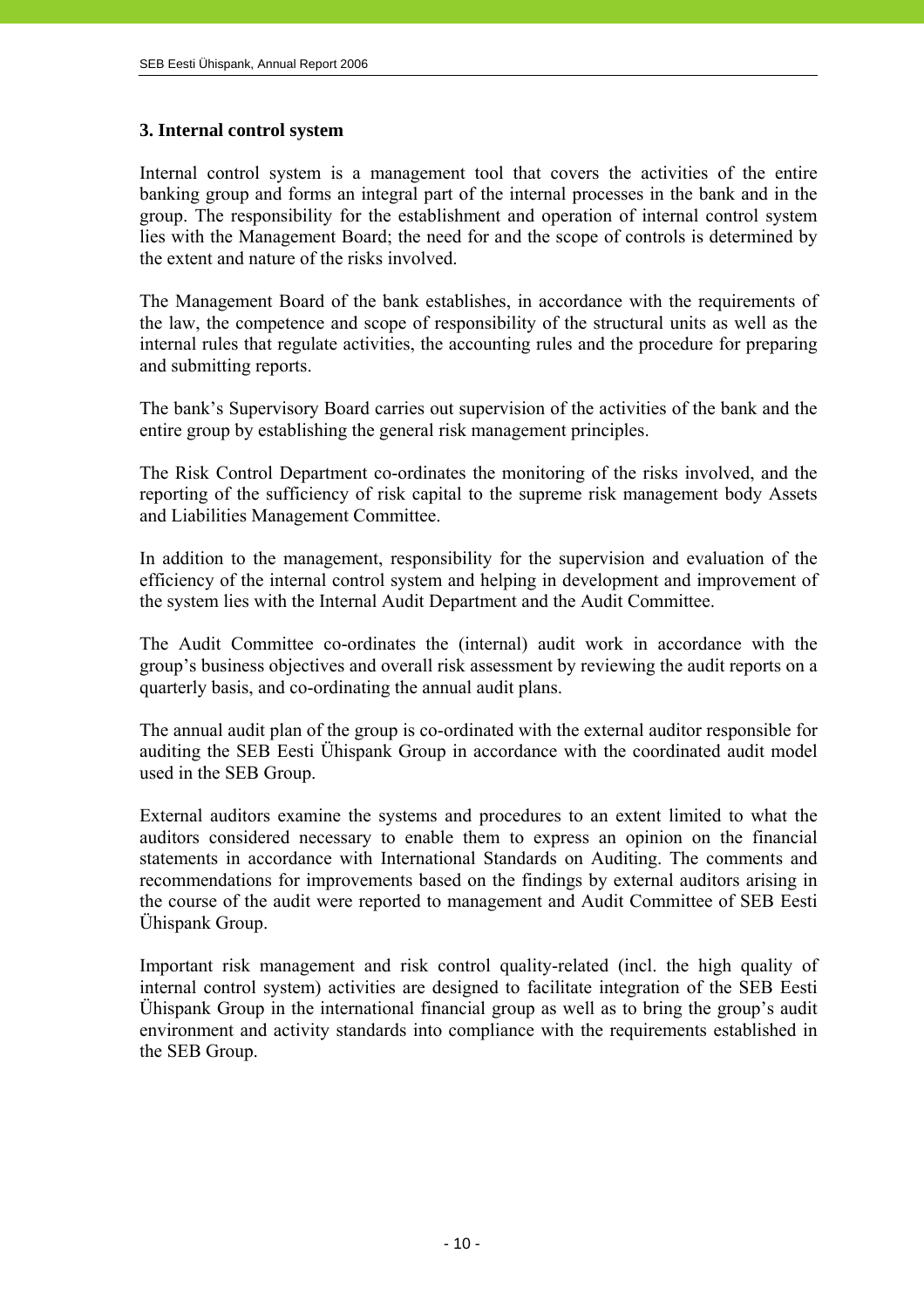#### **4. Key Figures**

|                                                   | 31.12.06 | 31.12.05 |
|---------------------------------------------------|----------|----------|
| Net profit                                        | 1,375.4  | 923.5    |
| Average equity                                    | 5,377.1  | 4,222.0  |
| Return on equity (ROE), %                         | 25.58    | 21.87    |
|                                                   |          |          |
| Net profit                                        | 1,375.4  | 923.5    |
| Average assets                                    | 60,395.0 | 42,286.1 |
| Return on assets (ROA), %                         | 2.28     | 2.18     |
| Net interest income (excl. derivatives)           | 1,186.5  | 894.7    |
| Average interest earning assets                   | 57,025.9 | 39,351.9 |
| Net interest margin (NIM), %                      | 2.08     | 2.27     |
| Credit losses adjusted net interest income        | 1,156.8  | 914.3    |
| Average assets                                    | 60,395.0 | 42,286.1 |
| Credit losses adjusted net interest margin $(\%)$ | 1.92     | 2.16     |
| Interest income (excl. derivatives)               | 2,614.4  | 1,630.9  |
| Average interest earning assets                   | 57,025.9 | 39,351.9 |
| Yield on interest earning assets                  | 4.59     | 4.14     |
| Interest expenses (excl. derivatives)             | 1,427.9  | 736.2    |
| Interest bearing liabilities, average             | 52,832.3 | 36,541.6 |
| Cost of interest bearing liabilities              | 2.70     | 2.02     |
| SPREAD, %                                         | 1.88     | 2.13     |
|                                                   |          |          |

#### **Explanations**

Return on equity (ROE),  $\%$  = Net profit / Average equity  $*$  100 Return on assets (ROA),  $\%$  = Net profit / Average assets \* 100

Net interest margin (NIM),  $\%$  = Net interest income (excl. derivatives) / Average interest earning assets

Cost of interest bearing liabilities = Interest expenses (excl. derivatives) / Average interest bearing liabilities

SPREAD,  $%$  = Yield on interest earning assets - Cost of interest bearing liabilities

Credit losses adjusted net interest income = Net interest income (excl. derivatives) - Allowances for loans to customers - Allowances for receivables from credit institutions

| <b>Interest earning assets:</b>           | <b>Interest bearing liabilities:</b> |
|-------------------------------------------|--------------------------------------|
| Balances with central bank                | Due to credit institutions           |
| Loans and advances to credit institutions | Due to customers                     |
| Loans and advances to customers           | Government and foreign aid funds     |
| Securities without shares                 | Issued securities                    |
|                                           | Subordinated loans                   |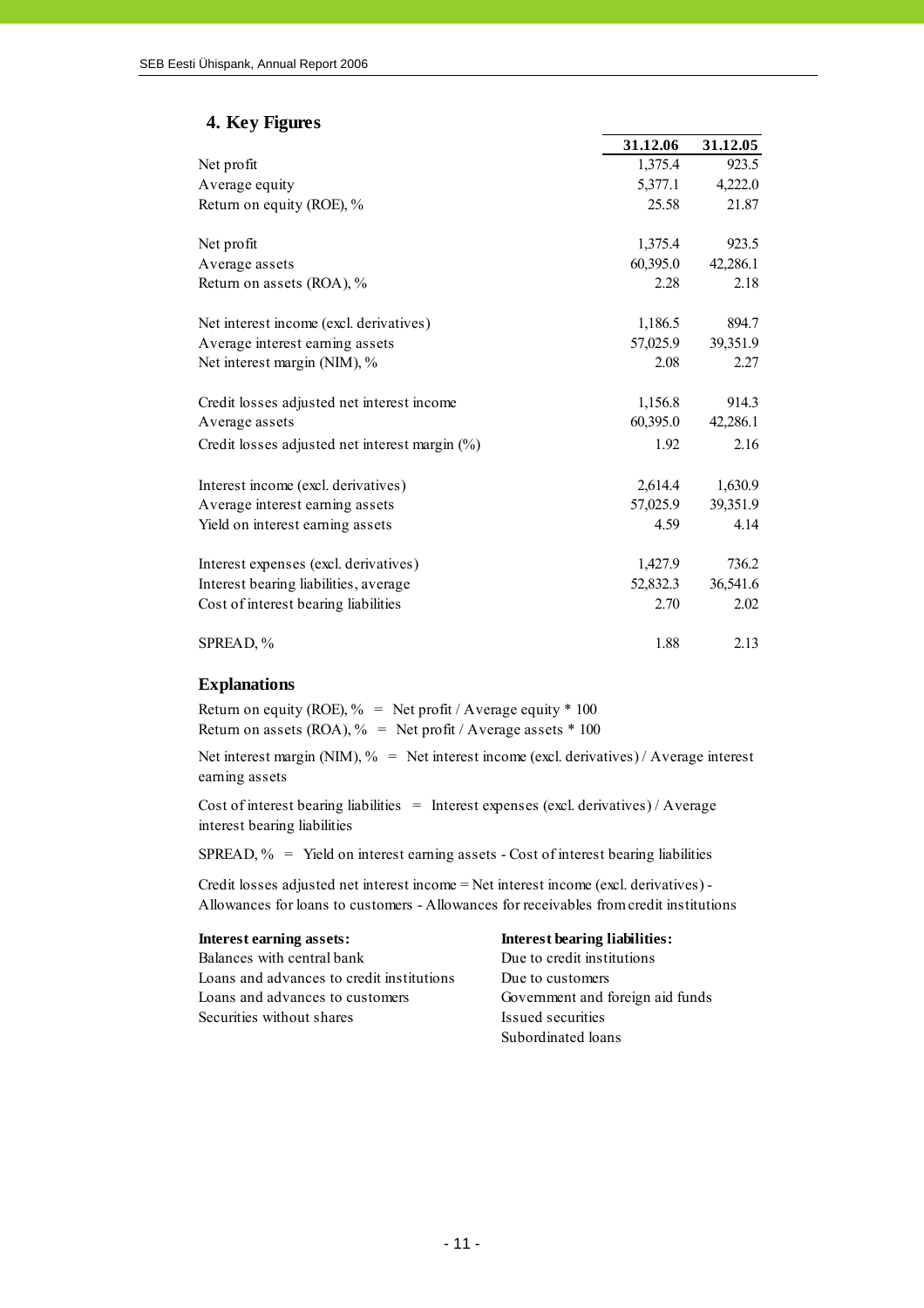## **Assets quality**

| (millions of EEK)                                                           | 31.12.06 | 31.12.05 |
|-----------------------------------------------------------------------------|----------|----------|
| Assets                                                                      | 70.950.9 | 49.839.0 |
| Overdue loans and receivables (gross)*                                      | 153.7    | 138.5    |
| Overdue/assets, $\%$                                                        | $0.22\%$ | $0.28\%$ |
| Allowances for losses on amounts due from customers and credit institutions | 235.6    | 203.7    |

\* overdue principal

| 09.06.06           | 18.02.04 | 10.01.03 | 12.12.02  |
|--------------------|----------|----------|-----------|
|                    |          |          |           |
| Rating withdrawal* | $A1/P-1$ | $A2/P-1$ | $A^3/P-2$ |
| Rating withdrawal* | $C-$     | $C-$     | $C-$      |
|                    |          |          |           |
|                    |          |          |           |
|                    |          |          |           |

\*according to SEB Eesti Ühispank application

Since SEB Eesti Ühispank has the strong owner SEB, it was decided that there no longer was a need to have a local rating. Consequently, SEB Eesti Uhispank withdrew its rating from Moody´s in June 2006.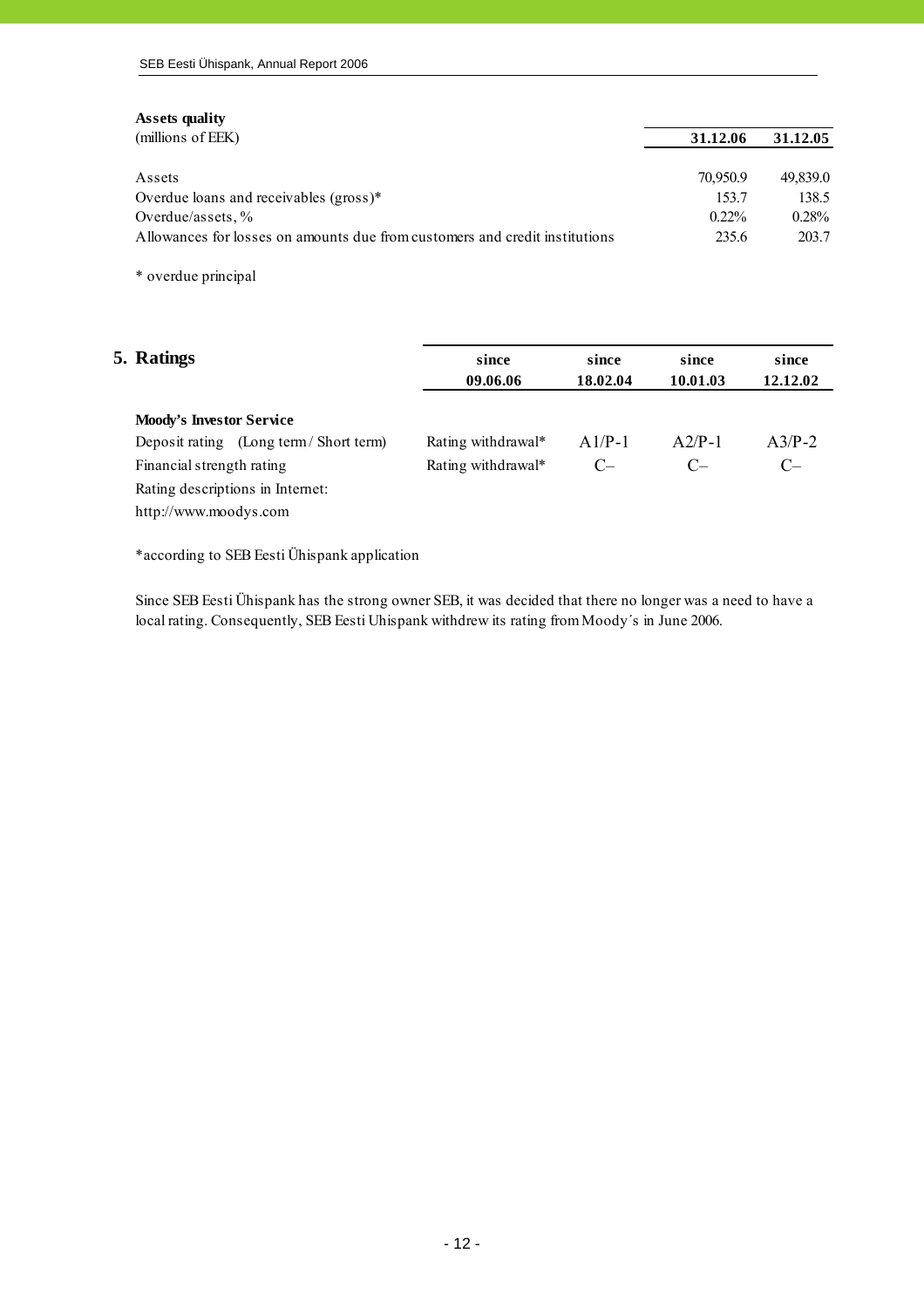#### **6.** Standard ratios

#### **6.1.** Capital adequacy

(millions of EEK)

|         |                                                                                               |          | 31.12.06 31.12.05 |
|---------|-----------------------------------------------------------------------------------------------|----------|-------------------|
| 1.      | Tier 1 own funds                                                                              | 5,663.3  | 4,283.8           |
| 1.1     | Paid in share capital and equity                                                              | 2,012.2  | 2,012.2           |
| 1.2     | General banking reserves                                                                      | 298.5    | 298.5             |
| 1.3     | Other reserves                                                                                | 19.7     | 9.6               |
| 1.4     | Retained earnings                                                                             | 2,344.5  | 1,431.1           |
| 1.5     | Profit for the period after auditing                                                          | 1,375.4  | 923.5             |
| 1.6     | Other primary own funds                                                                       | 0.0      | 0.0               |
| 1.7     | Minority interest                                                                             | 0.0      | 0.0               |
| $1.8\,$ | Translation reserve                                                                           | 0.1      | 0.4               |
| 1.9     | Treasury stock (less)                                                                         | 0.0      | 0.0               |
| 1.10    | Intangible assets (less)                                                                      | $-387.1$ | $-391.5$          |
| 1.11    | Loss for the period (less)                                                                    | 0.0      | 0.0               |
| 2.      | Tier 2 own funds                                                                              | 1,830.7  | 1,048.3           |
| 3.      | Total gross own funds $(1+2)$                                                                 | 7,494.0  | 5,332.1           |
| 4.      | <b>Deductions from own funds</b>                                                              | 3.6      | 4.8               |
| 5.      | Total net own funds (3-4)                                                                     | 7,490.4  | 5,327.3           |
| 6.      | Tier 3 own funds                                                                              | 0.0      | 0.0               |
| 7.      | <b>Risk weighted assets</b>                                                                   | 59,624.2 | 36,486.1          |
|         | 7.1 I category                                                                                | 0.0      | 0.0               |
|         | 7.2 II category                                                                               | 511.1    | 730.9             |
|         | 7.3 III category                                                                              | 294.8    | 5,329.5           |
|         | 7.4 IV category                                                                               | 58,818.3 | 30,425.7          |
| 8.      | Risk weighted off-balance sheet commitments                                                   | 3,332.6  | 3,662.5           |
|         | 8.1 I Group                                                                                   | 3,306.2  | 3,627.3           |
|         | 8.2 II Group                                                                                  | 26.4     | 35.2              |
| 9.      | Capital requirement for covering foreign currency risk                                        | 42.5     | 27.4              |
| 10.     | Capital requirement for covering trading portfolio risks                                      | 14.4     | 13.0              |
|         | 10.1 Capital requirement for covering interest position risks                                 | 11.6     | 6.8               |
|         | 10.2 Capital requirement for covering equity position risks                                   | 2.8      | 6.2               |
|         | 10.3 Capital requirement for covering commodity risks                                         | 0.0      | 0.0               |
|         | 10.4 Capital requirement for covering option risks                                            | 0.0      | $0.0\,$           |
|         | 10.5 Capital requirement for covering trading portfolio transfer risk                         | 0.0      | 0.0               |
|         | 10.6 Capital requirement for covering trading portfolio credit risk                           | 0.0      | 0.0               |
| 11.     | Capital requirement for covering open positsion of trading portfolio credit                   |          |                   |
|         | risks, exceeding limitation on concentration of exposures                                     | 0.0      | 0.0               |
| 12.     | Total capital adequacy $(5.+6.)/(7.+8.+9. \times 10,0+10. \times 12,5+11. \times 12,5)$       | 11.78    | 13.13             |
|         | Tier 1 Capital Ratio % $(5.+6.-2.)/(7.+8.+9.×10,0+10.×12,5+11.×12,5)$                         | 8.90     | 10.54             |
|         | Tier 2 Capital Ratio % $(2.)/(7. +8. +9. \times 10, 0 + 10. \times 12, 5 + 11. \times 12, 5)$ | 2.88     | 2.58              |

#### **6.2. Net currency position**

Net position of every currency at 31.12.2006 and 31.12.2005 is under 1 % level of net equity.

Currency position is described in Note 2 of Financial Statements "Risk management and maintenance policy in SEB Eesti Ühispank", table on page 47-48.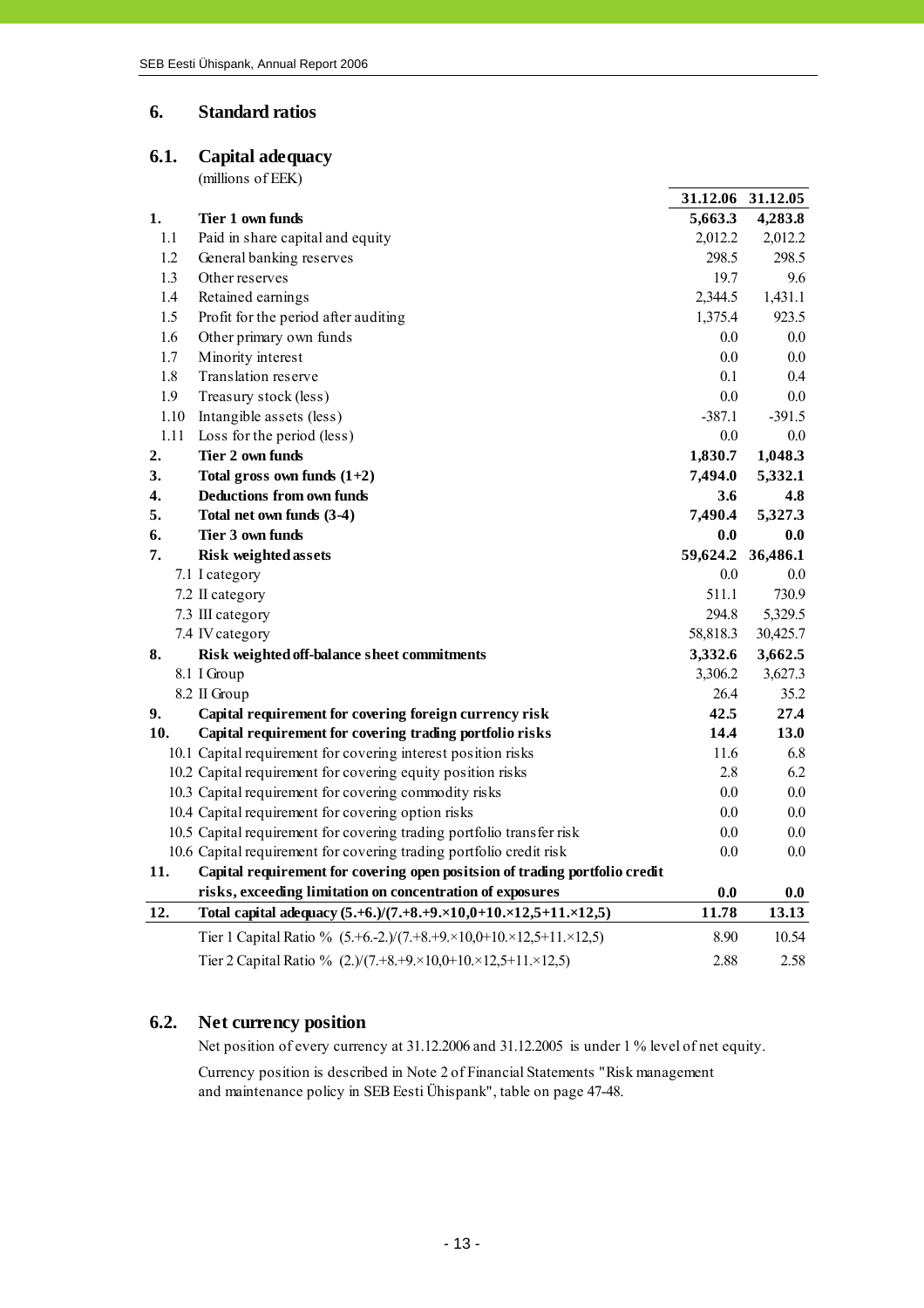#### **III. Consolidated Financial Statements**

| <b>Consolidated Income Statement</b>                                           | Note           | 2006       | 2005     |
|--------------------------------------------------------------------------------|----------------|------------|----------|
| (millions of EEK)                                                              |                |            |          |
| Interest and similar income                                                    | 3              | 2,654.9    | 1,647.4  |
| Interest expenses and similar charges                                          | $\overline{4}$ | $-1,427.9$ | $-736.2$ |
| Net Interest Income                                                            |                | 1,227.0    | 911.2    |
| Fee and commission income                                                      | 5              | 977.2      | 763.2    |
| Fee and commission expense                                                     | 6              | $-281.9$   | $-217.9$ |
| Net income from fees and commissions                                           |                | 695.3      | 545.3    |
| Income from foreign exchange (net)                                             |                | 129.9      | 94.5     |
| Gains less losses from trading and financial assets at fair                    |                |            |          |
| value through profit and loss at inception                                     | 7              | 28.8       | 12.5     |
| Income from insurance activities                                               | 8              | 85.2       | 88.1     |
| Income from dividends                                                          |                | 0.3        | 0.9      |
| Gains less losses from investment securities                                   |                | 7.8        | 8.8      |
| Share of profit of associates                                                  | 18             | 8.5        | 12.2     |
| Other income                                                                   | 9              | 99.4       | 37.0     |
| Personnel expenses                                                             | 10             | $-527.6$   | $-442.3$ |
| Other expenses                                                                 | 11             | $-261.5$   | $-281.8$ |
| Depreciation, amortization and impairment of tangible and<br>intangible assets | 19, 20, 21     | $-70.6$    | $-78.1$  |
| Profit before impairment losses on loans and advances                          |                | 1,422.5    | 908.3    |
| Impairment losses on loans and advances                                        | 12             | $-32.9$    | 21.4     |
| Profit before tax                                                              |                | 1,389.6    | 929.7    |
| Income tax                                                                     | 13             | $-14.2$    | $-6.2$   |
| Net profit for the year                                                        |                | 1,375.4    | 923.5    |
| Attributable to the sole equity holder                                         |                | 1,375.4    | 923.5    |

| Initsialiseeritud ainult identifitseerimiseks<br>Initialled for the purpose of identification only<br>m.m<br>Initsiaalid/initials |          |  |  |  |
|-----------------------------------------------------------------------------------------------------------------------------------|----------|--|--|--|
| Kuupäev/date                                                                                                                      | 24.02.07 |  |  |  |
| PricewaterhouseCoopers, Tallinn                                                                                                   |          |  |  |  |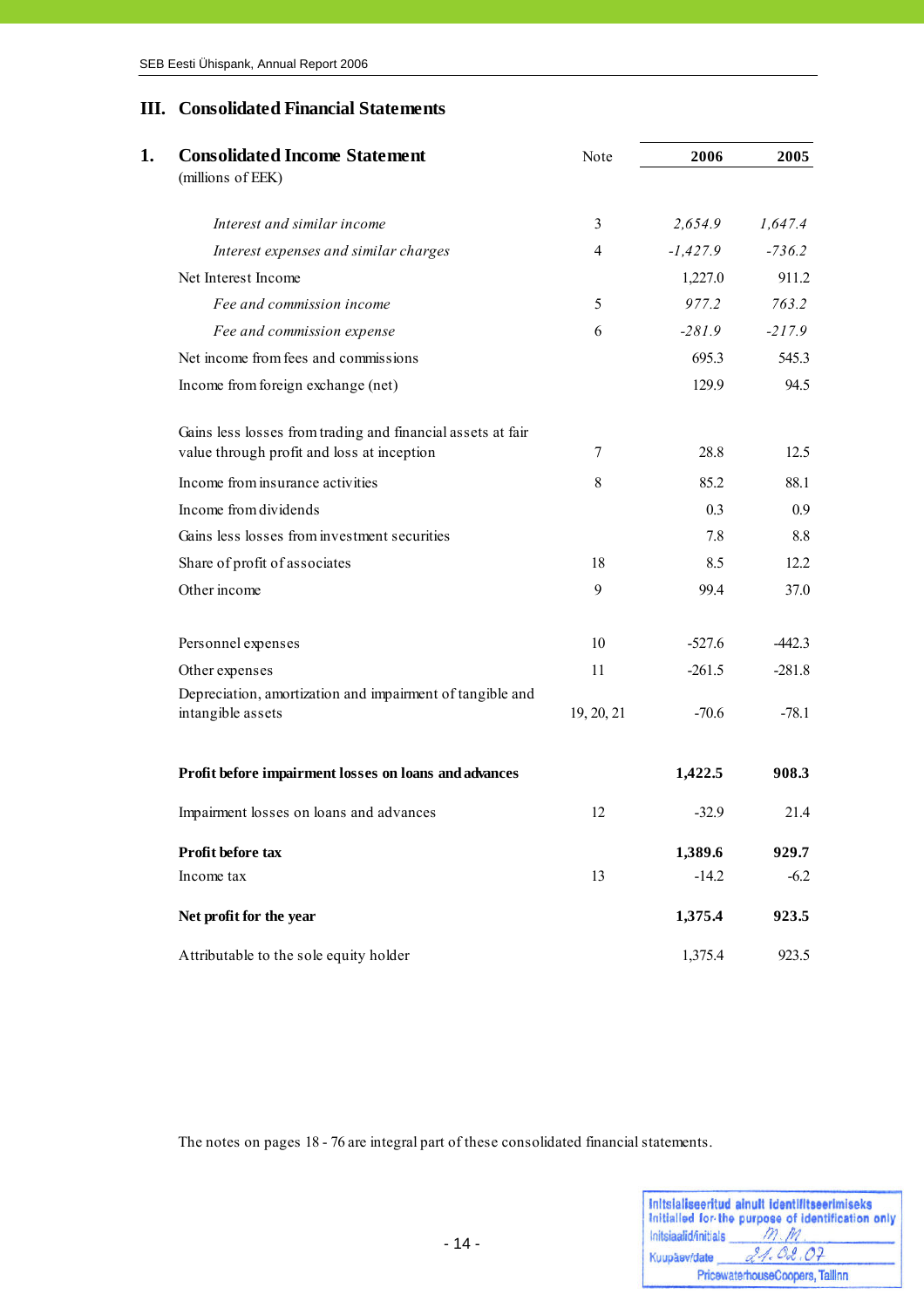| <b>Consolidated Balance Sheet</b><br>2.        |      |          |          |
|------------------------------------------------|------|----------|----------|
| (millions of EEK)                              | Note | 31.12.06 | 31.12.05 |
| <b>ASSETS</b>                                  |      |          |          |
| Cash                                           |      | 667.9    | 526.1    |
| Balances with central bank                     | 14   | 2,412.8  | 2,231.1  |
| Loans and advances to credit institutions      | 15   | 1,940.2  | 1,921.5  |
| Loans and advances to customers                | 16   | 59,968.2 | 41,728.4 |
| Securities                                     | 17   | 3,794.5  | 1,415.7  |
| Investments in associates                      | 18   | 42.9     | 28.5     |
| Intangible assets                              | 19   | 387.1    | 391.5    |
| Tangible assets                                | 20   | 144.5    | 588.6    |
| Investment properties                          | 21   | $0.0\,$  | 108.8    |
| Other assets                                   | 22   | 896.4    | 270.3    |
| Deferred income tax assets                     | 23   | 2.7      | 0.0      |
| Accrued income and prepaid expenses            | 24   | 693.7    | 628.5    |
| <b>TOTAL ASSETS</b>                            |      | 70,950.9 | 49,839.0 |
| <b>LIABILITIES AND SHAREHOLDERS' EQUITY</b>    |      |          |          |
| Due to credit institutions                     | 25   | 27,294.0 | 14,783.1 |
| Due to customers                               | 26   | 32,795.9 | 27,076.0 |
| Government lending funds and foreign aid funds |      | 114.3    | 113.9    |
| Issued debt securities                         | 27   | 309.3    | 299.2    |
| Other financial liabilities                    | 28   | 1,498.9  | 1,098.3  |
| Deferred income tax liabilities                | 29   | 1.9      | 1.9      |
| Accrued expenses and deferred income           | 30   | 620.0    | 422.7    |
| Provisions                                     | 31   | 415.7    | 311.7    |
| Subordinated loans                             | 32   | 1,830.7  | 1,048.3  |
| <b>Total Liabilities</b>                       |      | 64,880.7 | 45,155.1 |
| Share capital                                  | 33   | 665.6    | 665.6    |
| Share premium                                  |      | 1,346.6  | 1,346.6  |
| Other reserves                                 | 35   | 338.0    | 316.7    |
| Translation reserve                            |      | 0.1      | 0.4      |
| Retained earnings                              |      | 3,719.9  | 2,354.6  |
| Total shareholders' equity                     |      | 6,070.2  | 4,683.9  |
| TOTAL LIABILITIES AND SHAREHOLDERS' EQUITY     |      | 70,950.9 | 49,839.0 |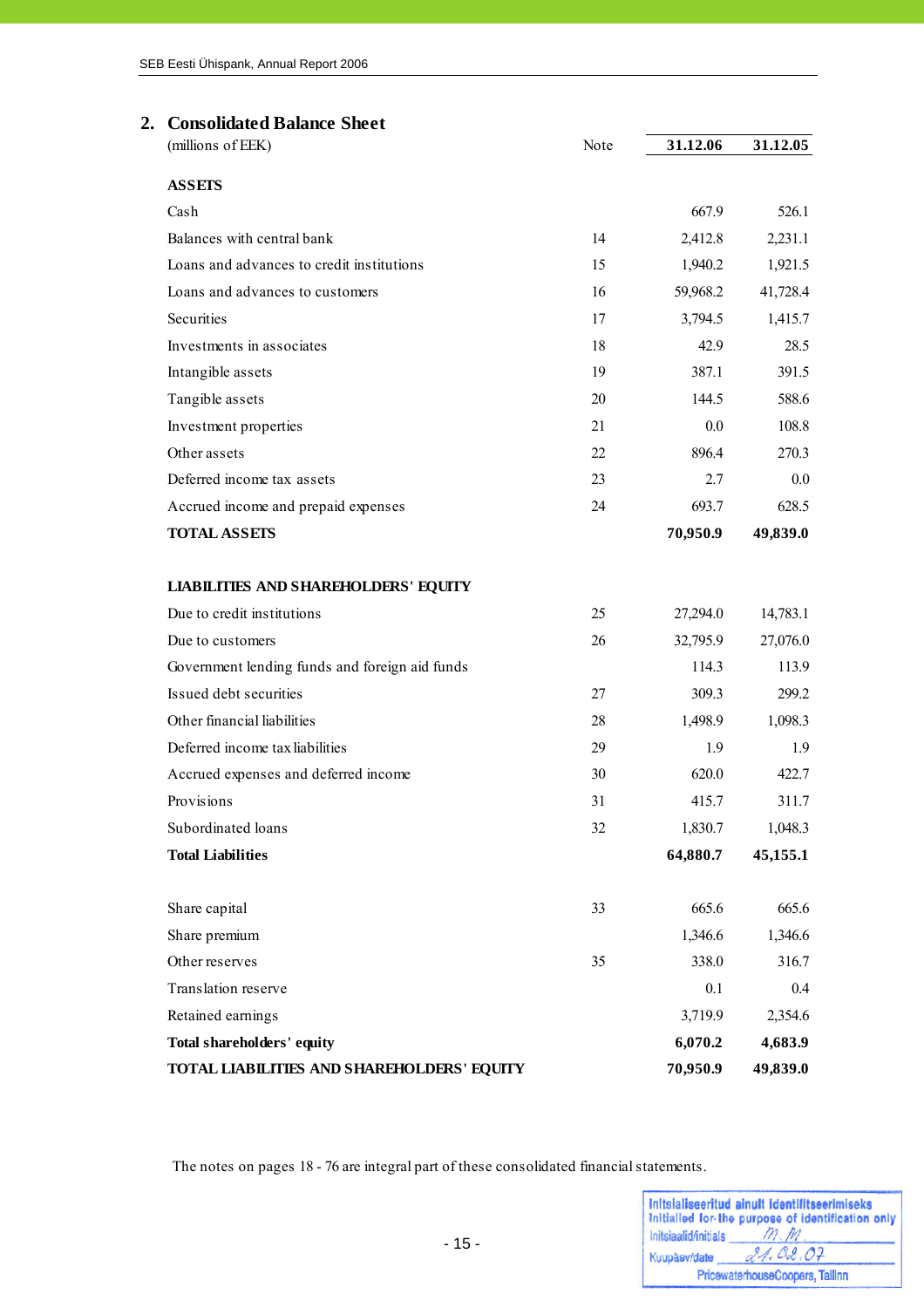### **3. Consolidated Cash Flow Statement**

(millions of EEK)

|                                                                             | Note       | 2006                | 2005               |
|-----------------------------------------------------------------------------|------------|---------------------|--------------------|
| I. Cash flows from operating activities                                     |            |                     |                    |
| Interest received                                                           |            | 2,471.0             | 1,544.0            |
| Interest paid                                                               |            | $-1,133.8$          | $-584.2$           |
| Dividends received                                                          |            | 0.4                 | 0.9                |
| Fee and commission received                                                 |            | 977.2               | 763.2              |
| Net trading income and other operating income                               |            | 137.1               | 92.3               |
| Personnel expenses and other operating expenses                             |            | $-771.9$            | $-689.3$           |
| Income taxes paid                                                           |            | $-14.2$             | $-6.2$             |
| Revaluation adjustments                                                     |            | 11.2                | 0.0                |
| Cash flows from operating profits before changes in the operating assets    |            |                     |                    |
| and liabilities                                                             |            | 1,677.0             | 1,120.7            |
| Changes in operating assets:                                                |            |                     |                    |
| Loans and advances to credit institutions                                   |            | $-1.2$              | $-218.8$           |
| Loans and advances to customers                                             |            | $-18,356.9$         | $-13,934.5$        |
| Other assets                                                                |            | 120.6               | 67.8               |
|                                                                             |            |                     |                    |
| <b>Changes of operating liabilities:</b><br>Due to credit institutions      |            |                     |                    |
| Due to customers                                                            | 26         | 12,889.9<br>5,719.8 | 5,392.6<br>8,592.7 |
| Government and foreign aid funds                                            |            | 0.4                 | $-53.9$            |
| Other liabilities                                                           |            | 28.9                | $-225.8$           |
| Cash flow from operating activities                                         |            | 2,078.5             | 740.8              |
|                                                                             |            |                     |                    |
| II. Cash flows from investing activities                                    |            |                     |                    |
| Purchase of investment portfolio securities                                 | 17         | $-1,013.1$          | $-1,097.4$         |
| Proceeds from sale of investment portfolio securities                       | 17         | 680.6               | 887.1              |
| Purchase of associates                                                      | 18         | $-7.0$              | $-0.6$             |
| Proceeds from sale and liquidation of associates                            | 18         | 1.1                 | 16.3               |
| Purchase of investment properties, tangible and intangible assets           | 19, 20, 21 | $-52.5$             | $-81.2$            |
| Proceeds from sale of investment properties, tangible and intangible assets | 19, 20, 21 | 45.8                | 14.3               |
| Cash flow from investing activities                                         |            | $-345.1$            | $-261.5$           |
| III. Cash flows from financing activities                                   |            |                     |                    |
| Proceeds from debt securities (issuing)                                     | 27         | 764.6               | 293.2              |
| Repurchasing of debt securities                                             | 27         | $-754.5$            | $-751.2$           |
| Proceeds from subordinated loans                                            | 32         | 782.4               | 782.3              |
| <b>Cash flow from financing activities</b>                                  |            | 792.5               | 324.3              |
| Effect of exchange rate changes on cash and cash equivalents                |            | 5.2                 | $-3.5$             |
| Net increase in cash and cash equivalents                                   |            | 2,531.1             | 800.1              |
| Cash and cash equivalents at beginning of period                            |            | 5,070.4             | 4,270.3            |
|                                                                             |            |                     |                    |
| Cash and cash equivalents at end of period                                  |            | 7,601.5             | 5,070.4            |
| Cash and cash equivalents includes:                                         |            | 31.12.06            | 31.12.05           |
| Cash on hand                                                                |            | 667.9               | 526.1              |
| Balances with the central bank                                              | 14         | 2,412.8             | 2,231.1            |
| Liquid deposits in other credit institutions                                | 15         | 1,881.4             | 1,730.2            |
| Trading- and liquidity portfolio                                            | 17         | 2,639.4             | 583.0              |
| <b>Total</b>                                                                |            | 7,601.5             | 5,070.4            |

All cash eqivalents are freely available for use by the group with maturity of less than 3 months.

| Initsiaalid/initials | Initsialiseeritud ainult identifitseerimiseks<br>Initialled for the purpose of identification only<br>$m_{\cdot}m$ |
|----------------------|--------------------------------------------------------------------------------------------------------------------|
| Kuupäev/date         | 24.02.07                                                                                                           |
|                      | PricewaterhouseCoopers, Tallinn                                                                                    |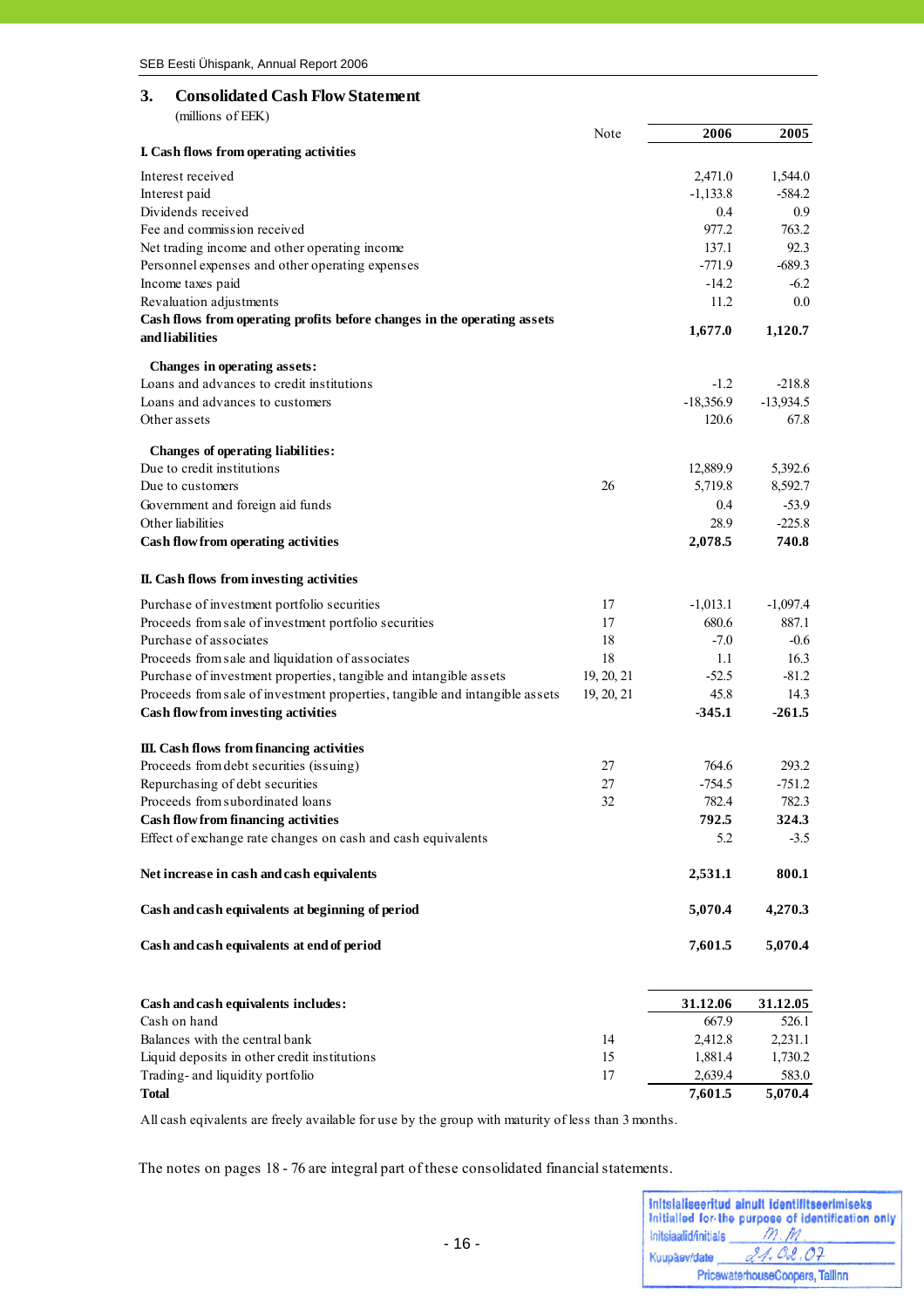#### **4. Changes in Consolidated Shareholders' Equity**

(millions of EEK)

|                                      | <b>Share</b><br>capital<br>(Note 33) | <b>Share</b><br>premium | <b>Other</b><br>reserves<br>(Note 35) | <b>Translation</b><br>reserve | <b>Retained</b><br>earnings | Total share<br>holders'<br>equity |
|--------------------------------------|--------------------------------------|-------------------------|---------------------------------------|-------------------------------|-----------------------------|-----------------------------------|
| Year beginning $01.01.2005$          | 665.6                                | 1,346.6                 | 303.0                                 | 0.0                           | 1,444.8                     | 3,760.0                           |
| Consolidation of foreign subsidaries | 0.0                                  | 0.0                     | 0.0                                   | 0.4                           | 0.0                         | 0.4                               |
| Statutory reserve                    | 0.0                                  | 0.0                     | 13.7                                  | 0.0                           | $-13.7$                     | 0.0                               |
| Profit for the year                  | 0.0                                  | 0.0                     | 0.0                                   | 0.0                           | 923.5                       | 923.5                             |
| <b>Final balance 31.12.2005</b>      | 665.6                                | 1,346.6                 | 316.7                                 | 0.4                           | 2,354.6                     | 4,683.9                           |
| Year beginning $01.01.2006$          | 665.6                                | 1,346.6                 | 316.7                                 | 0.4                           | 2,354.6                     | 4,683.9                           |
| Revaluation of securities            | 0.0                                  | 0.0                     | 11.2                                  | 0.0                           | 0.0                         | 11.2                              |
| Consolidation of foreign subsidaries | 0.0                                  | 0.0                     | 0.0                                   | $-0.3$                        | 0.0                         | $-0.3$                            |
| Statutory reserve                    | 0.0                                  | 0.0                     | 10.1                                  | 0.0                           | $-10.1$                     | 0.0                               |
| Profit for the year                  | 0.0                                  | 0.0                     | 0.0                                   | 0.0                           | 1,375.4                     | 1,375.4                           |
| <b>Final balance 31.12.2006</b>      | 665.6                                | 1,346.6                 | 338.0                                 | 0.1                           | 3,719.9                     | 6,070.2                           |

Overview of share capital and ownership of shares is presented in Note 33.

| Initsiaalid/initials            | <b>Initslaliseeritud ainult identifitseerimiseks</b><br>Initialled for the purpose of identification only<br>m.m |  |
|---------------------------------|------------------------------------------------------------------------------------------------------------------|--|
| Kuupäev/date                    | 24.02.07                                                                                                         |  |
| PricewaterhouseCoopers, Tallinn |                                                                                                                  |  |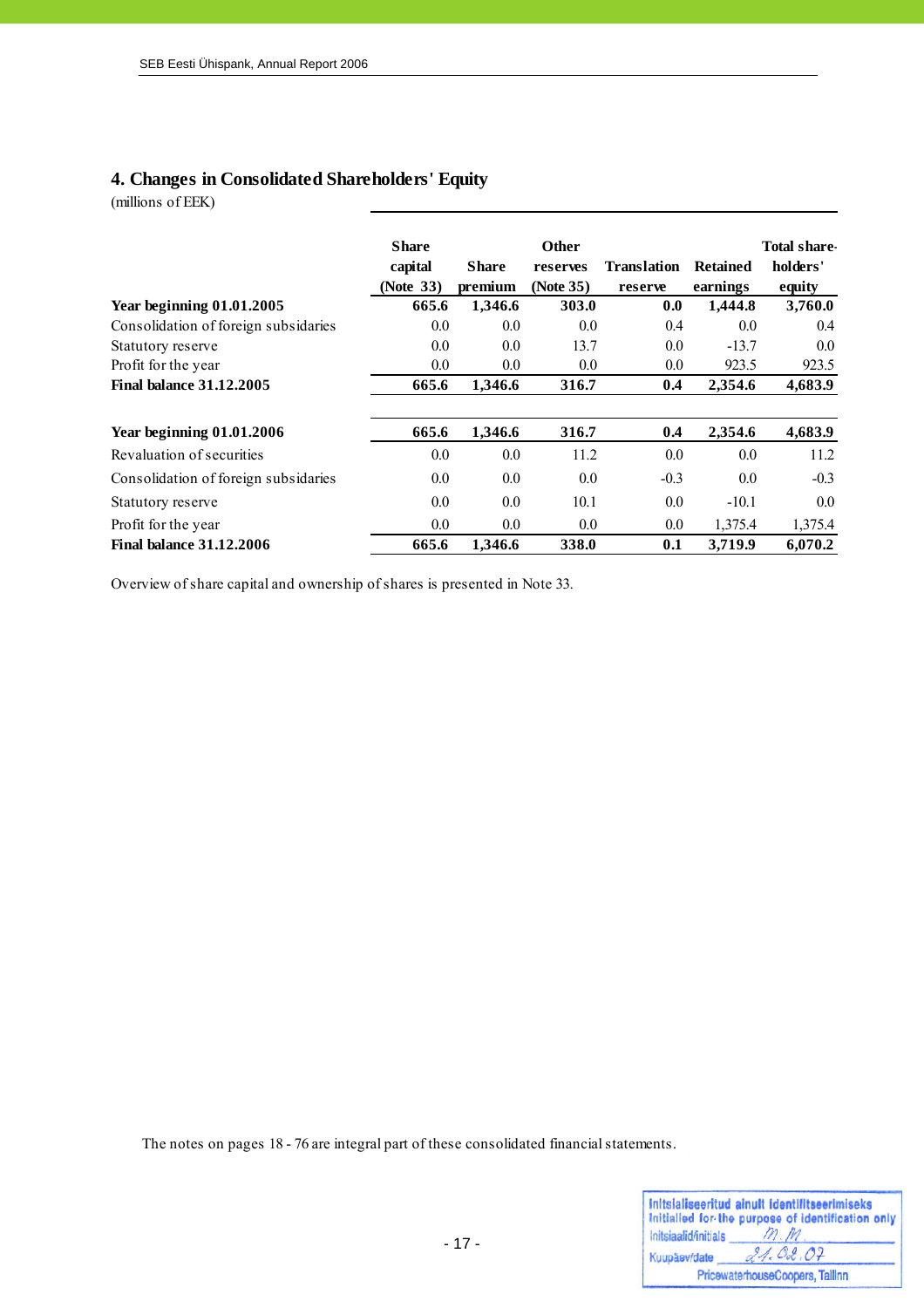#### **Note 1 ACCOUNTING PRINCIPLES**

AS SEB Eesti Ühispank (Reg. No. 10004252) is a credit institution registered in Tallinn (Estonia), Tornimäe Street 2, the sole shareholder of which is SEB AB, who is also the ultimate controlling party, registered in Sweden.

As at the end of year 2006 SEB Eesti Ühispank Group employed 1 546 people.

#### **1.1. Basis of preparation**

These financial statements of SEB Eesti Ühispank Group (the Group) are prepared in accordance with International Financial Reporting Standards (IFRS) as adopted by the EU. The principal accounting policies applied in the preparation of these consolidated financial statements are set out below. These policies have been consistently applied to all the years presented, unless otherwise stated.

These financial statements have been prepared under the historical cost convention, except as disclosed in some of the accounting policies below. Financial statements have been prepared according to accrual principle of accounting.

These financial statements have been prepared in millions of Estonian kroons.

When the presentation or classification of items in the financial statements is amended, comparative amounts for the previous period are also reclassified, if not referred differently in specific accounting principle.

The preparation of the consolidated financial statements in accordance with the International Financial Reporting Standards as adopted by the EU requires the use of certain critical accounting estimates and assumptions that affect the reported amounts of assets and liabilities and disclosure of contingent assets and liabilities at the date of the financial statements and the reported amounts of revenues and expenses for the reporting period. Although these estimates are based on management's best knowledge and judgement of current events and actions, the actual outcome and the results ultimately may significantly differ from those estimates. More detailed overview of the estimates made is provided under accounting principles set out below. Critical estimates and judgement are specifically used in the following areas:

- a) Impairment losses on loans and advances (Note 2)
- b) Impairment assessment for goodwill (Note 19)
- c) Assets held for sale (Note 22)
- d) Fair value of derivative financial instruments (Note 36)

Estimates and judgments are continually evaluated based on historical experience and other factors, including expectations of future events that are believed to be reasonable under the circumstances.

Certain new standards, amendments and interpretations to existing standards have been published by the time of compiling these financial statements that are mandatory for the company's accounting periods beginning on or after 1 January 2007 or later periods. The

Initsialiseeritud ainult identifitseerimiseks Initialled for the purpose of identification only Initsiaalid/initials  $m.m$ 21. Od. 07 Kuupäev/date PricewaterhouseCoopers, Tallinn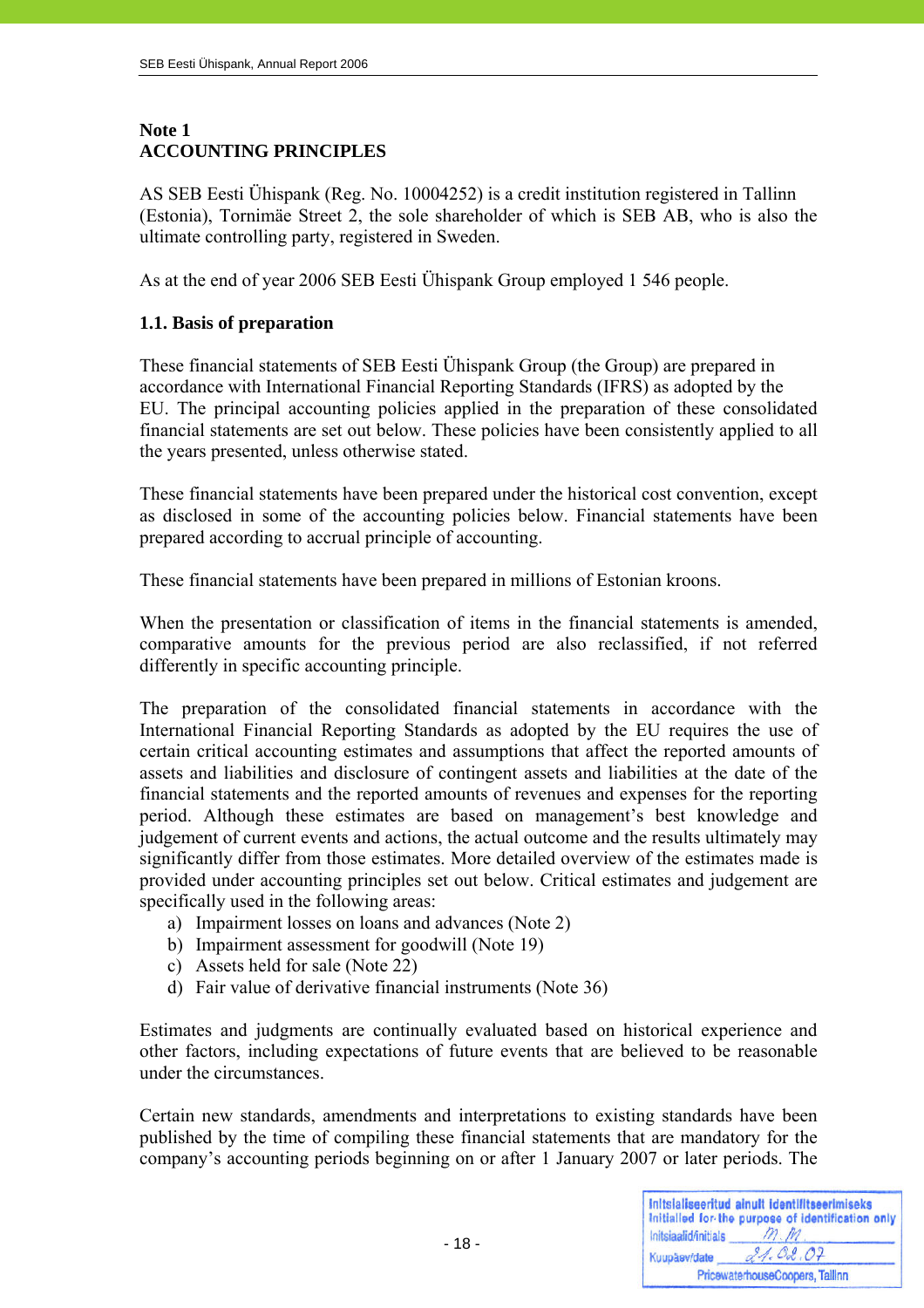overview of these standards and the Group management estimate of the potential impact of applying the new standards and interpretations is given at the end of this section (Note 1.27).

#### **1.2. Consolidation**

These consolidated financial statements of the SEB Eesti Ühispank Group comprise of the financial statements of the parent company AS SEB Eesti Ühispank and its subsidiaries as at 31. December 2006. The subsidiaries being consolidated are listed on page 4 (See table 1.1).

In the group's consolidated financial statements, the financial statements of the parent bank and its subsidiaries have been combined on a line-by-line basis. Intra-group balances and intra-group transactions and unrealised gains on transactions between group companies have been eliminated in full. Unrealised losses are also eliminated unless the transaction provides evidence of impairment of the asset transferred. All the subsidiaries that are controlled by SEB Eesti Ühispank have been consolidated. The accounts of the subsidiaries used for consolidation have been prepared in conformity with the accounting principles of the parent company.

#### Subsidiaries

Subsidiary is an entity controlled by the parent company. Control is presumed to exist when the parent owns, directly or indirectly, more than 50% of the voting power of an enterprise or otherwise has power to govern the financial and operating policies. Subsidiaries are consolidated from the date on which control is transferred to the Group and are no longer consolidated from the date that control ceases to exist.

The purchase method of accounting is used to account for the acquisition of subsidiaries. The cost of an acquisition is measured as the fair value of the assets given, equity instruments issued and liabilities incurred or assumed at the date of exchange, plus costs directly attributable to the acquisition. According to the purchase method all the identifiable assets and liabilities of the subsidiary acquired are measured at their fair values at the acquisition date, irrespective of the extent of any minority interest, and the excess of the cost of acquisition over the fair value of the net assets of the subsidiary acquired is recorded as goodwill (Note 1.8). If the cost of acquisition is less than the fair value of the net assets of the subsidiary acquired, the difference is recognised directly in the income statement.

Revenues and expenses of the subsidiaries acquired within the financial year are consolidated into the group income statement starting from the date of acquisition to the end of the financial year. Result of operations of subsidiaries disposed of during the year is consolidated into group income statement from the beginning of the financial year until the date of disposal.

#### **Associates**

Associate is an entity over which the Group has significant influence, but which it does not control. Generally, significant influence is presumed to exist when the group holds between 20% and 50% of the voting rights.

| Initsiaalid/initials            | Initsialiseeritud ainult identifitseerimiseks<br>Initialled for the purpose of identification only<br>m.m |  |
|---------------------------------|-----------------------------------------------------------------------------------------------------------|--|
| Kuupäev/date                    | 24.02.07                                                                                                  |  |
| PricewaterhouseCoopers, Tallinn |                                                                                                           |  |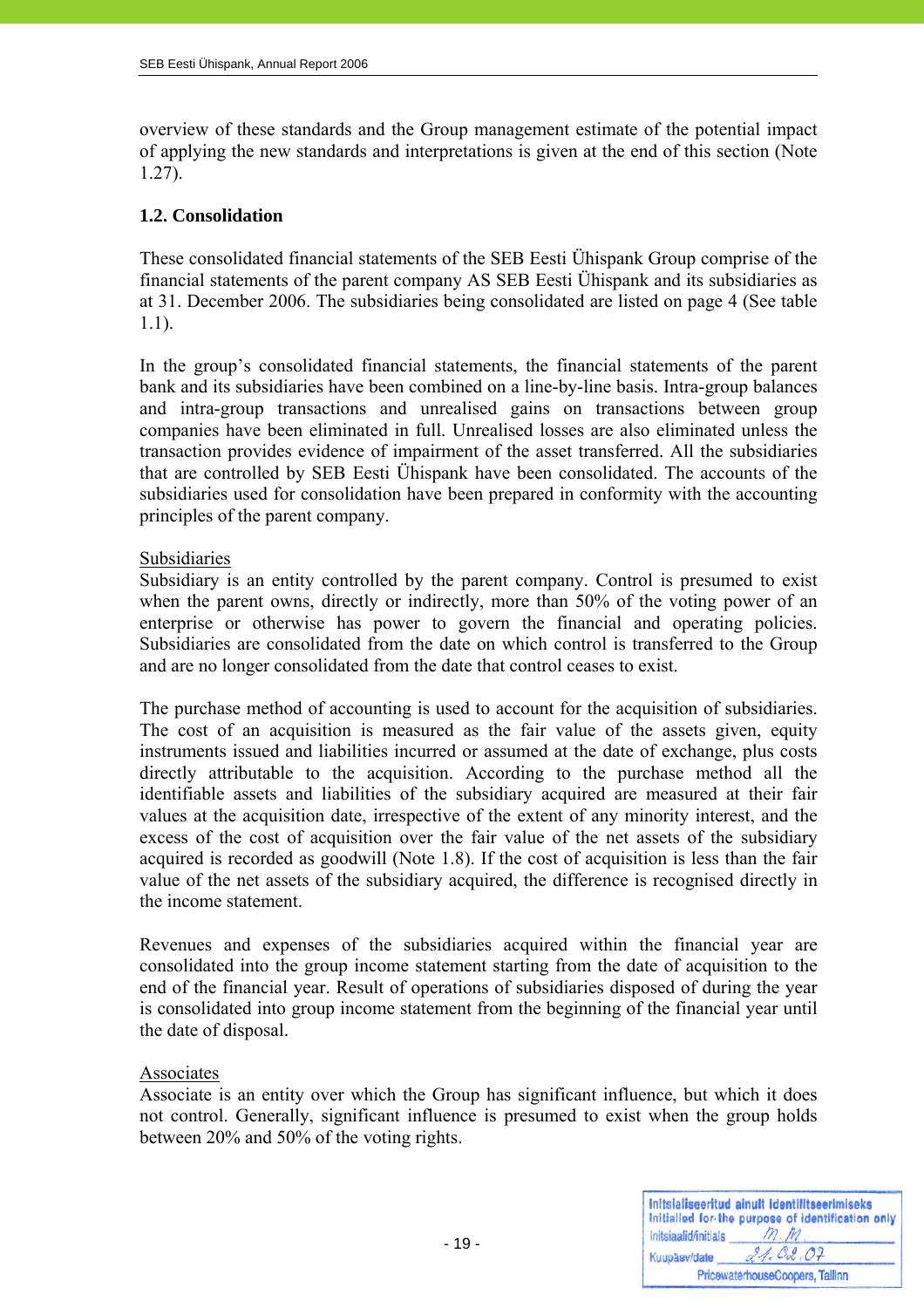Investments in associates are initially recognised at cost. The Group's investment in associates includes goodwill (net of any accumulated impairment loss) identified on acquisition (Note 1.8). Investments in associates are accounted for under the equity method of accounting. Under this method, the investment in Group financial statements is increased by the share of post-acquisition profit and reduced by the share of loss or distribution of profit received from the associated company and attributable to the Group and any goodwill impairment. The Group's share of post-acquisition movements in reserves is recognised in reserves. When the Group's share of losses in an associate equals or exceeds its interest in the associate, including any other unsecured receivables, the Group does not recognise further losses, unless it has incurred obligations or made payments on behalf of the associate.

Unrealised gains on transactions between the Group and its associates are eliminated to the extent of the Group's interest in the associates. Unrealised losses are also eliminated unless the transaction provides evidence of an impairment of the asset transferred. Accounting policies have been changed where necessary to ensure consistency with the policies adopted by the Group.

#### Parent company separate financial statements – primary statements

In the parent separate primary financial statements, disclosed to these consolidated financial statements (see Note 42), the investments into the shares of subsidiaries and associated companies are accounted for at cost less any impairment recognized.

#### **1.3. Foreign currency transactions and assets and liabilities denominated in a foreign currency**

#### Functional currency

The financial statements of the Group companies have been prepared using the currency (*functional currency*) which best reflects the company's economic environment. The consolidated financial statements have been presented in Estonian kroons, which is also the functional currency of the parent company.

#### Foreign currency transactions

Foreign currency transactions have been recorded based on foreign currency exchange rates of the Bank of Estonia (Central Bank) prevailing on the transaction dates. In the case of differences in the transfer of cash (i.e. settlement) and exchange rates prevailing on the transaction date, the exchange rate differences are recorded in the income statement under the line "Income from foreign exchange (net)".

#### Assets and liabilities denominated in foreign currencies

Monetary assets and liabilities and non-monetary assets and liabilities valued at fair value and denominated in foreign currencies have been translated into Estonian kroons based on the foreign currency exchange rates of the Bank of Estonia prevailing on the balance sheet date. Gains and losses on translation form monetary assets and liabilities are recorded in the income statement under the line "Income from foreign exchange (net)". Changes in the fair value of monetary securities denominated in foreign currency classified as available for sale are analysed between translation differences resulting from changes in the amortised cost of the security and other changes in the carrying amount of the security. Translation differences related to changes in the amortised cost are recognised in profit or

| Initsiaalid/initials | Initsialiseeritud ainult identifitseerimiseks<br>Initialled for the purpose of identification only<br>m.m |
|----------------------|-----------------------------------------------------------------------------------------------------------|
| Kuupäev/date         | 24.02.07                                                                                                  |
|                      | PricewaterhouseCoopers, Tallinn                                                                           |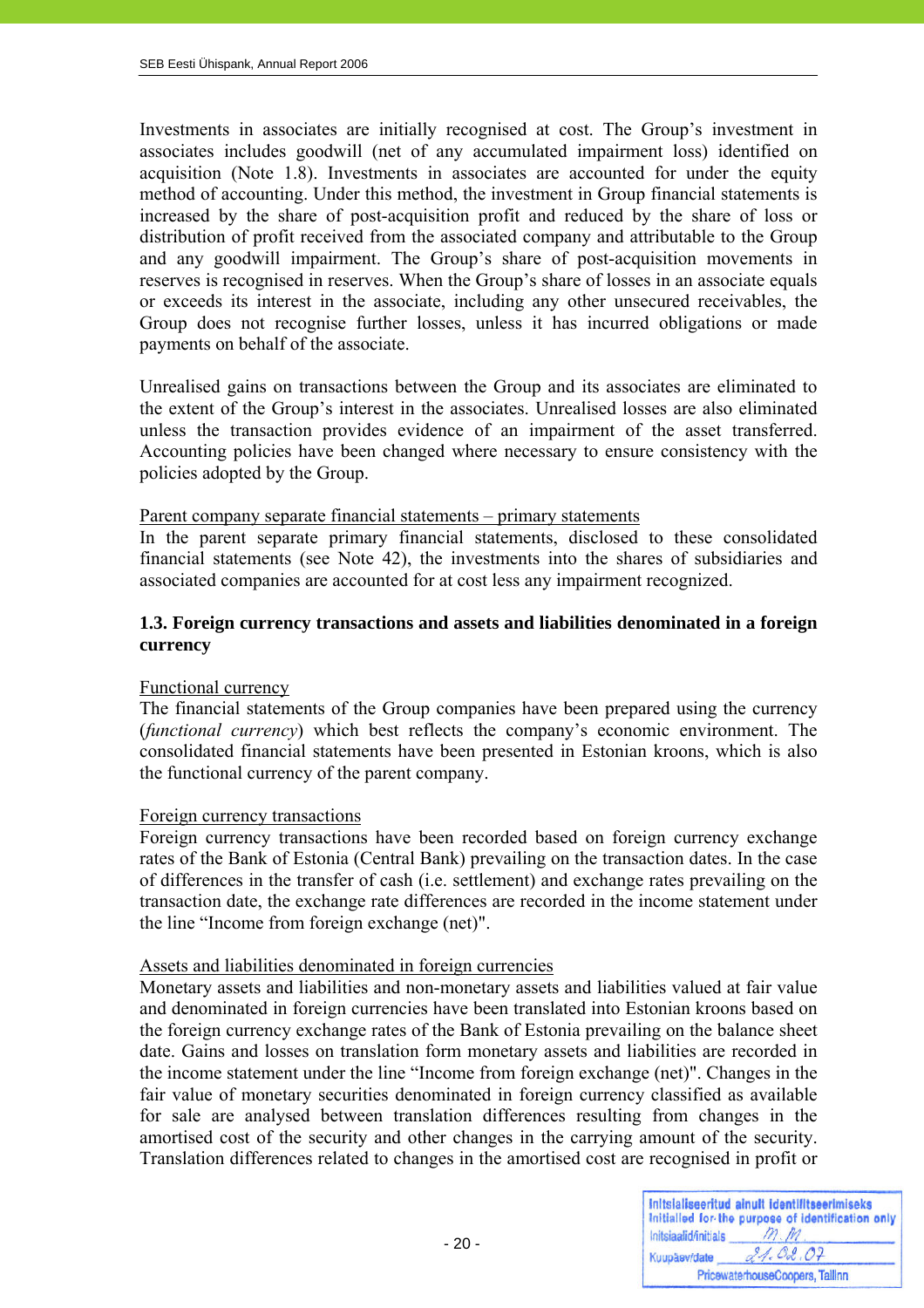loss as "Income from foreign exchange (net)", and other changes in the carrying amount are recognised in fair value reserve in equity. Translation differences on non-monetary items, such as equities held at fair value through profit or loss, are reported as part of the fair value gain or loss on line "Gains less losses from trading of securities and financial assets at fair value through profit or loss at inception". Translation differences on nonmonetary items, such as equities classified as available-for-sale financial assets, are included in the fair value reserve in equity.

#### Group companies

The results and financial position of all the group entities (none of which has the currency of a hyperinflationary economy) that have a functional currency different from the presentation currency are translated into the presentation currency. Income statements and cash flows of foreign entities are translated into Estonian kroons at average exchange rates (unless this average is not a reasonable approximation of the cumulative effect of the rates prevailing on the transaction dates, in which case income and expenses are translated at the dates of the transactions) for the year and their balance sheets are translated at the exchange rates ruling on 31 December, the balance sheet date. Unrealised exchange differences arising from the translation are taken to a separate account in shareholders' equity. When a foreign entity is sold (or part of it is sold), such exchange differences are recognised in the income statement as part of the gain or loss on sale.

#### **1.4. Cash and cash equivalents**

For the purposes of the cash flow statement, cash and cash equivalents are cash at hand, available for use deposits due from central bank and readily available deposits in other credit institutions and also less than 3-month maturity liquid securities acquired for trading purpose or decided to be recognized at fair value through profit or loss at inception.

#### **1.5. Financial assets**

Financial assets are any assets that are cash, a contractual right to receive cash or another financial asset from another enterprise, a contractual right to exchange financial instruments with another enterprise under conditions that are potentially favourable or an equity instrument of another enterprise. The Group classifies its financial assets in the following categories:

1.5.1. loans and receivables,

- 1.5.2. financial assets at fair value through profit or loss,
- 1.5.3. available for sale financial assets.

Management determines the classification of its investments at initial recognition.

#### **1.5.1. Loans and receivables**

#### Loans and receivables

Loans and receivables are non-derivative financial assets with fixed or determinable payments that are not quoted in an active market. They arise when the Group provides money, goods or services directly to a debtor with no intention of trading the resulting receivable.

| Initsiaalid/initials | Initsialiseeritud ainult identifitseerimiseks<br>Initialled for the purpose of identification only<br>m.m |
|----------------------|-----------------------------------------------------------------------------------------------------------|
| Kuupäev/date         | 24.02.07                                                                                                  |
|                      | PricewaterhouseCoopers, Tallinn                                                                           |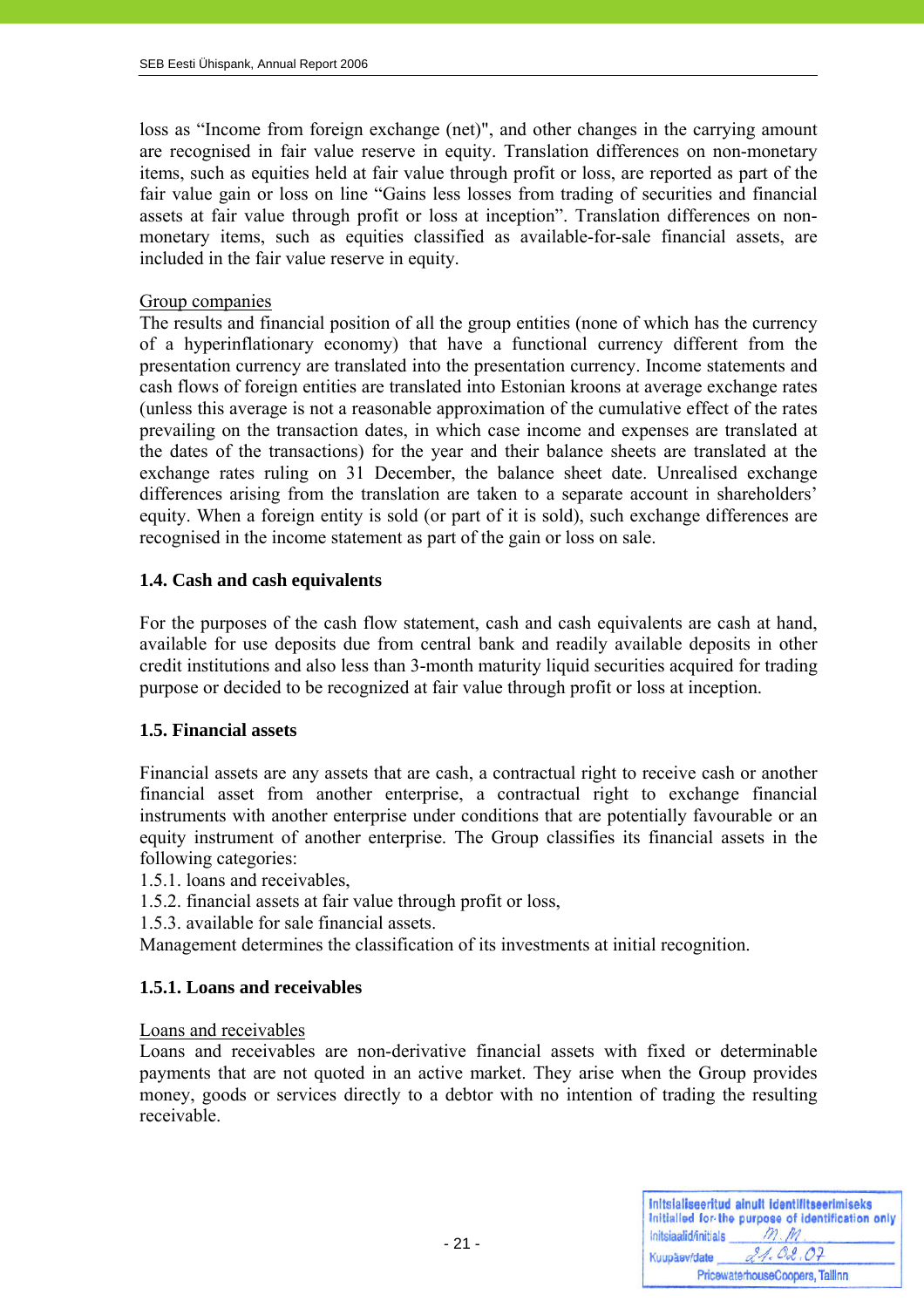Loans and receivables are recognized in the balance sheet when the cash is paid to the borrower and are initially recognized at fair value plus transaction costs and are derecognized only when they are repaid or written-off, regardless of the fact that part of them may be recognized as costs through providing allowances for loans. The loan allowances are presented on the respective balance sheet line at negative value. Loans have been recognized in the balance sheet at amortized cost using the effective interest rate method. Accrued interest on the loans and not yet collected is recorded in the separate balance sheet line under accruals. For overdrafts and credit cards, the actual use of the limit by the borrower is stated in the balance sheet. The unused credit limit is recognized as contingent (off-balance sheet) commitment.

#### Leasing receivables

Financial lease claims include receivables from financial lease, consumer factoring and installment sale. A financial lease is a rental transaction where all major risks and rights deriving from the use of the leased assets are transferred from the leasing firm to the lessee. Legal ownership to the property may be transferred to the lessee at the end of the lease period.

The receivables from the financial lease agreements are recognized in net present value of the minimum lease payments, from which the payments of principal received have been deducted. Lease payments collected are allocated between repayment of principal and financial income. Financial income is recognized over the rental period based on the pattern reflecting a constant periodic rate of return on the lessor's net investment in the finance lease. Initial service fees collected at issuance are included into the calculation of effective interest rate and lessor's net investment. Allowances for lease receivables are presented on the respective balance sheet line at negative value.

The lease receivable to the client is recognized in the balance sheet as of the moment of delivering the assets being the object of the agreement to the client. In case of transactions, in which the assets being the object of the agreement having a long delivery term have not yet been delivered to the client, the payments received from the lessees under these agreements are recognized in the balance sheet as prepayments of buyers under "accrued expenses and deferred income". The amounts paid by the leasing firm for the assets under lease agreements not yet delivered are recognized in the balance sheet as prepayments to suppliers under "accrued income and prepaid expenses".

#### Factoring receivables

Factoring transactions are considered to be financing transactions where the leasing firm provides the financial resources to its selling partners through transfer of the rights to the receivables from these sales transactions. The leasing firm acquires the right for the receivables payable by the buyer subject to the sales contract.

Factoring is the transfer of receivables. Depending on the terms of the factoring contract the buyer either accepts the transfer of substantially all the risks and rewards of the ownership of the receivable (non-recourse factoring) or retains the right to transfer the risks and rewards back to the seller during a pre-specified term (recourse factoring).

Factoring receivables are recorded in the balance sheet at amortisied cost, from which the payments of principal claim collected have been deducted. Allowances for factoring

| Initsiaalid/initials | Initsialiseeritud ainult identifitseerimiseks<br>Initialled for the purpose of identification only<br>$m_{\nu}$ |
|----------------------|-----------------------------------------------------------------------------------------------------------------|
| Kuupäev/date         | 24.02.07                                                                                                        |
|                      | PricewaterhouseCoopers, Tallinn                                                                                 |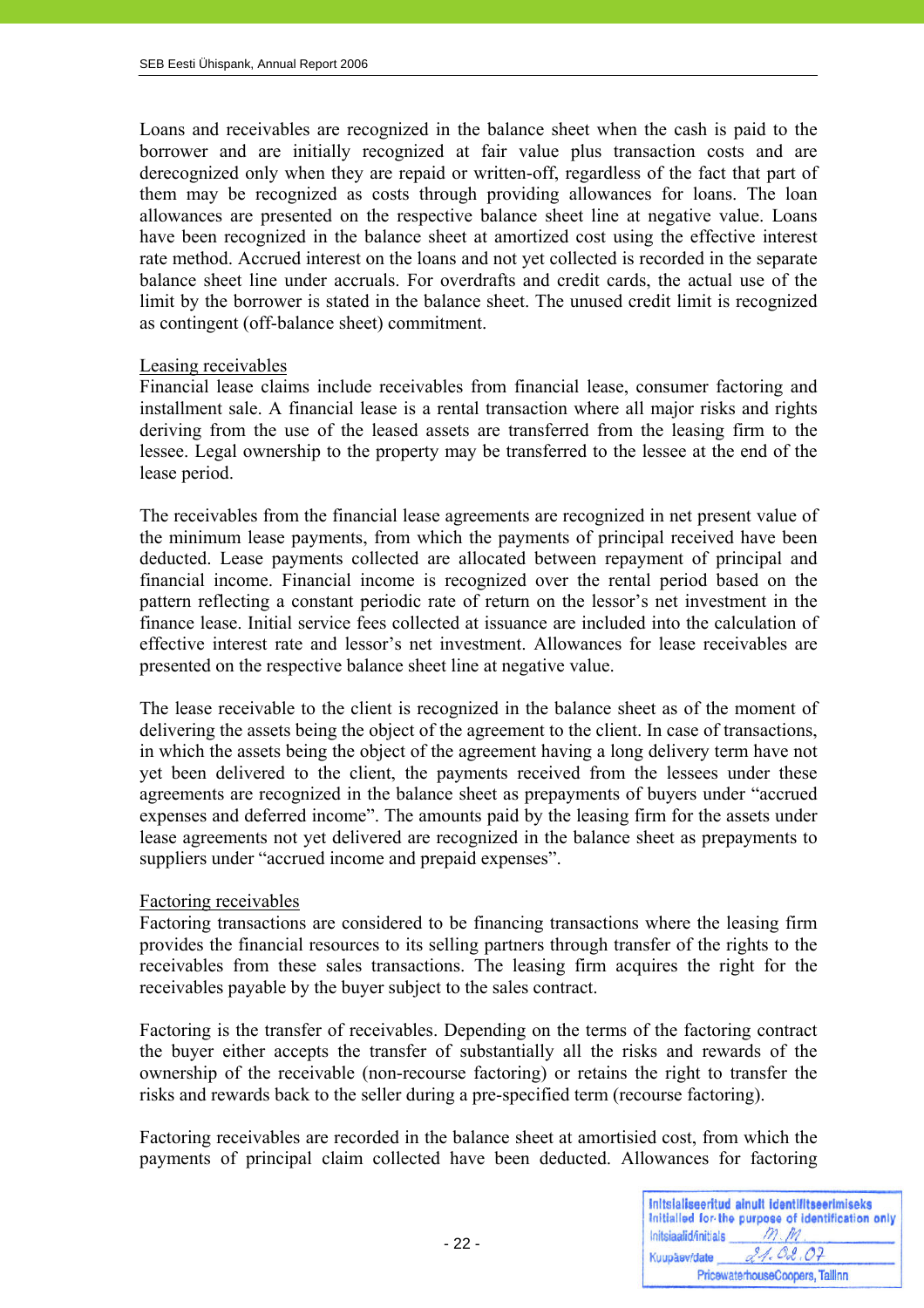receivables are presented on the respective balance sheet line at negative value. The receivable to the client is recognized as of the moment of factoring the purchase-sale agreement, i.e. as of assuming the receivable.

#### Valuation of loans and receivables

The Group assesses consistently whether there is objective evidence that a financial asset or group of financial assets is impaired. A financial asset or a group of financial assets is impaired and impairment losses are incurred only if there is objective evidence of impairment as a result of one or more events that occurred after the initial recognition of the asset (a 'loss event') and that loss event (or events) has an impact on the estimated future cash flows of the financial asset or group of financial assets that can be reliably estimated.

For valuation of loans and receivables several risks are prudently considered. SEB Eesti Ühispank introduced a customer rating system for evaluating corporate loans, corresponding to the principles used in SEB, the parent bank of SEB Eesti Ühispank. Valuation of the customer receivables is based on the client's company's financial position, situation of the industry, trustworthiness of the borrower, competence of the management of the client, timely fulfillment of contractual obligations and other factors, all of which together help to assess the value of the receivable and the amount of incurred loss in the portfolio of loans. Valuation of loans to private individuals is based on timely fulfillment of contractual obligations, solvency and collateral, age, educational status, length of employment, saving practices and other factors, affecting the credit risk.

The Group first assesses whether objective evidence of impairment exists individually for financial assets that are individually significant, and individually or collectively for financial assets that are not individually significant. If the Group determines that no objective evidence of impairment exists for an individually assessed financial asset, whether significant or not, it includes the asset in a group of financial assets with similar credit risk characteristics and collectively assesses them for impairment. Assets that are individually assessed for impairment and for which an impairment loss is or continues to be recognised are not included in a collective assessment of impairment. For the purposes of a collective evaluation of impairment, financial assets are grouped on the basis of similar credit risk characteristics (ie, on the basis of the Group's grading process that considers asset type, industry, collateral type, past-due status and other relevant factors). Those characteristics are relevant to the estimation of future cash flows for groups of such assets.

Future cash flows in a group of financial assets that are collectively evaluated for impairment are estimated on the basis of the contractual cash flows of the assets in the Group and historical loss experience for assets with credit risk characteristics similar to those in the Group. Historical loss experience is adjusted on the basis of current observable data to reflect the effects of current conditions that did not affect the period on which the historical loss experience is based and to remove the effects of conditions in the historical period that do not currently exist. The methodology and assumptions used for estimating future cash flows are reviewed regularly by the Group to reduce any differences between loss estimates and actual loss experience.

| Initsiaalid/initials            | Initsialiseeritud ainult identifitseerimiseks<br>Initialled for the purpose of identification only<br>m.m |  |
|---------------------------------|-----------------------------------------------------------------------------------------------------------|--|
| Kuupäev/date                    | 24.02.07                                                                                                  |  |
| PricewaterhouseCoopers, Tallinn |                                                                                                           |  |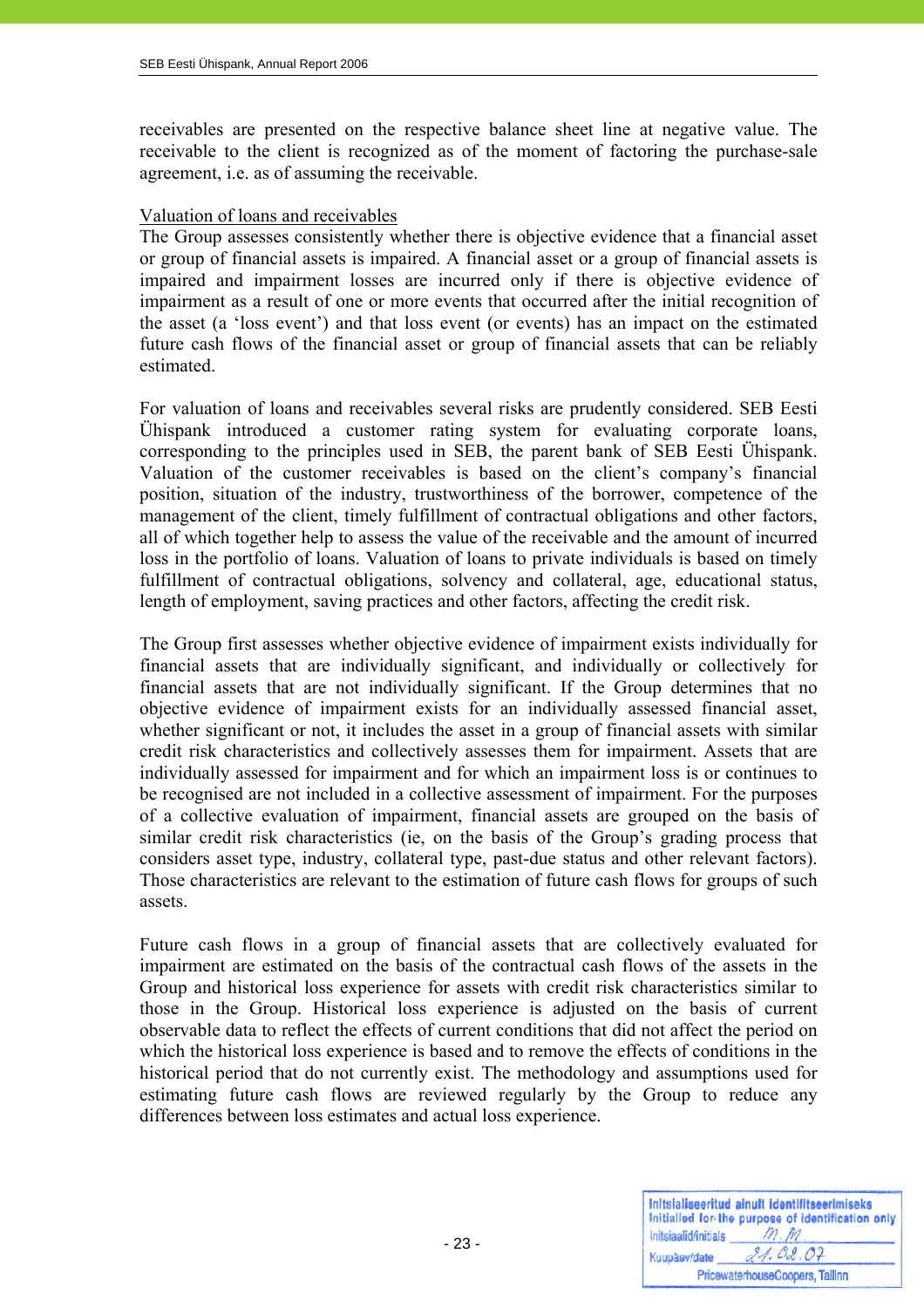For assessment of loan losses, the probability of collecting the loan and interest payments over the coming periods are considered, as well as discounted present value of estimated collections, discounted at the financial asset's original effective interest rate, and anticipated proceeds from the realization of collateral (excluding future credit losses that have not been incurred), which together help to assess the amount of loss incurred of the loan. The amount of the loss is measured as the difference between the asset's carrying amount and the present value of estimated future cash flows. For these assessed incurred loan losses, the relevant allowance has been established. The carrying amount of the asset is reduced through the use of an allowance account and the amount of the loss is recognised in the income statement. Specific and collective (based on incurred loss estimation on the group basis) allowances are provided for individually assessed loans, and group based allowances for homogenous loan groups.

If, in a subsequent period, the amount of the impairment loss decreases and the decrease can be related objectively to an event occurring after the impairment was recognised (such as an improvement in the debtor's credit rating), the previously recognised impairment loss is reversed by adjusting the allowance account. The amount of the reversal is recognised in the income statement in "Impairment losses on loans and advances".

When a loan is uncollectible, it is written off against the related allowance for loan impairment. Such loans are written off after all the necessary procedures have been completed and the amount of the loss has been determined.

Loans that are either subject to collective impairment assessment or individually significant and whose terms have been renegotiated are no longer considered to be past due but are treated as normal loans.

More detailed overview of the credit risk management principles is given in Note 2 "Risk management and maintenance policy" (see page 39).

Interest income on loans is presented on the income statement under "Interest and similar income".

#### **1.5.2. Financial assets at fair value through profit or loss**

Financial assets at fair value through profit or loss include:

- financial assets held for trading
- financial assets designated at fair value through profit or loss at inception

#### Financial assets held for trading

This group of financial assets includes securities acquired or incurred principally for the purpose of selling or repurchasing in the near term or if it is part of a portfolio of identified financial instruments that are managed together and for which there is evidence of a recent actual pattern of short-term profit-taking, and derivatives.

| Initsiaalid/initials | Initsialiseeritud ainult identifitseerimiseks<br>Initialled for the purpose of identification only<br>$m_{\cdot}m$ |
|----------------------|--------------------------------------------------------------------------------------------------------------------|
| Kuupäev/date         | 24.02.07                                                                                                           |
|                      | PricewaterhouseCoopers, Tallinn                                                                                    |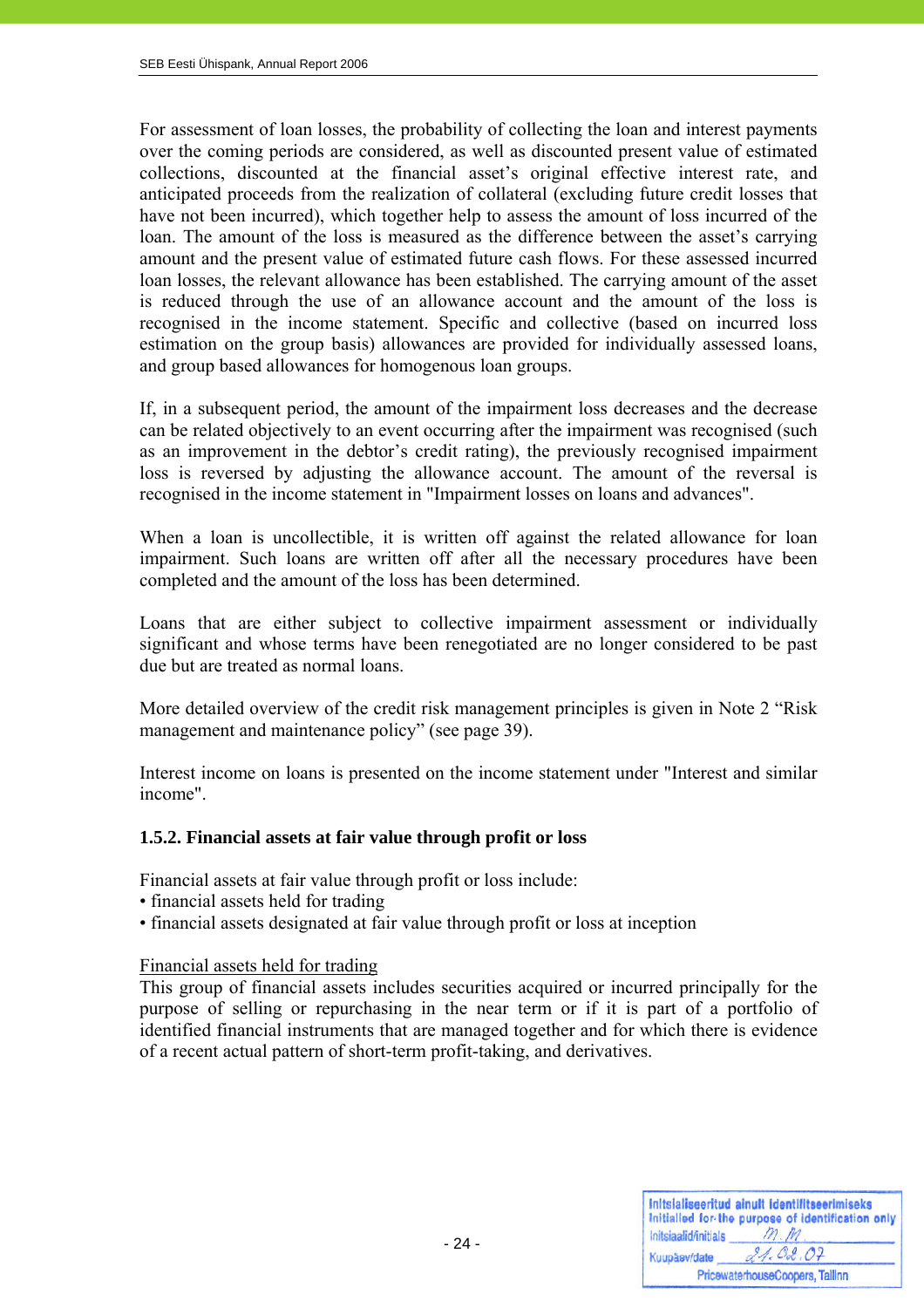#### *Securities acquired or incurred principally for the purpose of selling or repurchasing in the near term*

This group includes shares and bonds acquired for trading purpose. Trading securities are initially recognized at fair value net of transaction costs on the trade date and are subsequently presented in fair value.

The fair value of held for trading securities quoted on an active market are based on current bid prices. The shares not quoted on an active market are revalued in fair value according to the price of the last transaction. If this price is not reliable, the shares are revaluated into fair value based on all available information regarding the investment value. For held for trading debt securities, which are not quoted on an active market, cash flows are discounted at market interest rates, issuer's risk added.

In any case, if the market for a financial asset is not active, the Group establishes fair value by using valuation techniques. These include the use of recent arm's length transactions, discounted cash flow analysis, and other valuation techniques commonly used by market participants.

The unrealized and realized result of the trading securities is recorded in income statement under "Gains less losses from trading and financial assets at fair value through profit or loss at inception".

#### *Derivatives*

Derivatives (forward-, swap- and option transactions) are initially recognized at fair value net of transaction costs on the trade date and are subsequently presented at fair value. If derivatives are quoted on an active market, market value is used as a fair value. If not, the valuation techniques are used to find the fair value.

These transactions are booked in balance sheet as assets, if their fair value is positive and as liabilities, if the fair value is negative. The fair values of derivative assets and liabilities recorded in balance sheet are not netted. The Group does not apply hedge accounting principles for the accounting of derivative financial instruments.

In valuation of currency derivatives (excl. currency options), future cash flows are discounted using market interest rates. Currency and equity options are revalued to market value, if active market exists. If a reliable market value can not be obtained, the fair value of options is calculated by using the Black-Scholes model.

Currency forward and swap transactions are valued by discounting future cash flows using effective interest rate. Respective interest income is presented in the income statement under "Interest and similar income".

The realized profit and unrealized gain/loss from the revaluation of derivatives is recorded in the income statement under "Gains less losses from trading and financial assets at fair value through profit or loss at inception".

#### Financial assets designated at fair value through profit or loss at inception

In this class of securities are classified securities where the company has upon initial recognition designated the securities to be recorded as at fair value through profit or loss

| Initsiaalid/initials            | initsialiseeritud ainult identifitseerimiseks<br>Initialled for the purpose of identification only<br>$m_{\cdot}m$ |  |
|---------------------------------|--------------------------------------------------------------------------------------------------------------------|--|
| Kuupäev/date                    | 24.02.07                                                                                                           |  |
| PricewaterhouseCoopers, Tallinn |                                                                                                                    |  |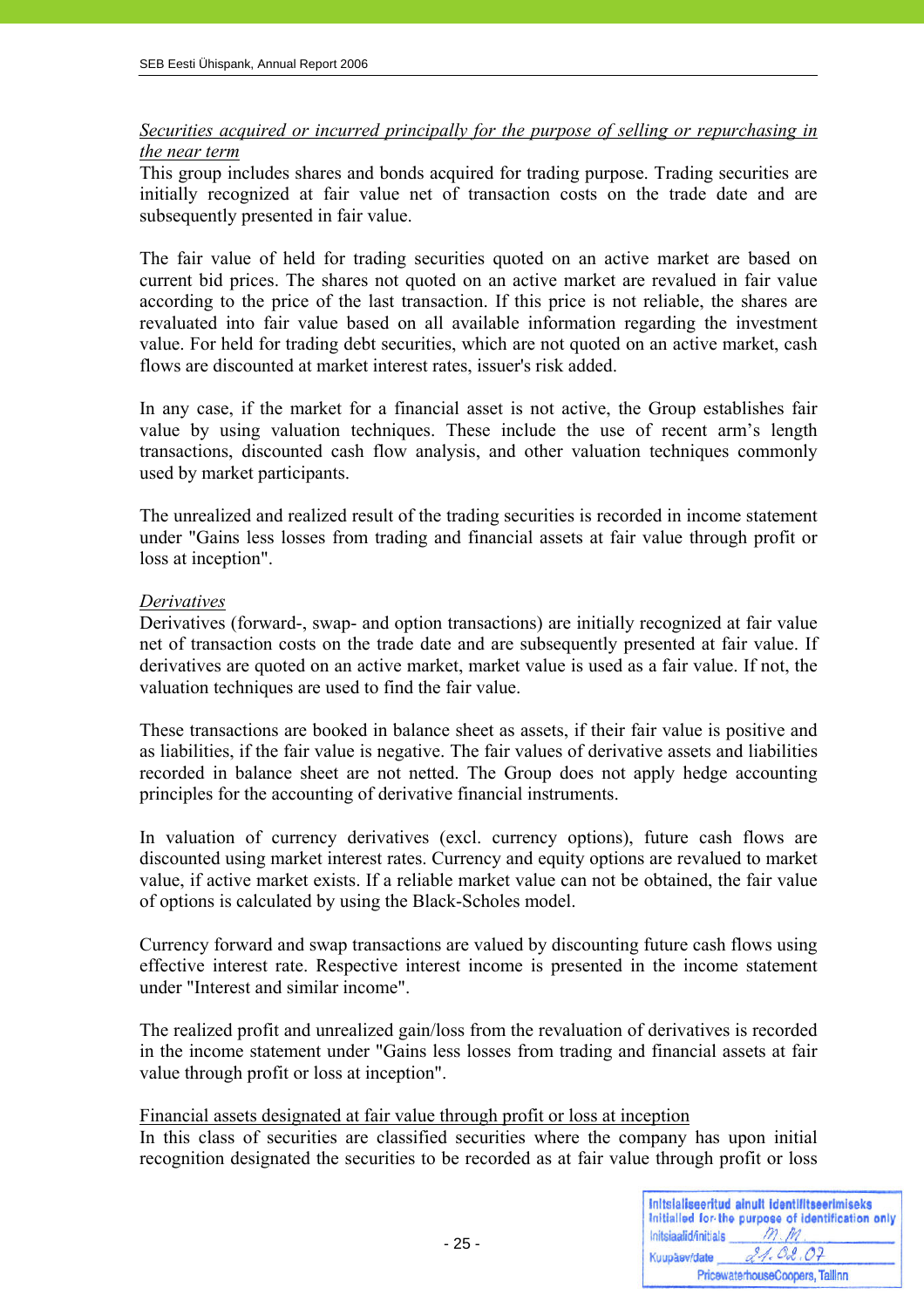and as a result the changes in the fair value of these securities are consistently recognized in the profit or loss of the reporting period.

In the current reporting period this class of securities includes the portfolio of investments acquired and held to cover the insurance and investment contracts concluded by the life insurance company belonging to the group. The realized and unrealized result from the revaluation of these securities is recorded in the income statement under "Income from insurance activities". This group also includes the liquidity portfolio held to manage the liquidity risk, but simultaneously these investments are managed and evaluated to gain from fair value changes. Interest income on these instruments are recognized in income statement under "Interest and similar income". The realized and unrealized result from the revaluation of these securities is recorded in the income statement under "Gains less losses from trading and financial assets at fair value through profit or loss at inception".

#### **1.5.3. Available for sale financial assets**

Securities are classified as available for sale financial assets, if they do not belong to one of the aforementioned categories: financial assets held for trading or other financial assets designated at fair value through profit or loss. Available-for-sale investments are intended to be held for an indefinite period of time, which may be sold in response to needs for liquidity or changes in interest rates, exchange rates or equity prices; or investments with strategic purpose for long-term holding.

Available for sale financial assets are recorded at fair value plus transaction costs on their settlement date. Subsequently they are carried at fair value. If the assessment of fair value is not reliable, the securities will be presented at amortized cost (i.e. original acquisition cost less possible write-downs for impairment). The gains and losses arising from changes in the fair value of available for sale financial assets are recognized directly in equity under "revaluation reserve".

The Group assesses consistently whether there is objective evidence that a financial asset available for sale is impaired. In the case of equity investments classified as available for sale, a significant or prolonged decline in the fair value of the security below its cost is considered in determining whether the assets are impaired. If any such evidence exists for available-for-sale financial assets, the cumulative loss – measured as the difference between the acquisition cost and the current fair value, less any impairment loss on that financial asset previously recognised in profit or loss – is removed from equity and recognised in the income statement. Impairment losses recognised in the income statement on equity instruments are not reversed through the income statement. If, in a subsequent period, the fair value of a debt instrument classified as available for sale increases and the increase can be objectively related to an event occurring after the impairment loss was recognised in profit or loss, the impairment loss is reversed through the income statement.

When the financial asset is derecognized the cumulative gain previously recognized in equity on that specific instrument is to the extent reversed from equity and the remaining portion is recognized in income statement under "Gains less losses from investment securities".

Interest calculated using the effective interest method and foreign currency gains and losses on monetary assets classified as available for sale are recognised in the income

| Initsiaalid/initials            | Initsialiseeritud ainuit identifitseerimiseks<br>Initialled for the purpose of identification only<br>m m |
|---------------------------------|-----------------------------------------------------------------------------------------------------------|
| Kuupäev/date                    | 24.02.07                                                                                                  |
| PricewaterhouseCoopers, Tallinn |                                                                                                           |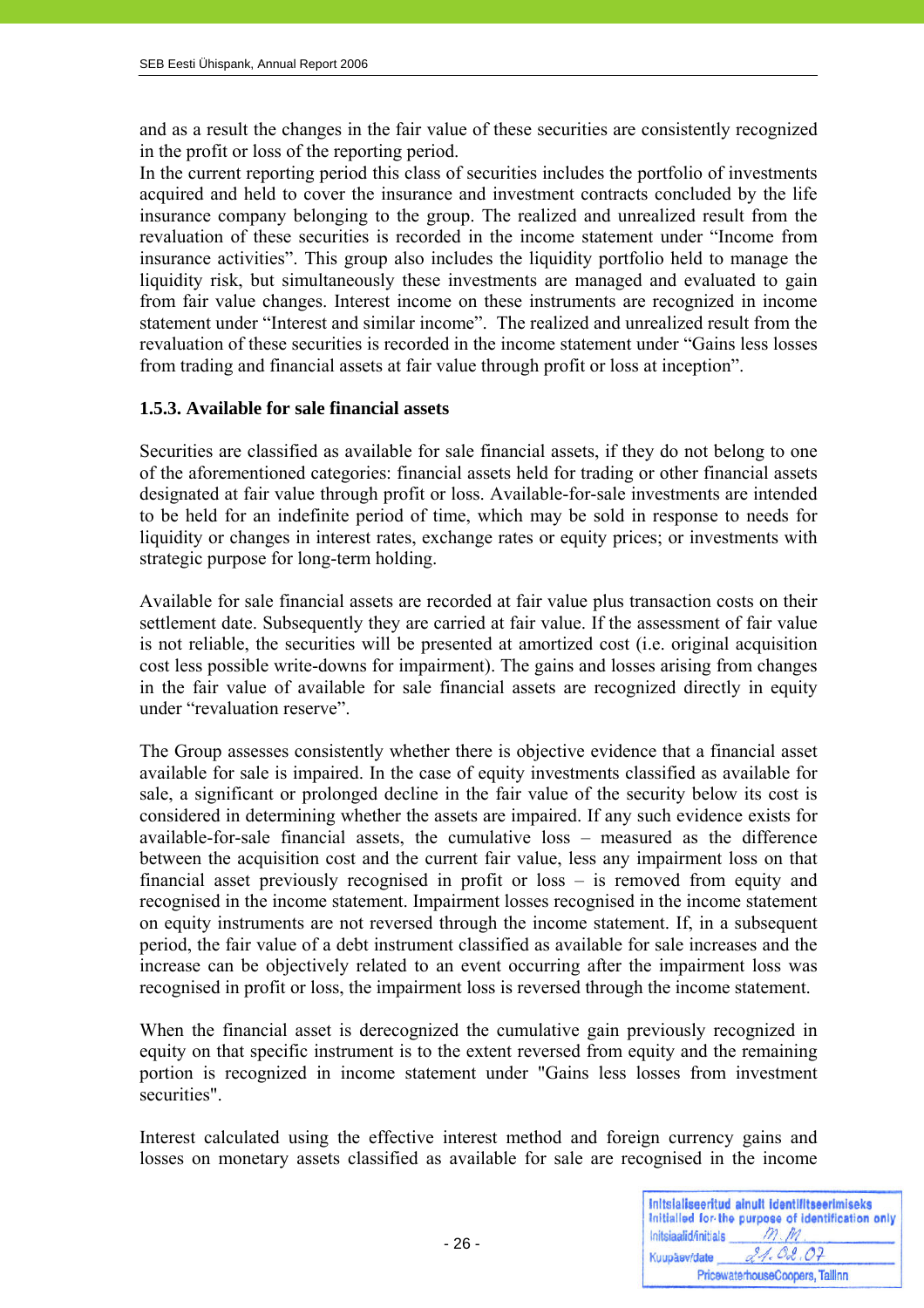statement. Dividends on available-for-sale equity instruments are recognised in the income statement when the entity's right to receive payment is established.

#### **1.6. Offsetting financial instruments**

Financial assets and liabilities are offset and the net amount reported in the balance sheet only, when there is a legally enforceable right to offset and there is an intention to settle on net basis or realize the asset and settle the liability simultaneously.

#### **1.7. Tangible and intangible assets other than goodwill**

Land, buildings, IT equipment, office equipment and other assets of long-term use are recognized in the balance sheet as tangible non-current assets. Intangible assets are identifiable, non-monetary assets without physical substance and currently comprise of acquired software.

Tangible non-current assets and intangible assets are initially recognised at acquisition cost, consisting of the purchase price, nonrefundable taxes and other direct costs related to taking the asset into use.

Subsequent costs are included in the asset's carrying amount or are recognised as a separate asset, as appropriate, only when it is probable that future economic benefits associated with the item will flow to the Group and the cost of the item can be measured reliably. All other repairs and maintenance are charged to other operating expenses during the financial period in which they are incurred.

Tangible non-current assets and intangible assets with finite useful lives are subsequently stated at historical cost less depreciation/amortization and any impairment losses. Depreciation/amortization is calculated starting from the month of acquisition until the carrying value reaches the residual value of the asset or if that is considered being insignificant the asset is fully depreciated. For assets having a substantial residual value, only the difference between the acquisition cost and the residual value is depreciated to expense over the useful lifetime of the asset. In case the residual value becomes greater than the carrying value of the asset, no further depreciation expense is calculated. Assets are depreciated/amortized on straight-line-basis.

Depreciation/amortization calculation is based on useful life of the asset, which serves as basis for forming the depreciation/amortization rates. Buildings are depreciated over 20-50 years, intangible assets with limited lifetime are amortized over 3-5 years, and other noncurrent tangible assets are depreciated over 2-10 years. Land is not depreciated and intangible assets with indefinite useful life are not amortized.

The appropriateness of depreciation/amortization rates, methods and residual values are consistently assessed.

The Group reviews tangible non-current assets and intangible assets for impairment losses whenever events or changes in circumstances indicate that the carrying amount may not be recoverable. An impairment loss is recognized for the amount by which the carrying amount of the asset exceeds its recoverable amount, which is the higher of an asset's net

| Initsiaalid/initials            | Initsialiseeritud ainuit identifitseerimiseks<br>Initialled for the purpose of identification only<br>m.m |
|---------------------------------|-----------------------------------------------------------------------------------------------------------|
| Kuupäev/date                    | 24.02.07                                                                                                  |
| PricewaterhouseCoopers, Tallinn |                                                                                                           |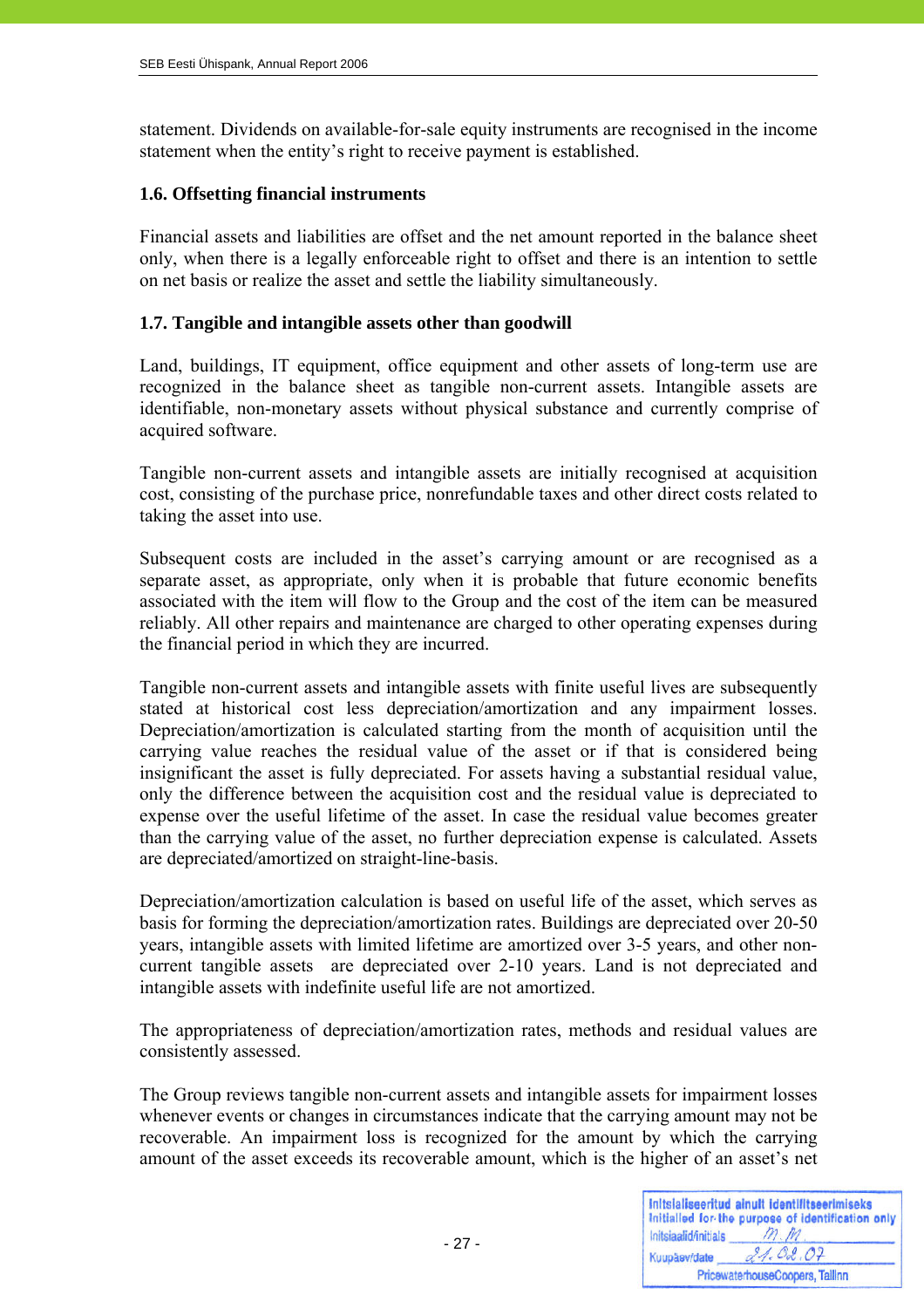selling price and value in use. Depreciation, amortization and impairment is recorded in the income statement under "Depreciation, amortization and impairment losses of tangible and intangible assets".

Gains and losses on disposals are determined by comparing proceeds with carrying amount. These are included in other operating income / expenses in the income statement.

#### Capitalization of expenses

Reconstruction expenditures of bank offices are capitalized as tangible assets and are subsequently charged to the income statement on a straight-line basis over five years or over the period of the lease, if that is shorter.

#### Establishment and Development Costs

Establishment and development costs are not capitalized. Advertising expenses and the expenses for launching of new products, services and processes are recognized as an expense as incurred. Expenditures related to trademarks etc., developed by the company itself, are also recorded as expense as incurred.

#### **1.8. Goodwill**

Goodwill represents the excess of the cost of an acquisition over the fair value of the company's share of the net assets acquired at the date of acquisition, reflecting the part of the acquisition cost that was paid for the assets that are not separately identifiable for the balance sheet purposes. Goodwill acquired from acquisition of a subsidiary is recorded in balance sheet as an intangible asset on a separate line. Goodwill acquired from acquisition of an associate is included in the cost of an associate in the balance sheet. (Note 1.2.)

Goodwill is recorded in the balance sheet at the date of acquisition. Subsequently goodwill is recorded in its historical cost less any impairment losses recognized. Goodwill arising from business combinations is not depreciated. Goodwill is instead tested annually (or more frequently if events or changes in circumstances indicate that the impairment may have incurred) for impairment by comparing the carrying amount of the goodwill to its recoverable amount. Goodwill is allocated to cash-generating units for the purpose of impairment testing and the recoverable amount is determined by discounting the expected cash flows of the relevant cash generating unit. An impairment loss is recognized for the amount by which the carrying amount of the goodwill exceeds its recoverable amount.

Gains and losses on the disposal of an entity include the carrying amount of goodwill relating to the entity sold.

Amortization calculations for goodwill balances recognized as a result of business combinations incurred before 1 January 2005, have been terminated since 1 January 2005.

#### **1.9. Investment properties**

Investment properties comprise property (land, buildings), which is held for the purposes to earn rental income or gain from the growth in its market value (capital appreciation), and which is not occupied by the Group for its own business activities. Investment properties are initially recorded at acquisition cost, consisting of the purchase price and

| Initsiaalid/initials            | Initsialiseeritud ainuit identifitseerimiseks<br>Initialled for the purpose of identification only<br>m.m |
|---------------------------------|-----------------------------------------------------------------------------------------------------------|
| Kuupäev/date                    | 24.02.07                                                                                                  |
| PricewaterhouseCoopers, Tallinn |                                                                                                           |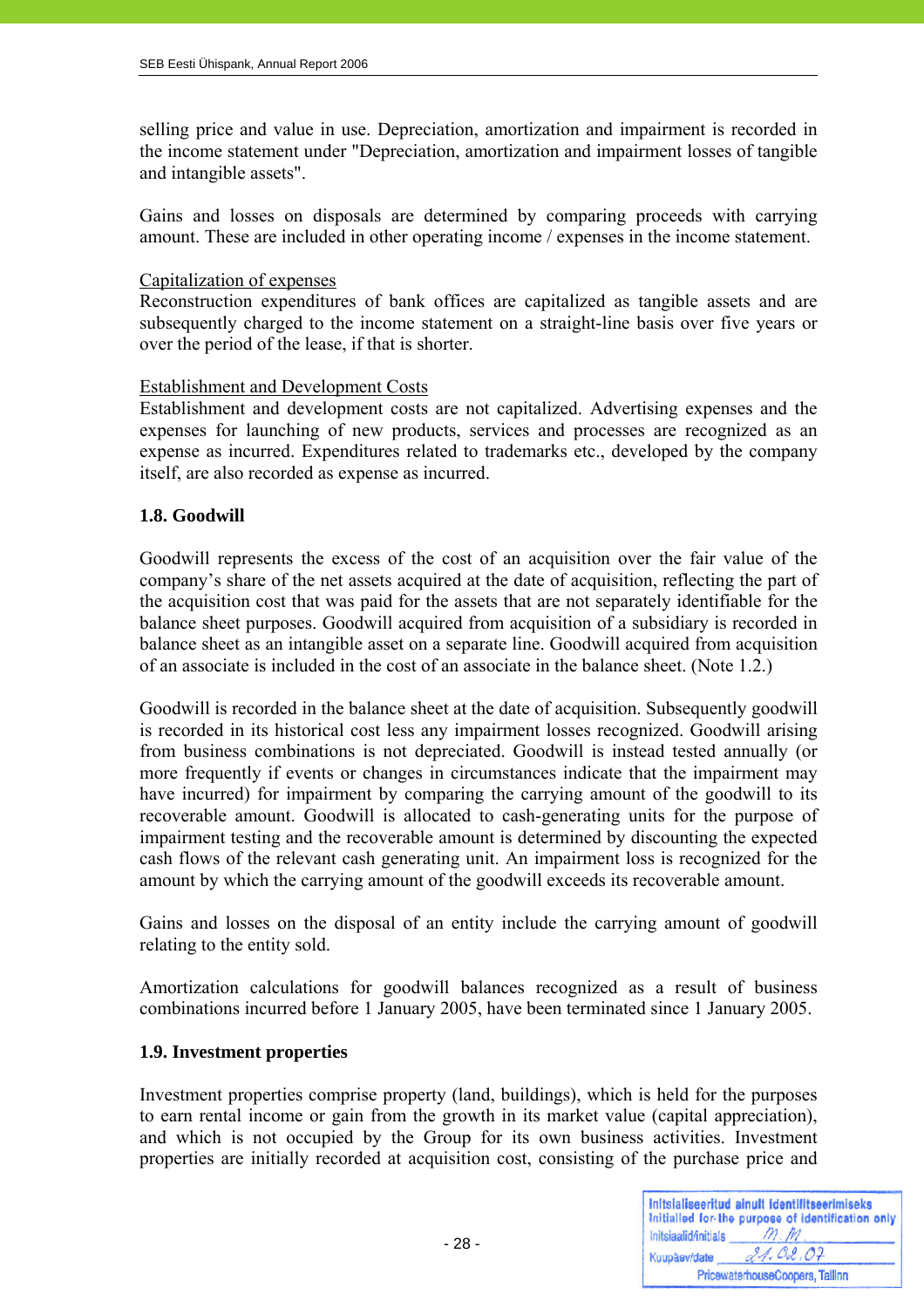other direct costs related to its acquisition. Subsequently investment property is carried at fair value using discounted cash flow method. Changes in fair value are recorded in the income statement under "Change in value of investment property". Investment property carried at fair value is not depreciated.

#### **1.10. Non-financial assets held for sale**

Assets held for sale are tangible or intangible assets, for which the management has commenced active sales activities and the assets are offered for sale at a reasonable price compared to their fair value, and where it is reasonably expected that these assets will be disposed within 12 months.

Assets are classified as assets held for sale and stated at the lower of carrying amount and fair value less costs to sell if their carrying amount is expected to be recovered principally through a sale transaction rather than through a continuing use.

Depreciation calculation is terminated for the assets held for sale. Assets held for sale are recorded in balance sheet under "other assets".

#### **1.11. Impairment of non-financial assets**

Assets with an indefinite useful life are not subject to amortization and are tested annually for impairment, comparing the carrying value of the asset to its recoverable value. Assets that are subject to amortization are reviewed for impairment whenever events or changes in circumstances indicate that the carrying amount may not be recoverable. In such circumstances the recoverable value of the asset is assessed and compared to its carrying value. An impairment loss is recognized for the amount by which the asset's carrying amount exceeds its recoverable amount. The recoverable amount is the higher of an asset's fair value less costs to sell and value in use. For the purposes of assessing impairment, assets are grouped at the lowest levels for which there are separately identifiable cash flows (cash-generating units). Non-financial assets other than goodwill that suffered impairment are reviewed for possible reversal of the impairment at each reporting date.

#### **1.12. Leases – a group / company is the lessee**

Leases of assets where the company acquires substantially all the risks and rewards of ownership are classified as finance leases. Other leases are classified as operating leases.

Finance leases are capitalised at the inception of the lease at the lower of the fair value of the leased property or the present value of the minimum lease payments. Each lease payment is allocated between the repayment of a liability and finance charges (interest expense). The interest element of the finance cost is charged to the income statement over the lease period so as to produce a constant periodic rate of interest on the remaining balance of the liability for each period (effective interest rate method). Tangible noncurrent assets acquired under finance leases are depreciated similarly to acquired assets over the shorter of the useful life of the asset or the lease term.

Operating lease payments are recognised in income statement as expense over the rental period on straight line basis. The Group uses operating lease mainly for renting the

| Initsiaalid/initials            | Initsialiseeritud ainult identifitseerimiseks<br>Initialled for the purpose of identification only<br>m.m |
|---------------------------------|-----------------------------------------------------------------------------------------------------------|
| Kuupäev/date                    | 24.02.07                                                                                                  |
| PricewaterhouseCoopers, Tallinn |                                                                                                           |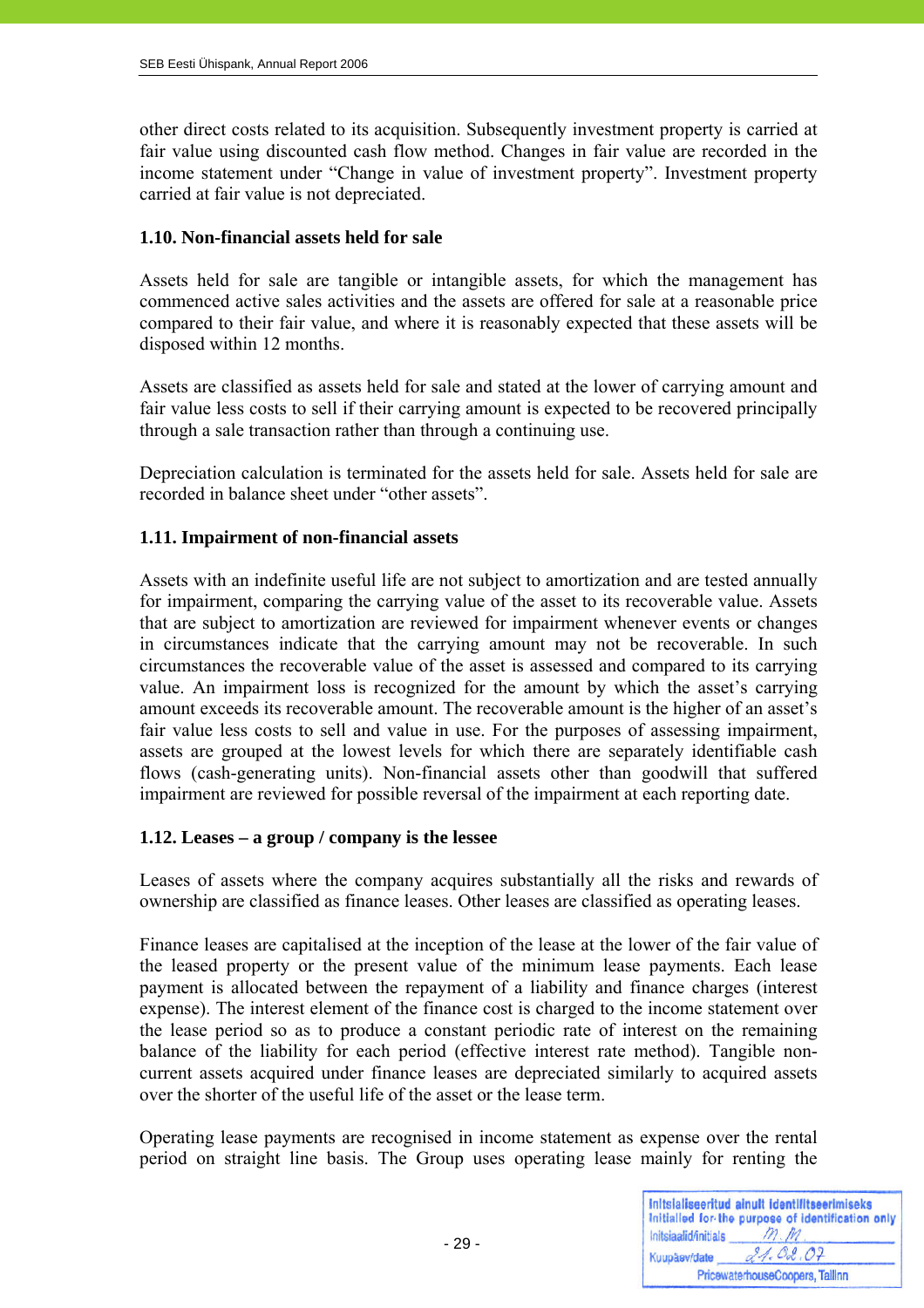buildings / premises. Rental expense is recognized in income statement as "other expenses".

#### **1.13. Financial liabilities**

#### Customer Deposits

Deposits are recognized in the balance sheet on their settlement date at fair value net of transaction costs and are subsequently measured at amortized cost using effective interest rate method and recorded on line "due to customers" without accrued interests, which is presented under a separate line in liabilities "accrued expenses and deferred income". Interest expenses are recorded in the income statement under "Interest expenses and similar charges".

#### Borrowings and issued securities

Borrowings and issued securities are recognized initially at fair value net of transaction costs (the proceeds received, net of transaction costs incurred). Borrowings and issued securities are subsequently stated at amortized cost using the effective interest rate method; any difference between proceeds (net of transaction costs) and the redemption value is recognized in the income statement over the period of the instrument using effective interest rate.

The effective interest rate is the rate that exactly discounts the expected stream of future cash payments through maturity. The amortization of the transaction costs is presented in the income statement together with the interest expenses. The respective interest expenses are recorded in the income statement under "Interest expenses and similar charges".

In case there is an unused limit for any borrowings, this is presented as contingent asset.

#### Financial liabilities of an investment contract

The life insurance company issues two types of investment contracts: unit-linked investment contracts and investment contracts with guaranteed interest.

For investment contracts with guaranteed interest, the amortised cost method is used for measurement. The financial liability comprises payments received from contracts and interest credited to the contracts, less administration fees and risk covers accounted for the past period. The annual guaranteed interest rate on these contracts remains between 3% and 4%, depending on the type of contract, time of conclusion and the currency of the specific contract. Depending on the type of contract, the interest rate is guaranteed either until maturity or for 5 years from conclusion of the contract, thereafter it may be adjusted. The financial liability also includes the amounts of additional profits assigned to the policyholders for the previous accounting years.

The financial liability of unit-linked contracts is recognised at fair value through profit and loss. The financial liability is dependent on the fair value of underlying financial assets. The fair value of the unit-linked financial liability is determined using the fair value of financial assets linked to the financial liability attributed to the policyholder on the balance sheet date.

| Initsiaalid/initials            | Initsialiseeritud ainuit identifitseerimiseks<br>Initialled for the purpose of identification only<br>m.m |
|---------------------------------|-----------------------------------------------------------------------------------------------------------|
| Kuupäev/date                    | 24.02.07                                                                                                  |
| PricewaterhouseCoopers, Tallinn |                                                                                                           |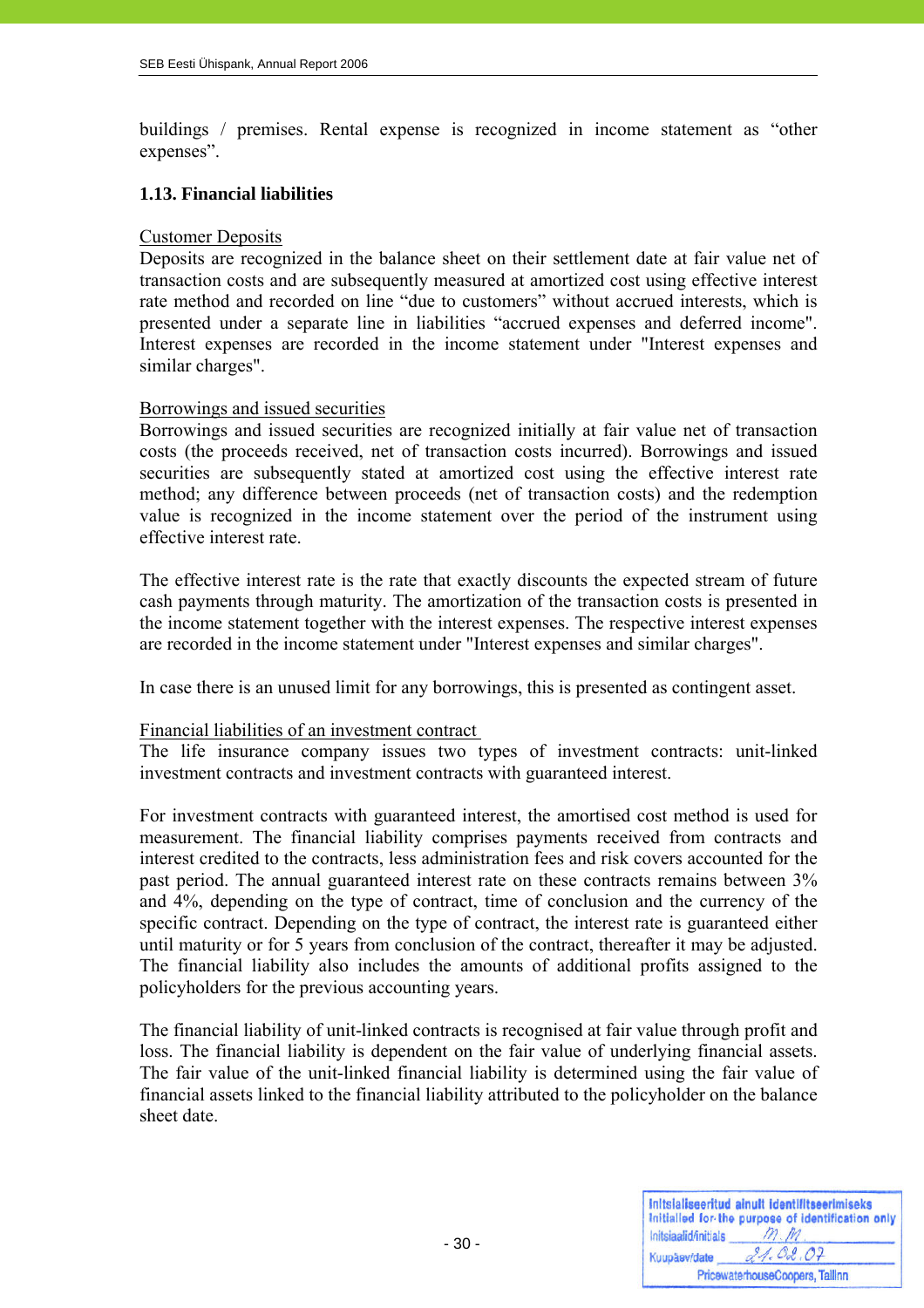#### **1.14. Embedded derivatives**

Embedded derivatives are usually separated from the host contract and accounted for in the same way as other derivatives (Note 1.5.2.). Embedded derivatives are not separated, if their economic characteristics and risks are closely related to the economic characteristics and risks of the host contract. However, in some circumstances also not closely related embedded derivatives may be not separated.

Some combined instruments (for example structured bonds), i.e. contracts that contain one or more embedded derivatives, are classified as a financial asset or financial liability at fair value through profit or loss. This choice means that the whole combined instrument is valued at fair value and that changes in fair value are recognized in profit or loss.

Other type of combined instruments (for example index linked deposits) are separated, so that host contract is recognised as deposit and measured at amortised cost using effective interest rate method, and embedded derivatives are recognised and measured at fair value.

#### **1.15. Financial Guarantee contracts**

Financial guarantee contracts are contracts that require the issuer to make specified payments to reimburse the holder for a loss it incurs because a specified debtor fails to make payments when due, in accordance with the terms of a debt instrument. Such financial guarantees are given to banks, financial institutions, companies and other bodies on behalf of customers to secure loans, other banking facilities and liabilities to other parties.

Financial guarantees are initially recognised in the financial statements at fair value (contract value ) on the date the guarantee was given. Subsequent to initial recognition, the bank's liabilities under such guarantees are recognized at the outstanding value of guarantee. In the income statement the fee income earned on a guarantee is recognised straight line basis over the life of the guarantee. The amounts disbursed to settle the guarantee obligation are recognized in the balance sheet on the date it becomes evident that the guarantee is to be disbursed.

#### **1.16. Provisions**

Provisions are recognised when the company has a present legal or constructive obligation as a result of past events, it is probable that an outflow of resources will be required to settle the obligation, and a reliable estimate of the amount can be made. The provisions are recognised based on the management's estimates regarding the amount and timing of the expected outflows.

When it is a probable that the provision is expected to realise later than 12 months after the balance sheet date it is recorded at discounted value (present value of expected outflows), unless the discounting effect is immaterial. Expense from provisions and from change in carrying value of provisions is recorded in the income statement for the period.

| Initsiaalid/initials            | initsialiseeritud ainult identifitseerimiseks<br>Initialled for the purpose of identification only<br>m.m |
|---------------------------------|-----------------------------------------------------------------------------------------------------------|
| Kuupäev/date                    | 24.02.07                                                                                                  |
| PricewaterhouseCoopers, Tallinn |                                                                                                           |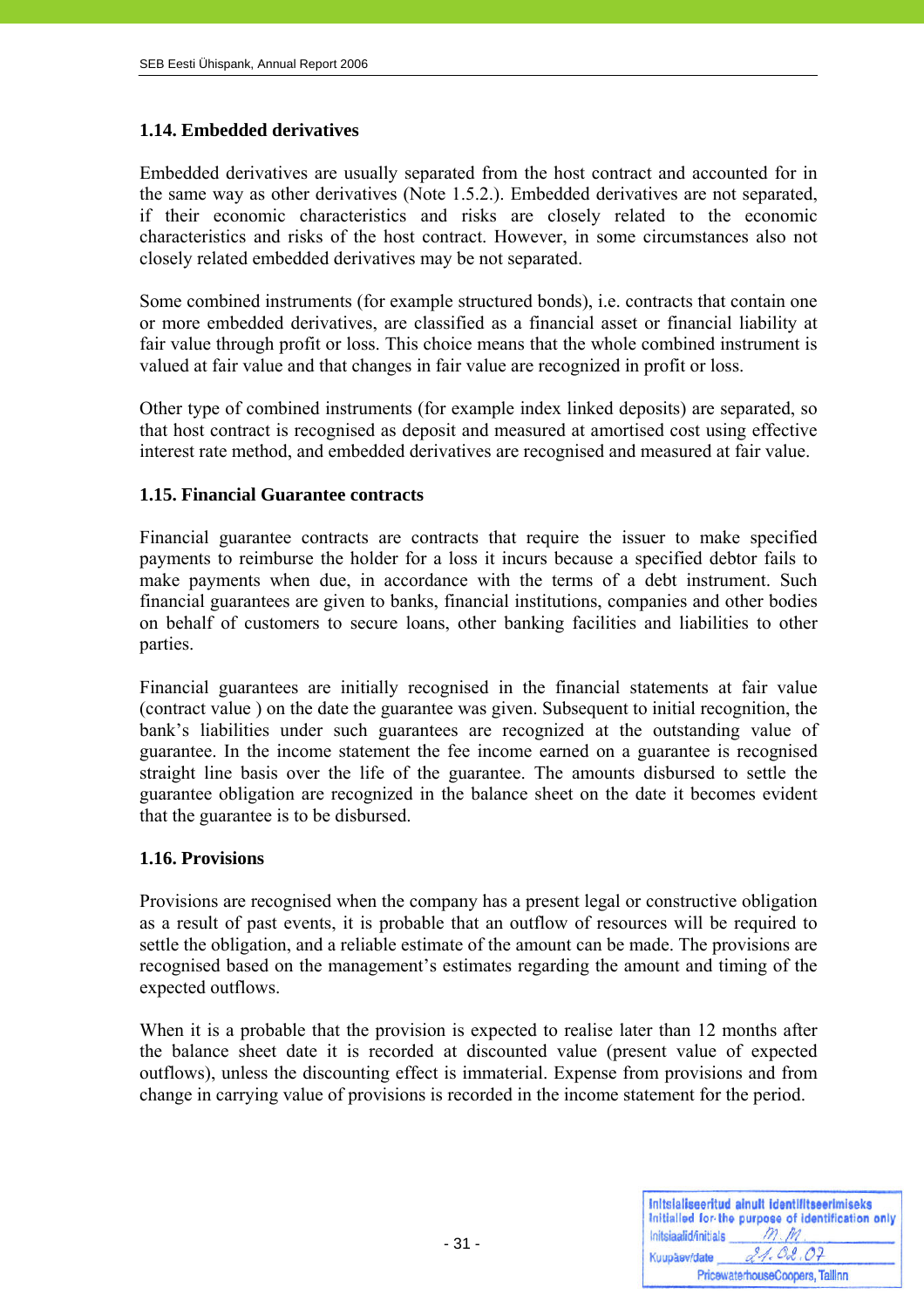#### **Life insurance technical provisions**

#### Life insurance provision

Life insurance provision in the balance sheet includes obligations from insurance contracts to the policyholders calculated on basis of actuarial methods, and the unearned premiums' provision arising from transfer of the risk premium to the following accounting periods. The provision is calculated on individual contractual basis and comprises of discounted present value of future outflows (sum insured, surrenders and calculated costs) less discounted present value of future premiums of the insurance contracts to be received. The future expenditures of the insurance contract and discounting interest rates used in calculation of the life insurance provision are the same values used in calculating the insurance premium for these contracts. The annual interest rate on these contracts remains between 2.5% and 4%, depending on the type of contract, time of conclusion and the currency of the specific contract. The life insurance provision includes also the amounts of additional profits assigned to the policyholders for the former contract years.

#### Provision for outstanding claims

Provision for outstanding claims includes the amount, covering estimated expenditures in connection with disbursements of sums insured and surrenders of insurance contracts, which are caused by insurance events or cancellation of contracts incurred before the end of the reporting period. Claims, reported before the balance sheet date, are assessed individually. The provision for claims, which are incurred but not reported (IBNR) by the balance sheet date, is calculated with a statistical estimation, based on the previous experience of dates of reporting and dates of incurring of claims. The provision should also cover costs for claims' settlement. The provision for outstanding claims is not discounted.

#### Provision for bonuses for insurance contracts

Provision for bonuses for insurance contracts includes amounts, which are based on the decision of management assigned to the insurance contracts in the reporting period and on the account of which the life insurance provisions or financial liabilities will be increased or bonus disbursements made in the following reporting periods.

#### Liability adequacy test

A liability adequacy test is carried out according to IFRS 4 on the liabilities of insurance contracts and investment contracts with discretionary participation feature, based on discounting the future estimated cash flows from the portfolio of contracts. The cash flows used in the test are expected contractual premiums, disbursements and administration costs by years. When estimating the future premiums and disbursements, the mortality, surrender rates and rates of converting into waiver of premiums, are estimated based on historical patterns of the existing portfolio of contracts. When estimating the future expected administration costs, the present average administration cost per contract is used as a basis. The resulting cash flow year by year has been discounted with the risk-free EUR interest rate of the respective year. EUR interest rate has been used as the Estonian kroon is pegged to EUR at a fixed rate since 1999 and EUR rates are considered most reliable for valuation purposes here, even more as also the majority of the investments (financial assets) matching the insurance liabilities and financial liabilities from investment contracts are nominated in EUR.

Initsialiseeritud ainult identifitseerimiseks Initialled for the purpose of identification only Initsiaalid/initials  $m.m$ 21. Od. 07 Kuupäev/date PricewaterhouseCoopers, Tallinn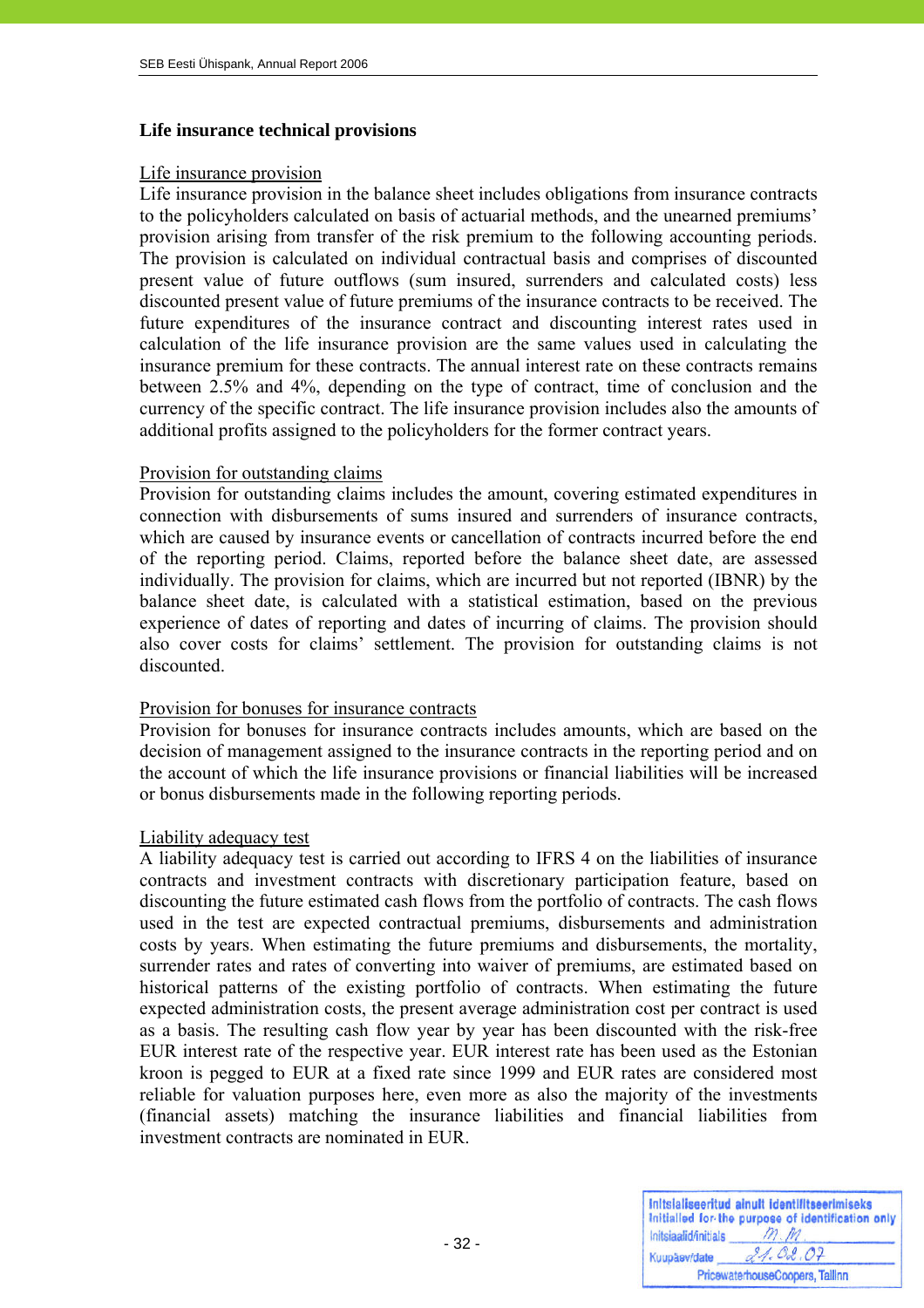If the resulting value of the liabilities estimated with the given liability adequacy test becomes higher than the amount of liabilities (and/or provisions) calculated under the aforementioned approaches (less capitalized deferred acquisition costs), then firstly the capitalized deferred acquisition costs are decreased, followed by increase of liabilities and/or provisions (if necessary). The respective loss is presented in the income statement for the period.

Based on the results of the liability adequacy test performed as at the year end of 2006, the liabilities arising from currently in force insurance contracts and investment contracts with discretionary participation feature are sufficient. Risk free interest rate curve has the biggest influence to the results of liability adequacy test. Shifting down interest rate curve by 1% the result of test would rise by 118 million EEK, but corresponding liabilities and/or provisions would be still adequate. Minor impact to the test results have also assumptions made for predicting future cash flows. These are assumptions about mortality, lapses of contracts, surrenders of contracts and future administrative costs. But these are considered even less significant.

#### **1.17. Classification and accounting principles of life insurance contracts**

The Group issues contracts that transfer insurance risk or financial risk or both. According to IFRS 4 "Insurance Contracts" the contracts concluded by the life insurance company with its clients are classified as either insurance contracts or investment contracts. For the purpose of IFRS 4 insurance contracts are contracts which transfer significant insurance risk and whereby the group accepts significant insurance risk from the policyholder by agreeing to compensate the policyholder or other beneficiary on the occurrence of a defined insured event. Such contracts may also transfer financial risk.

As a general guideline the significant insurance risk is defined as the possibility of having to pay benefits on the occurrence of an insured event that are at least 10% more than the benefits payable if the insured event did not occur. Before 2006 we used 5% criteria for classification and changed it to 10% to unify classification in SEB group. Because of change in criteria no contract is reclassified from insurance contract to investment contract.

Investment contracts are financial instruments that do not meet the definition of an insurance contract; those contracts transfer financial risk and no significant insurance risk.

#### Revenue recognition

Premiums for insurance contracts are recognized as revenue when they are paid by the policyholders. For contracts where insurance risk premiums in a period are intended to cover the claims in that period, those premiums are recognized proportionally over the period of coverage.

Amounts received from and paid to the policyholders of investment contracts are accounted for as deposits received or repaid. Fees charged for managing investment contracts are recognized as revenue. These services are provided equally over the lifetime of a contract.

| Initsiaalid/initials            | Initsialiseeritud ainuit identifitseerimiseks<br>Initialled for the purpose of identification only<br>m.m |
|---------------------------------|-----------------------------------------------------------------------------------------------------------|
| Kuupäev/date                    | 24.02.07                                                                                                  |
| PricewaterhouseCoopers, Tallinn |                                                                                                           |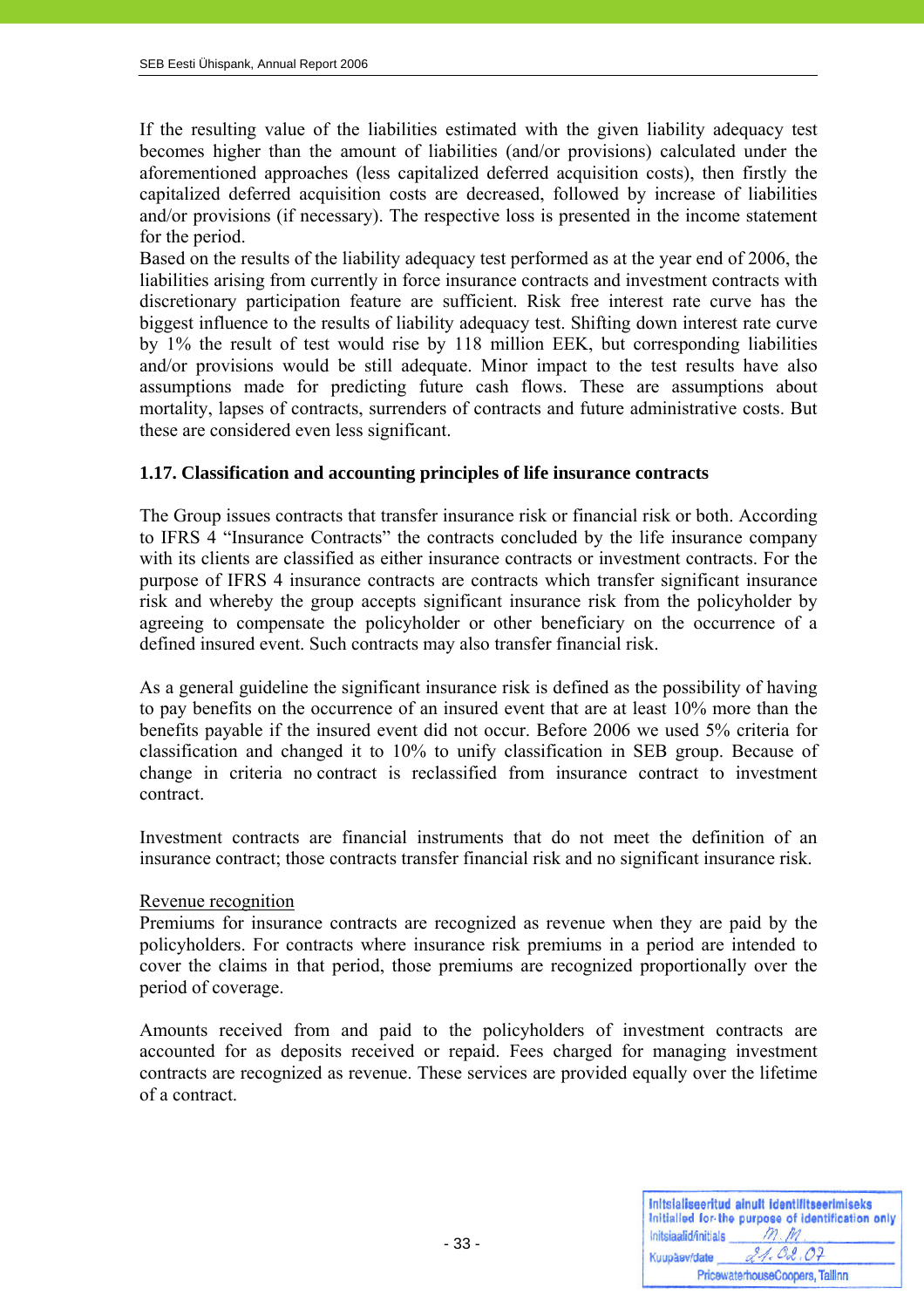#### Recognition of costs

Costs for insurance contracts are recognized as an expense when incurred, which the exception of commissions and other acquisition costs that are directly related to acquisition of new contracts or renewing existing contracts. These are capitalized as deferred acquisition costs (Note 1.18). Insurance claims are recognized as expense when incurred.

Incremental costs directly attributable to securing an investment contract are deferred (Note 1.18.). All other costs of investment contracts, such as non-incremental acquisition costs or maintenance costs, are recognized in the accounting period in which they arise.

#### **1.18. Capitalisation of acquisition costs**

Acquisition costs of these insurance contracts, which are connected with premiums to be received in the future accounting periods, are deferred as prepaid expenses. Only direct acquisition costs, like the performance based salary paid for concluding the contracts and commission fees of contracts are deferred. Calculation is performed on the contractual basis and only for the insurance contracts, where the payment frequency is more than once a year. Depreciation of deferred acquisition costs is on straight-line basis, within period of two months to one year depending on the type of insurance contract.

Other acquisition costs are recognized in expense as incurred.

#### **1.19. Reserves**

According to the Income Tax Act valid until 2000 the credit institutions were able to form a tax exempt general banking reserve up to 5% of the loan portfolio to cover potential losses. Allocations to this reserve could be deducted from the taxable income.

According to the Commercial Code at least 5% of the net income has to be transferred into the statutory reserve capital every year, until the reserve capital comprises 10% of the share capital. The statutory reserve capital may be used for covering losses.

Eesti Ühispank profit for the year 1994, 1995, 1996 and 1997 has been allocated to that general banking reserve (except for 6.2 million kroons from the 1995-year profit). The reserve amounts to 298.5 million kroons, including also the statutory reserve capital according to the Commercial Code. In 1998-2006 the bank made no allocations to the reserves. In 2001-2006 the subsidiaries of Eesti Ühispank made allocations to the statutory reserves from their undistributed profits in the amount of 19.7 million kroons.

#### **1.20. Revenue recognition**

#### Interest income and expense

Interest income and expense is recognized in income statement for all interest-bearing financial instruments carried at amortized cost using the effective interest rate method. Interest income includes also similar income on interest bearing financial instruments classified at fair value through profit or loss (i.e. traded bonds, derivatives, etc).

| Initsiaalid/initials            | Initsialiseeritud ainult identifitseerimiseks<br>Initialled for the purpose of identification only<br>m.m |
|---------------------------------|-----------------------------------------------------------------------------------------------------------|
| Kuupäev/date                    | 24.02.07                                                                                                  |
| PricewaterhouseCoopers, Tallinn |                                                                                                           |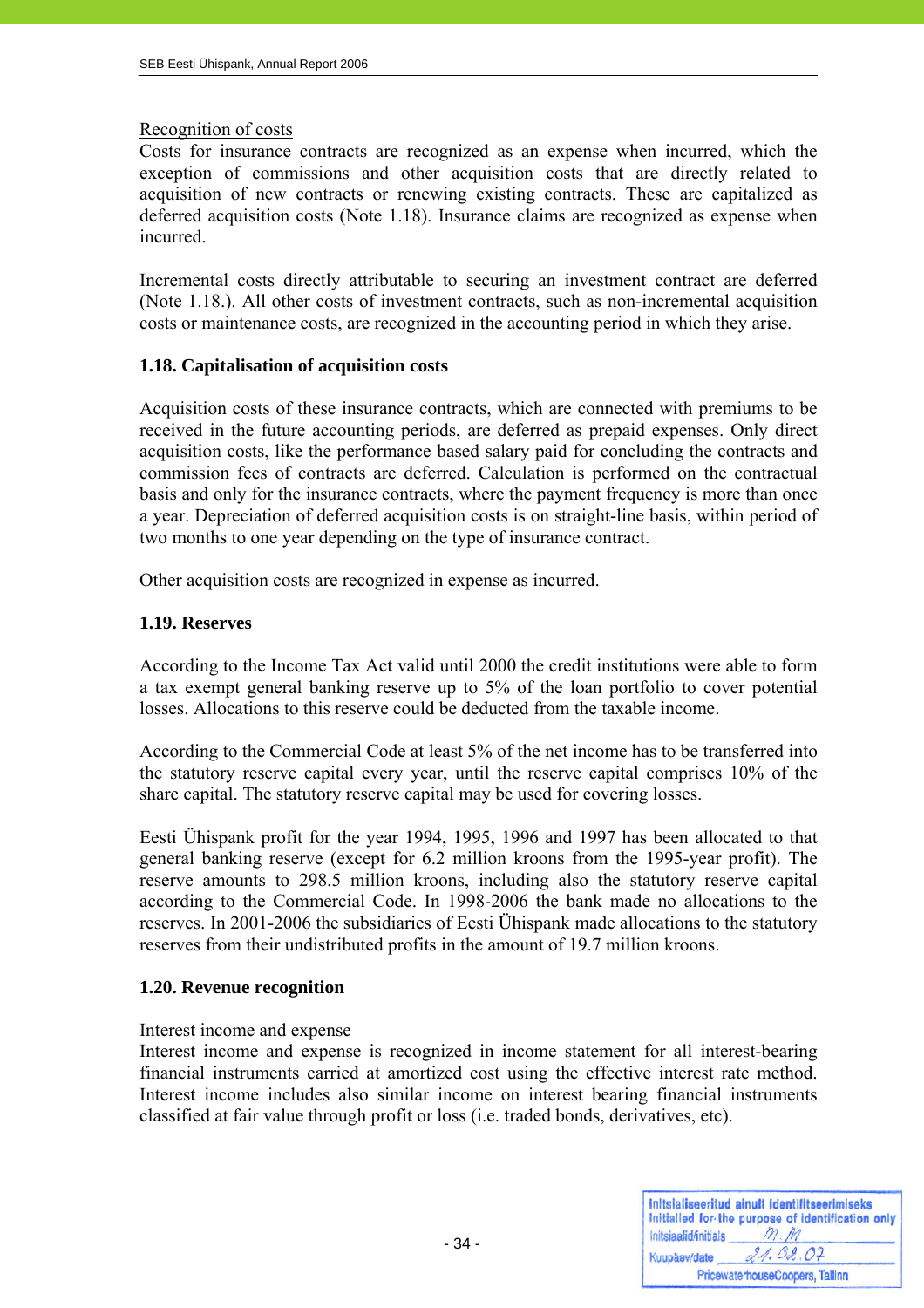The effective interest method is a method of calculating the amortized cost of a financial asset or a financial liability and of allocating the interest income or interest expense over the relevant period. The effective interest rate is the rate that exactly discounts estimated future cash payments or receipts through the expected life of the financial instrument to the net carrying amount of the financial asset or financial liability. When calculating the effective interest rate, the Group estimates cash flows considering all contractual terms of the financial instrument, but does not consider future credit losses. The calculation includes all significant fees paid or received between parties to the contract that are an integral part of the effective interest rate, transaction costs and all other premiums or discounts.

Once a financial asset or a group of similar financial assets has been written down as a result of an impairment loss, interest income is recognized using the rate of interest used to discount the future cash flows for the purpose of measuring the impairment loss.

#### Fee and commission income

Fees and commissions are generally recognized on an accrual basis when the service has been provided. Credit issuance fees for loans/leases that, are deferred and recognized as an adjustment to the effective interest rate on the credit. Portfolio management and other advisory service fees, as well as wealth management and custody service fees are recognized based on the applicable service contracts, usually on an accrual basis. Asset management fees related to management of investment funds are recognized over the period the service is provided. Performance linked fees or fee components are recognised when the performance criteria are fulfilled.

Other transaction fee income and other income are recognized on accrual basis at the moment of executing the respective transactions.

#### **1.21. Dividend income**

Dividends are recognised in the income statement when the entity's right to receive payment is established.

#### **1.22. Recognition of day one profit and loss**

The best evidence of fair value at initial recognition is the transaction price (ie, the fair value of the consideration given or received), unless the fair value of that instrument is evidenced by comparison with other observable current market transactions in the same instrument (ie, without modification or repackaging) or based on a valuation technique whose variables include only data from observable markets.

Profits on day one can be recognized when a valuation technique is used whose variables include data from observable markets. In other circumstances the day one profit is deferred over the life of transaction.

| Initsiaalid/initials            | Initsialiseeritud ainult identifitseerimiseks<br>Initialled for the purpose of identification only<br>m.m |
|---------------------------------|-----------------------------------------------------------------------------------------------------------|
| Kuupäev/date                    | 24.02.07                                                                                                  |
| PricewaterhouseCoopers, Tallinn |                                                                                                           |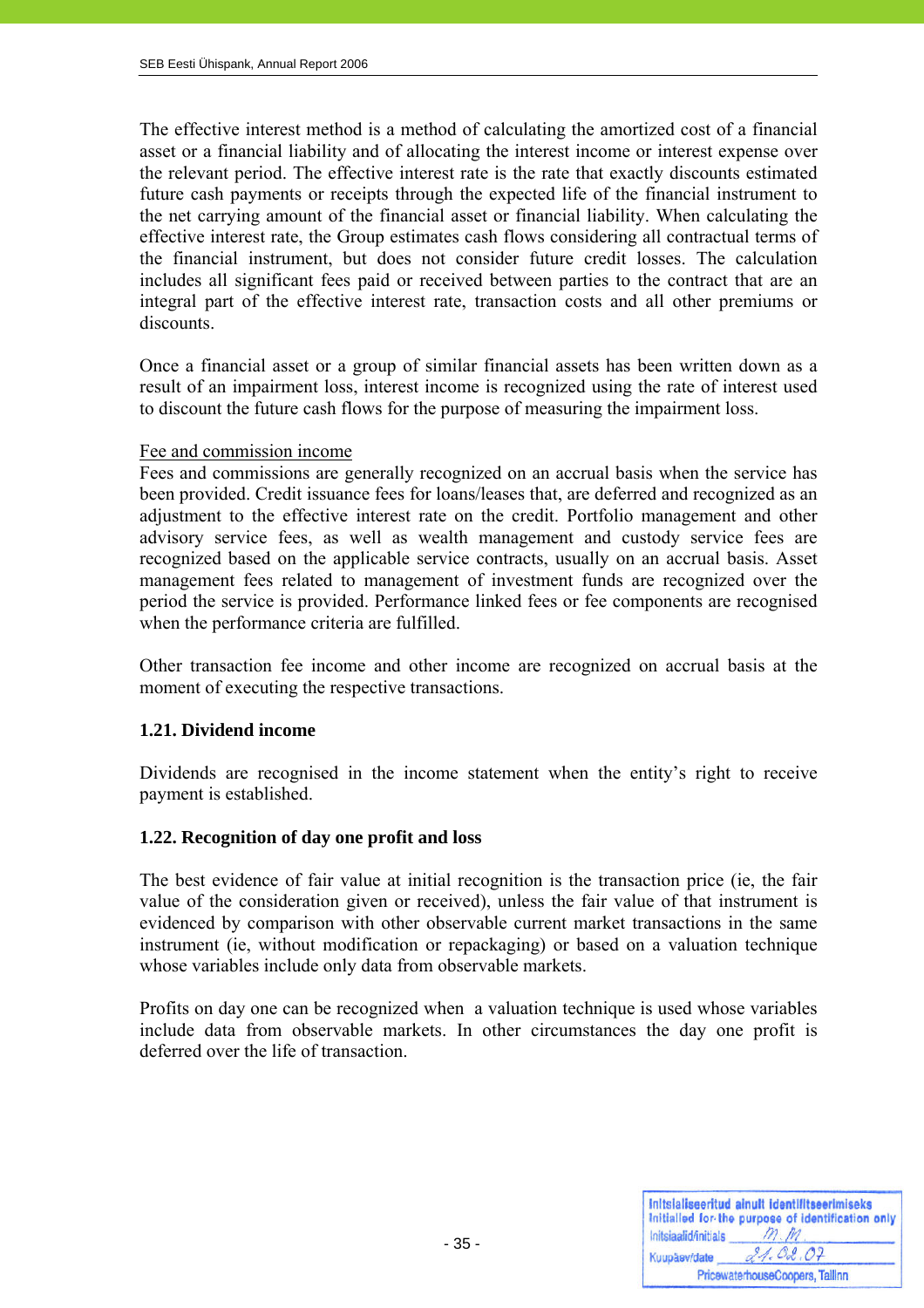# **1.23. Taxation**

## Corporate income tax

According to the Income Tax Act, the annual profit earned by enterprises is not taxed in Estonia and thus there are no temporary differences between the tax bases and carrying values of assets and liabilities and no deferred tax assets or liabilities arise. Instead of taxing the net profit, the distribution of retained earnings is subject to the taxation at the rate of 22/78 (until 31.12.2006: 23/77 and until 31.12.2005 24/76) on the amount paid out as net dividends. The corporate income tax arising from the payment of dividends is accounted for as an expense in the period when dividends are declared, regardless of the actual payment date or the period for which the dividends are paid

# Corporate income tax of foreign subsidiaries

Profits earned by foreign subsidiaries, adjusted with temporary and permanent differences between the tax bases of assets and liabilities and their carrying values in the balance sheet, are subject to corporate income tax. The tax rate applicable to SEB Russian Leasing belonging to the SEB Eesti Ühispank Group and registered in Russia is 24% from taxable income.

# Deferred income tax

Deferred tax is provided for all temporary differences between the tax bases of assets and liabilities and their carrying values in the balance sheet. Deferred income tax is determined using tax rates (and laws) that have been enacted or substantially enacted by the balance sheet date and are expected to apply when the related deferred income tax asset is realised or the deferred income tax liability is settled. Main temporary differences arise from different treatment of FX translation gains/losses for accounting and taxation purposes, depreciation of fixed assets and tax losses carried forward. Deferred tax assets are recognized in the balance sheet only if their realization is probable.

# **1.24 Repurchase agreements**

Securities purchased under agreements to resell ('reverse repos') are recorded as loans and advances to other banks or customers, as appropriate. The difference between sale and repurchase price is treated as interest and accrued over the life of the agreements using the effective interest method. Securities lent to counterparties are also retained in the financial statements.

# **1.25. Fiduciary activities**

The Group provides asset management services and offers fund management services. The assets owned by third parties, but managed by the Group, and income arising thereon, are excluded from these financial statements, as they are not assets of the Group.

### **1.26. Changes in accounting principles**

Few changes were made in the presentation of items of income statement and balance sheet:

| Initsiaalid/initials | Initsialiseeritud ainuit identifitseerimiseks<br>Initialled for the purpose of identification only<br>m.m |
|----------------------|-----------------------------------------------------------------------------------------------------------|
| Kuupäev/date         | 24.02.07                                                                                                  |
|                      | PricewaterhouseCoopers, Tallinn                                                                           |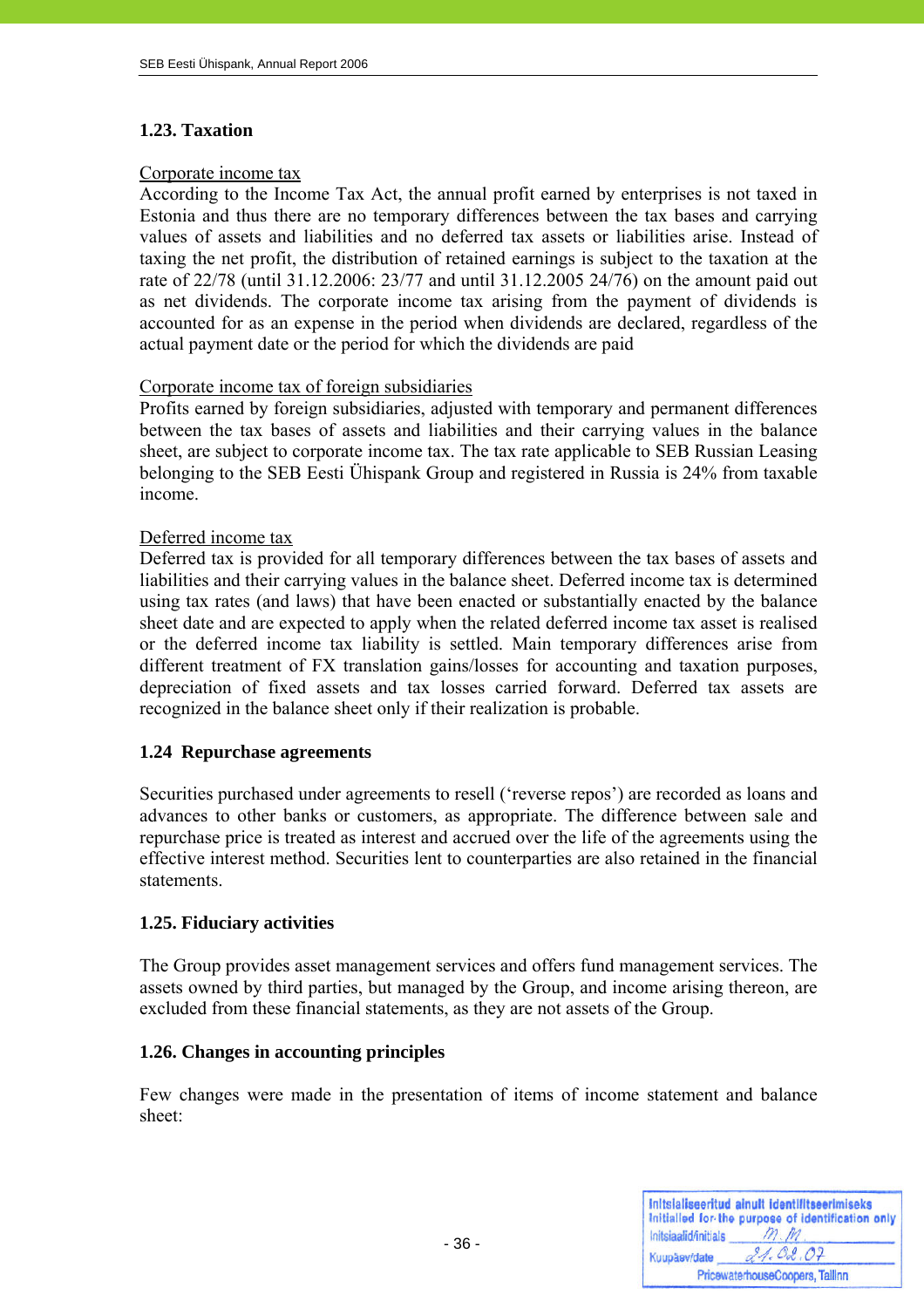- Due to changes in presentation of income from sublease and respective utilities, other operating income and expenses have been both decreased in amount of 3,4 MEEK. The data of comparable period in amount of 4.2 MEEK has been adjusted respectively. Income statement presents fee- and commission expenses in amount 0.4 MEEK, which previously were presented under other operating expenses. The data of comparable period in amount of 0.4 MEEK has been adjusted respectively.
- Reinsurer's part of life insurance technical provisions, which was formery accounted for as a reduction in insurance technical provisions is now recorded under "Accrued income and prepaid expenses" in amount of 0.3 million kroons. The data of comparable period have been adjusted accordingly in amount of 0.3 million kroons.
- The life insurance commission fees, profit sharing and expenses of bank and securities transactions in connection with own portfolio, have been reclassified in income statement. Previously they were booked as reduction of other operating income, now they are presented under other operating expense: 2.2 MEEK in 2006 and 2.1 MEEK in 2005.

# **1.27. New International Financial Reporting Standards, amendments to published standards and interpretations by the International Financial Reporting Interpretations Committee.**

a) Amendments to published standards and interpretations effective 1 January 2006

Implementation of amendments to standards or their interpretations did not result in material changes of existing accounting principles and had no significant impact on the group's financial result.

*IAS 19 Amendment – Actuarial Gains and Losses, Group Plans and Disclosures.*  As theGroup has no defined benefit obligations, the amendment has no impact on Group's financial statements.

*IAS 21 Amendment – Net Investment in a Foreign Operation.* 

*IAS 39 Amendment – Cash flow hedge accounting of forecasted intragroup transactions. IAS 39 Amendment – The Fair Value Option.* 

The Group meets the criteria in the amendment and therefore continues to designate certain financial assets and financial liabilities at fair value through profit and loss.

*IAS 39 and IFRS 4 Amendment − Financial Guarantee Contracts.* 

The measurement and disclosure requirements under IAS 39 have not resulted in a material change to the Group's polices.

*IFRS 1 (Amendment), First-time Adoption of International Financial Reporting Standards IFRS 6 (Amendment), Exploration for and Evaluation of Mineral Resources. IFRIC 4, Determining whether an Arrangement contains a Lease. IFRIC 5, Rights to Interests arising from Decommissioning, Restoration and Environmental Rehabilitation Funds.* 

*IFRIC 6, Liabilities arising from Participating in a Specific Market – Waste Electrical and Electronic Equipment.* 

| Initsiaalid/initials            | initsialiseeritud ainult identifitseerimiseks<br>Initialled for the purpose of identification only<br>m.m |  |  |
|---------------------------------|-----------------------------------------------------------------------------------------------------------|--|--|
| Kuupäev/date                    | 24.02.07                                                                                                  |  |  |
| PricewaterhouseCoopers, Tallinn |                                                                                                           |  |  |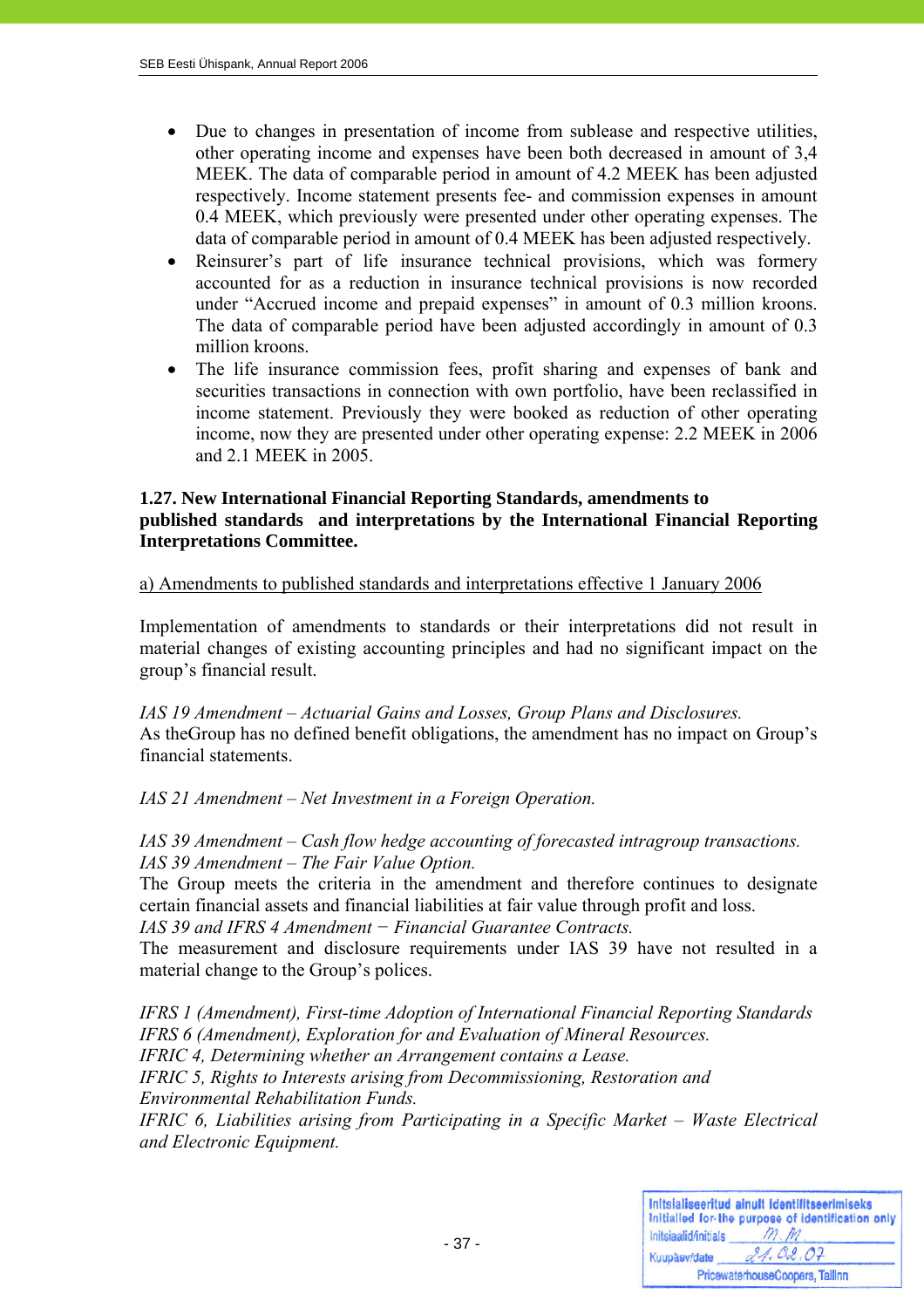IFRS 1, IFRS 6, IFRIC 4, IFRIC 5 and IFRIC 6 are not relevant to the Group's operating activities and therefore have no substantial effect on the Group's accounting policies.

# b) Interpretations issued but not yet effective

The Group has chosen not to early adopt the following standard and interpretations that were issued but are not yet effective for accounting periods beginning on 1. January 2006: IAS 1 Amendment – Capital Disclosures - effective 1 January 2007 IFRS 7, Financial instruments: Disclosures – effective 1 January 2007 IFRS 8, Operating Segments – effective January 2008. IFRIC 7, Applying the Restatement Approach under IAS 29 – effective 1 March 2006. IFRIC 8, Scope of IFRS 2 – effective 1 May 2006. IFRIC 9, Reassessment of embedded derivative – effective 1 June 2006. IFRIC 10, Interim Financial Reporting and Impairment – effective 1 November 2006. IFRIC 11, IFRS 2 − Group Treasury Share Transactions – effective 1 March 2007. IFRIC 12, Service Concession Arrangements – effective 1 January 2009.

The application of these new interpretations will not have a material impact on the entity's financial statements in the period of initial application, except for IFRS 7, which will not have an impact of any measurement or recognition principles, but is expected to have an impact on presentation and disclosure.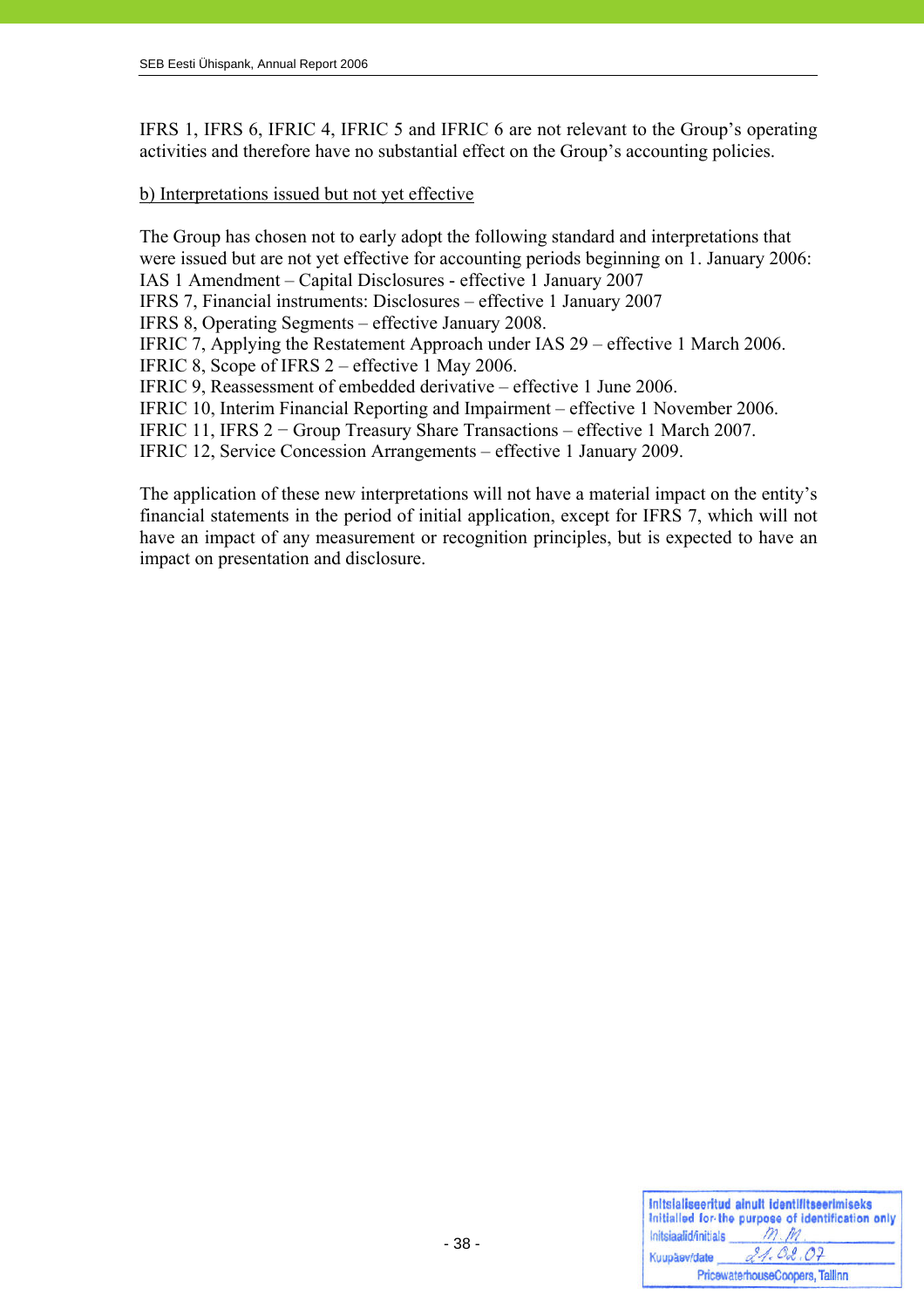# **2. Risk policy and management**

# **Risk policy and structure**

In its everyday activity SEB Eesti Ühispank is facing various risks, the management of which is an important and integral part of SEB Eesti Ühispank business activities. The ability of the organisation to identify, measure and control different risks, while maintaining an adequate capitalisation to meet unforeseen events, is an important input for the profitability of the entire company.

SEB Eesti Ühispank defines risk as the possibility of a negative deviation from an expected financial outcome. Main risk types are credit risk, market risk, operational risk and liquidity risk.

Risk management includes all activities relating to risk-taking, i.e. the processes and systems that SEB Eesti Ühispank has at its disposal in order to identify, measure, analyse, monitor and report defined risks at an early stage. Good internal control, which consists of rules, systems and routines including follow-up of compliance therewith, ensures that the business is carried out under safe, efficient and controlled forms.

The Management Board is responsible for establishing the main principles for management, control and co-ordination of all risks of SEB Eesti Ühispank and to decide on the limits for the various risks. Subordinated to the Management Board are established different committees with mandates to make decisions depending upon the type of risk. The Assets and Liabilities Committee (ALCO) plays the central role in risk management, approving of risk procedures, dealing with issues relating to the overall risk level and deciding and monitoring of various risk limits.

During 2006, the main development focus of risk management was: the improvement of market risk measurement system (EVAR) for better assessment of interest income sensitivity, continuing development of liquidity model, conducting regular operational risk self-assessments (ORSA), implementation of operational risk management information system (ORMIS) and ongoing participation in the project of implementing the Basel II requirements. Basel II is new capital adequacy framework which aims to converge regulative capital to the actual capital need of the bank according to its risk profile. Capital requirements for credit risk will reflect the actual risk better than the present rules, capital requirements for operational risk will be introduced and the risk management and internal capital assessment of banks will be subject to stricter scrutiny by the supervisors. Regarding credit risk SEB Eesti Ühispank priority in 2006 was to work out internal rating based credit risk assessment models to file an application to the supervisory authorities for starting to use the models from 2008.

# **Credit risk**

Credit risk is a potential loss that may occur in case of improper fulfilment or noncompliance of the client with the contractual obligations as a result of failure of the client's business operations or other factors.

| Initsiaalid/initials | Initsialiseeritud ainult identifitseerimiseks<br>Initialled for the purpose of identification only<br>m.m |
|----------------------|-----------------------------------------------------------------------------------------------------------|
| Kuupäev/date         | 24.02.07                                                                                                  |
|                      | PricewaterhouseCoopers, Tallinn                                                                           |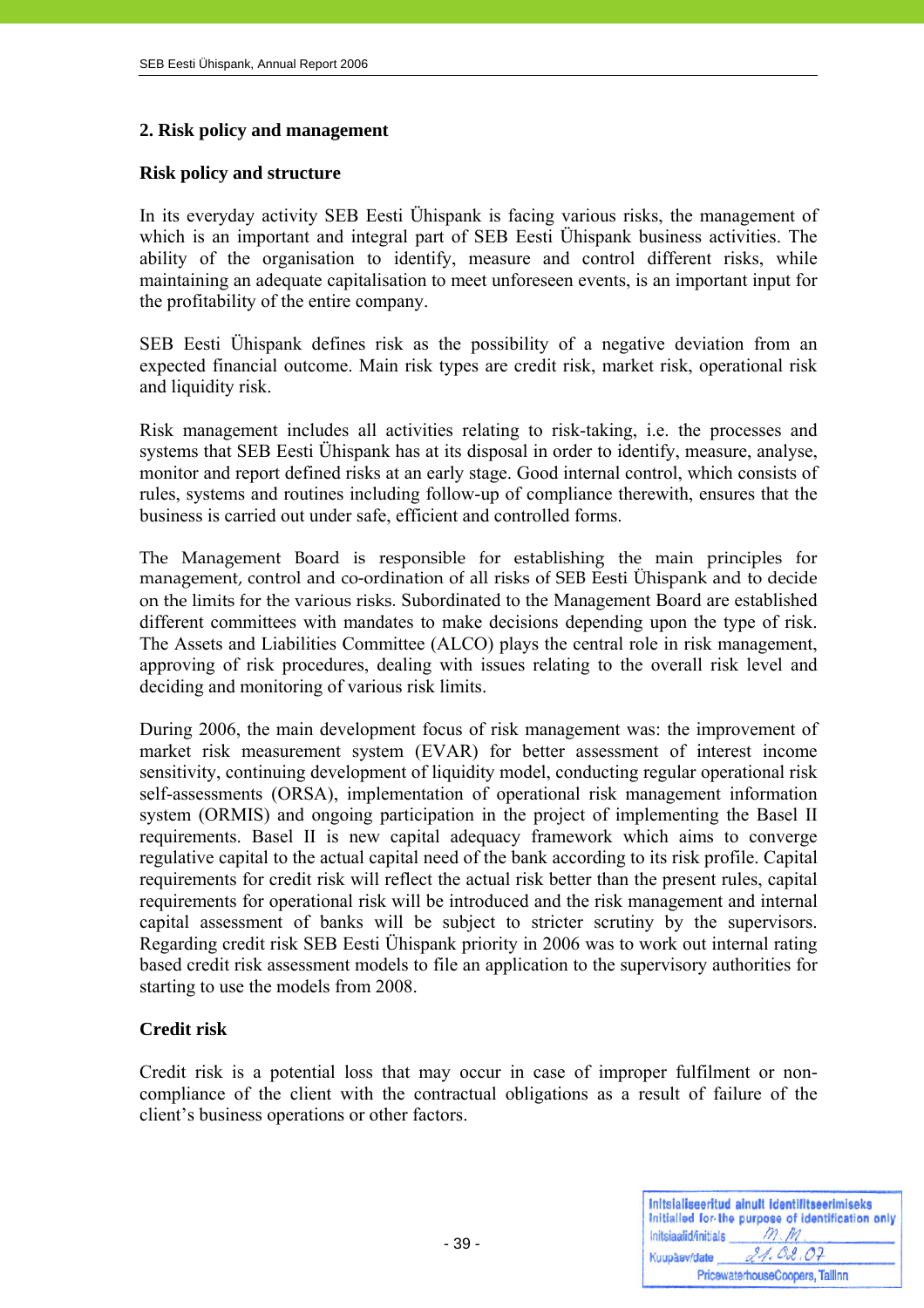The principles for measuring and taking credit risk are established with the SEB Eesti Ühispank Group credit policy.

The principles of credit policy are the following:

a) lending should be in line with credit policy;

b) lending should be based upon analysis;

c) the basis of all lending activity is credibility;

d) the purpose of the credit should be fully understood;

e) lending must be in proportion to the capacity to repay;

f) borrower should have an identified source of repayment and also a secondary source for repaying the loan;

g) the own equity investment of the borrower must be significant in relationship to the loan;

h) lending activity shall take into account any potential adverse effects in the business cycle;

i) lending shall be in line with the bank's profit goals.

Credit risk analysis related to a certain client involves several different activities, like evaluation of the risk of the borrower's background, structure, management and owner, economic environment and position of the borrower, analysis and evaluation of the business plan and submitted cash flow prognosis; evaluation of the familiarity, reliability and credit history of the client. Deciding on the risk taking is performed collegially by credit committees and by the authorised persons in accordance with the decision-making limits established by the bank's management.

Credit risks are mainly measured on two levels. For verifying the loan portfolio's exposure to credit risk, SEB Eesti Ühispank uses a portfolio diversification method. The division of financial obligations is monitored by different products, clients and industries*.*  The Credit Area performs monthly analysis on the credit risk of loan portfolio and informs the bank's managing bodies of the results.

In respect to individual clients the bank prepares regular analyses on the borrowers' situation as well as their risk level. The analyses are based on annual and quarterly reports, on basis of which the financial situation is evaluated, as well as on credit history and information originating from other sources. Evaluation of the borrowers' reliability is of critical importance. Based on the results of the analysis, the clients - being legal persons in a counterparty group with credit risk assumed by SEB Eesti Ühispank Group exceeding 4,500,000 Estonian kroons – are divided into sixteen risk classes in accordance with the SEB Eesti Ühispank client rating system. Sixteen risk classes belong to 5 types of businesses; the division of rated portfolio by the types is given in the table below.

| Initsiaalid/initials | initsialiseeritud ainult identifitseerimiseks<br>Initialled for the purpose of identification only<br>m.m |
|----------------------|-----------------------------------------------------------------------------------------------------------|
| Kuupäev/date         | 24.02.07                                                                                                  |
|                      | PricewaterhouseCoopers, Tallinn                                                                           |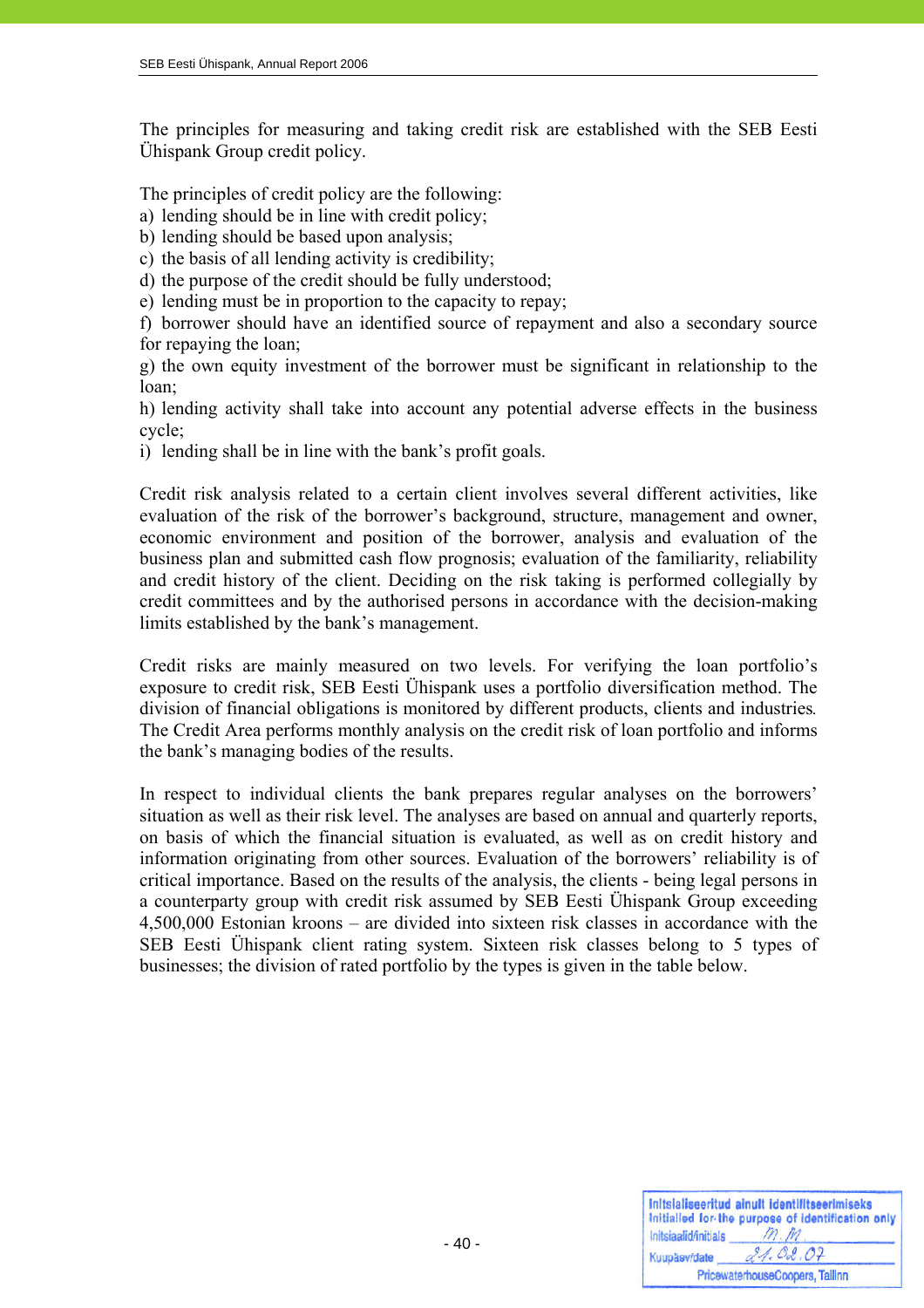| <b>Risk class</b> | <b>Type of Business</b>    |                            |               |
|-------------------|----------------------------|----------------------------|---------------|
| 1                 |                            | <b>Type of Business</b>    | % of rated po |
| $\overline{2}$    |                            | <b>Ordinary Business</b>   | 89,8          |
| 3                 |                            | <b>Restricted Business</b> | 7,8           |
| $\overline{4}$    |                            | Special Observation        | 1,5           |
| 5                 |                            | Watch-list                 | 0,5           |
| 6                 | <b>Ordinary Business</b>   | Default                    | 0,4           |
| 7                 |                            |                            |               |
| 8                 |                            |                            |               |
| 9                 |                            |                            |               |
| 10                |                            |                            |               |
| 11                | <b>Restricted Business</b> |                            |               |
| 12                | Special Observation        |                            |               |
| 13                |                            |                            |               |
| 14                | Watch-list                 |                            |               |
| 15                |                            |                            |               |
| 16                | Default                    |                            |               |

| % of rated portfolio |
|----------------------|
| 89,8                 |
| 7.8                  |
|                      |
| 0.5                  |
|                      |
|                      |

According to the client rating system the risk class assignment is not required for companies or a group of companies with credit risk assumed by the group less than 4,500,000 Estonian kroons. Evaluation of these borrowers is based on the scoring model.

The scoring model for small corporates considers financial condition based on last two annual reports and last interim report, credit history with the bank and based on external credit history register, experience of the customer. The analyst evaluates correctness and quality of the information. The risk level of particular industry has some impact as well. The outcome of the scoring model is credit score, determining decision-making level.

In analysing loans to private individuals the credit scoring and left-to-live model is used. The model considers among other matters credit history, income, age, employment conditions and assets. The output of the model is credit score and lending recommendation based on the score.

Private individuals are on basis of their payment history divided into five risk classes:

# **Risk class Explanation**

- 1 Borrower makes prompt principal and interest payments, presumably there is no problem with loan repayment.
- 2 Financial position of the borrower is stable, however certain unfavourable factors may influence the loan repayment.
- 3 Financial position of the borrower is unstable, problems with making principal and interest payments.
- 4 Financial position of the borrower is weak; problems with further servicing of the loan.
- 5 Further loan servicing is unlikely.

Payment behaviour risk classes of private individuals are updated on monthly basis.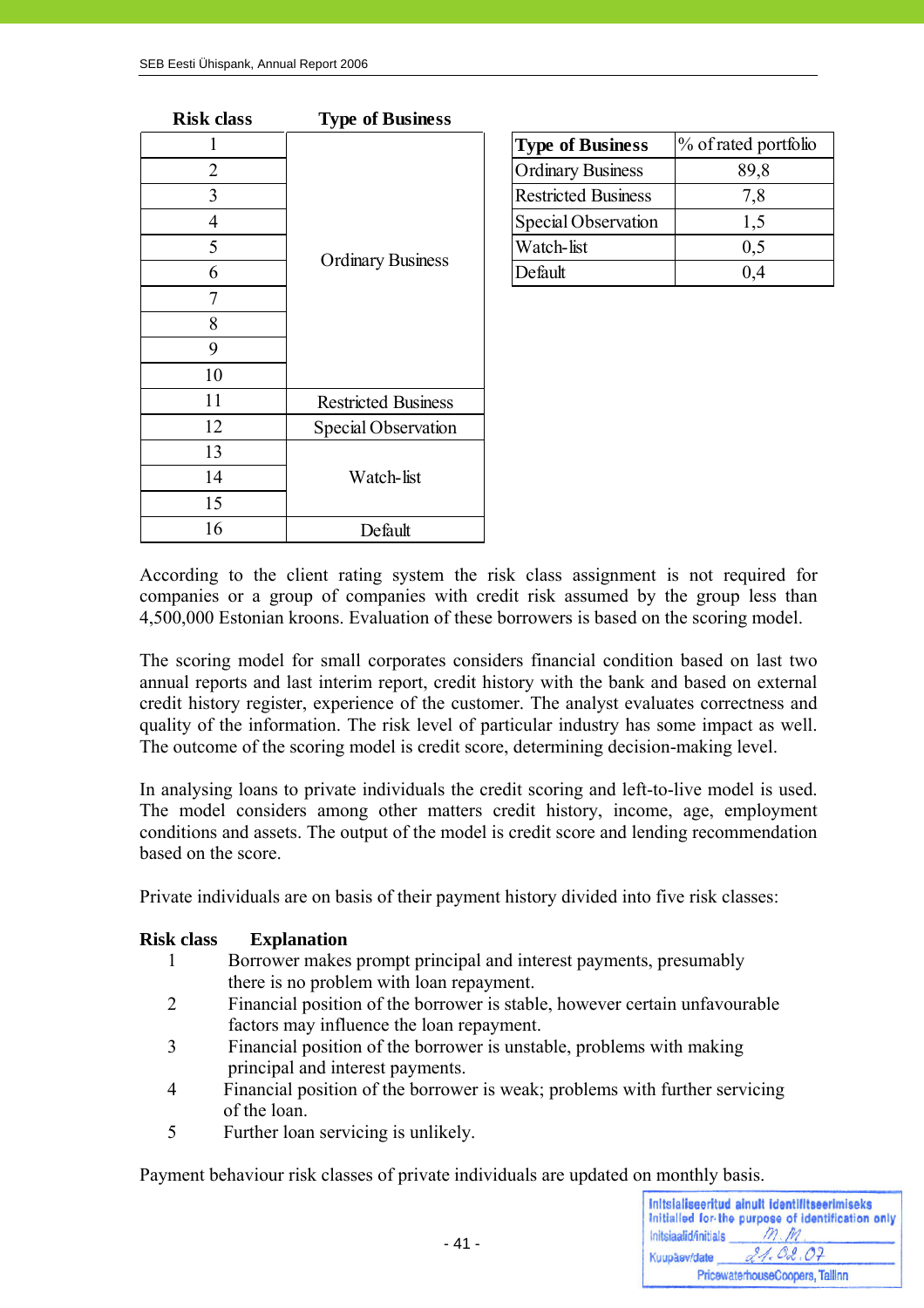Review of the situation and risk level of legal persons is performed on regular basis, depending on the risk class assigned previously and any additional information available to the bank at least once a year. During the review the bank assesses the client's financial condition, risk level, regularity of fulfilling existing financial obligations and need for financing. As an important outcome, a risk class is updated for the client with group exposure exceeding 4,5 million kroons, which, depending on the risk class shall be valid for one year (1-10), half a year (11-12) or three months (13-16). With the resolution of a credit committee also a different term may be established to a certain client.

In 2006 the bank implemented behavioural scoring models for private individuals and small corporates. The models are based on the scoring models used in application analysis process. Part of the information (payment behaviour, financial situation of the corporates) is updated regularly, partly is used older information.

Primary responsibility for monitoring the quality of specific client and its loans lies with client executives, who should inform immediately to their department head and if necessary, to the credit area management of occurred problems and accordingly take necessary measures.

Provided, during the valuation of the loan it becomes evident that the loan or part of it is doubtful and the collateral is insufficient for covering the loan amount together with accrued interest and penalties, i.e. a loan loss is to be recognised and allowance will be established for the loan. Specific and collective allowances are established for individually appraised loans and separate allowances used for homogeneous groups of loans appraised on a group level. The purpose is to calculate and present the value of the loan portfolio as fairly and objectively as possible.

For decreasing real loan losses a separate department has been established within the Credit Area, handling problem loans and recovering written-off loans by using several methods in doing so: negotiations with clients, rehabilitation, execution and bankruptcy proceedings.

The credit control department and branch credit risk management department perform regular in-depth monitoring of the quality of the loan portfolio. Also the bank's internal audit carries out reviews on valuation of the loan portfolio. External auditors assess the valuation of the loan portfolio for the audit of financial statements' purposes. During the control for adherence to procedures, availability of required information and documents, regularity of loan servicing (repayments), adequacy of collateral and other factors influencing the risks is verified.

In order to diminish credit risk the bank has established a requirement for the borrowers to provide the bank with collateral in the form of registered immovable property, registered movable property and/or personal sureties as security. The principles for granting an unsecured loan are stated in the credit policy and are principally limited and restricted.

The pledged assets have to be insured throughout the loan period in an insurance firm accepted by the bank at least for the restoration value. In case of a housing loan also life insurance is required, if the borrower is contributing majority to the family's income. The aforementioned measures help to control and manage the credit risk as they serve as an

| Initsiaalid/initials            | Initsialiseeritud ainuit identifitseerimiseks<br>Initialled for the purpose of identification only<br>m.m |  |
|---------------------------------|-----------------------------------------------------------------------------------------------------------|--|
| Kuupäev/date                    | 24.02.07                                                                                                  |  |
| PricewaterhouseCoopers, Tallinn |                                                                                                           |  |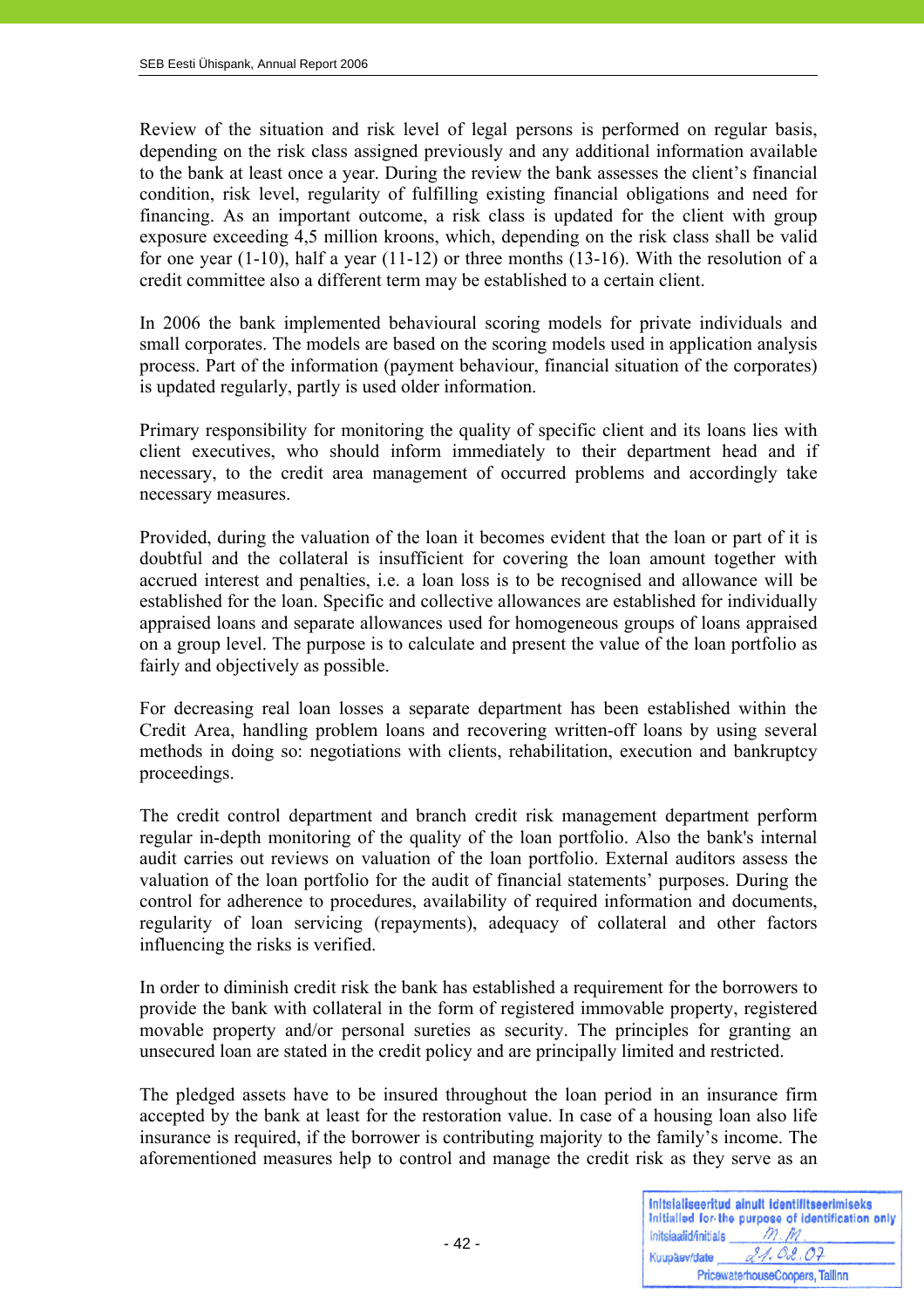alternative source for collecting the loan, in case the borrower is not able to repay the loan from primary cash flow.

# **Impaired loans and allowances**

| (millions of EEK)                             |          |          |
|-----------------------------------------------|----------|----------|
|                                               | 31.12.06 | 31.12.05 |
| Non-performing, gross                         | 199.1    | 169.8    |
| Performing, gross                             | 9.4      | 41.7     |
| Impaired loans, gross*                        | 208.5    | 211.5    |
| Specific allowances                           | 84.1     | 54.7     |
| Collective allowances                         | 10.8     | 53.0     |
| Allowances for homogenous groups              | 140.7    | 96.0     |
| Total allowances*                             | 235.6    | 203.7    |
| <b>Impaired loans, net</b>                    | $-27.1$  | 7.8      |
| Reserve ratio (Allowances / Impaired)         | 113%     | 96%      |
| Specific reserve ratio (Specific allowances / |          |          |
| Impaired)                                     | 40%      | 25%      |
| Level of impaired loans                       | 0.34%    | $0.50\%$ |

\* Includes due to credit institutions

# **Impaired loan**

A loan should be classified as impaired if it is probable that the contractual payments will not be fulfilled and the value of the collateral does not cover both principal and accrued interest including penalty fees with a satisfactory margin. In these cases all the borrower's loans in the

Bank shall be considered impaired, unless there are specific reasons calling for a different evaluation.

Either of the following two points serves as a criterion that a loan should be classified as impaired:

• Impaired non-performing loan: The loan is more than 60 days past due date and the value of the collateral does not cover both principal and accrued interest including penalty fees with a satisfactory margin.

• Impaired performing loan: The Bank has determined that the value of the collateral does not cover both principal and accrued interest including penalty fee with a satisfactory margin.

| Initsiaalid/initials | Initsialiseeritud ainult identifitseerimiseks<br>Initialled for the purpose of identification only<br>m. M |
|----------------------|------------------------------------------------------------------------------------------------------------|
| Kuupäev/date         | 24.02.07                                                                                                   |
|                      | PricewaterhouseCoopers, Tallinn                                                                            |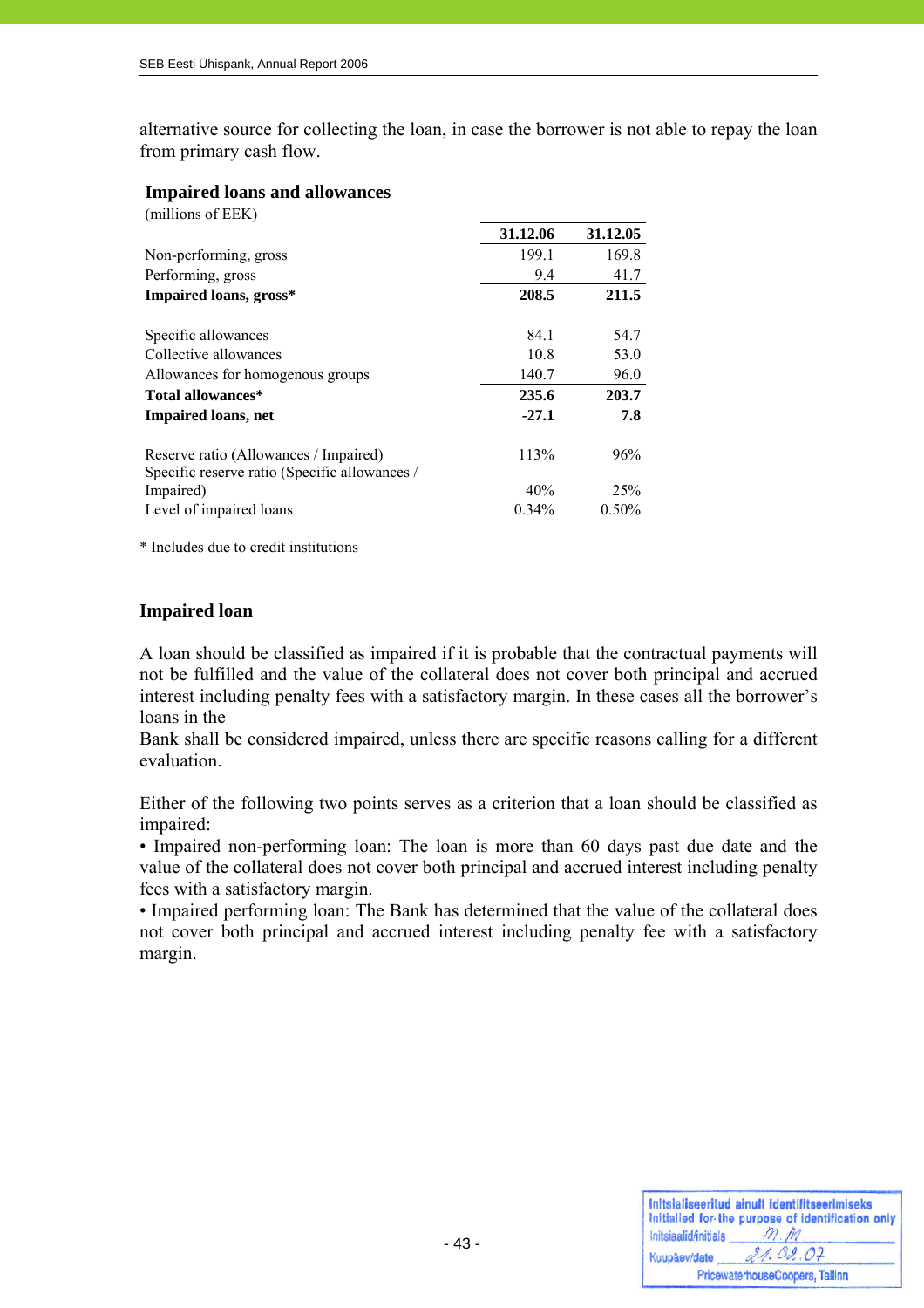# **Overdue**

By overdue maturity  $($  millions of  $($ 

| (millions of EEK) |        |         |         |              |
|-------------------|--------|---------|---------|--------------|
| 31.12.06          | $<$ 30 | 30 < 60 | over 60 |              |
|                   | days   | days    | days    | <b>Total</b> |
| Loans             | 686.0  | 120.7   | 224.6   | 1,031.3      |
| Securities        | 0.0    | 0.0     | 0.0     | 0.0          |
| Other             | 0.0    | 0.8     |         | 1.9          |
| <b>Total</b>      | 686.0  | 121.5   | 225.7   | 1,033.2      |

| 31.12.05     | $<$ 30 | 30 < 60 | over 60 |       |
|--------------|--------|---------|---------|-------|
|              | days   | davs    | days    | Total |
| Loans        | 578.6  | 74.2    | 149.6   | 802.4 |
| Securities   | 0.0    | 0.0     | 0.0     | 0.0   |
| Other        | 0.9    | 0.5     | 0.4     | 1.9   |
| <b>Total</b> | 579.5  | 74.7    | 150.0   | 804.3 |

The table indicates the balance (net) of overdue claims, where there is either principal or interest payments overdue as at the balance sheet date.

# **Large exposures**

| 31.12.06                                     | number/<br>amount<br>(EEKmio) | $%$ from<br>net<br>equity |
|----------------------------------------------|-------------------------------|---------------------------|
| 1. Number of customers with large exposures  | 3                             |                           |
| 2. Due from customers with large exposures   | 2,529.5                       | 33.77                     |
| 3. Due from related persons and shareholders | 11.3                          | 0.15                      |
|                                              | 2,540.8                       | 33.92                     |

Large exposures contain due from central bank, credit institutions or customers (loans, interests, securities) and off-balance sheet commitments to central bank, credit institutions or customers, which may turn into claims.

The following is deducted from large exposures:

1) claims and off-balance sheet commitments to credit institutions with a term less than one year;

2) central bank, central government and state guaranteed study loans and claims secured with deposits and securities (credit risk  $0\%$ );

3) due from central bank, central government and government authorities, which belong to a group with credit risk considered at 0%;

4) loans secured with I rank mortgage (credit risk considered at 50%).

Large exposure report does not contain clients, whose concentration of exposure is less than 10%.

Large credit risk exposure is the total exposure of one party or related parties to the group which exceeds 10% of the group's net equity. All instruments where credit risk may arise

| Initsiaalid/initials | initsialiseeritud ainult identifitseerimiseks<br>Initialled for the purpose of identification only<br>m.m |
|----------------------|-----------------------------------------------------------------------------------------------------------|
| Kuupäev/date         | 24.02.07                                                                                                  |
|                      | PricewaterhouseCoopers, Tallinn                                                                           |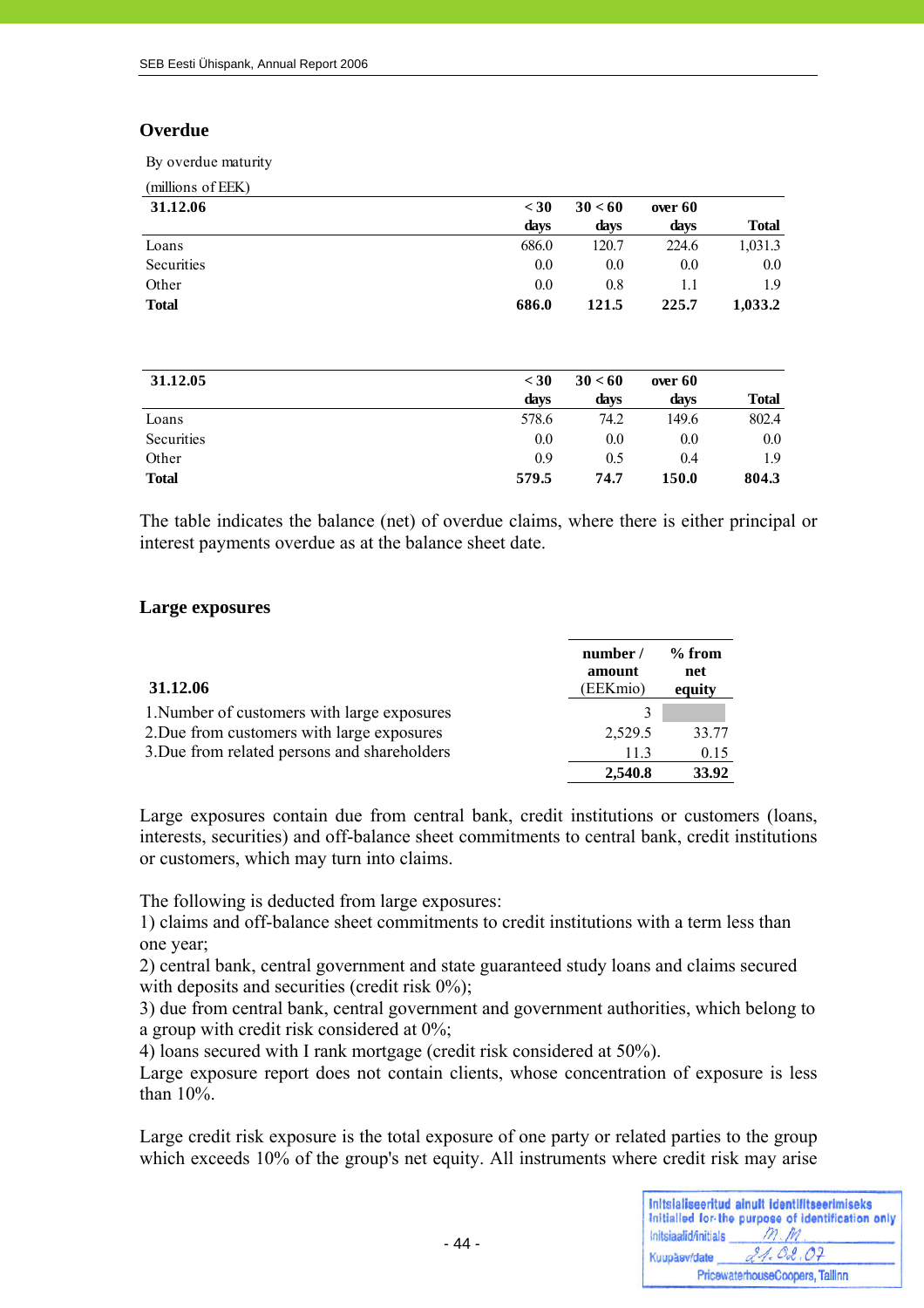to the group are taken into consideration. The maximum rate of total large exposure allowed is 800%. The limit of the total exposure of one party or related parties is 25%. As of 31.12.2005 the group had 3 large risk exposures. Total exposure of any group of related parties did not exceed the limit of 25%.

# **Market risk**

SEB Eesti Ühispank defines market risk as a potential loss resulting from the unexpected adverse changes in interest rates, foreign exchange rates, equity prices and associated volatilities.

Market risk may arise from the bank's activity at the financial markets and it has an impact on the majority of bank products: loans, deposits, securities, credit lines. SEB Eesti Ühispank calculates the risks on daily basis using different methods of risk valuation and management pursuant to the type of risk. Important role in risk prevention is diversification of risk assets and limitation for trading positions.

The risk assets can be divided into short-term or trading positions and long-term or investment positions. The purpose of trading positions is to earn profit on short-term price fluctuations.

Due to different risk characteristics the risks of trading positions and investment positions are valued individually. If necessary, different instruments facilitating risk management are used.

Maximum limits approved by the committees, which are in compliance with the limits set by the Bank of Estonia, form the basis for controlling and monitoring the risk of various instrument portfolios.

For positions related to market risk nominal limits are applied, which are monitored by trading portfolios on daily basis. Any limit breach shall be reported in accordance with the regulations of Market Risk Policy. In addition to the aforementioned, also scenario analysis is applied in market risk management, which is used for valuing the performance of trading positions in case of more extreme fluctuations in market variables.

The overall market risk is measured by using the "Value at Risk" (VAR) model. VAR is defined as a maximum potential loss that can arise with a certain degree of probability during a certain period of time. SEB Eesti Ühispank calculates VAR using a 99 percent confidence level and a ten-day time horizon. VAR model enables to effectively measure market risks associated with different instruments and the results are homogeneously comparable.

The reliability of VAR model is controlled using so called *back-testing*, where the actual profit/loss is compared with the profit/loss over the given period estimated with VAR model.

In addition to the regulatory prudential ratios the bank uses also Delta1% methodology for measuring the ALM (assets-liability mismatch) risk, arising from the structure of interest earning assets and interest bearing liabilities. SEB Eesti Ühispank defines Delta1% as decrease of potential return due to one-percent change in market rates. In Delta1%

| Initsiaalid/initials | Initsialiseeritud ainuit identifitseerimiseks<br>Initialled for the purpose of identification only<br>m.m |
|----------------------|-----------------------------------------------------------------------------------------------------------|
| Kuupäev/date         | 24.02.07                                                                                                  |
|                      | PricewaterhouseCoopers, Tallinn                                                                           |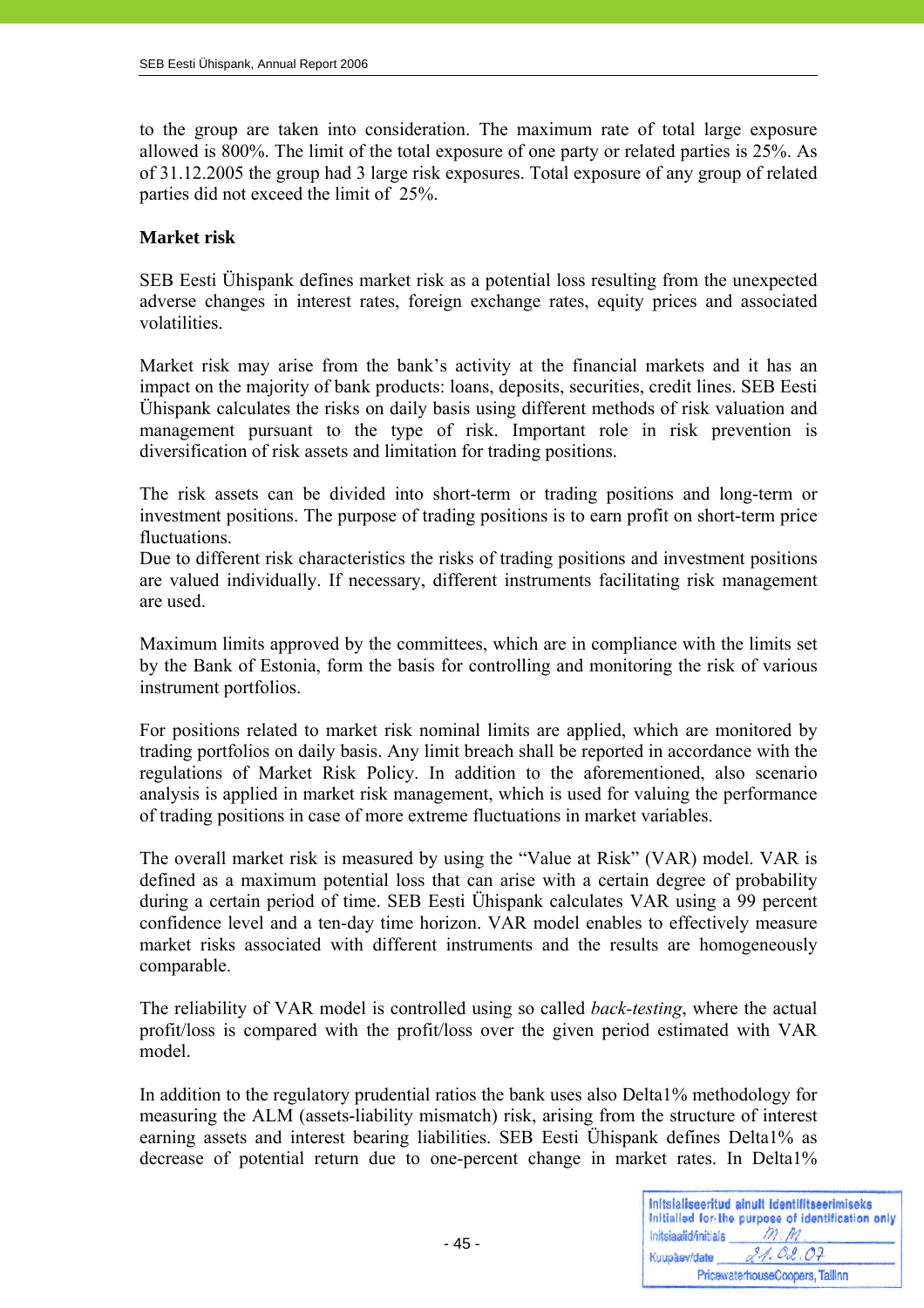calculation it is assumed there is a parallel shift in the yield curve, which means that all interest rates (long- and short-term) will change by 100 b.p. Delta1% method enables to effectively measure the impact of interest rate changes to interest bearing assets and liabilities. Delta1% limit is monitored as a negative or positive net position respectively, depending of which one is higher.

The market risk "Capital at Risk" (CAR) is used to measure the bank's capital need for covering potential risks. CAR is calculated over a one-year period on a higher level of confidence (99.97%) and for the total balance sheet of the bank.

The market risk is one the most important risks for SEB Ühispanga Elukindlustus. Market risk in a life insurance company derives from the risk of investing the assets under insurance contracts and investment contracts with guaranteed interest. This risk is managed in SEB Ühispanga Elukindlustus with an investment policy, which establishes investment restrictions of the aforementioned assets between shares and bonds, as well as the diversification requirements of assumed positions towards the clients. The European Union is working on new insurer capital adequacy requirements under project Solvency II, where the assessment of market risk plays a major part. SEB Ühispanga Elukindlustus is making efforts to assess its market risk in conformity with the Solvency II project and in line with the practices of other SEB Group life insurance companies.

| Initsiaalid/initials | initsialiseeritud ainult identifitseerimiseks<br>Initialled for the purpose of identification only<br>m.m |
|----------------------|-----------------------------------------------------------------------------------------------------------|
| Kuupäev/date         | 24.02.07                                                                                                  |
|                      | PricewaterhouseCoopers, Tallinn                                                                           |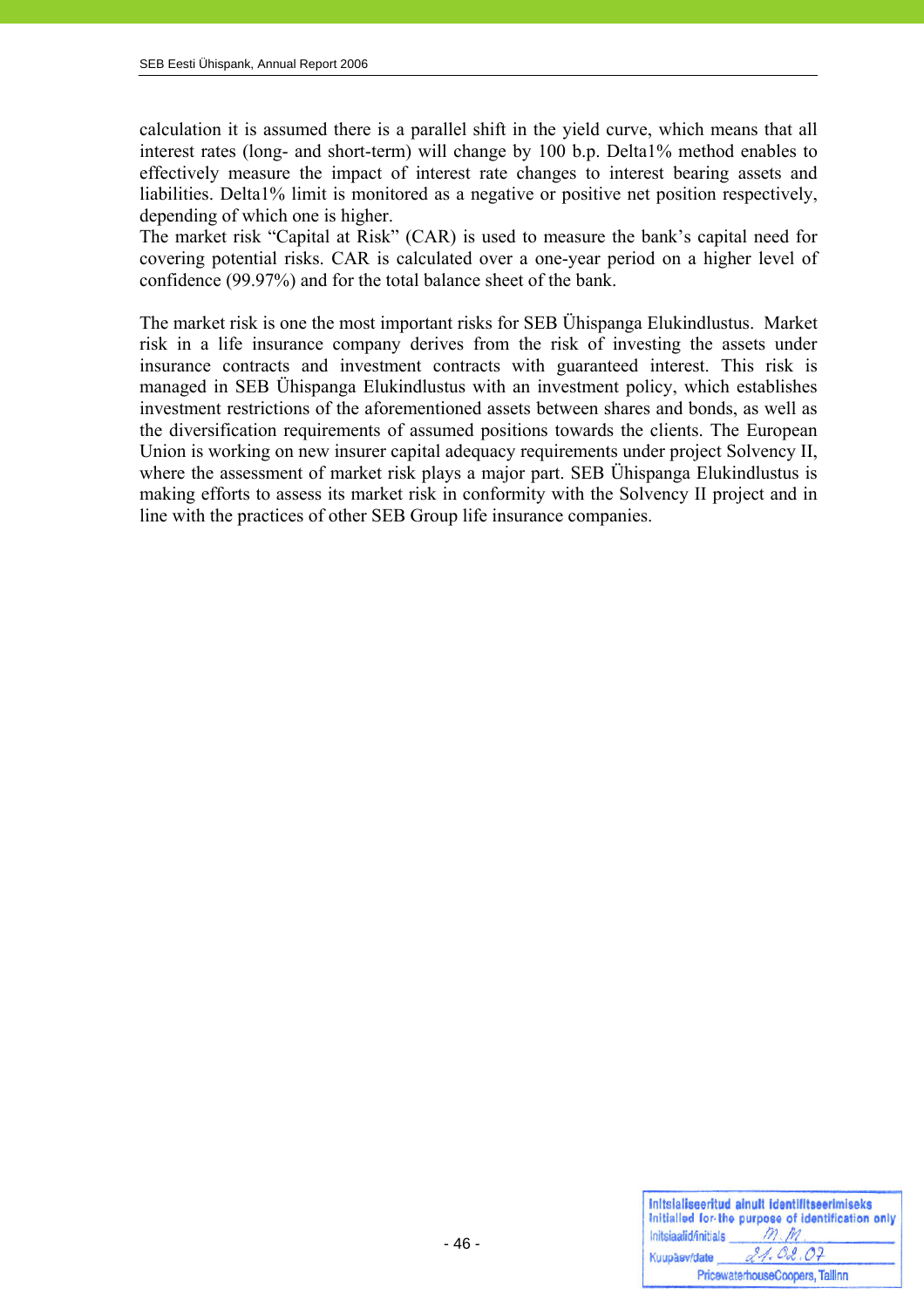# **Currency position**

(millions of EEK)

# **31.12.06**

|                                                             |            |            |            |          | other                 |          |
|-------------------------------------------------------------|------------|------------|------------|----------|-----------------------|----------|
|                                                             | <b>SEK</b> | <b>USD</b> | <b>EUR</b> |          | <b>EEK</b> currencies | total    |
| <b>ASSETS</b>                                               |            |            |            |          |                       |          |
| Cash                                                        | 8.3        | 10.1       | 54.7       | 574.0    | 20.8                  | 667.9    |
| Loans and advances to credit                                |            |            |            |          |                       |          |
| institutions                                                | 1.2        | 41.5       | 1,127.2    | 193.4    | 576.9                 | 1,940.2  |
| Loans and advances to customers                             | 3.6        | 2,110.3    | 37,518.6   | 20,309.2 | 26.5                  | 59,968.2 |
| Securities                                                  | 57.3       | 63.4       | 3,003.4    | 609.8    | 103.5                 | 3,837.4  |
| Other assets                                                | 13.2       | 191.2      | 104.7      | 2,456.7  | 36.9                  | 2,802.7  |
| Accrued income and prepaid expenses                         | 6.2        | 37.7       | 211.2      | 328.2    | 113.1                 | 696.4    |
| <b>Financial assets total</b>                               | 89.8       | 2,454.2    | 42,019.8   | 24,471.3 | 877.7                 | 69,912.8 |
| Non-financial assets                                        |            |            |            | 1,038.1  |                       | 1,038.1  |
| <b>TOTAL ASSETS</b>                                         | 89.8       | 2,454.2    | 42,019.8   | 25,509.4 | 877.7                 | 70,950.9 |
| <b>LIABILITIES AND</b><br><b>SHAREHOLDERS' EQUITY</b>       |            |            |            |          |                       |          |
| Due to credit institutions                                  | 0.1        | 973.6      | 26,212.8   | 84.8     | 22.7                  | 27,294.0 |
| Demand deposits                                             | 46.1       | 1,394.3    | 1,658.4    | 15,188.4 | 478.6                 | 18,765.8 |
| Time deposits                                               | 82.0       | 1,214.0    | 3,623.7    | 9,046.5  | 63.9                  | 14,030.1 |
| Other liabilities                                           | 13.1       | 297.6      | 2,349.4    | 2,068.9  | 61.8                  | 4,790.8  |
| <b>Finantcial liabilities total</b>                         | 141.3      | 3,879.5    | 33,844.3   | 26,388.6 | 627.0                 | 64,880.7 |
| Equity                                                      | 0.0        | 6.4        | 0.0        | 6,052.5  | 11.3                  | 6,070.2  |
| <b>TOTAL LIABILITIES AND</b><br><b>SHAREHOLDERS' EQUITY</b> | 141.3      | 3,885.9    | 33,844.3   | 32,441.1 | 638.3                 | 70,950.9 |
|                                                             |            |            |            |          |                       |          |
| Contingent assets                                           | 226.2      | 2,089.2    | 705.4      | 354.8    | 296.3                 | 3,671.9  |
| Contingent liabilities                                      | 128.0      | 649.9      | 1,382.5    | 1,271.8  | 253.5                 | 3,685.7  |

FX options in contingent assets and contingent liabilities are weighted with delta. See page 13, "6.2. Net currency position".

| Initsiaalid/initials | initsialiseeritud ainult identifitseerimiseks<br>Initialled for the purpose of identification only<br>$m_{\cdot}m$ |
|----------------------|--------------------------------------------------------------------------------------------------------------------|
| Kuupäev/date         | 24.02.07                                                                                                           |
|                      | PricewaterhouseCoopers, Tallinn                                                                                    |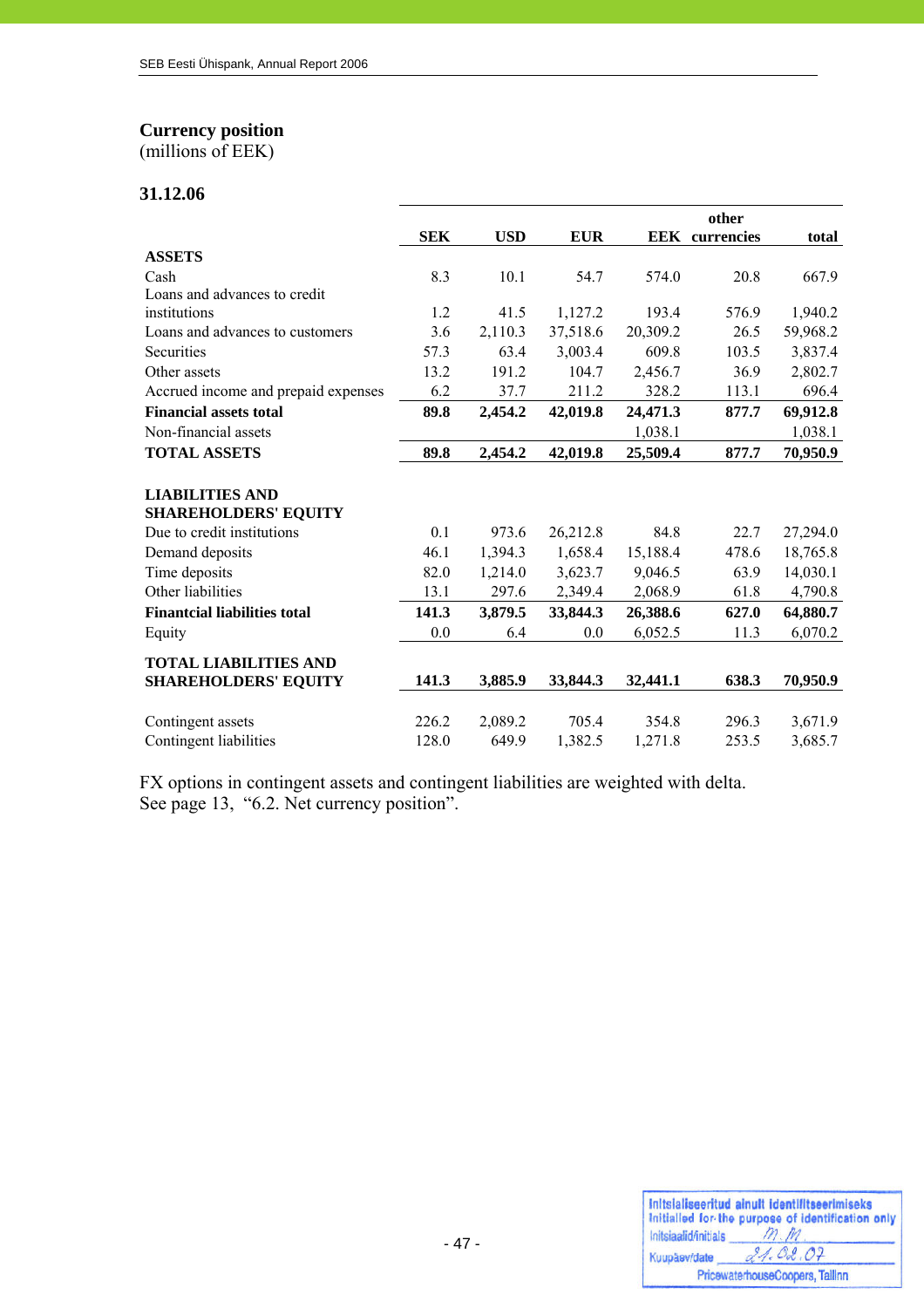# **Currency position**

(millions of EEK)

# **31.12.05**

| 31.12.05                            |            |            |            |            | other      |          |
|-------------------------------------|------------|------------|------------|------------|------------|----------|
|                                     | <b>SEK</b> | <b>USD</b> | <b>EUR</b> | <b>EEK</b> | currencies | total    |
| <b>ASSETS</b>                       |            |            |            |            |            |          |
| Cash                                | 7.5        | 16.1       | 44.8       | 432.4      | 25.3       | 526.1    |
| Loans and advances to credit        |            |            |            |            |            |          |
| institutions                        | 1.4        | 51.2       | 1,498.1    | 50.0       | 320.8      | 1,921.5  |
| Loans and advances to customers     | 3.4        | 2,844.3    | 24,260.6   | 14,601.8   | 18.3       | 41,728.4 |
| Securities                          | 25.3       | 53.0       | 884.8      | 388.1      | 93.0       | 1,444.2  |
| Other assets                        | 9.3        | 51.8       | 99.7       | 2,288.5    | 31.0       | 2,480.3  |
| Accrued income and prepaid expenses | 4.6        | 14.2       | 124.8      | 452.5      | 32.4       | 628.5    |
| <b>Financial assets total</b>       | 51.5       | 3,030.6    | 26,912.8   | 18,213.3   | 520.8      | 48,729.0 |
| Non-financial assets                |            |            |            | 1,110.0    |            | 1,110.0  |
| <b>TOTAL ASSETS</b>                 | 51.5       | 3,030.6    | 26,912.8   | 19,323.3   | 520.8      | 49,839.0 |
|                                     |            |            |            |            |            |          |
| <b>LIABILITIES AND</b>              |            |            |            |            |            |          |
| <b>SHAREHOLDERS' EQUITY</b>         |            |            |            |            |            |          |
| Due to credit institutions          | 5.1        | 1,795.2    | 12,847.6   | 112.3      | 22.9       | 14,783.1 |
| Demand deposits                     | 80.6       | 1,919.8    | 1,311.4    | 11,366.0   | 134.1      | 14,811.9 |
| Time deposits                       | 8.9        | 1,030.2    | 4,842.8    | 6,349.4    | 32.8       | 12,264.1 |
| Other liabilities                   | 14.5       | 158.2      | 1,541.3    | 1,554.3    | 27.7       | 3,296.0  |
| <b>Finantcial liabilities total</b> | 109.1      | 4,903.4    | 20,543.1   | 19,382.0   | 217.5      | 45,155.1 |
| Equity                              | 0.0        | 0.0        | 0.0        | 4,683.9    | 0.0        | 4,683.9  |
| <b>TOTAL LIABILITIES AND</b>        |            |            |            |            |            |          |
| <b>SHAREHOLDERS' EQUITY</b>         | 109.1      | 4,903.4    | 20,543.1   | 24,065.9   | 217.5      | 49,839.0 |
|                                     |            |            |            |            |            |          |
| Contingent assets                   | 125.6      | 2,352.1    | 618.3      | 181.3      | 144.8      | 3,422.1  |
| Contingent liabilities              | 37.1       | 472.1      | 1,680.3    | 909.7      | 313.7      | 3,412.9  |

FX options in contingent assets and contingent liabilities are weighted with delta. See page 13, "6.2. Net currency position".

| Initsiaalid/initials | Initsialiseeritud ainult identifitseerimiseks<br>Initialled for the purpose of identification only<br>m.m |
|----------------------|-----------------------------------------------------------------------------------------------------------|
| Kuupäev/date         | 24.02.07                                                                                                  |
|                      | PricewaterhouseCoopers, Tallinn                                                                           |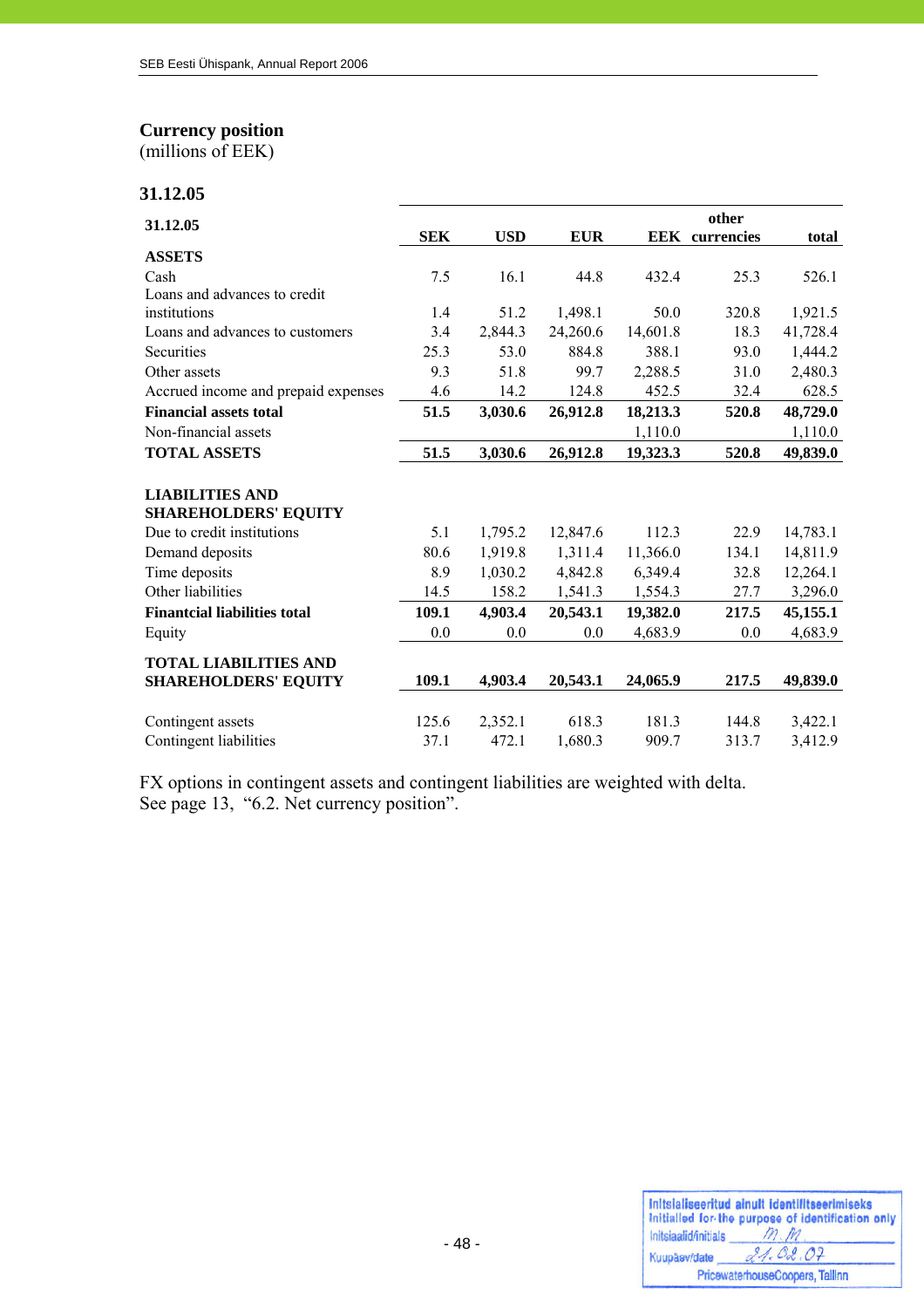**Interest earning assets and interest bearing liabilities by interest fixation period**  (millons of EEK)

# **31.12.06**

|                              | < 1      | $1 - 3$             | $3 - 12$   | $1 - 2$  | $2 - 5$            | over 5  |            |
|------------------------------|----------|---------------------|------------|----------|--------------------|---------|------------|
| <b>ASSETS</b>                | month    | months              | months     | vears    | vears              | vears   | total      |
| Due from central bank        | 2,412.8  | 0.0                 | 0.0        | 0.0      | 0.0                | 0.0     | 2,412.8    |
| Due from credit institutions | 1,923.9  | 0.0                 | 16.3       | 0.0      | 0.0                | 0.0     | 1,940.2    |
| Securities                   | 2,942.3  | 0.0                 | 0.0        | 0.0      | 0.0                | 0.0     | 2,942.3    |
| Due from customers           | 21,991.7 | 16,448.7            | 16,607.3   | 962.6    | 2,790.1            | 1,165.8 | 59,966.2   |
| <b>TOTAL ASSETS</b>          | 29,270.7 | 16,448.7            | 16,623.6   | 962.6    | 2,790.1            | 1,165.8 | 67,261.5   |
| <b>LIABILITIES</b>           |          |                     |            |          |                    |         |            |
| Due to credit institutions   | 9.499.4  | 1,417.1             | 12,434.5   | 391.2    | 3,551.8            | 0.0     | 27,294.0   |
| Due to customers             | 26,775.7 | 2,056.2             | 2,883.5    | 827.8    | 186.0              | 66.7    | 32,795.9   |
| Government lending funds and |          |                     |            |          |                    |         |            |
| counterpart funds            | 2.9      | 5.6                 | 22.9       | 23.0     | 39.4               | 20.5    | 114.3      |
| Issued securities            | 0.0      | 0.0                 | 309.3      | 0.0      | 0.0                | 0.0     | 309.3      |
| Subordinated liabilities     | 0.0      | 0.0                 | 1,830.7    | 0.0      | 0.0                | 0.0     | 1,830.7    |
| <b>TOTAL LIABILITIES</b>     | 36,278.0 | 3,478.9             | 17,480.9   | 1,242.0  | 3,777.2            | 87.2    | 62,344.2   |
|                              |          |                     |            |          |                    |         |            |
| Derivative assets            | 2,152.6  | 1,429.1             | 2,129.1    | 132.5    | 388.0              | 231.2   | 6,462.5    |
| Irrevocable and revocable    |          |                     |            |          |                    |         |            |
| interest related assets      | 0.0      | 0.0                 | 0.0        | 0.0      | 0.0                | 0.0     | 0.0        |
|                              |          |                     |            |          |                    |         |            |
| Derivative liabilities       | 2,100.7  | 1,253.6             | 1,527.2    | 243.6    | 1,109.1            | 242.0   | 6,476.2    |
| Irrevocable and revocable    |          |                     |            |          |                    |         |            |
| interest related liabilities | 903.5    | 833.1               | 5,303.0    | 510.0    | 12.2               | 47.5    | 7,609.3    |
|                              |          |                     |            |          |                    |         |            |
| <b>ASSETS - LIABILITIES</b>  |          | $-7,858.9$ 12,312.2 | $-5,558.4$ | $-900.5$ | $-1,720.4$ 1,020.3 |         | $-2,705.7$ |

Table includes only interest earning assets and interest bearing liabilities. Liabilities don't include insurance clients' financial liabilities from investment contracts (Note 28) and provisions from insurance contracts (Note 31) and respective assets to cover the portfolio (total amunt of which being 635,8 million kroons as at 31.12.2006 and 331,1 million kroons as at 31.12.2005), which earn and bear interest, but the interest belongs to the client. Also the table does not include the liabilities from factoring (Note 28).

| Initsiaalid/initials            | initsialiseeritud ainult identifitseerimiseks<br>Initialled for the purpose of identification only<br>m.m |  |  |  |  |  |
|---------------------------------|-----------------------------------------------------------------------------------------------------------|--|--|--|--|--|
| Kuupäev/date                    | 24.02.07                                                                                                  |  |  |  |  |  |
| PricewaterhouseCoopers, Tallinn |                                                                                                           |  |  |  |  |  |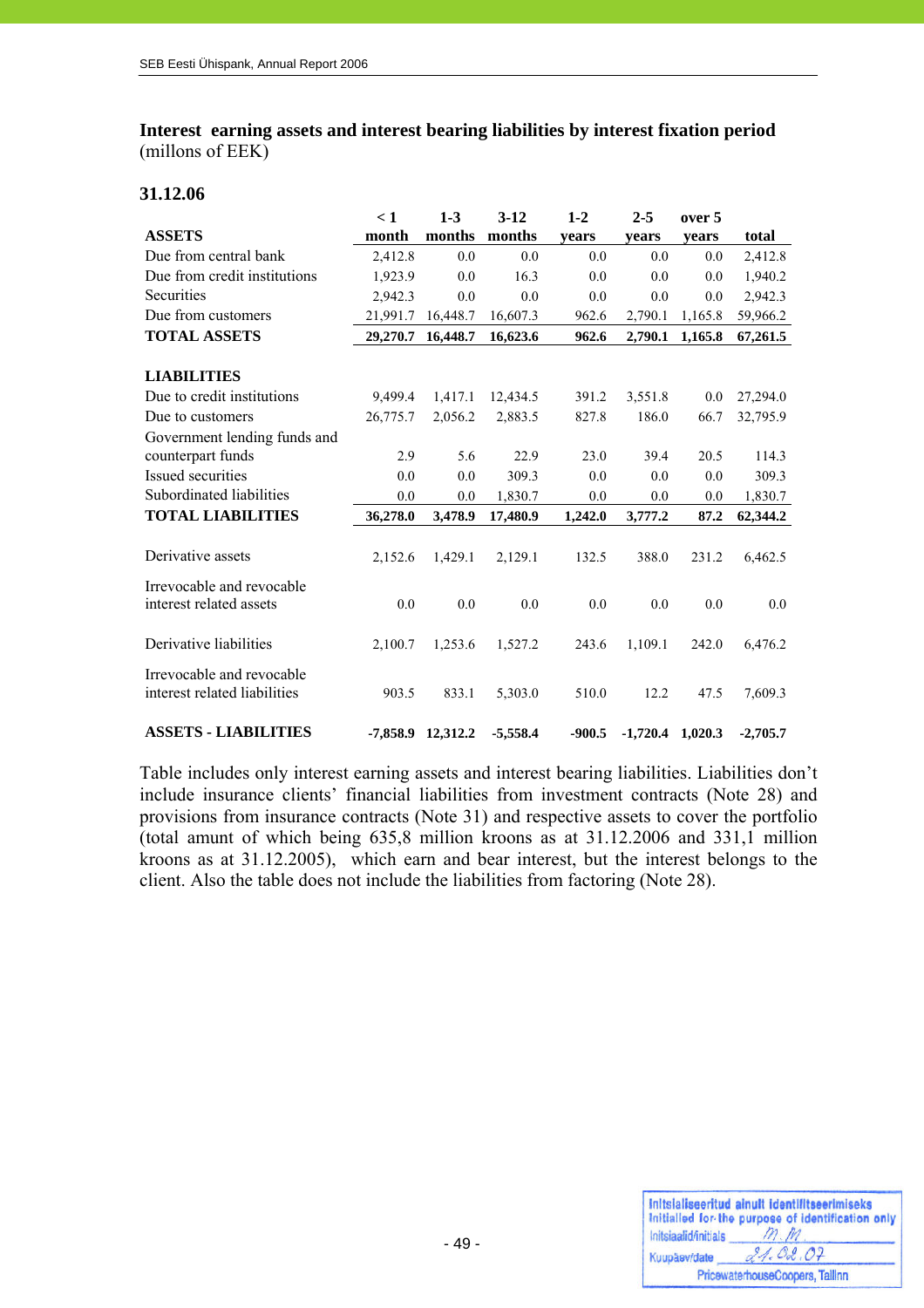**Interest earning assets and interest bearing liabilities by interest fixation period**  (millons of EEK)

# **31.12.05**

|                                                           | $\leq 1$   | $1 - 3$ | $3-12$   | $1 - 2$    | $2 - 5$ | over 5 |            |
|-----------------------------------------------------------|------------|---------|----------|------------|---------|--------|------------|
| <b>ASSETS</b>                                             | month      | months  | months   | vears      | vears   | vears  | total      |
| Due from central bank                                     | 2,231.1    | 0.0     | 0.0      | 0.0        | 0.0     | 0.0    | 2,231.1    |
| Due from credit institutions                              | 1,914.1    | 7.4     | 0.0      | 0.0        | 0.0     | 0.0    | 1,921.5    |
| Securities                                                | 779.2      | 0.0     | 0.0      | 0.0        | 0.0     | 0.0    | 779.2      |
| Due from customers                                        | 16,554.1   | 9,788.1 | 11,365.3 | 917.0      | 2,337.3 | 766.5  | 41,728.3   |
| <b>TOTAL ASSETS</b>                                       | 21,478.5   | 9,795.5 | 11,365.3 | 917.0      | 2,337.3 | 766.5  | 46,660.1   |
| <b>LIABILITIES</b>                                        |            |         |          |            |         |        |            |
| Due to credit institutions                                | 5,228.4    | 2,725.2 | 4,795.4  | 1,173.5    | 860.6   | 0.0    | 14,783.1   |
| Due to customers                                          | 21,944.9   | 2,231.0 | 2,453.4  | 203.8      | 208.7   | 34.2   | 27,076.0   |
| Government lending funds and<br>counterpart funds         | 2.8        | 5.8     | 22.5     | 24.2       | 24.9    | 33.7   | 113.9      |
| Issued securities                                         | 0.0        | 293.2   | 6.0      | 0.0        | 0.0     | 0.0    | 299.2      |
| Subordinated liabilities                                  | 0.0        | 1,048.3 | 0.0      | 0.0        | 0.0     | 0.0    | 1,048.3    |
| <b>TOTAL LIABILITIES</b>                                  | 27,176.1   | 6,303.5 | 7,277.3  | 1,401.5    | 1,094.2 | 67.9   | 43,320.5   |
| Derivative assets                                         | 2,503.5    | 1,097.5 | 711.5    | 66.1       | 137.9   | 0.0    | 4,516.5    |
| Irrevocable and revocable<br>interest related assets      | 0.0        | 0.0     | 0.0      | 0.0        | 0.0     | 92.9   | 92.9       |
| Derivative liabilities                                    | 2,504.0    | 886.1   | 151.2    | 88.8       | 770.6   | 104.1  | 4,504.8    |
| Irrevocable and revocable<br>interest related liabilities | 959.3      | 575.9   | 4,509.4  | 780.3      | 228.5   | 0.1    | 7,053.5    |
| <b>ASSETS - LIABILITIES</b>                               | $-6,657.4$ | 3,127.5 | 138.9    | $-1,287.5$ | 381.9   | 687.3  | $-3,609.3$ |

| Initsiaalid/initials | Initsialiseeritud ainult identifitseerimiseks<br>Initialled for the purpose of identification only<br>$m_{\cdot}m$ |
|----------------------|--------------------------------------------------------------------------------------------------------------------|
| Kuupäev/date         | 24.02.07                                                                                                           |
|                      | PricewaterhouseCoopers, Tallinn                                                                                    |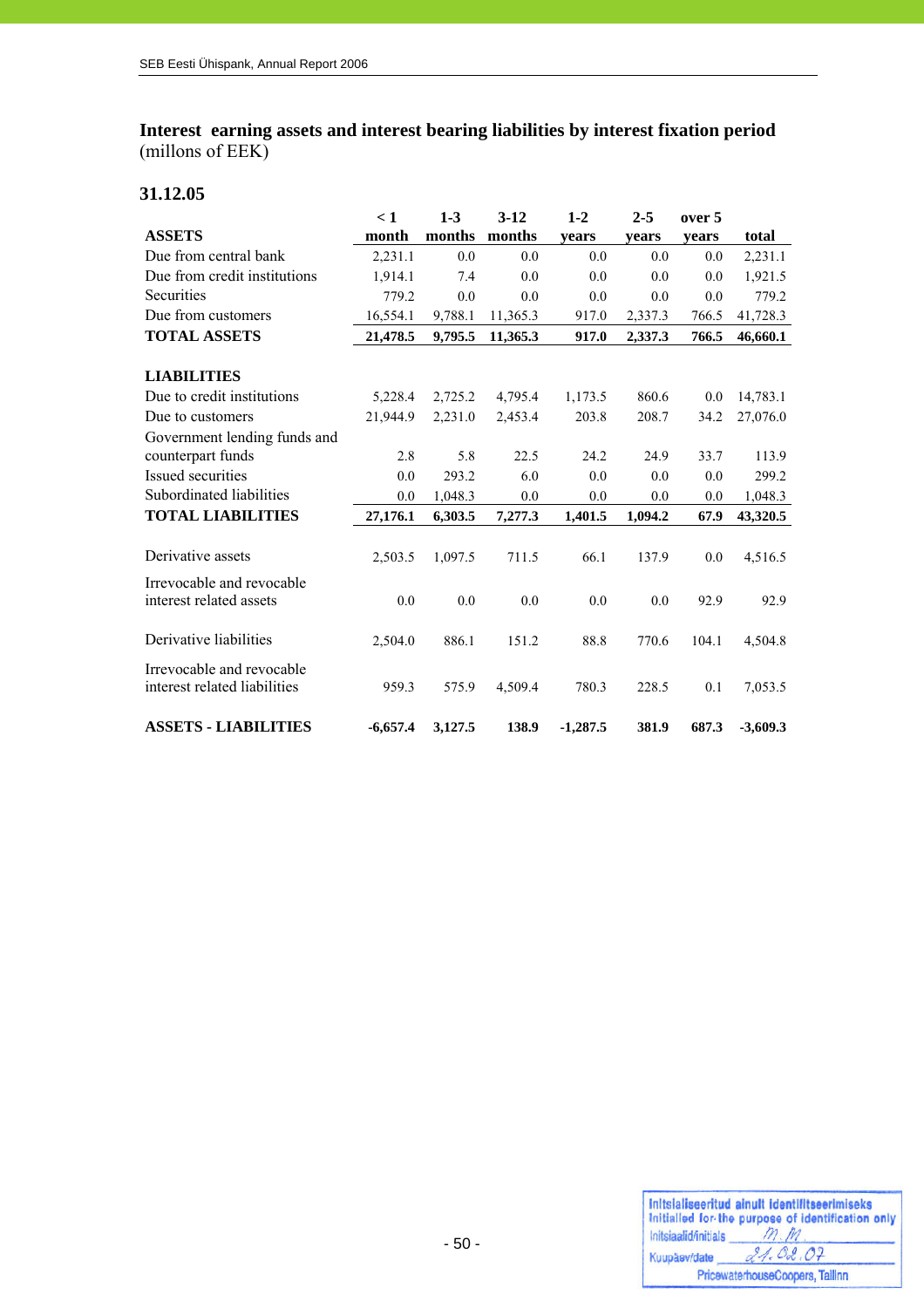| 31.12.06             |                 | In balance sheet                     |                                                                                              | incl. total | Contingent                      | $\frac{0}{0}$ |
|----------------------|-----------------|--------------------------------------|----------------------------------------------------------------------------------------------|-------------|---------------------------------|---------------|
| <b>Country</b>       | Loans<br>$\ast$ | <b>Securities</b><br>$\star$ $\star$ | outstanding of<br>overdue and<br><b>Other</b><br>uncollectible debt and<br>***<br>loans **** |             | <b>liabilities</b><br>(Note 36) | from<br>total |
| Estonia              | 58,520.5        | 664.0                                | 175.0                                                                                        | 924.9       | 13,496.8                        | 87.5          |
| Russia               | 1,629.4         | 75.7                                 | 4.4                                                                                          | 2.7         | 49.4                            | 2.1           |
| Sweden               | 1,294.0         | 64.6                                 | 3.0                                                                                          | 5.6         | 2,983.4                         | 5.2           |
| Latvia               | 132.6           | 32.6                                 | 0.5                                                                                          | 0.1         | 3.8                             | 0.2           |
| <b>United States</b> | 99.5            | 49.4                                 | 0.2                                                                                          | 1.9         | 18.2                            | 0.2           |
| Malta                | 41.2            | 0.0                                  | 0.0                                                                                          | 41.2        | 0.0                             | 0.0           |
| St. Vincent          | 41.2            | 0.0                                  | 0.2                                                                                          | 0.0         | 0.0                             | 0.0           |
| Cyprus               | 40.2            | 0.0                                  | 0.0                                                                                          | 0.0         | 0.2                             | 0.0           |
| Luxembourg           | 27.6            | 119.0                                | 0.0                                                                                          | 0.2         | 0.1                             | 0.2           |
| United Kingdom       | 27.3            | 17.0                                 | 0.1                                                                                          | 0.3         | 85.1                            | 0.2           |
| Switzerland          | 23.4            | 0.2                                  | 0.0                                                                                          | 0.0         | 164.6                           | 0.2           |
| Japan                | 21.3            | 13.5                                 | 0.0                                                                                          | 0.0         | 0.0                             | 0.0           |
| Lithuania            | 18.1            | 16.9                                 | 0.0                                                                                          | 0.1         | 11.2                            | 0.1           |
| Germany              | 15.8            | 18.0                                 | 0.0                                                                                          | 0.7         | 38.8                            | 0.1           |
| Netherlands          | 6.0             | 799.3                                | 0.0                                                                                          | 0.0         | 2.0                             | 1.0           |
| Italy                | 3.4             | 1.1                                  | 0.0                                                                                          | 0.0         | 46.4                            | 0.1           |
| France               | 0.2             | 24.5                                 | 0.0                                                                                          | 0.0         | 126.3                           | 0.2           |
| Belgium              | 0.1             | 1,809.2                              | 0.0                                                                                          | 0.0         | 0.2                             | 2.2           |
| Unallocated          | 202.2           | 132.4                                | 0.5                                                                                          | 57.2        | 40.3                            | 0.5           |
| <b>TOTAL</b>         | 62,144.0        | 3,837.4                              | 183.9                                                                                        | 1,034.9     | 17,066.8                        | 100.0         |

### **Concentration of financial assets by countries (geography)**  (millions of EEK)

| 31.12.05             | In balance sheet |                            | incl. total         | Contingent                                                            | $\frac{6}{9}$            |               |
|----------------------|------------------|----------------------------|---------------------|-----------------------------------------------------------------------|--------------------------|---------------|
| <b>Country</b>       | Loans<br>÷       | <b>Securities</b><br>$* *$ | <b>Other</b><br>*** | outstanding of<br>overdue and<br>uncollectible debt and<br>loans **** | liabilities<br>(Note 36) | from<br>total |
| Estonia              | 40,511.7         | 425.2                      | 97.7                | 676.4                                                                 | 10,391.5                 | 87.0          |
| Sweden               | 1,587.7          | 22.9                       | 2.8                 | 0.7                                                                   | 2,664.2                  | 7.2           |
| Russia               | 1,038.8          | 77.7                       | 1.4                 | 0.0                                                                   | 54.3                     | 2.0           |
| Malta                | 128.3            | 0.0                        | 0.9                 | 80.2                                                                  | 0.0                      | 0.2           |
| Lithuania            | 85.4             | 15.5                       | 0.0                 | 0.1                                                                   | 117.0                    | 0.4           |
| Latvia               | 73.3             | 16.3                       | 0.1                 | 0.7                                                                   | 4.7                      | 0.2           |
| <b>United States</b> | 65.2             | 16.4                       | 0.1                 | 0.0                                                                   | 2.8                      | 0.1           |
| Cyprus               | 58.6             | 0.0                        | 0.0                 | 0.0                                                                   | 0.1                      | 0.1           |
| St. Vincent          | 55.6             | 0.0                        | 0.0                 | 0.0                                                                   | 0.0                      | 0.1           |
| Marshall Islands     | 42.9             | 0.0                        | 0.1                 | 42.7                                                                  | 0.3                      | 0.1           |
| Finland              | 21.4             | 1.6                        | 0.1                 | 3.6                                                                   | 10.1                     | 0.1           |
| Germany              | 8.8              | 172.3                      | 0.0                 | 0.0                                                                   | 75.8                     | 0.4           |
| Switzerland          | 6.4              | 0.2                        | 0.0                 | 0.0                                                                   | 283.6                    | 0.5           |
| Luxembourg           | 3.4              | 145.8                      | 0.0                 | 0.0                                                                   | 0.0                      | 0.2           |
| Poland               | 1.6              | 36.9                       | 0.0                 | 0.0                                                                   | 0.5                      | 0.1           |
| Italy                | 0.6              | 0.0                        | 0.0                 | 0.1                                                                   | 31.0                     | 0.1           |
| Netherlands          | 0.4              | 266.4                      | 0.0                 | 0.0                                                                   | 0.0                      | 0.4           |
| Belgium              | 0.1              | 153.2                      | 0.0                 | 0.0                                                                   | 0.2                      | 0.3           |
| Unallocated          | 163.4            | 93.8                       | 0.2                 | 3.7                                                                   | 33.7                     | 0.5           |
| <b>TOTAL</b>         | 43,853.6         | 1,444.2                    | 103.4               | 808.2                                                                 | 13,669.8                 | 100.0         |

\* Loans include loans and advances to credit institutions and customers \*\* Securities also include balance of associates

\*\*\* Other consists interest accrued and not yet collected on loans and advances

\*\*\*\* Outstanding amounts indicates the balance (gross) of these loans and advances that are overdue and/or written down, including that part what is not overdue

| Initsiaalid/initials            | Initsialiseeritud ainult identifitseerimiseks<br>Initialled for the purpose of identification only<br>m.m |  |  |  |
|---------------------------------|-----------------------------------------------------------------------------------------------------------|--|--|--|
| Kuupäev/date                    | 24.02.07                                                                                                  |  |  |  |
| PricewaterhouseCoopers, Tallinn |                                                                                                           |  |  |  |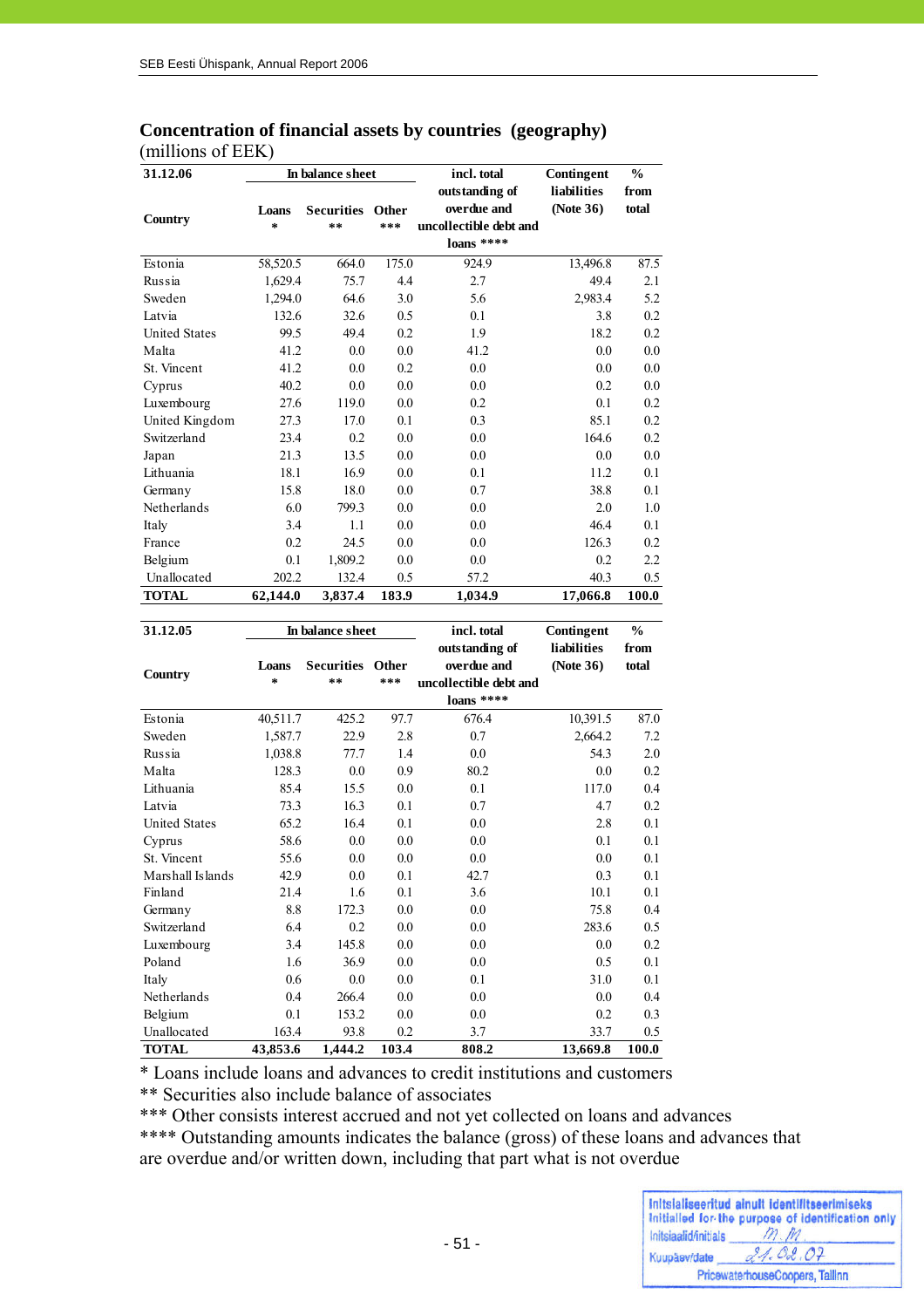| 31.12.06                       |          | In balance sheet        |      | incl. total<br>outstanding of     | Contingent<br>liabilities | $\%$<br>from |
|--------------------------------|----------|-------------------------|------|-----------------------------------|---------------------------|--------------|
| <b>Economic sector</b>         | Loans    | <b>Securities Other</b> |      | overdue and<br>uncollectible debt | (Note 36)                 | total        |
|                                |          |                         |      | and loans                         |                           |              |
| Real estate                    | 13,173.1 | 138.6                   | 32.7 | 91.7                              | 2,063.5                   | 18.5         |
| Trading                        | 5,983.2  | 23.4                    | 17.7 | 41.3                              | 2,108.3                   | 9.8          |
| Industry                       | 5,482.4  | 66.4                    | 18.2 | 84.9                              | 1,272.4                   | 8.2          |
| Transport                      | 4,157.7  | 32.7                    | 17.4 | 129.9                             | 1,921.8                   | 7.4          |
| Agriculture, hunting, forestry | 1,768.5  | $0.0\,$                 | 4.1  | 37.7                              | 163.5                     | 2.3          |
| Government, soc.insurance      | 1,734.9  | 2,647.6                 | 0.4  | 1.8                               | 141.8                     | 5.4          |
| Finance                        | 1,639.7  | 803.9                   | 2.9  | 3.6                               | 4,859.1                   | 9.5          |
| Energy, gas and water plants   | 1,188.5  | 24.5                    | 2.3  | 2.2                               | 349.3                     | 1.9          |
| Hotels, restaurants            | 1,156.4  | $0.0\,$                 | 2.0  | 15.7                              | 201.2                     | 1.6          |
| Construction                   | 1,119.3  | 9.9                     | 2.6  | 12.2                              | 965.2                     | 2.5          |
| Health services, social work   | 628.7    | 11.4                    | 1.0  | 1.9                               | 442.8                     | 1.3          |
| Fishing                        | 40.2     | $0.0\,$                 | 0.1  | 6.0                               | 3.8                       | 0.1          |
| Education                      | 40.1     | $0.0\,$                 | 2.7  | $0.0\,$                           | 0.7                       | 0.1          |
| Mining                         | 39.3     | 13.6                    | 0.1  | 0.4                               | 10.2                      | 0.1          |
| Exterritorial organisations    | 0.0      | $0.0\,$                 | 0.0  | 0.0                               | 0.4                       | 0.0          |
| Other gov. $&$ social services | 1,128.8  | 47.5                    | 6.6  | 21.7                              | 814.2                     | 1.6          |
| Individuals                    | 22,863.2 | 0.0                     | 73.1 | 583.9                             | 1,748.6                   | 29.7         |
| Derivatives                    | 0.0      | 17.9                    | 0.0  | 0.0                               | 0.0                       | 0.0          |
| <b>TOTAL</b>                   | 62,144.0 | 3,837.4 183.9           |      | 1,034.9                           | 17,066.8                  | 100.0        |

# **Concentration of financial assets by economic sector / industry**  (millions of EEK)

| 31.12.05                       |          | In balance sheet        |      | incl. total                                         | Contingent               | $\frac{6}{6}$ |
|--------------------------------|----------|-------------------------|------|-----------------------------------------------------|--------------------------|---------------|
| <b>Economic sector</b>         | Loans    | <b>Securities Other</b> |      | outstanding of<br>overdue and<br>uncollectible debt | liabilities<br>(Note 36) | from<br>total |
| Real estate                    | 8,791.1  | 79.0                    | 16.2 | and loans<br>89.7                                   | 2,244.0                  | 18.8          |
| Trading                        | 5,784.9  | 10.5                    | 13.8 | 117.9                                               | 1,761.4                  | 12.8          |
| Industry                       | 3,738.7  | 56.3                    | 8.7  | 52.2                                                | 1,146.1                  | 8.4           |
| Transport                      | 3,483.9  | 24.6                    | 11.6 | 148.1                                               | 754.8                    | 7.2           |
| Government, soc.insurance      | 1,868.2  | 644.4                   | 3.1  | 2.2                                                 | 196.6                    | 4.6           |
| Agriculture, hunting, forestry | 1,519.8  | $0.0\,$                 | 2.7  | 28.3                                                | 194.8                    | 2.9           |
| Finance                        | 1,488.5  | 538.7                   | 2.4  | 2.6                                                 | 4,193.0                  | 10.5          |
| Energy, gas and water plants   | 782.0    | 29.8                    | 1.0  | 0.6                                                 | 398.2                    | 2.1           |
| Hotels, restaurants            | 582.9    | $0.0\,$                 | 1.0  | 6.5                                                 | 212.4                    | 1.4           |
| Construction                   | 539.3    | 1.0                     | 1.1  | 17.3                                                | 825.9                    | 2.3           |
| Health services, social work   | 473.9    | 6.7                     | 0.8  | 0.8                                                 | 276.1                    | 1.3           |
| Fishing                        | 45.8     | $0.0\,$                 | 0.1  | 0.7                                                 | 6.4                      | 0.1           |
| Education                      | 30.0     | $0.0\,$                 | 0.9  | 6.2                                                 | 7.7                      | 0.1           |
| Mining                         | 20.4     | 0.0                     | 0.0  | 0.0                                                 | 4.6                      | 0.0           |
| Home services                  | 0.0      | 0.0                     | 0.0  | 0.0                                                 | 0.5                      | 0.0           |
| Other gov. $&$ social services | 1,012.2  | 31.2                    | 1.6  | 34.3                                                | 203.3                    | 2.1           |
| Individuals                    | 13,692.0 | 0.1                     | 38.4 | 300.8                                               | 1,244.0                  | 25.4          |
| Derivatives                    | 0.0      | 21.9                    | 0.0  | 0.0                                                 | 0.0                      | 0.0           |
| <b>TOTAL</b>                   | 43,853.6 | 1,444.2 103.4           |      | 808.2                                               | 13,669.8                 | 100.0         |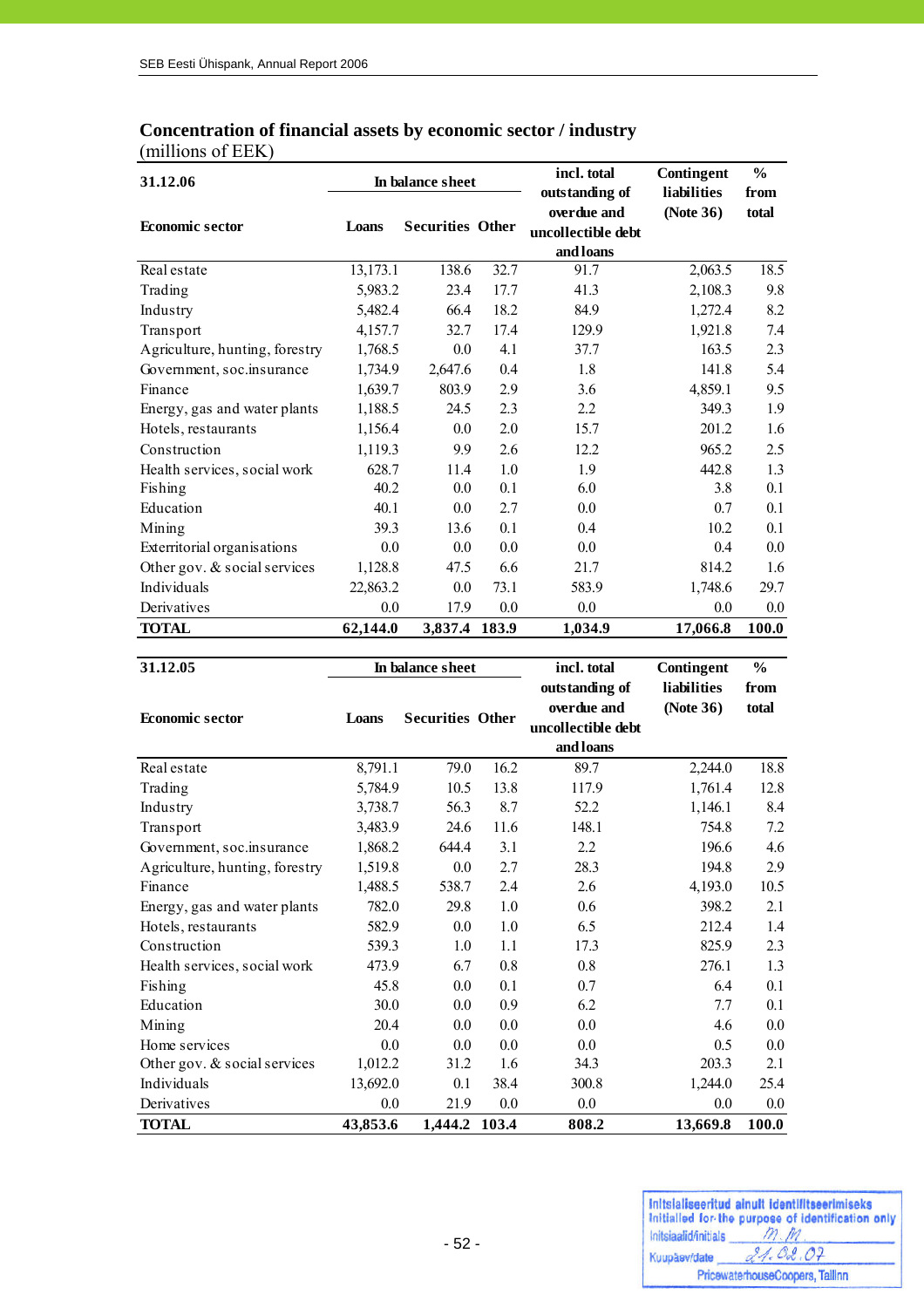# **Liquidity risk**

Liquidity risk is defined as the risk of a loss or substantially higher than expected costs due to inability of the bank to meet its payment commitments on time.

The bank's liquidity risk is regulated and managed on basis of the mandatory reserve of the Bank of Estonia and internal liquidity limits determined by ALCO. Liquidity risk is measured as cumulative cash flows arising from the assets and liabilities of the bank in various time bands. Liquidity management is based on special models reflecting cash flow behaviour in the case of different scenarios including crisis scenario.

Long-term liquidity of the bank is planned and control over liquidity risk management is executed by ALCO. Central and daily management of the bank's liquidity is the responsibility of the Treasury, and analysing that of the Risk Control department.

# **Liquidity (assets and liabilities by remaining maturity)**

(millions of EEK)

| 31.12.06                             | Demand                   |                          |                        | 1 < 3   | 3 < 12                   | 1 < 2   |                          |          |          |
|--------------------------------------|--------------------------|--------------------------|------------------------|---------|--------------------------|---------|--------------------------|----------|----------|
|                                      | deposits                 |                          | Overdue $\leq 1$ month | months  | months                   |         | 2 < 5                    | over 5   | Total    |
|                                      |                          | 140.3                    |                        |         |                          | vears   | years                    | years    |          |
| Assets                               | 7,272.6                  |                          | 4,760.8                |         | 2,360.0 10,533.1         | 6,814.0 | 14,142.3                 | 24,927.8 | 70,950.9 |
| cash & due from credit institutions  | 3,877.3                  | $0.0\,$                  | 1,142.1                | 0.1     | 0.6                      | 0.8     | 0.0                      | $0.0\,$  | 5,020.9  |
| due from customers                   | 0.0                      | 126.9                    | 2,847.7                | 2,319.4 | 10,330.2                 | 6,485.4 | 13,948.7                 | 23,909.9 | 59,968.2 |
| securities                           | 3,385.8                  | 0.0                      | 0.0                    | 11.3    | 29.4                     | 18.7    | 191.7                    | 200.5    | 3,837.4  |
| other assets                         | 9.5                      | 13.4                     | 771.0                  | 29.2    | 172.9                    | 309.1   | 1.9                      | 285.8    | 1,592.8  |
| investment properties, tangible $\&$ |                          |                          |                        |         |                          |         |                          |          |          |
| intangible assets                    |                          |                          |                        |         |                          |         |                          | 531.6    | 531.6    |
| Liabilities and shareholders'        |                          |                          |                        |         |                          |         |                          |          |          |
| equity                               | 20,558.4                 | 0.0                      | 15,219.3               | 2,754.7 | 5,200.9                  | 2,079.8 | 16,040.8                 | 9,097.0  | 70,950.9 |
| due to credit institutions           | 1,792.3                  | $0.0\,$                  | 6,475.6                | 0.0     | 1,893.2                  | 1,203.2 | 15,695.0                 | 234.7    | 27,294.0 |
| due to customers                     | 18,765.7                 | $0.0\,$                  | 7,557.0                | 2,045.0 | 2,921.6                  | 852.6   | 225.4                    | 542.9    | 32,910.2 |
| issued debt securities               | 0.0                      | $0.0\,$                  | 0.0                    | 0.0     | 278.7                    | $0.0\,$ | 30.6                     | 0.0      | 309.3    |
| other liabilities                    | 0.4                      | $0.0\,$                  | 1,186.7                | 709.7   | 107.4                    | 24.0    | 89.8                     | 2,249.2  | 4,367.2  |
| shareholders' equity                 | $\overline{\phantom{0}}$ | $\overline{\phantom{a}}$ |                        |         | $\overline{\phantom{a}}$ |         | $\overline{\phantom{a}}$ | 6070.2   | 6,070.2  |
| Contingent assets                    | 0.0                      | 0.0                      | 2,101.5                | 1,278.1 | 1,687.8                  | 418.1   | 620.6                    | 1.2      | 6,107.3  |
| Contingent liabilities               | 0.0                      | 0.0                      | 549.9                  | 1,577.2 | 2,109.7                  | 1,583.9 | 758.1                    | 54.1     | 6,632.9  |

The column of overdue indicates the (net) amount of receivables and liabilities overdue. Derivative assets are included to "securities" and derivative liabilities are included to "other liabilities". Interest related contingent assets and contingent liabilities are reported as interest flows.

| Initsiaalid/initials            | Initsialiseeritud ainult identifitseerimiseks<br>Initialled for the purpose of identification only<br>m.m |  |  |  |
|---------------------------------|-----------------------------------------------------------------------------------------------------------|--|--|--|
| Kuupäev/date                    | 24.02.07                                                                                                  |  |  |  |
| PricewaterhouseCoopers, Tallinn |                                                                                                           |  |  |  |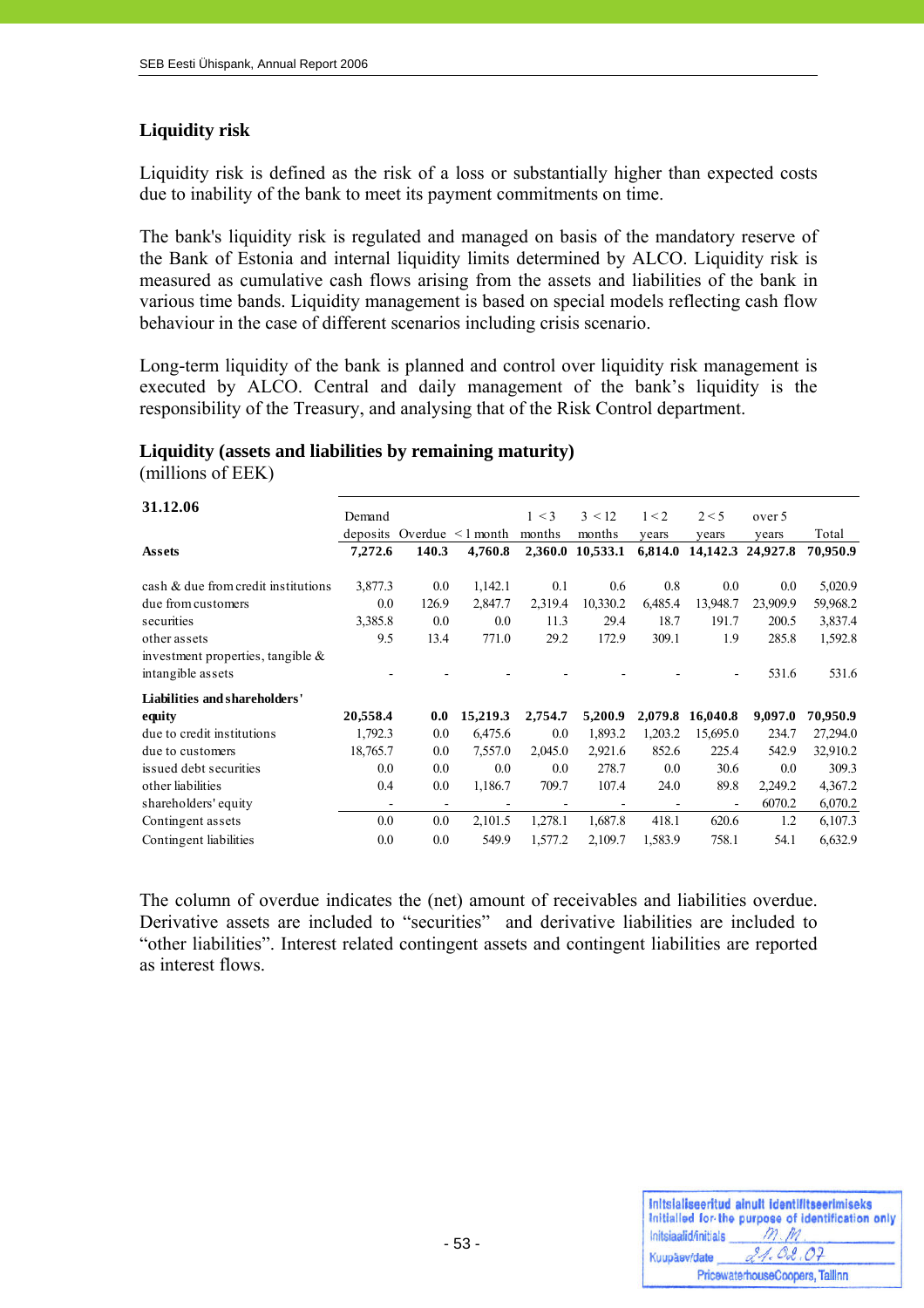# **Liquidity (assets and liabilities by remaining maturity)**

(millions of EEK)

| 31.12.05                                                  | Demand   |         |                        | 1 < 3   | 3 < 12  | 1 < 2   | 2 < 5                    | over 5   |          |
|-----------------------------------------------------------|----------|---------|------------------------|---------|---------|---------|--------------------------|----------|----------|
|                                                           | deposits |         | Overdue $\leq 1$ month | months  | months  | years   | years                    | years    | Total    |
| <b>Assets</b>                                             | 4,144.3  | 119.6   | 4,411.8                | 2,272.3 | 6,623.7 | 5,860.5 | 10,993.6 15,413.2        |          | 49,839.0 |
| cash & due from credit institutions                       | 2,996.2  | $0.0\,$ | 1,680.4                | 0.1     | 0.5     | 0.7     | 0.8                      | $0.0\,$  | 4,678.7  |
| due from customers                                        | 0.5      | 117.3   | 2,003.5                | 2,241.5 | 6,609.7 | 5,812.5 | 10,906.2                 | 14,037.2 | 41,728.4 |
| securities                                                | 1,101.4  | $0.0\,$ | 0.0                    | 0.1     | 4.9     | 46.8    | 86.1                     | 204.9    | 1,444.2  |
| other assets                                              | 46.2     | 2.3     | 727.9                  | 30.6    | 8.6     | 0.5     | 0.5                      | 82.2     | 898.8    |
| investment properties, tangible $\&$<br>intangible assets |          |         |                        |         |         |         |                          | 1088.9   | 1,088.9  |
| Liabilities and shareholders'                             |          |         |                        |         |         |         |                          |          |          |
| equity                                                    | 14,988.8 | 0.0     | 11,562.7               | 2,949.5 | 2,862.3 | 1,434.6 | 8,861.7                  | 7,179.4  | 49,839.0 |
| due to credit institutions                                | 161.6    | $0.0\,$ | 3,969.4                | 391.2   | 328.5   | 1,173.5 | 8,617.1                  | 141.8    | 14,783.1 |
| due to customers                                          | 14,811.9 | $0.0\,$ | 6,596.4                | 2,223.6 | 2,486.8 | 252.7   | 233.7                    | 584.8    | 27,189.9 |
| issued debt securities                                    | 0.0      | 0.0     | 0.0                    | 293.2   | 6.0     | 0.0     | $0.0\,$                  | 0.0      | 299.2    |
| other liabilities                                         | 15.3     | 0.0     | 996.9                  | 41.5    | 41.0    | 8.4     | 10.9                     | 1,768.9  | 2,882.9  |
| shareholders' equity                                      |          | ۰       |                        |         | ۰       | ٠       | $\overline{\phantom{a}}$ | 4683.9   | 4,683.9  |
| Contingent assets                                         | 0.0      | 0.0     | 2,465.5                | 921.2   | 144.7   | 59.0    | 97.2                     | 95.7     | 3,783.3  |
| Contingent liabilities                                    | 0.0      | 0.0     | 3.791.8                | 1.943.1 | 5,482.2 | 1.198.6 | 374.2                    | 6.1      | 12,796.0 |

The column of overdue indicates the (net) amount of receivables and liabilities overdue. Derivative assets are included to "securities" and derivative liabilities are included to "other liabilities". Interest related contingent assets and contingent liabilities are reported as interest flows.

# **Fair value of financial assets and liabilities**

SEB Eesti Ühispank estimates that the carrying amounts and fair values of those financial assets and liabilities not presented on the Group's balance sheet at their fair value do not differ substantially.

The fair value of floating rate loans is equal to their carrying amount as the risk margin remains unchanged and the base interest floats with market rate. The amount of fixed rate loans and advances to customers is relatively small in the Group's assets and the fair value including the effect of change in interest rates subsequent to issue of these loans is not significantly different from their carrying value as of balance sheet date.

Most of the customer deposits bear fixed interest rates, but the majority of fixed interestbearing deposits have such short maturity (see page 46-47) that the difference between their carrying value and fair value is also insignificant as at balance sheet date. The estimated fair value of deposits with no stated maturity, which also includes non-interestbearing deposits, is the amount repayable/receivable on demand (i.e. carrying value).

Balances due to credit institutions include fixed interest-bearing liabilities in the amount of 3,9 billion kroons with remaining interest fixation period over 1-year (see page 46). These credit lines are due to the parent bank SEB AG. The credit lines are agreed on current market terms and have not created any significant difference between their carrying value and the fair value as at the balance sheet date.

| Initsiaalid/initials            | Initsialiseeritud ainult identifitseerimiseks<br>Initialled for the purpose of identification only<br>m. M |  |  |  |
|---------------------------------|------------------------------------------------------------------------------------------------------------|--|--|--|
| Kuupäev/date                    | 24.02.07                                                                                                   |  |  |  |
| PricewaterhouseCoopers, Tallinn |                                                                                                            |  |  |  |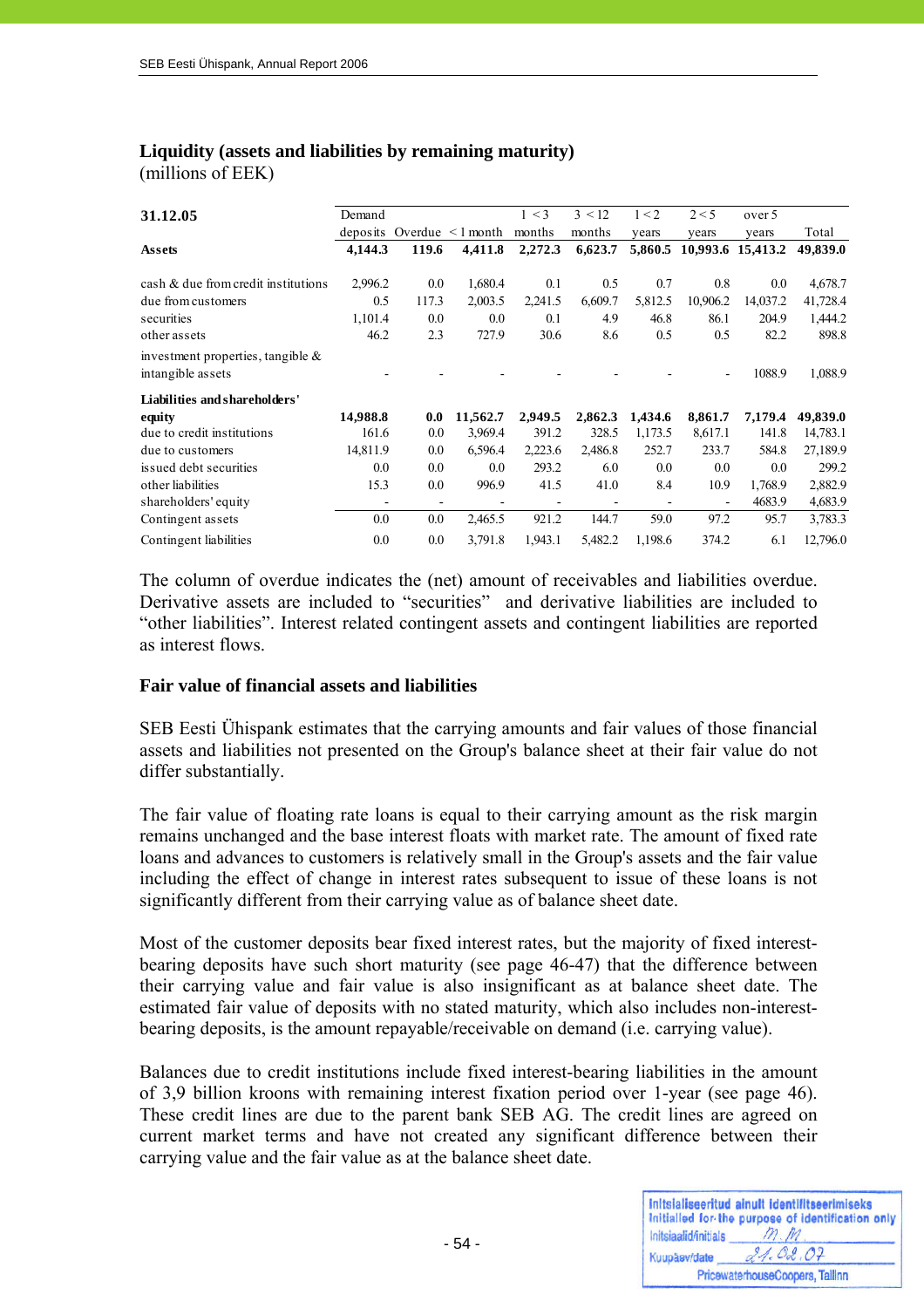For insurance clients' financial liability there has been performed a liability adequacy test (see Note 1.16 on page 32 for results).

# **Operational risk**

Operational risk is the possibility of a loss due to external events (e.g. natural disasters, external crime) as well as internal factors (breakdown of IT systems, fraud, noncompliance with laws and internal procedures and other internal control system deficiencies).

SEB Eesti Ühispank has established Operational Risk Committee (ORC) – top level advisory group to group's management on operational risk issues. Operational Risk Committee is a body guiding and co-ordinating the operational risk management in all units, including dealing with security issues, evaluation of technological risks and quality management, acting within the authority granted by the SEB Eesti Ühispank Management Board. Operational Risk Policy states minimum standards for operational risk management.

Following characterizes SEB Eesti Ühispank operational risk management framework:

- Reporting of operational risk events (losses, near misses and extraordinary gains) with automated routing of issues to responsible managers.
- Regular monitoring of Key Risk Indicators. Fluctuations of indicators and reasons of such fluctuations are discussed at monthly ORC meetings.
- Regular process of operational risk self-assessments (ORSA).
- Follow-up compliance with New Product Approval Process requirements to minimize operational risk in product development.
- Business continuity planning establishing business continuity plans for most critical business processes, recovery plans for IT and insuring physical security in crisis situations.

In 2006 SEB Eesti Ühispank implemented operational risk management information system ORMIS which was introduced all over SEB Group. The system enables all staff to register risk-related issues and management at all levels is able to assess, monitor and mitigate risks and compile prompt and timely reports. The implementation was made as a part of the Basel II project for operational risk.

Insurance agreements concluded by SEB AB apply to SEB Eesti Ühispank and cover the following:

- crime insurance,
- professional indemnity,
- directors and officers liability,
- damage caused to a third party resulting from the activity of the bank.

| Initsiaalid/initials            | Initsialiseeritud ainult identifitseerimiseks<br>Initialled for the purpose of identification only<br>m.m |  |  |  |
|---------------------------------|-----------------------------------------------------------------------------------------------------------|--|--|--|
| Kuupäev/date                    | 24.02.07                                                                                                  |  |  |  |
| PricewaterhouseCoopers, Tallinn |                                                                                                           |  |  |  |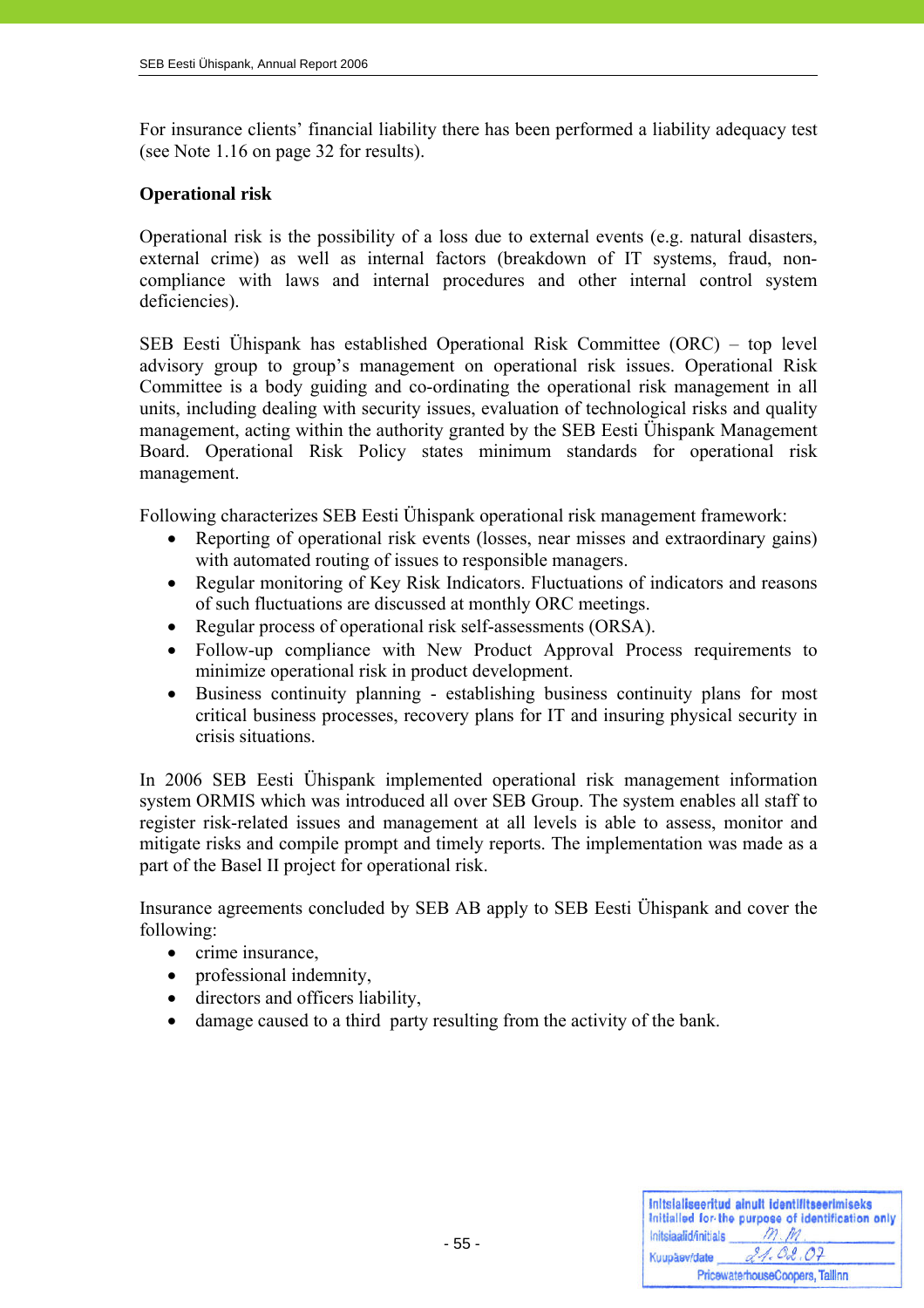### **Notes 3 - 41 to Financial Statements of AS SEB Eesti Ühispank Group** (millions of EEK)

#### **3.** Interest and similar income

|                                  | 2006    | 2005    |
|----------------------------------|---------|---------|
| Loans                            | 1,954.6 | 1,216.1 |
| Leasing contrackts / receivables | 517.0   | 387.9   |
| Deposits                         | 70.6    | 25.7    |
| Derivatives                      | 40.5    | 16.5    |
| Fixed income securities          | 72.1    | 1.0     |
| Other                            | 0.1     | 0.2     |
|                                  | 2.654.9 | 1.647.4 |

#### **4.** Interest expenses and similar charges

|                                         | 2006       | 2005     |
|-----------------------------------------|------------|----------|
| Due to credit institutions              | $-759.0$   | $-337.9$ |
| Time and other deposits                 | $-324.3$   | $-227.6$ |
| Demand deposits                         | $-270.7$   | $-130.6$ |
| Subordinated debts                      | $-58.1$    | $-13.8$  |
| Issued bonds                            | $-11.3$    | $-12.9$  |
| Due to government and foreign aid funds | $-4.5$     | $-5.6$   |
| Other                                   | 0.0        | $-7.8$   |
|                                         | $-1.427.9$ | $-736.2$ |

#### **5. Fee and commission income**

|                                               | 2006  | 2005  |
|-----------------------------------------------|-------|-------|
| Credit and payment cards                      | 296.3 | 236.0 |
| Credit contracts*                             | 208.3 | 168.5 |
| Securities market services                    | 199.8 | 136.6 |
| Transaction fees                              | 118.6 | 89.3  |
| Income from leasing agreements (full service) | 47.8  | 44.0  |
| Non-life insurance brokerage fees             | 38.3  | 26.6  |
| Cash handling fees                            | 16.4  | 13.5  |
| Income from electronic channels               | 11.6  | 8.5   |
| Other settlement fees                         | 8.8   | 10.0  |
| Other                                         | 31.3  | 30.2  |
|                                               | 977.2 | 763.2 |

\* Credit contracts include loan, leasing, letter of credit and guarantee contracts signed with customers, which are short-term and do not constitute interest income, but are of administrative nature for arrangement of credits.

#### **6. Fee and commission expense**

|                                              | 2006     | 2005     |
|----------------------------------------------|----------|----------|
| Credit and payment cards                     | $-153.1$ | $-121.3$ |
| Expenses to leasing agreements (full sevice) | $-40.6$  | $-31.8$  |
| Securities market                            | $-27.6$  | $-17.5$  |
| Money collecting fees                        | $-20.9$  | $-18.0$  |
| Transaction fees                             | $-19.3$  | $-15.5$  |
| Expenses of electronic channels              | $-9.4$   | $-6.1$   |
| Other                                        | $-11.0$  | $-7.7$   |
|                                              | $-281.9$ | $-217.9$ |

### **7. Gains less losses from trading of financial assets at fair value through profit and loss at inception**

|                                     | 2006 | 2005             |
|-------------------------------------|------|------------------|
| <b>Trading securities</b>           | 10.0 | 9.2              |
| Profit from shares                  | 7.1  | 2.6              |
| Profit from fixed income securities | 2.9  | 6.6              |
| <b>Derivatives</b>                  | 18.8 | 3.3 <sub>1</sub> |
| Equity derivatives                  | 16.5 | 2.6              |
| Currency derivatives                | 2.3  | 0.7              |
|                                     | 28.8 | 12.5             |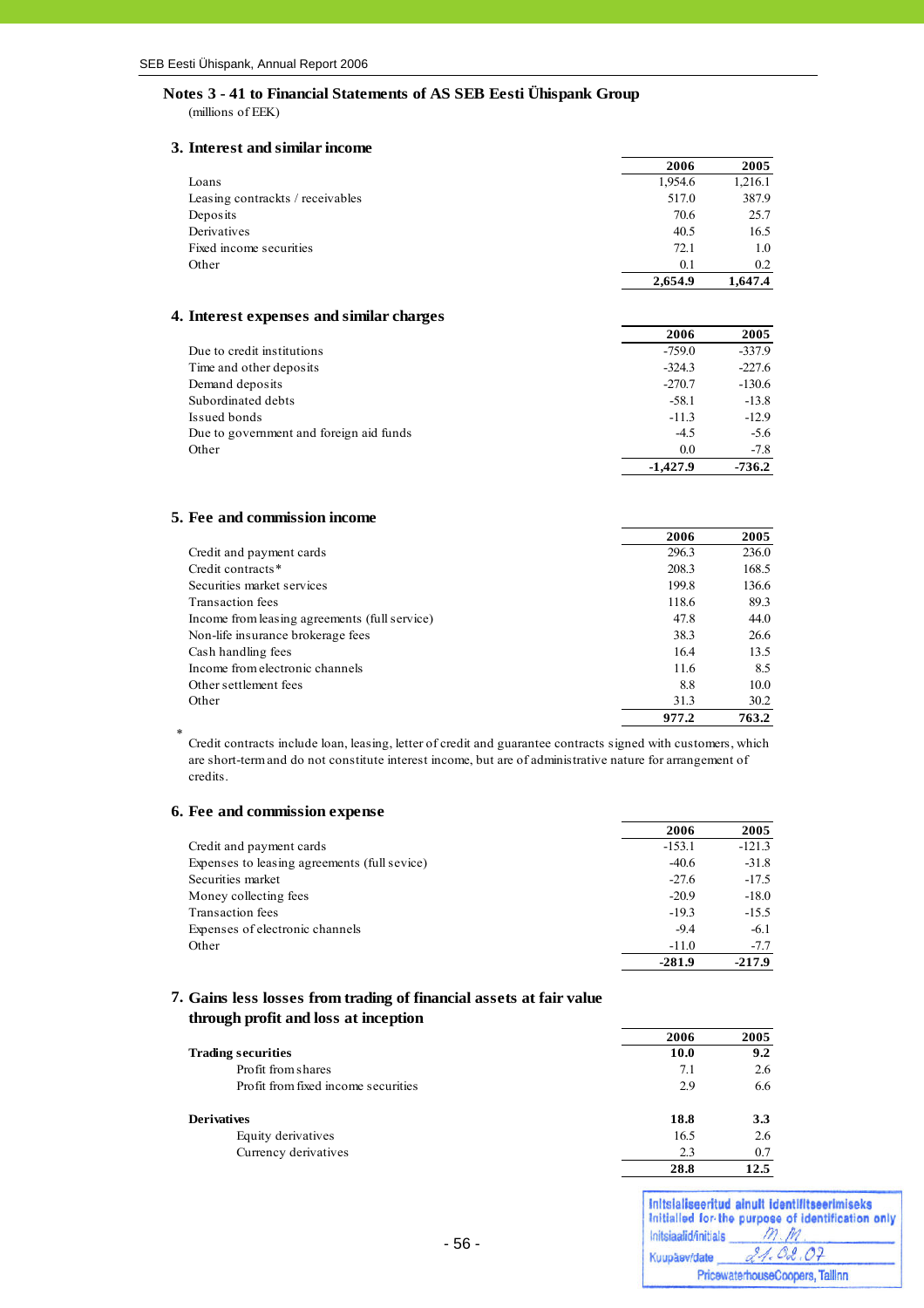#### **8.** Income from insurance activities

|                                            | 2006     | 2005     |
|--------------------------------------------|----------|----------|
| Net insurance premium revenue              | 162.1    | 138.7    |
| Fair value gains (unrealized)              | 22.2     | 30.7     |
| Fee income from investment contracts       | 13.2     | 7.1      |
| Dividends recieved                         | 0.7      | 0.6      |
| Interest income                            | 11.5     | 3.5      |
| Realised gains on investments              | 4.6      | 14.7     |
| Other operating income                     | 1.7      | 0.3      |
| <b>Total income</b>                        | 216.0    | 195.6    |
| Net insurance claims and disbursements     | $-130.8$ | $-107.4$ |
| Fees for asset management services *       | 0.0      | $-0.1$   |
| <b>Total expenses</b>                      | $-130.8$ | $-107.5$ |
| Total net income from insurance activities | 85.2     | 88.1     |

\*asset management services are provided within the group by AS SEB Ühispanga Fondid

#### **9.** Other income

|                                                            | 2006 | 2005 |
|------------------------------------------------------------|------|------|
| Gains on sales of tangible assets and assets held for sale | 52.0 | 0.1  |
| Rental income                                              | 18.6 | 19.2 |
| Penalties                                                  | 3.0  | 0.9  |
| Other income                                               | 25.8 | 16.8 |
|                                                            | 99.4 | 37.0 |

Rental income was earned from investment properties (Note 21) and partial rent-out of buildings in our own use.

#### **10. Personnel expenses**

|                                             | 2006     | 2005     |
|---------------------------------------------|----------|----------|
| <b>Salaries</b>                             | $-379.1$ | $-314.3$ |
| Social security expenses                    | $-126.1$ | $-106.8$ |
| Other personnel expenses (hiring, training) | $-22.4$  | $-21.2$  |
|                                             | $-527.6$ | $-442.3$ |

#### 11. Other expenses

|                                      | 2006     | 2005     |
|--------------------------------------|----------|----------|
| Advertizing and marketing            | $-64.0$  | $-68.6$  |
| Premises cost (rental and utilities) | $-62.5$  | $-56.7$  |
| Other administrative cost            | $-58.5$  | $-57.0$  |
| IT related expenses                  | $-49.3$  | $-45.1$  |
| Other operating expenses             | $-27.2$  | $-54.4$  |
|                                      | $-261.5$ | $-281.8$ |

#### **Development Costs**

Establishment and development costs are not capitalised. Advertising expenses and the launch of new products, services and processes are expensed as incurred. Expenditures related to trademarks, etc., to be developed inside the company are also expensed at the moment of their occurrence.

In 2006 SEB Eesti Ühispank had expenses for the developing IT systems and electronic products in total amount of 40,1 million kroons (37,3 million kroons in 2005).

#### 12. **Impairment losses on loans and advances**

|                                      | 2006    | 2005    |
|--------------------------------------|---------|---------|
| Allowances for advances to customers | $-30.7$ | 19.6    |
| new loan allowances                  | $-75.4$ | $-46.4$ |
| recoveries from write-offs           | 9.1     | 9.4     |
| reversals of allowances              | 35.6    | 56.6    |
| Assets held for sale (Note 22)       | $-2.2$  | 1.8     |
| reappraisal                          | $-4.3$  | 3.6     |
| realized gains / losses              | 2.1     | $-1.8$  |
|                                      | $-32.9$ |         |

Losses on loans and advances also include losses on loans and advances to credit institutions

| Initsiaalid/initials            | initsialiseeritud ainult identifitseerimiseks<br>Initialled for the purpose of identification only<br>m. M |
|---------------------------------|------------------------------------------------------------------------------------------------------------|
| Kuupäev/date                    | 24.02.07                                                                                                   |
| PricewaterhouseCoopers, Tallinn |                                                                                                            |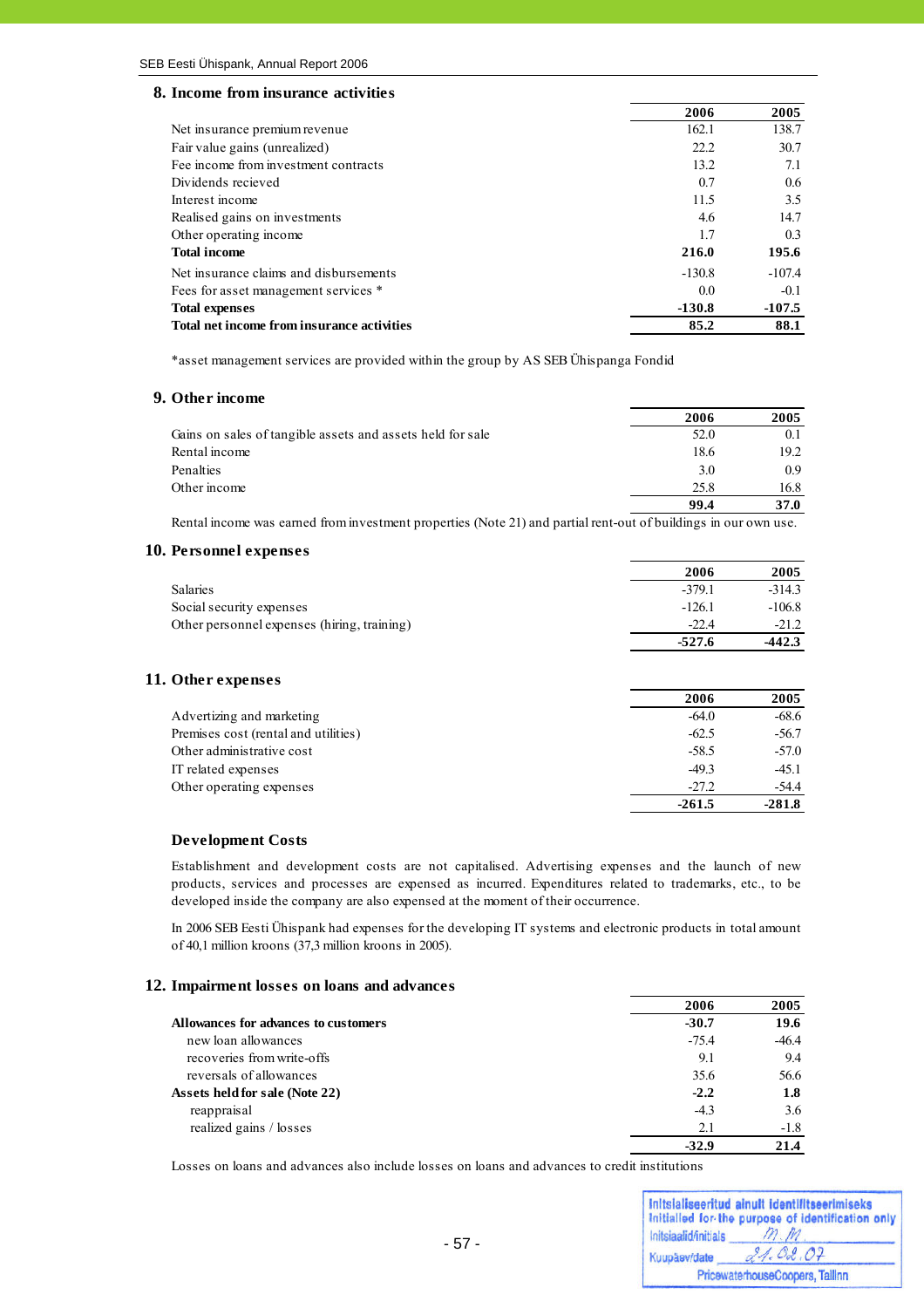#### 13. Income tax

|                                | 2006    | 2005   |
|--------------------------------|---------|--------|
| Current income tax             | $-16.9$ | $-3.1$ |
| Deferred tax expense (Note 29) | 2.7     | $-2.7$ |
| Correction                     | 0.0     | $-0.4$ |
|                                | $-14.2$ | $-6.2$ |

The Group activities include activities in Estonia and Russia.

According to Estonian Income tax law profits earned by the Group are not subject to income tax. The Group's activities in Russia are subject to Russian Income tax law.

The income tax rate in Russia is 24% of the taxable income. All deferred income tax expense is related to SEB russian Leasing. Following is the reconcilation of the net income before tax earned in Russia to the effective tax expense:

|                                                 | 2006 | 2005 |
|-------------------------------------------------|------|------|
| Profit before tax in Russia                     | 19.0 | 10.7 |
| Tax rate applicable in Russia (24%)             | 4.6  | 2.6  |
| Tax on expenses not deductible for tax purposes | 9.6  | 3.6  |
| Income tax expense                              | 14.2 | 62   |
|                                                 |      |      |

#### 14. Balances with central bank

|                                | 31.12.06 | 31.12.05 |
|--------------------------------|----------|----------|
| Balances with the central bank | 2.412.8  | 2.231.1  |
| Mandatory reserve fulfillment  | 7.392.2  | 4.104.7  |

Estonian commercial banks are obliged to maintain mandatory reserves on their clearing accounts with the Central Bank, calculated on 15% of the mandatory reserve basis. Mandatory reserve requirement as of 31.12.06 was 7,216.6 million kroons (31.12.05: 4,076.4).

Mandatory reserve on the correspondent account of the Bank of Estonia is monitored on basis of monthly average. As of 01.07.2001 the reserve may be filled with external assets in the amount of 50% from the monthly average mandatory reserve requirement. As at 31.12.06 the reserve requirement was filled by balances with central bank, financial assets held for trading and financial assets at fair value through profit or loss at inception.

Mandatory reserve deposits are available for use by the Group's day-to-day business. Mandatory reserve earns interest.

#### 15. Loans and advances to credit institutions

|                                                               | 31.12.06 | 31.12.05 |
|---------------------------------------------------------------|----------|----------|
| Reverse repos <sup>*</sup>                                    | 1,079.6  | 1.486.5  |
| Demand deposits*                                              | 796.7    | 239.0    |
| Time deposits                                                 | 62.4     | 193.9    |
| $Other*$                                                      | 5.1      | 4.7      |
| Allowances for losses on amounts due from credit institutions | $-3.6$   | $-2.6$   |
|                                                               | 1.940.2  | 1.921.5  |

#### 16. Loans and advances to customers

 $*$  Cash equivalents

|                                    | 31.12.06 | 31.12.05 |
|------------------------------------|----------|----------|
| Loans                              | 48,386.0 | 32,517.8 |
| incl. Loans to corporates          | 26,834.7 | 18,928.8 |
| incl. investment loans             | 24,185.6 | 16,690.8 |
| other                              | 2,649.1  | 2,238.0  |
| incl. Loans to private individuals | 21,551.3 | 13,589.0 |
| incl. housing loans                | 18,286.7 | 11,556.1 |
| other                              | 3,264.6  | 2,032.9  |
| Leasing                            | 10,914.9 | 8,434.6  |
| Factoring                          | 897.4    | 975.2    |
| Insurance recievables              | 1.9      | 1.9      |
| Allowances for losses              | $-232.0$ | $-201.1$ |
|                                    | 59.968.2 | 41,728.4 |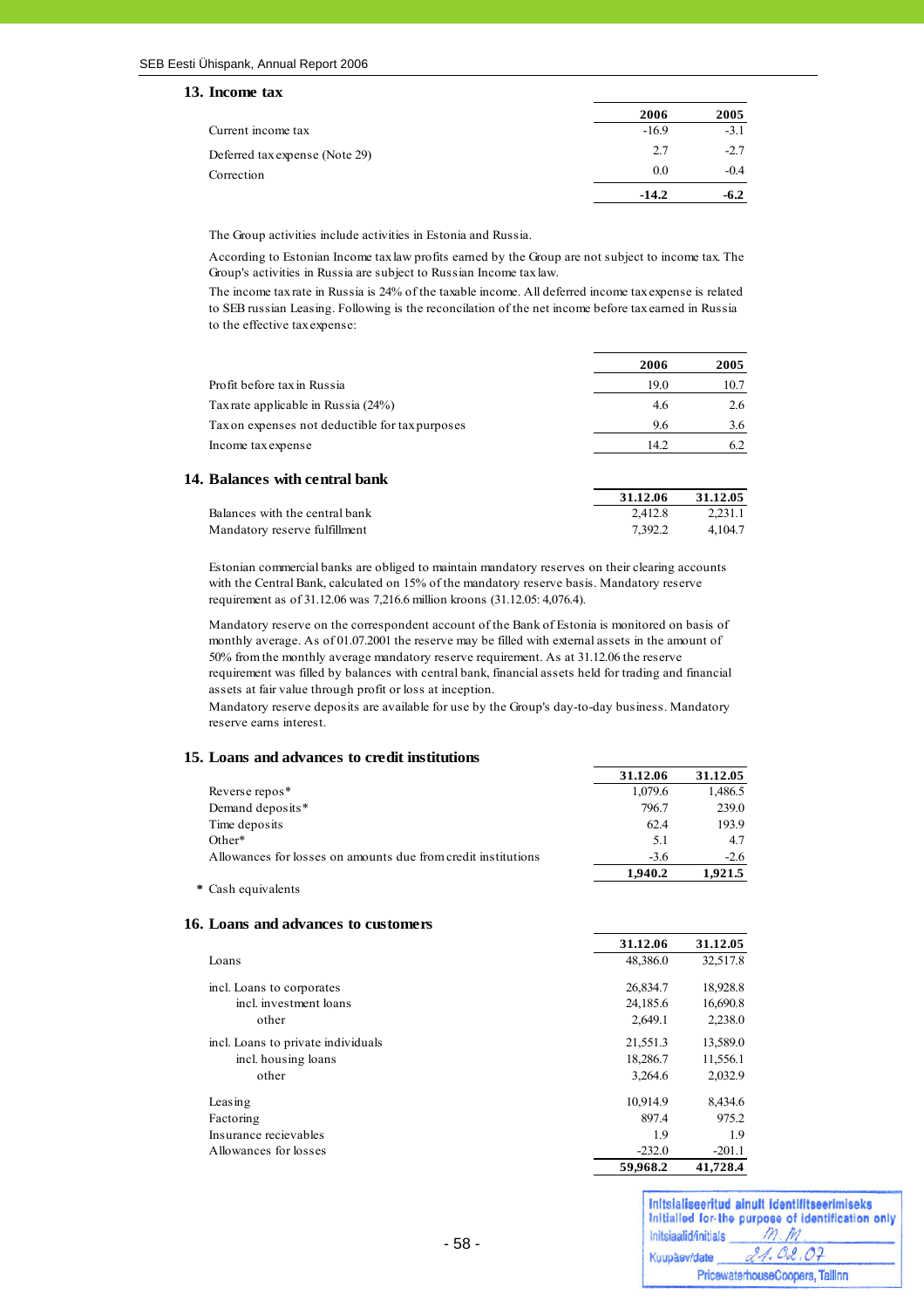| Group    |          |
|----------|----------|
| 31.12.06 | 31.12.05 |
| 37,337.0 | 27,205.3 |
| 22,863.2 | 14.724.2 |
| $-232.0$ | $-201.1$ |
| 59,968.2 | 41,728.4 |
|          |          |

Loan portfolio by economic sector and by countries presented in note 2 "Risk management and maintenance policy in SEB Eesti Ühispank" on page 52

Due from customers by currency is presented in note 2, page 47-48. Due from customers by maturity is presented in note 2, page 53-54

and interest restatement see pages 49-50.

Overdue loans from customers is presented in note 2 page 44.

# Gross and net investments on finance leases

|                                                      | 31.12.06 | 31.12.05 |
|------------------------------------------------------|----------|----------|
| Gross investment                                     | 12,393.5 | 9,571.6  |
| up to 1 year                                         | 3,613.4  | 2,670.8  |
| $1 - 5$ years                                        | 7,791.3  | 6,017.6  |
| over 5 years                                         | 988.8    | 883.2    |
| Unearned future finance income on finance leases (-) | 1,195.2  | 987.9    |
| Net investment in finance leases                     | 10,914.9 | 8,434.5  |
| up to 1 year                                         | 3,128.2  | 2,309.1  |
| $1 - 5$ years                                        | 6,951.1  | 5,392.9  |
| over 5 years                                         | 835.6    | 732.5    |
|                                                      | 31.12.06 | 31.12.05 |
| Net investment in finance leases by interest rates   | 10,914.9 | 8,434.5  |
| $\leq$ 5 %                                           | 4,488.1  | 4,638.8  |
| 5-10%                                                | 6,410.0  | 3,790.2  |
| $10-15\%$                                            | 16.3     | 4.8      |
| $>15\%$                                              | 0.5      | 0.7      |
|                                                      | 31.12.06 | 31.12.05 |
| Net investment in finance leases by base currencies  | 10,914.9 | 8,434.5  |
| <b>EEK</b>                                           | 191.7    | 224.1    |
| EEK related to EUR                                   | 8,149.5  | 6,178.6  |
| <b>USD</b>                                           | 795.8    | 1,259.7  |
| <b>EUR</b>                                           | 1,777.9  | 772.1    |
| Allowances for impaired debt*                        |          |          |
|                                                      | 31.12.06 | 31.12.05 |
| At the beginning of period $(01.01.06)$              | 203.7    | 278.6    |
| $Icon$ allows as a                                   | 75A      | ACA      |

| At the beginning of period (01.01.00) | 203. I  | 2/8.0   |
|---------------------------------------|---------|---------|
| Loan allowances                       | 75.4    | 46.4    |
| Reversals of allowances               | $-35.6$ | $-56.6$ |
| Loans and advances written off        | $-6.8$  | $-66.8$ |
| Exchange rate adjustments             | $-11$   |         |
| At the end of period $(31.12.06)$     | 235.6   | 203.7   |
| Recoveries from write-offs            | 91      | 94      |

\* allowances include both allowances for loans to credit institutions and for loans and advances to customers

| Initsiaalid/initials | initsialiseeritud ainult identifitseerimiseks<br>Initialled for the purpose of identification only<br>m.m |
|----------------------|-----------------------------------------------------------------------------------------------------------|
| Kuupäev/date         | 24.02.07                                                                                                  |
|                      | PricewaterhouseCoopers, Tallinn                                                                           |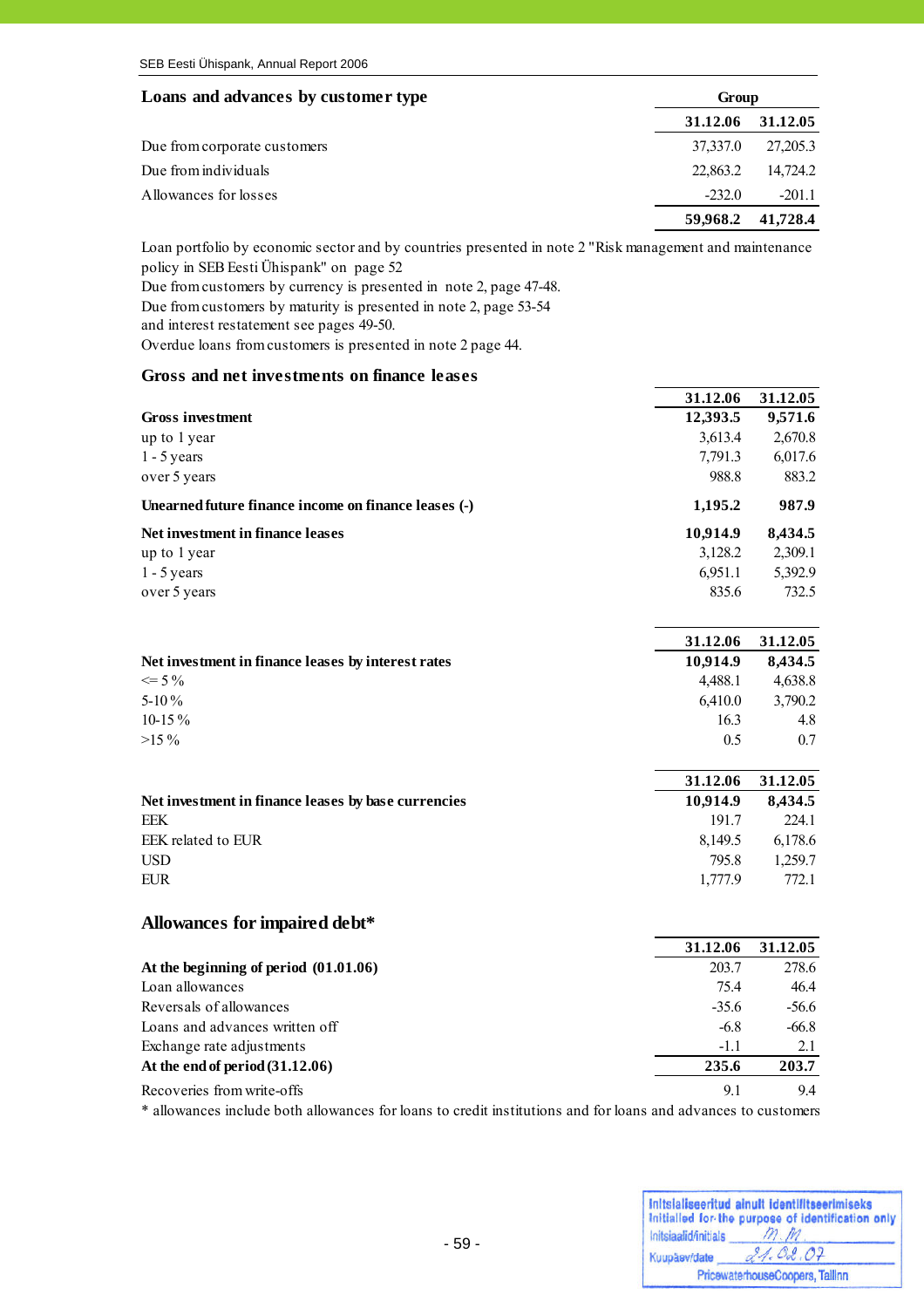| 17. Securities                                                     |          |             |
|--------------------------------------------------------------------|----------|-------------|
|                                                                    | 31.12.06 | 31.12.05    |
| <b>Financial assets held for trading</b>                           | 90.0     | 43.8        |
| <b>Shares</b>                                                      | 14.0     | 32.9        |
| incl. listed                                                       | 14.0     | 32.9        |
| Debt securities and other fixed income securities                  | 76.0     | 10.9        |
| incl. listed                                                       | 19.2     | 0.0         |
| Derivatives (Note36)                                               | 17.4     | <b>22.0</b> |
| Financial assets at fair value through profit or loss at inception | 3,612.5  | 1,301.2     |
| <b>Shares</b>                                                      | 673.4    | 478.8       |
| incl. listed                                                       | 194.6    | 406.3       |
| Debt securities and other fixed income securities *                | 2,939.1  | 822.4       |
| incl. listed                                                       | 2,865.7  | 788.7       |
| Available for sale financial assets                                | 74.6     | 48.7        |
| <b>Shares</b>                                                      | 74.3     | 48.0        |
| incl. listed                                                       | 69.2     | 0.0         |
| Debt securities and other fixed income securities                  | 0.3      | 0.7         |
| incl. listed                                                       | 0.0      | $0.0\,$     |
| <b>Securities total</b>                                            | 3,794.5  | 1,415.7     |

\* The above debt securities designated at fair value at inception consist of two classes of financial assets:

- insurance clients' financial assets (2006: 389.8 MEEK, 2005: 283.2 MEEK).

- liquidity management financial assets (2006: 2549.3 MEEK, 2005: 539.2 MEEK).

Both are managed and their performance is evaluated on a fair value basis in accordance with a risk management strategy, and where information about these financial assets is reported to management on that basis. Additionally insurance clients' financial assets are matched to their investment contract liabilities (Note 28).

### **Movements of securities**

|                                         | <b>Financial</b><br>assets held for Derivatives<br>trading | (Note36) | <b>Financial assets at</b><br>fair value through<br>profit or loss at<br>inception | Available<br>for sale<br>financial<br>assets | Total       |
|-----------------------------------------|------------------------------------------------------------|----------|------------------------------------------------------------------------------------|----------------------------------------------|-------------|
| At the beginning of period $(01.01.05)$ | 30.0                                                       | 5.8      | 473.8                                                                              | 122.8                                        | 632.4       |
| Acquisitions                            | 30,103.5                                                   | 0.0      | 8,952.3                                                                            | 15.6                                         | 39,071.4    |
| Disposals and redemptions               | $-30,089.5$                                                | 0.0      | $-8,220.1$                                                                         | $-95.0$                                      | $-38,404.6$ |
| Changes of value                        | $-0.2$                                                     | 0.0      | 91.3                                                                               | 5.2                                          | 96.3        |
| Changes of currency rate                | 0.0                                                        | 16.2     | 3.9                                                                                | 0.0                                          | 20.1        |
| Impairment                              | 0.0                                                        | 0.0      | 0.0                                                                                | 0.1                                          | 0.1         |
| At the end of period $(31.12.05)$       | 43.8                                                       | 22.0     | 1,301.2                                                                            | 48.7                                         | 1,415.7     |
| At the beginning of period $(01.01.06)$ | 43.8                                                       | 22.0     | 1,301.2                                                                            | 48.7                                         | 1,415.7     |
| Acquisitions                            | 25,647.2                                                   | 0.0      | 10,477.5                                                                           | 16.7                                         | 36,141.4    |
| Disposals and redemptions               | $-25,601.9$                                                | 0.0      | $-8,299.8$                                                                         | $-1.4$                                       | $-33,903.1$ |
| Changes of value                        | 0.9                                                        | 0.0      | 138.9                                                                              | 10.8                                         | 150.6       |
| Changes of currency rate                | 0.0                                                        | $-4.6$   | $-5.3$                                                                             | $-0.2$                                       | $-10.1$     |
| At the end of period $(31.12.06)$       | 90.0                                                       | 17.4     | 3,612.5                                                                            | 74.6                                         | 3,794.5     |

Financial investments available for sale with ownership in shares over 10%, presented on the balance sheet line "Securities" under "Available for sale financial assets" are: Kaarsar OÜ, Silverlaw OÜ, OÜ Croneland, OÜ Munga Maja, AS Tallinna Börs, total value of which was 3,7 million kroons as at 31.12.2006 (31.12.2005, when AS Krediidiinfo also was in investments: 3,8). The aforementioned companies are located in Estonia.

| Initsiaalid/initials | Initsialiseeritud ainult identifitseerimiseks<br>Initialled for the purpose of identification only<br>$m_{\cdot}m$ |
|----------------------|--------------------------------------------------------------------------------------------------------------------|
| Kuupäev/date         | 24.02.07                                                                                                           |
|                      | PricewaterhouseCoopers, Tallinn                                                                                    |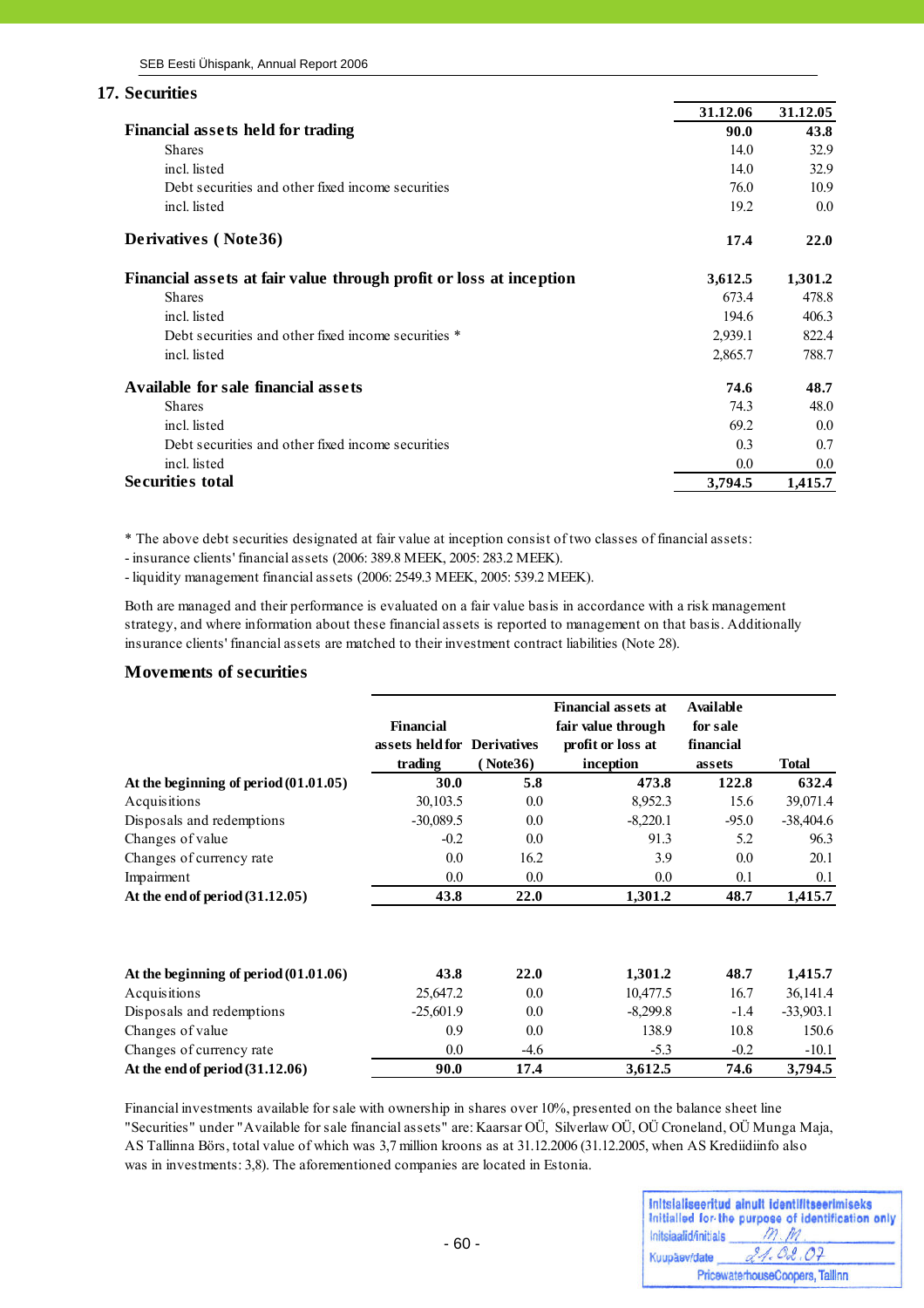#### **18. Investments in associates**

#### **Movements of investments in associates**

|      |                               |         | <b>Disposals</b> |                    |                         |
|------|-------------------------------|---------|------------------|--------------------|-------------------------|
|      | At the                        |         | and              | <b>Profit from</b> |                         |
|      | beginning of Acqui-<br>period | sitions | redemp-<br>tions | equity<br>method   | At the end of<br>period |
|      |                               |         |                  |                    |                         |
| 2006 | 28.5                          | 7.0     | $-1.1$           | 8.5                | 42.9                    |
| 2005 | 33.6                          | 0.5     | $-17.8$          | 12.2               | 28.5                    |

#### **Associated companies**

|                                          | <b>Nominal</b>           |        |          |              | <b>SEB EUP</b><br>part in |                | Owner-   |
|------------------------------------------|--------------------------|--------|----------|--------------|---------------------------|----------------|----------|
|                                          | value                    |        | Liabili- | <b>Total</b> | calculated                | <b>Balance</b> | ship     |
|                                          | (EEK)                    | Assets | ties     | revenues     | profit/-loss              | value          | $(\%)$   |
| 2006                                     |                          |        |          |              |                           |                |          |
| SEB IT Partner Estonia OÜ                | 17500                    | 8.3    | 3.4      | 19.9         | 0.1                       | 1.7            | 35.00%   |
| AS Sertifits eerimis kes kus             | 100000                   | 43.8   | 11.4     | 14.2         | 0.0                       | 8.1            | 25.00%   |
| Pankade Kaardikeskuse AS                 | 1000                     | 81.4   | 2.8      | 47.7         | 8.5                       | 32.7           | 41.52%   |
| OÜ TietoEnator Support                   | 20000                    | 2.5    | 2.3      | 13.1         | $-0.1$                    | 0.4            | 20.00%   |
| <b>Total</b>                             |                          | 136.0  | 19.9     | 94.9         | 8.5                       | 42.9           |          |
| 2005                                     |                          |        |          |              |                           |                |          |
| SEB IT Partner Estonia OÜ                | 17500                    | 6.5    | 1.9      | 18.8         | 0.5                       | 1.6            | 35.00%   |
| AS Sertifits eerimis kes kus             | 100000                   | 15.6   | 11.5     | 12.5         | $-0.8$                    | 1.0            | 25.00%   |
| AS Intergate (sold)                      | $\overline{\phantom{a}}$ | ٠      | -        |              | 6.7                       | ٠              | $0.00\%$ |
| Pankade Kaardikeskuse AS                 | 1000                     | 61.3   | 3.1      | 37.4         | 5.8                       | 24.1           | 41.52%   |
| OÜ TietoEnator Support                   | 20000                    | 2.3    | 1.4      | 9.0          | 0.0                       | 0.6            | 20.00%   |
| AS Eesti Liisingukeskus (on liquidation) | 400000                   | 3.4    | 0.0      | 0.1          | 0.0                       | 1.2            | 33.33%   |
| <b>Total</b>                             |                          | 89.1   | 17.9     | 77.8         | 12.2                      | 28.5           |          |

Share of the Group from the net assets of associates equals to the carrying value of the investment in the Group financial statements, except for investment in OÜ TietoEnator Support, where the goodwill in amount of 0.4 million kroons is included in the carrying value of investment.

#### **Acquisitions and disposals of associated companies and subsidaries**

#### **Acquisitions**

In the 2006 the share capital in associated company AS Sertifitseerimiskeskus was increased by issuing new shares. The issued shares were subscribed proportionally by the existing shareholders pursuant to their existing holding. Additional contribution of AS SEB Eesti Ühispank into share capital was 7.0 MEEK.

In December 2005, SEB Eesti Ühispank acquired a 20%-holding in an Estonian private limited company OÜ TietoEnator Support. The main field of business of the company is IT consultations and programming. Since the acquisition took place at the end of the period under review, the group has not accounted for any profit or loss from the result of the company at equity method. If the acquisition had taken place on 01.01.2005 or before, the loss calculated at equity method would have been booked in the amount of 0.1 MEEK in the SEB Eesti Ühispank Group for the year 2005.

#### **Disposals**

In 2006, AS SEB Eesti Ühispank liquidated its 100%-owned subsidiary AS Ühisinvesteeringud. According to the distribution plan of the liquidation report of the company, the parent company collected 38.8 MEEK.

During the accounting year the associated company AS Eesti Liisingukeskus was liquidated and according to the distribution plan of the liquidation report AS SEB Ühisliising collected 1.1MEEK.

In August 2005, SEB Eesti Ühispank sold its 50%-holding in AS Intergate. The company is operating in Estonia as a developer of information technology investment projects. During the period under review, starting from 01.01.2005 until completion of the sale, SEB Eesti Ühispank Group accounted for profit at equity method in amount of 6.7 MEEK.

| Initsiaalid/initials | initsialiseeritud ainult identifitseerimiseks<br>Initialled for the purpose of identification only<br>m.m |
|----------------------|-----------------------------------------------------------------------------------------------------------|
| Kuupäev/date         | 24.02.07                                                                                                  |
|                      | PricewaterhouseCoopers, Tallinn                                                                           |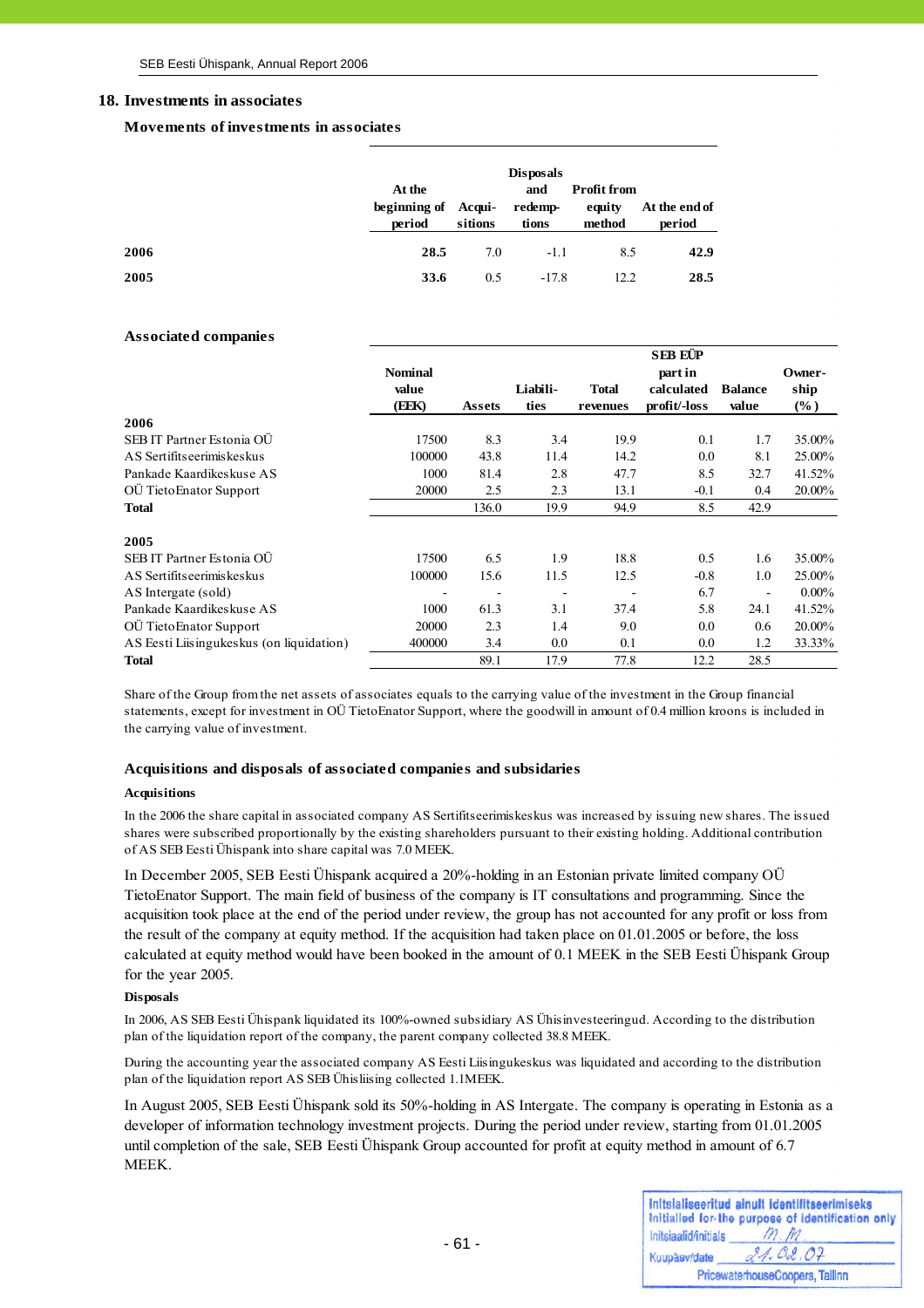# **19. Intangible assets**

|                                         | <b>Goodwill</b> | <b>Other</b> | <b>Total</b> |
|-----------------------------------------|-----------------|--------------|--------------|
| At the beginning of period $(01.01.05)$ |                 |              |              |
| Cost                                    | 379.1           | 78.1         | 457.2        |
| Accumulated depreciation                | 0.0             | $-59.7$      | $-59.7$      |
| <b>Carrying value</b>                   | 379.1           | 18.4         | 397.5        |
| Opening carrying value                  | 379.1           | 18.4         | 397.5        |
| Additions                               | 0.0             | 1.8          | 1.8          |
| Depreciation charge                     | 0.0             | $-7.8$       | $-7.8$       |
| Closing carrying value                  | 379.1           | 12.4         | 391.5        |
| At end of period (31.12.05)             |                 |              |              |
| Cost                                    | 379.1           | 75.4         | 454.5        |
| Accumulated depreciation                | 0.0             | $-63.0$      | $-63.0$      |
| <b>Carrying value</b>                   | 379.1           | 12.4         | 391.5        |
| At the beginning of period $(01.01.06)$ |                 |              |              |
| Cost                                    | 379.1           | 75.4         | 454.5        |
| Accumulated depreciation                | 0.0             | $-63.0$      | $-63.0$      |
| <b>Carrying value</b>                   | 379.1           | 12.4         | 391.5        |
|                                         |                 |              |              |
| <b>Opening carrying value</b>           | 379.1           | 12.4         | 391.5        |
| Additions                               | 0.0             | 1.7          | 1.7          |
| Depreciation charge                     | 0.0             | $-6.1$       | $-6.1$       |
| Closing carrying value                  | 379.1           | 8.0          | 387.1        |
| At end of period (31.12.06)             |                 |              |              |
| Cost                                    | 379.1           | 76.5         | 455.6        |
| Accumulated depreciation                | 0.0             | $-68.5$      | $-68.5$      |
| <b>Carrying value</b>                   | 379.1           | 8.0          | 387.1        |

# **Goodwill**

Goodwill is revised annually for impairment, or more frequently when there are indications that impairment may have occured. There was no impairment identified in 2006 ( 2005 nil).

The cash generating unit is SEB Eesti Ühispank. The impairment test has been based on values in use with forecasted cash flows for a period of five years. The cash flow is determined based on historical performance and market trends for key assumptions such as growth and cost/income ratio. The growth rate used after five years are principally the expected long-term inflation rate 2 per cent. The used discount rate is 9 per cent. A sensitivity analysis where the discount rate and growth rate, respectively, were changed with one percentage point did not result in calculated recoverable amount below the carrying amount, but exceeded that significantly.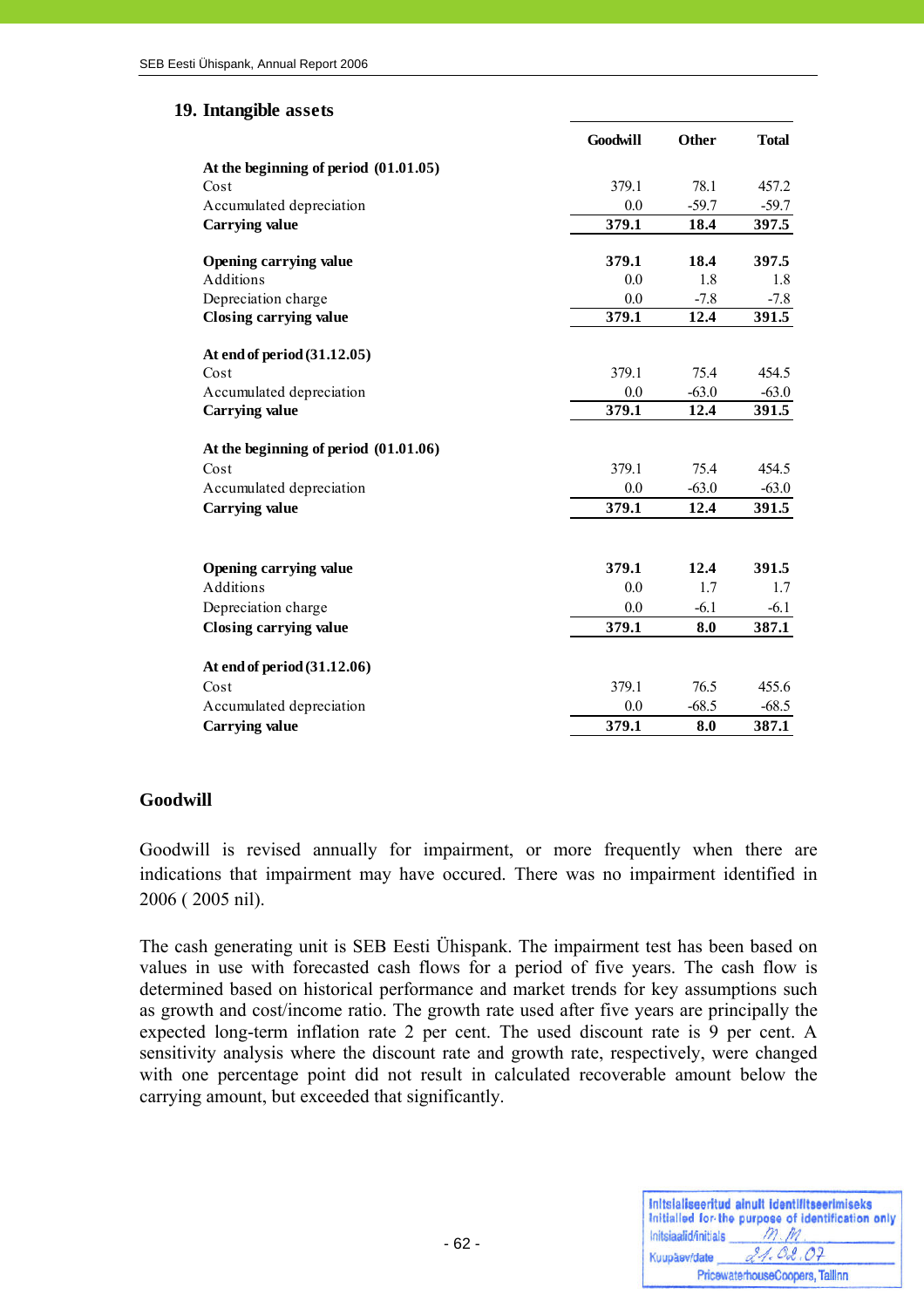# **20. Tangible assets**

|                                         |                  |                  | <b>Other</b> |              |
|-----------------------------------------|------------------|------------------|--------------|--------------|
| At the beginning of period (01.01.05)   | Land             | <b>Buildings</b> | assets       | <b>Total</b> |
| Cost                                    | 7.4              | 551.0            | 453.0        | 1,011.4      |
| Accumulated depreciation                | 0.0              | $-117.6$         | $-300.0$     | $-417.6$     |
| <b>Carrying value</b>                   | 7.4              | 433.4            | 153.0        | 593.8        |
| Opening carrying value                  | 7.4              | 433.4            | 153.0        | 593.8        |
| Additions                               | 0.1              | 4.1              | 75.2         | 79.4         |
| Disposals (carrying value)              | 0.0              | $-0.3$           | $-13.9$      | $-14.2$      |
| Depreciation charge                     | 0.0              | $-12.8$          | $-57.6$      | $-70.4$      |
| Closing carrying value                  | 7.5              | 424.4            | 156.7        | 588.6        |
| At end of period (31.12.05)             |                  |                  |              |              |
| Cost                                    | 7.5              | 551.8            | 463.1        | 1,022.4      |
| Accumulated depreciation                | 0.0              | $-127.3$         | $-306.5$     | $-433.8$     |
| <b>Carrying value</b>                   | 7.5              | 424.5            | 156.6        | 588.6        |
|                                         |                  |                  | <b>Other</b> |              |
| At the beginning of period $(01.01.06)$ | Land             | <b>Buildings</b> | assets       | <b>Total</b> |
| Cost                                    |                  |                  |              |              |
|                                         | $\overline{7.5}$ | 551.8            | 463.1        | 1,022.4      |
| Accumulated depreciation                | 0.0              | $-127.3$         | $-306.5$     | $-433.8$     |
| <b>Carrying value</b>                   | 7.5              | 424.5            | 156.6        | 588.6        |
|                                         | 7.5              | 424.5            | 156.6        | 588.6        |
| Opening carrying value<br>Additions     | 0.2              | 2.4              | 48.0         | 50.6         |
| Disposals (carrying value)              | 0.0              | $-5.6$           | $-12.3$      | $-17.9$      |
| Depreciation charge                     | 0.0              | $-9.5$           | $-54.9$      | $-64.4$      |
| Reclassification (Note 22)              | $-7.2$           | $-405.2$         | 0.0          | $-412.4$     |
| Closing carrying value                  | 0.5              | 6.6              | 137.4        | 144.5        |
| At end of period (31.12.06)             |                  |                  |              |              |
| Cost                                    | 0.5              | 39.4             | 471.0        | 510.9        |
| Accumulated depreciation                | 0.0              | $-32.8$          | $-333.6$     | $-366.4$     |

|                      | Initsialiseeritud ainult identifitseerimiseks     |
|----------------------|---------------------------------------------------|
|                      | Initialled for the purpose of identification only |
| Initsiaalid/initials | m.m                                               |
| Kuupäev/date         | 24.02.07                                          |
|                      | PricewaterhouseCoopers, Tallinn                   |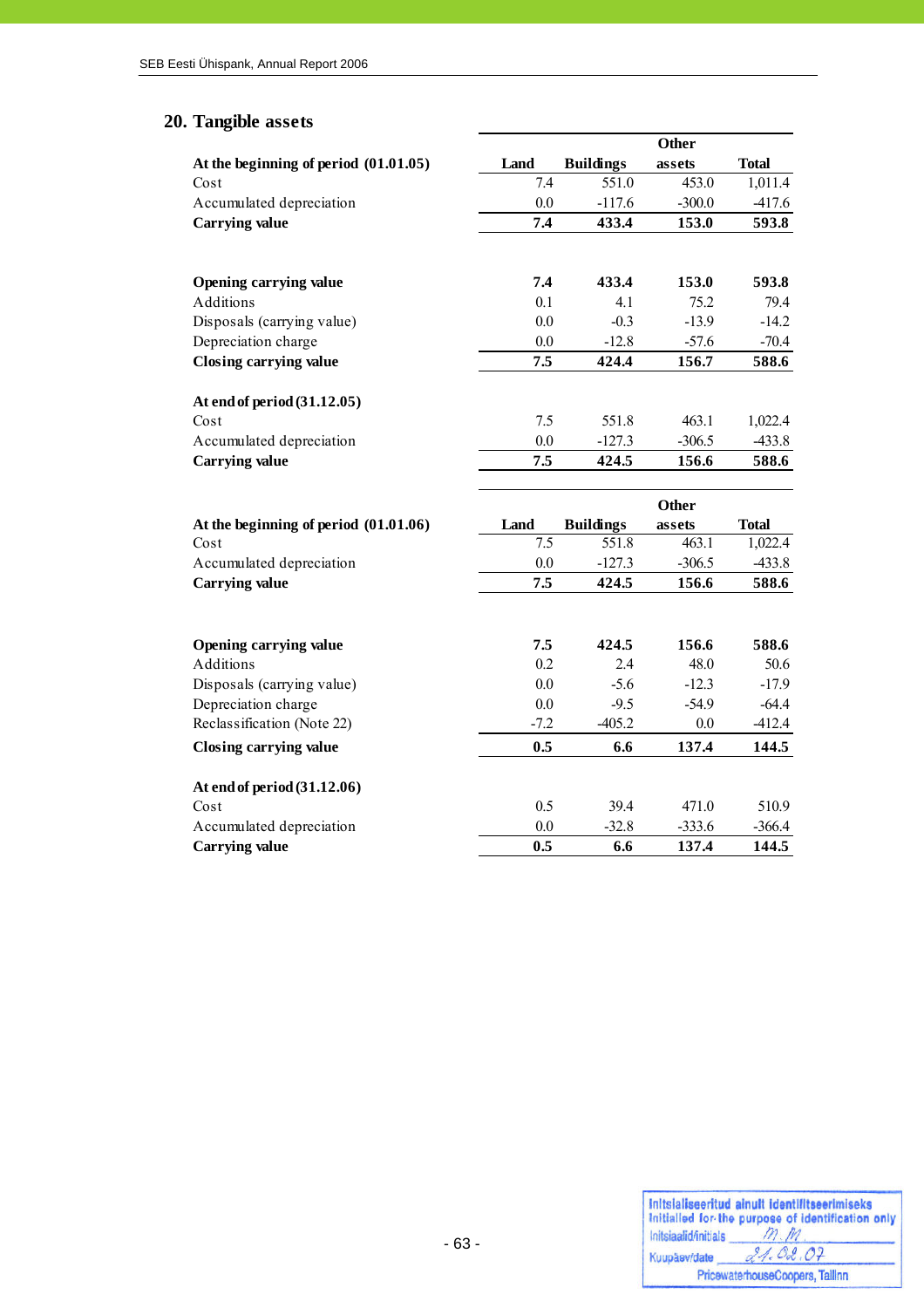#### **21. Investment properties**

| At the beginning of period $(01.01.05)$                                                 |          |          |
|-----------------------------------------------------------------------------------------|----------|----------|
| Cost                                                                                    | 129.6    |          |
| Accumulated depreciation                                                                | $-20.8$  |          |
| <b>Carrying value</b>                                                                   | 108.8    |          |
| Change of accounting principles (IAS40) 01.01.2005<br>Investment property at fair value | 108.8    |          |
| At the beginning of the period $(01.01.05)$                                             | 108.8    |          |
| At the end of the period $(31.12.05)$                                                   | 108.8    |          |
| At the beginning of the period (01.01.06)                                               |          |          |
| Cost                                                                                    | 108.8    |          |
| Accumulated depreciation                                                                | 0.0      |          |
| Carrying value                                                                          | 108.8    |          |
| <b>Opening carrying value</b>                                                           | 108.8    |          |
| Additions                                                                               | 0.1      |          |
| Disposals (carrying value)                                                              | $-27.9$  |          |
| Reclasification (Note 22)                                                               | $-81.0$  |          |
| At the end of the period (31.12.06)                                                     | 0.0      |          |
| At end of period $(31.12.06)$                                                           |          |          |
| Cost                                                                                    | 0.0      |          |
| Accumulated depreciation                                                                | 0.0      |          |
| <b>Carrying value</b>                                                                   | 0.0      |          |
|                                                                                         | 31.12.06 | 31.12.05 |
| Rent income from real state investments                                                 | 7.1      | 11.5     |
| Expenses for generating rent income                                                     | 2.1      | 3.4      |
|                                                                                         | 5.0      | 8.1      |

Total fair value of real estate investments did not differ materially from the accounting value accordingly, no adjustments had been made by objects. For finding a fair value the usage value was appraised analytically on basis of annual cash flows, using the estimated discount rate.

Income and expenses on investment properties are recorded here until the sale of the property or reclassification of assets into assets held for sale on September 1, 2006 (Note 22).

#### 22. Other assets

|                                                                                 | 2006        | 2005     |
|---------------------------------------------------------------------------------|-------------|----------|
| Payments in transit                                                             | 396.9       | 240.7    |
| Assets held for sale (Notes 1.21, 20, 21) $*$                                   | 506.4       | 33.8     |
| Allowances for losses from other recievables                                    | $-6.9$      | $-4.2$   |
|                                                                                 | 896.4       | 270.3    |
| * This number includes also other group assets held for sale                    |             |          |
|                                                                                 | 2006        | 2005     |
| Assets held for sale at the beginning of the year                               | <b>33.8</b> | 53.4     |
| According to management decision classified as held for sale (Notes 20, 21) $*$ | 493.4       | 0.0      |
| In the course of regular business operations classified as held for sale        | 209.6       | 172.1    |
| Aquired during the year                                                         | 2.2         | 0.0      |
| Disposed of during the year                                                     | $-232.6$    | $-191.7$ |
| Assets held for sale at the end of the year                                     | 506.4       | 33.8     |
| Disposals of assets held for sale                                               | 2006        | 2005     |
| Sales value                                                                     | 256.5       | 188.7    |
| Carrying value                                                                  | $-232.6$    | $-191.7$ |
| Gain/loss on disposal (Notes 9, 11)                                             | 23.9        | $-3.0$   |

\* The management has decided, in line with its strategy of not owning properties, to sell the property holdings. In connection with that the properties at the end of the year in amount of 490,7 MEEK have been classifies as "Assets held for sale". Depreciation calculation is terminated for the assets held for sale since the reclassification on September 1, 2006. Assets held for sale reclassified in September were assessed to evaluate if the net realisable value (net of selling cost) is higher for each reclassified asset, than its current carrying value at the time of reclassification. No loss were recognised. Impairment is assessed, when there are any indications, but currently there have been none.

| Initsiaalid/initials | initsialiseeritud ainult identifitseerimiseks<br>Initialled for the purpose of identification only<br>m.m |
|----------------------|-----------------------------------------------------------------------------------------------------------|
| Kuupäev/date         | 24.02.07                                                                                                  |
|                      | PricewaterhouseCoopers, Tallinn                                                                           |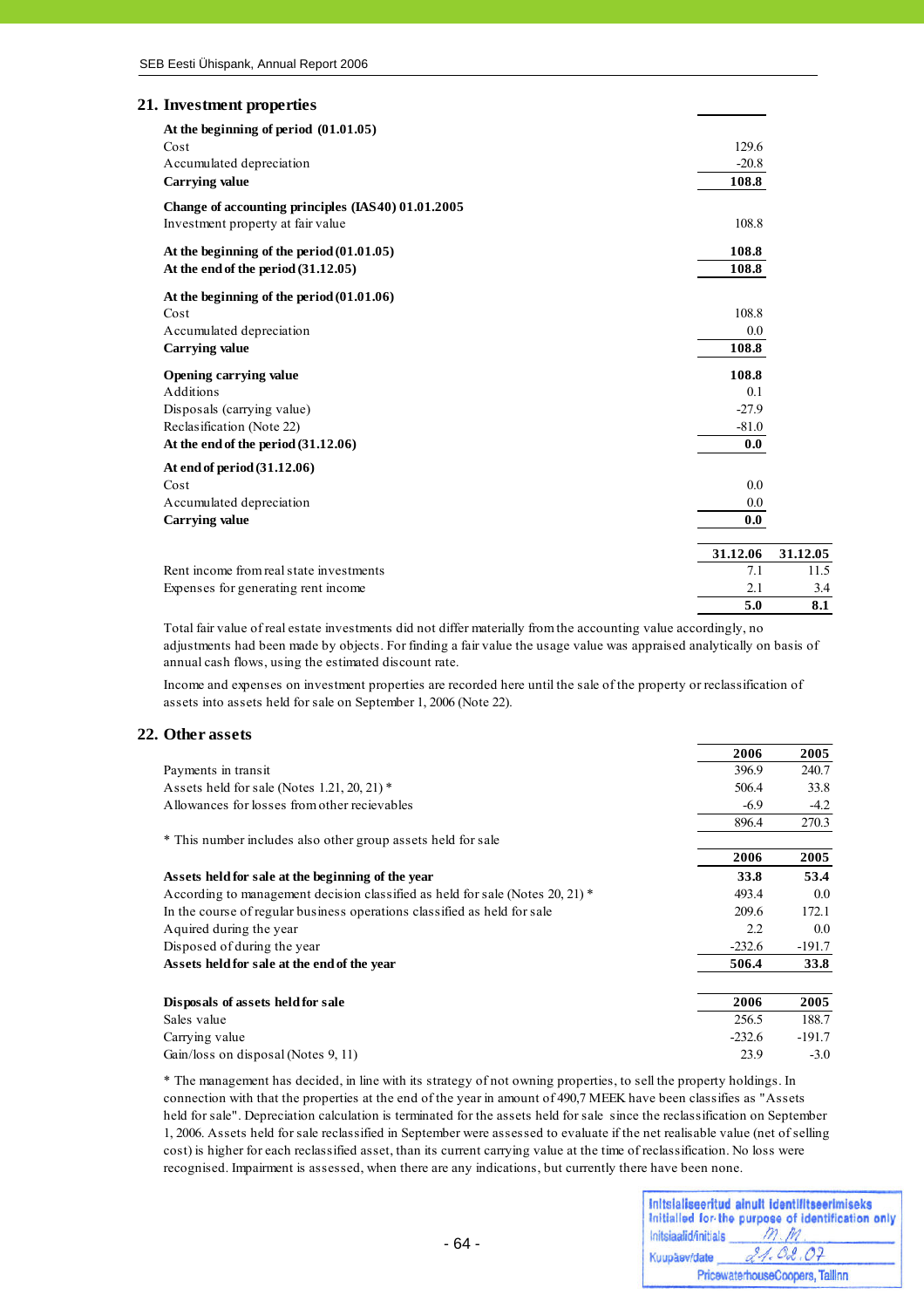| 23. Deferred income tax assets                           | 31.12.06 | 31.12.05 |
|----------------------------------------------------------|----------|----------|
| Deferred tax asset (Notes 13, 29)                        | 2.7      | 0.0      |
| 24. Accrued income and prepaid expenses                  |          |          |
|                                                          | 31.12.06 | 31.12.05 |
| Accured revenue and prepaid expenses                     | 371.4    | 461.9    |
| Accrued interest receivable                              | 183.9    | 103.4    |
| Prepaid taxes *                                          | 138.4    | 63.2     |
|                                                          | 693.7    | 628.5    |
| * prepaid taxes consists of VAT claims only              |          |          |
| 25. Due to credit institutions                           |          |          |
|                                                          | 31.12.06 | 31.12.05 |
| Demand deposits                                          | 1,792.3  | 161.6    |
| Time deposits and loans (remainig maturity up to 1 year) | 8,368.8  | 4,689.1  |

26,8 million kroons as at 31.12.2006 and 14,0 million kroons as at 31.12.2005 are due to parent bank SEB.

Time deposits and loans (remainig maturity more than 1 year) 17,132.9 9,932.4

## **26. Due to customers**

| 31.12.06 | 31.12.05 |
|----------|----------|
| 18,765.9 | 14,811.9 |
| 12,868.9 | 11,767.6 |
| 1,161.1  | 496.5    |
| 32,795.9 | 27,076.0 |
|          |          |
| 3,667.6  | 2,860.0  |
| 29,128.3 | 24,216.0 |
| 32,795.9 | 27,076.0 |
|          |          |
| 21,667.4 | 19,062.0 |
| 11,128.5 | 8,014.0  |
| 32,795.9 | 27,076.0 |
|          |          |

See by remaining maturity in note 2, page 53 and interest restatement maturity page 49-50. See by currency in note 2, page 47.

#### **Customer assets under management of the group**

As of 31.12.2006 the customer securities portfolios under management of the group amounted to 2069,9 million kroons (including 508,1 million in portfolio of Ühispanga Elukindlustus). The total volume of aforementioned portfolios as of 31.12.2005 was 1803,7 million kroons (including 382,0 million in portfolio of SEB Ühispanga Elukindlustus). Commission fee is received from management of these portfolios and no credit or market risk is born by the group.

As at 31.12.2006 the group's Asset Management Company belonging to the Group managed 9 investment and pension funds (i.e. 5 open-end investment funds, 2 mandatory pension funds and 2 voluntary pension fund) with average total volume of 5,9 billion kroons. As at 31.12.2005 the Asset Management Company belonging to the Group managed 9 investment and pension funds (i.e. 5 open-end investment funds, 2 mandatory pension funds and 2 voluntary pension fund) with average total volume of 4,5 billion kroons. Investment management service is also performed to the SEB (parent Group) funds (4 funds) 14,6 billion kroons, as at 2005 8,7 billion kroons.

| Initsiaalid/initials | Initsialiseeritud ainult identifitseerimiseks<br>Initialled for the purpose of identification only<br>m.m |
|----------------------|-----------------------------------------------------------------------------------------------------------|
| Kuupäev/date         | 24.02.07                                                                                                  |
|                      | PricewaterhouseCoopers, Tallinn                                                                           |

**27,294.0 14,783.1**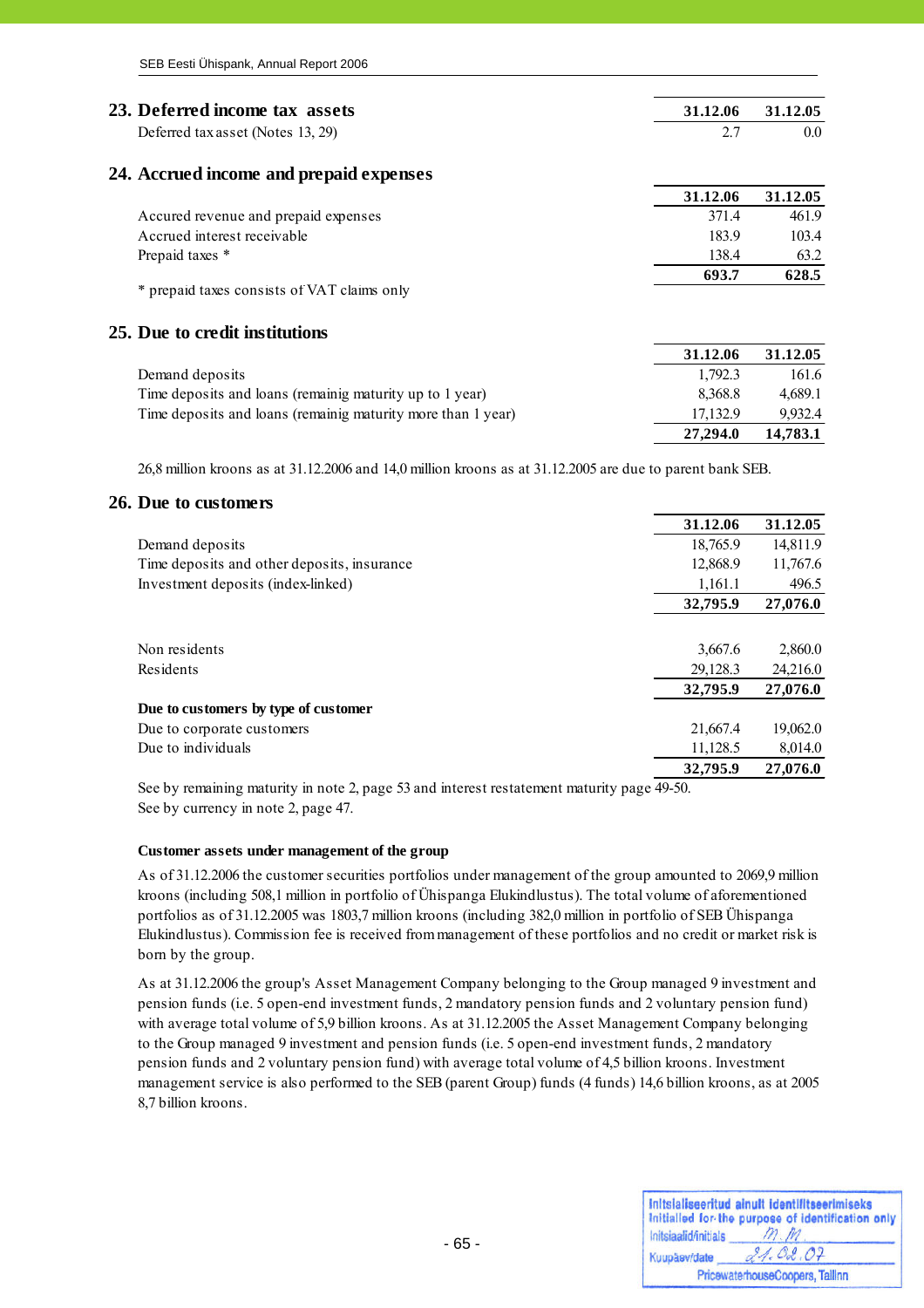| 27. Issued debt securities              |                          |           |                 | 31.12.06           |
|-----------------------------------------|--------------------------|-----------|-----------------|--------------------|
|                                         | <b>Amount in foreign</b> | Amount    | <b>Interest</b> |                    |
| <b>Buyer / Registry holder</b>          | currency (mio)           | in EEKmio |                 | rate Maturity date |
| Issued bonds by AS SEB Eesti Ühispank   |                          |           |                 |                    |
| Clients of structured bonds             | <b>2.0 EUR</b>           | 30.6      | $0.00\%$        | 29.09.10           |
| Clients of structured bonds             | $0.0$ EUR                | 1.3       | $0.00\%$        | 20.04.07           |
| Estonian Central Register of Securities | 193.2 EEK                | 193.2     | 3.33%           | 14.06.07           |
| Estonian Central Register of Securities | 84.2 EEK                 | 84.2      | 3.71%           | 01.10.07           |
|                                         |                          | 309.3     |                 |                    |

|                                              | <b>Amount in foreign</b> | Amount    | <b>Interest</b> |                    |
|----------------------------------------------|--------------------------|-----------|-----------------|--------------------|
| <b>Buyer / Registry holder</b>               | currency (mio)           | in EEKmio |                 | rate Maturity date |
| <b>Issued bonds by AS SEB Eesti Ühispank</b> |                          |           |                 |                    |
| Estonian Central Register of Securities      | 293.2 EEK                | 293.2     | 2.55%           | 31.03.06           |
| Estonian Unemployment Insurance              | $6.0$ EEK                | 6.0       | $0.00\%$        | 11.10.06           |

#### **28. Other financial liabilities**

|                                 | 31.12.06 | 31.12.05 |
|---------------------------------|----------|----------|
| Payments in transit             | 748.1    | 608.2    |
| Insurance financial liabilities | 655.5    | 408.6    |
| Factoring balances              | 62.4     | 70.2     |
| Derivatives (Note 36)           | 32.9     | 11.3     |
|                                 | 1.498.9  | 1.098.3  |

**Movement of financial liabilities from investment contracts with insurance clients**

|                                                                                       | 31.12.06 | 31.12.05 |
|---------------------------------------------------------------------------------------|----------|----------|
| Financial liabilities from insurance contracts - at fair value through profit or loss |          |          |
| Balance at the beginning of the period                                                | 335.4    | 128.8    |
| Premiums collected                                                                    | 207.8    | 167.4    |
| Service fees                                                                          | $-7.6$   | $-2.3$   |
| Provisions and disbursements                                                          | $-48.8$  | $-14.0$  |
| Change in fair value, interest and bonuses                                            | 72.2     | 55.5     |
| Balance at the end of the period                                                      | 559.0    | 335.4    |
| Financial liabilities from insurance contracts – at amortised cost                    |          |          |
| Balance at the beginning of the period                                                | 73.2     | 52.9     |
| Premiums collected                                                                    | 29.2     | 23.8     |
| Service fees                                                                          | $-8.0$   | $-6.6$   |
| Provisions and disbursements                                                          | $-2.0$   | $-0.8$   |
| Change in fair value, interest and bonuses                                            | 4.1      | 3.9      |
| Balance at the end of the period                                                      | 96.5     | 73.2     |
| <b>Total</b>                                                                          | 655.5    | 408.6    |
| 29. Deferred income tax liabilities                                                   |          |          |
|                                                                                       | 31.12.06 | 31.12.05 |
| Deferred tax assets in subsidary SEB Russian Leasing                                  |          |          |
| At the beginning of period                                                            | 0.0      | 0.8      |
| Deferred tax expenses / income                                                        | 2.7      | 0.0      |
| Realised deferred tax expenses                                                        | 0.0      | $-0.8$   |
| At end of period                                                                      | 2.7      | 0.0      |
| Deferred tax liabilities in subsidary SEB Russian Leasing                             |          |          |
| At the beginning of period                                                            | 1.9      | 0.0      |
| Accelerated tax depreciation                                                          | 0.0      | 1.9      |
| At end of period                                                                      | 1.9      | 1.9      |

| Initsiaalid/initials | Initsialiseeritud ainuit identifitseerimiseks<br>Initialled for the purpose of identification only<br>m.m |
|----------------------|-----------------------------------------------------------------------------------------------------------|
| Kuupäev/date         | 24.02.07                                                                                                  |
|                      | PricewaterhouseCoopers, Tallinn                                                                           |

**31.12.05**

**299.2**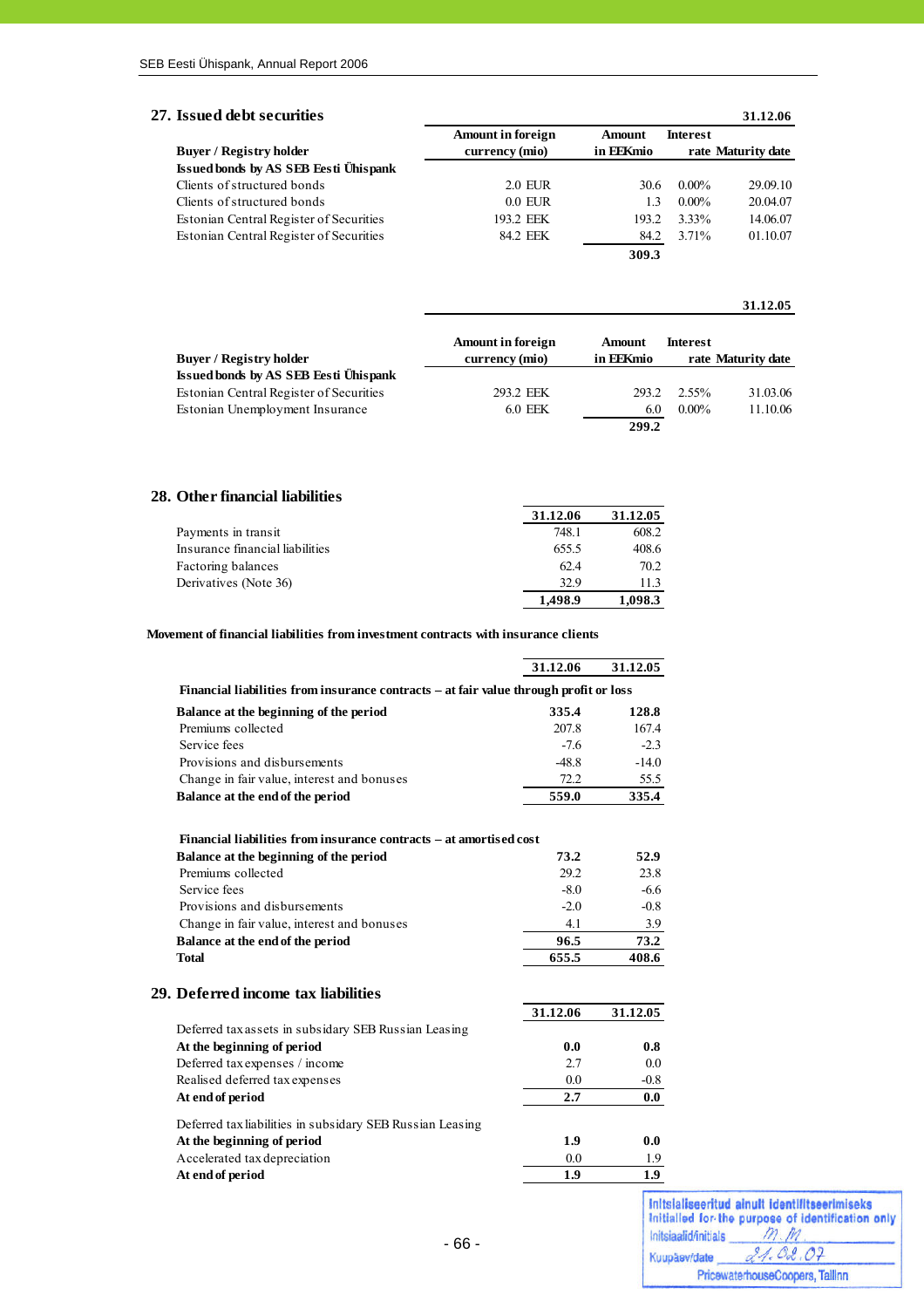#### **30. Accrued expenses and deferred income**

|                                    | 31.12.06 | 31.12.05 |
|------------------------------------|----------|----------|
| Income tax payable                 | 0.0      | 0.6      |
| Other tax liabilities              | 21.7     | 35.4     |
| Accrued interest payable           | 294.1    | 152.0    |
| Prepayments from leasing customers | 60.0     | 96.6     |
| Other accrued expenses             | 244.2    | 138.1    |
|                                    | 620.0    | 422.7    |

#### **31. Provisions**

|                                                 | Life<br>insurance | <b>Provision of</b><br>unsettled |                        | <b>Technical</b><br>provisions |
|-------------------------------------------------|-------------------|----------------------------------|------------------------|--------------------------------|
|                                                 | provision         | claims                           | <b>Bonus</b> provision | total                          |
| Insurance technical provisions as at 01.01.2005 | 214.0             | 2.5                              | 4.7                    | 221.2                          |
| Added to the insurance technical provisions     | 4.7               | 0.0                              | $-4.7$                 | 0.0                            |
| Calculated during the period under review       | 82.2              | $-0.4$                           | 7.9                    | 89.7                           |
| Total technical provisions of insurance as at   |                   |                                  |                        |                                |
| 31.12.05.                                       | 300.9             | 2.1                              | 7.9                    | 310.9                          |
| Other provisions (legal claims)                 | ٠                 | $\overline{\phantom{a}}$         |                        | 0.8                            |
| Total probisions 31.12.2005                     | ٠                 | $\overline{\phantom{a}}$         | $\blacksquare$         | 311.7                          |
| Insurance technical provisions as at 01.01.2006 | 300.9             | 2.1                              | 7.9                    | 310.9                          |
| Added to the insurance technical provisions     | 7.9               | $0.0\,$                          | $-7.9$                 | 0.0                            |
| Calculated during the period under review       | 96.4              | 1.3                              | 6.3                    | 104.0                          |
| Total technical provisions of insurance as at   |                   |                                  |                        |                                |
| 31.12.06.                                       | 405.2             | 3.4                              | 6.3                    | 414.9                          |
| Other provisions (legal claims)                 |                   |                                  |                        | 0.8                            |
| Total provisions 31.12.2006                     |                   |                                  |                        | 415.7                          |

### **32. Subordinated loans 31.12.06**

**Issuer Amount in foreign currency (mio) Amount in EEKmio Interest rate Maturity date** SEB 17.0 EUR 266.0 4.56 % 21.12.16 SEB 50.0 EUR 782.3 4.48 % 23.09.15 SEB 50.0 EUR 782.3 4.51 % 26.05.16 1,830.7

|               |                                            |                            |                      | 31.12.05             |
|---------------|--------------------------------------------|----------------------------|----------------------|----------------------|
| <b>Issuer</b> | <b>Amount in foreign</b><br>currency (mio) | <b>Amount</b><br>in EEKmio | <b>Interest rate</b> | <b>Maturity date</b> |
| <b>SEB</b>    | 17.0 EUR                                   | 266.0                      | $2.14\%$             | 21.12.11             |
| <b>SEB</b>    | <b>50.0 EUR</b>                            | 782.3                      | $2.22 \%$            | 23.09.15             |
|               |                                            | 1,048.3                    |                      |                      |

Subordinated debt may be considered as hybrid instrument, which due to their partial capital nature may be included under the bank's own funds in case certain requirements are met. In calculation of capital adequacy, loans with the remaining maturity over 5 years meeting certain requirements are included in own funds. Regarding loans with maturity less than 5 years, a 20% straightline depreciation is applied in each following year, thus the loan is not considered own funds when the maturity period is less than one year.

Subordinated debt is issued at a variable interest rate and the interest restatemant is sheduled within 12 monthly from the balance sheet date (see Note 2 page 49-50). Interest is restated for 6 months period in advance. Subordinated debt is repayable only on maturity.

| Initsiaalid/initials | initsialiseeritud ainult identifitseerimiseks<br>Initialled for the purpose of identification only<br>m.m |
|----------------------|-----------------------------------------------------------------------------------------------------------|
| Kuupäev/date         | 24.02.07                                                                                                  |
|                      | PricewaterhouseCoopers, Tallinn                                                                           |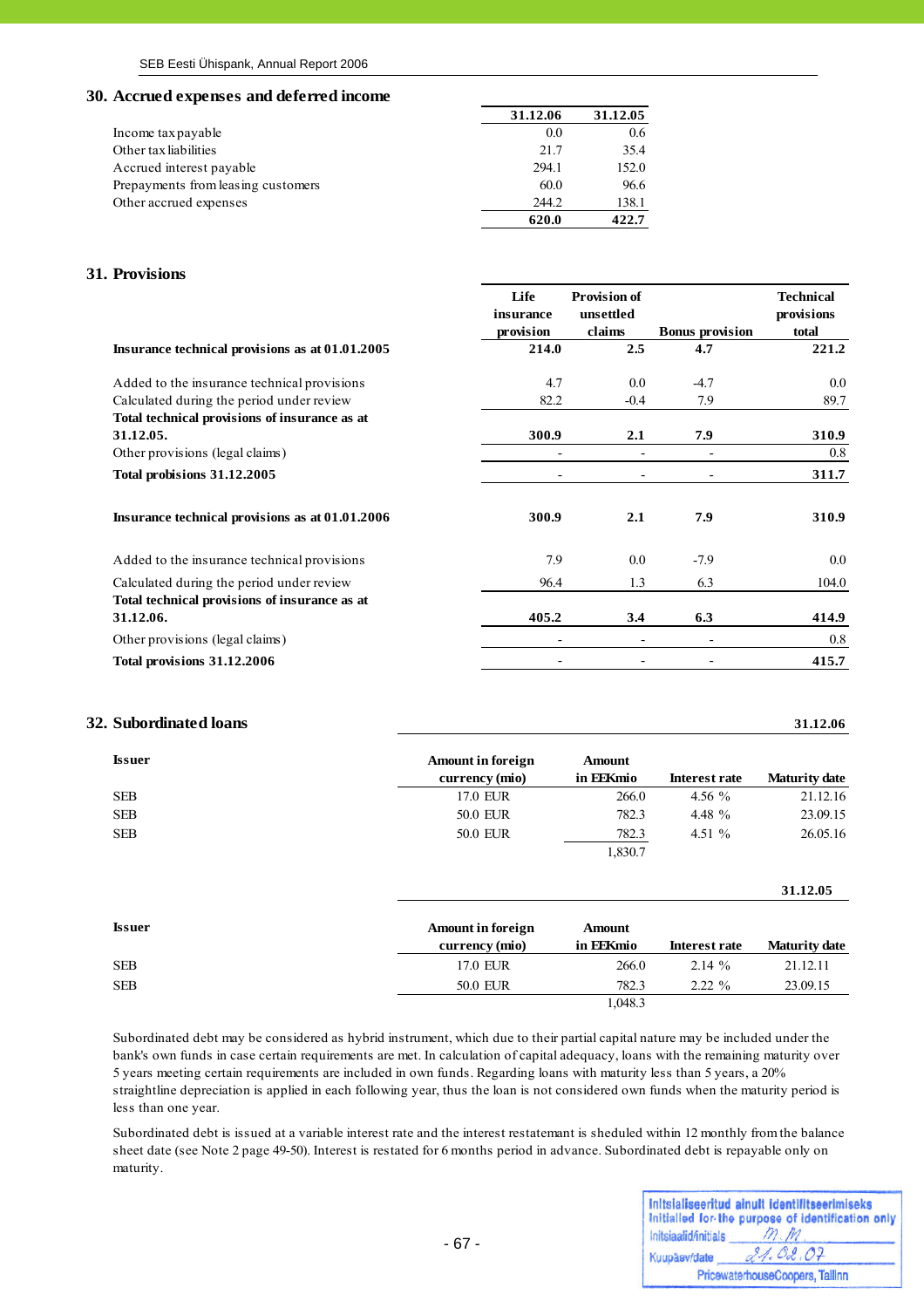### **33. Shareholders**

Names, countries and ownership

|                                                                                             | Country | Number of<br>shares | $%$ from<br>total<br>number of<br>shares |
|---------------------------------------------------------------------------------------------|---------|---------------------|------------------------------------------|
| Shareholders of AS SEB Eesti Ühispank at 31.12.2006:<br>Skandinaviska Enskilda Banken (SEB) | Sweden  | 66,562,381          | 100.00                                   |
| Shareholders of AS SEB Eesti Ühispank at 31.12.2005:<br>Skandinaviska Enskilda Banken (SEB) | Sweden  | 66,562,381          | 100.00                                   |
| Nominal value of shares: 10 EEK                                                             |         |                     |                                          |

Maximum number of shares in articles of association: 240,000,000 All issued shares are paid for.

SEB AB is the ultimate parent of AS SEB Eesti Ühispank. SEB AB (incorporated in Sweden) does not have a controlling parent company.

See capital adequacy calculation on page 13.

# **34. Dividend policy**

SEB Eesti Ühispank is 100%-owned by SEB. In working out the strategy for equity management, profit distribution and formation of reserves the bank is following the common approach of future risks and performance strategy of the SEB Group. The Group has not paid any dividend since aquisition by SEB AB.

# **35. Other reserves**

|                                                            | 31.12.06 | 31.12.05 |
|------------------------------------------------------------|----------|----------|
| General banking reserve                                    | 298.5    | 298.5    |
| Revaluation reserve of Available-for-sale financial assets | 19.8     | 8.6      |
| Statutory reserve                                          | 197      | 96       |
|                                                            | 338.0    | 316.7    |

#### **Movements of Other reserves**

|                                                   | General<br>banking<br>reserve | <b>Revaluation</b><br>reserve of<br>Available-for<br>sale financial<br>assets | <b>Statutory</b><br>reserve | <b>Total</b> |
|---------------------------------------------------|-------------------------------|-------------------------------------------------------------------------------|-----------------------------|--------------|
| Balance at the beginning of the period (01.01.05) | 298.5                         | 0.0                                                                           | 4.5                         | 303.0        |
| Transfer from the retained profits                | 0.0                           | 0.0                                                                           | 5.1                         | 5.1          |
| Net gain/loss from the change in fair value       | 0.0                           | 8.6                                                                           | 0.0                         | 8.6          |
| Balance at the end of the period (31.12.05)       | 298.5                         | 8.6                                                                           | 9.6                         | 316.7        |
| Transfer from the retained profits                | 0.0                           | 0.0                                                                           | 10.1                        | 10.1         |
| Net gain/loss from the change in fair value       | 0.0                           | 12.1                                                                          | 0.0                         | 12.1         |
| Transferred to profit/loss on disposal            | 0.0                           | $-0.9$                                                                        | 0.0                         | $-0.9$       |
| Balance at the end of the period (31.12.06)       | 298.5                         | 19.8                                                                          | 19.7                        | 338.0        |

| Initsiaalid/initials | Initsialiseeritud ainult identifitseerimiseks<br>Initialled for the purpose of identification only<br>m.m |
|----------------------|-----------------------------------------------------------------------------------------------------------|
| Kuupäev/date         | 24.02.07                                                                                                  |
|                      | PricewaterhouseCoopers, Tallinn                                                                           |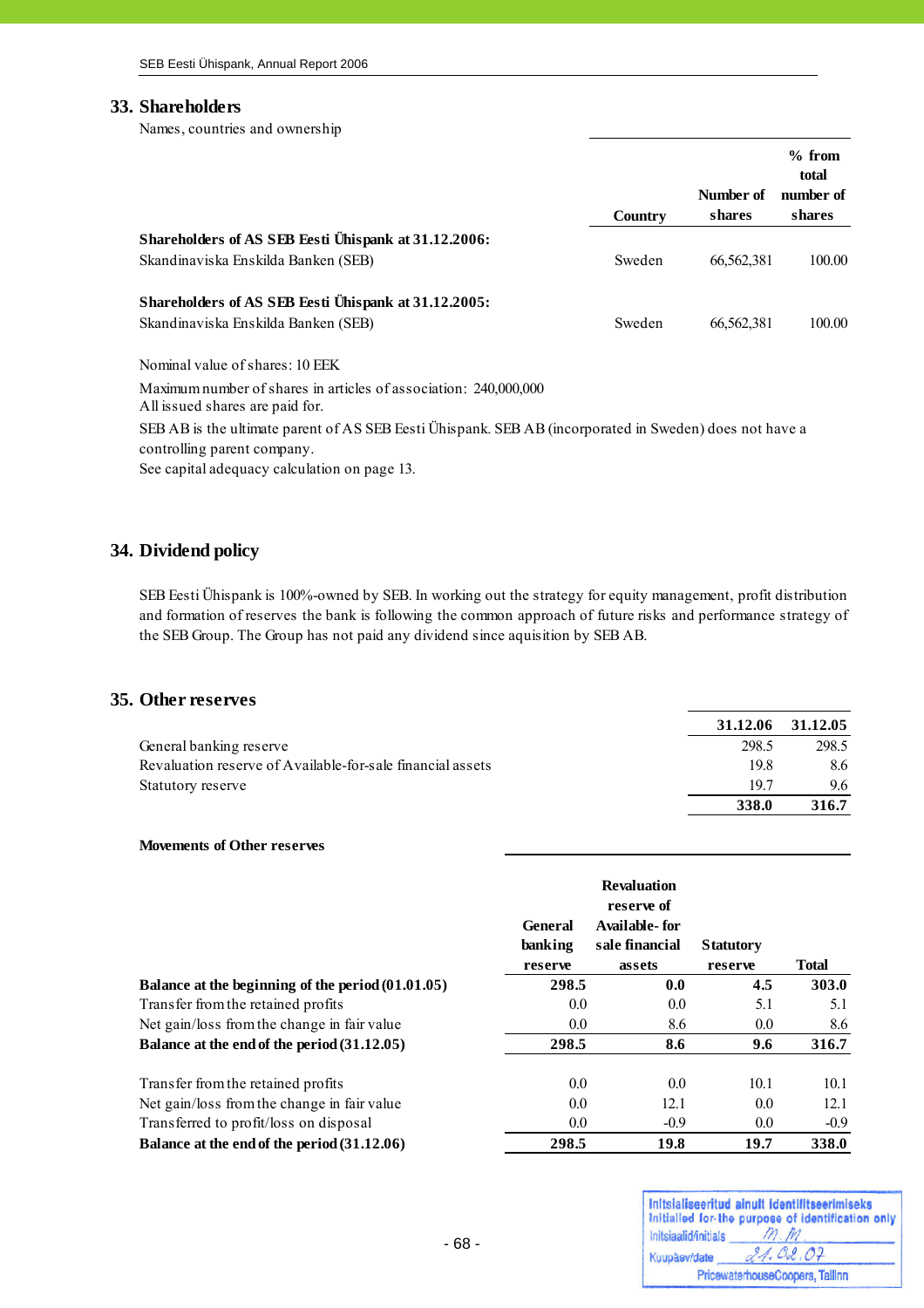# **36. Contingent assets and liabilities and commitments**

(millions of EEK)

| 31.12.06                             |               | <b>Contract amount</b> | <b>Fair value</b> |                    |
|--------------------------------------|---------------|------------------------|-------------------|--------------------|
|                                      | <b>Assets</b> | <b>Liabilities</b>     | <b>Assets</b>     | <b>Liabilities</b> |
| <b>1.</b> Irrevocable transactions   | 259.7         | 10,588.1               | 0.0               | 0.0                |
| 1.1. Guarantees and pledges          | 259.7         | 2,981.4                | 0.0               | 0.0                |
| <i>incl.</i> financial guarantees    | 234.7         | 783.1                  | 0.0               | 0.0                |
| 1.2. Loan commitments                | 0.0           | 7,606.7                | 0.0               | 0.0                |
| 2. Derivatives (Notes 17, 28)*       | 6,462.6       | 6,476.2                | 17.4              | 32.9               |
| 2.1. Currency rate based derivatives | 4,754.0       | 4,767.7                | 17.4              | 32.9               |
| <i>incl.</i> forwards                | 370.8         | 375.1                  | 1.6               | 6.0                |
| swaps                                | 2,110.6       | 2,120.3                | 6.4               | 17.8               |
| options, written / purchased         | 1,687.1       | 1,687.1                | 8.8               | 8.7                |
| <i>others (spots)</i>                | 585.5         | 585.2                  | 0.6               | 0.4                |
| 2.2. Interest rate based derivatives | 1,708.6       | 1,708.5                | 0.0               | 0.0                |
| 3. Revocable transactions            | 0.0           | 2.5                    | 0.0               | 0.0                |
| 3.1. Other revocable transactions    | 0.0           | 2.5                    | 0.0               | 0.0                |
|                                      | 6,722.3       | 17,066.8               | 17.4              | 32.9               |

| 31.12.05                             |               | <b>Contract amount</b> |               |                    |
|--------------------------------------|---------------|------------------------|---------------|--------------------|
|                                      | <b>Assets</b> | <b>Liabilities</b>     | <b>Assets</b> | <b>Liabilities</b> |
| 1. Irrevocable transactions          | 140.5         | 9,149.6                | 0.0           | 0.0                |
| 1.1. Guarantees and pledges          | 47.6          | 2,195.3                | 0.0           | 0.0                |
| incl. financial guarantees           | 0.0           | 489.4                  | 0.0           | 0.0                |
| 1.2. Loan commitments                | 92.9          | 6,954.3                | 0.0           | 0.0                |
| 2. Derivatives (Notes 17, 28)*       | 4,516.5       | 4,504.8                | 22.0          | 11.3               |
| 2.1. Currency rate based derivatives | 3,431.4       | 3,419.7                | 22.0          | 11.3               |
| incl. forwards                       | 448.3         | 446.6                  | 3.0           | 1.7                |
| swaps                                | 2,446.8       | 2,436.6                | 18.6          | 9.0                |
| options, written / purchased         | 21.7          | 21.7                   | 0.0           | 0.0                |
| <i>others (spots)</i>                | 514.6         | 514.8                  | 0.4           | 0.6                |
| 2.2. Interest rate based derivatives | 1,085.1       | 1,085.1                | $0.0\,$       | $0.0\,$            |
| 3. Revocable transactions            | 0.0           | 15.4                   | 0.0           | 0.0                |
| 3.1. Other revocable transactions    | 0.0           | 15.4                   | 0.0           | $0.0\,$            |
|                                      | 4,657.0       | 13,669.8               | 22.0          | 11.3               |

\* Derivative transactions are executed to cover the client's position and the derivative risks are not taken to own portfolio. All risks arising from these transactions are fully hedged/covered with parent company.

| Initsiaalid/initials | Initsialiseeritud ainult identifitseerimiseks<br>Initialled for the purpose of identification only<br>m.m |
|----------------------|-----------------------------------------------------------------------------------------------------------|
| Kuupäev/date         | 24.02.07                                                                                                  |
|                      | PricewaterhouseCoopers, Tallinn                                                                           |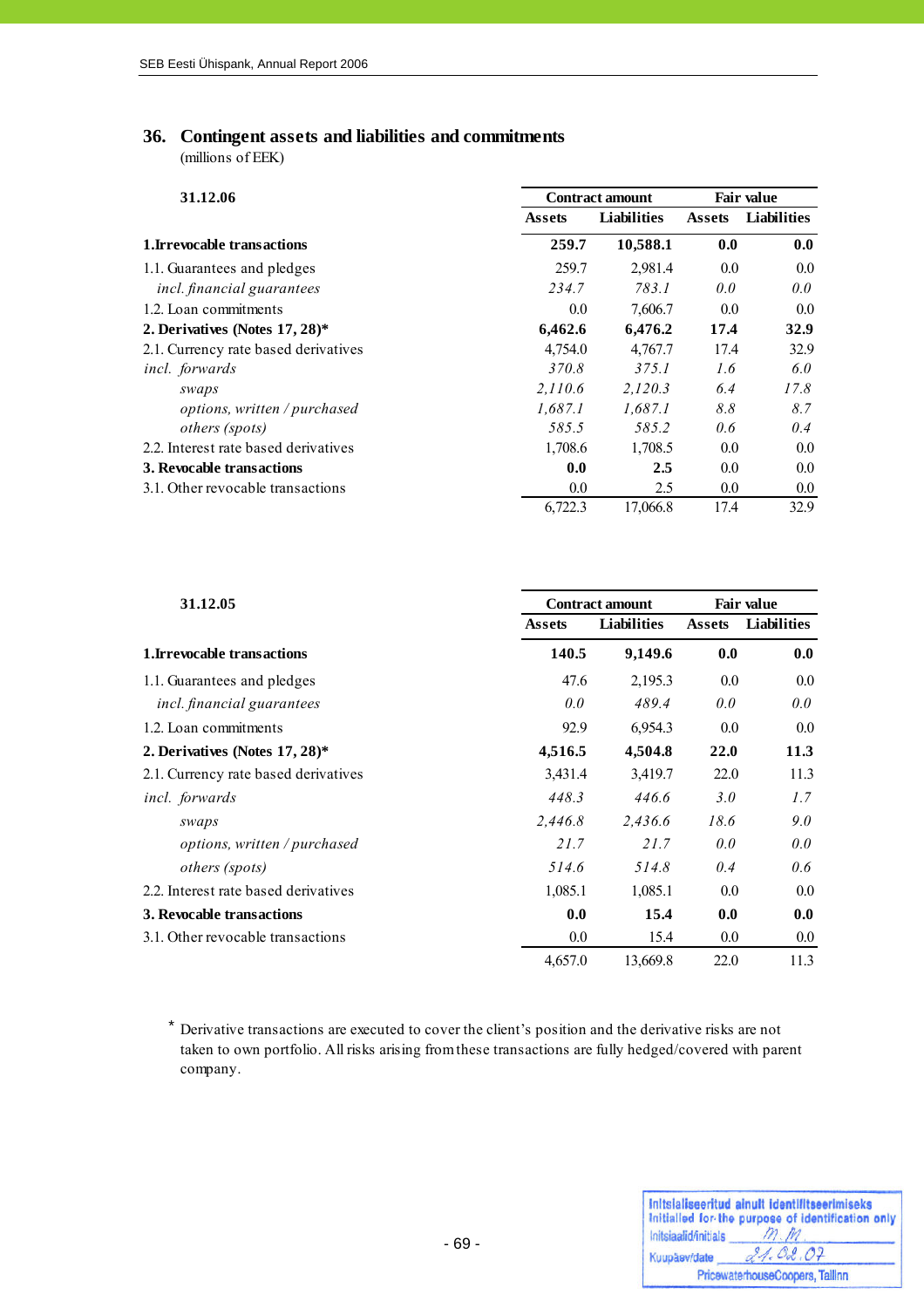# Potential income tax on distribution of dividends

The retained earnings of the group as at 31 December 2006 were 3 719,9 (31 December 2005: 2 354,6 million kroons. Distribution of retained earnings as dividends to the owners is subject to the income tax at the rate of 22/78 since 1 January 2007 (until 31.12.2006: 23/77) on the amount paid out as net dividends. Therefore, from the retained earnings available at the balance sheet date it is possible to pay out to the shareholders as net dividends 2 901,5 million kroons and the corresponding income tax would amount to 818,4 million kroons. As of 31 December 2005 it would have been possible to pay out net dividends the amount of 1 813,0 million kroons, and the corresponding income tax would have amounted to 541,6 million kroons.

As at 31 December 2006 100% shares of AS SEB Eesti Ühispank are owned by SEB AB, who makes the decisions about profit distribution. SEB AB has decided not to pay out dividends from the net profit of AS SEB Eesti Ühispank for the reporting period (Note34).

# Potential liabilities arising from tax inspection

In 2006 the tax authority did not conduct tax audit in the bank.

In 2006 the tax audits were conducted in the bank's subsidiary AS Rentacar. During the inspection the tax authority did not discover any calculation errors of taxes and no additional taxes were imposed.

The tax authorities may at any time inspect the books and records of the company within 6 years subsequent to the reported tax year, and may as a result of their inspection impose additional tax assessments and penalties.

The Company's management is not aware of any circumstances which may give rise to a potential material liability as of 31.12.2006 (31.12.2005: Nil).

# **37. Events after end of the financial year**

No such material events have occurred after the end of the financial year in SEB Eesti Ühispank, that would affect the conditions of the assets or commitments as at the balance sheet date 31.12.2006.

| Initsialiseeritud ainult identifitseerimiseks<br>Initialled for the purpose of identification only<br>m.m<br>Initsiaalid/initials |                                 |  |
|-----------------------------------------------------------------------------------------------------------------------------------|---------------------------------|--|
| Kuupäev/date                                                                                                                      | 24.02.07                        |  |
|                                                                                                                                   | PricewaterhouseCoopers, Tallinn |  |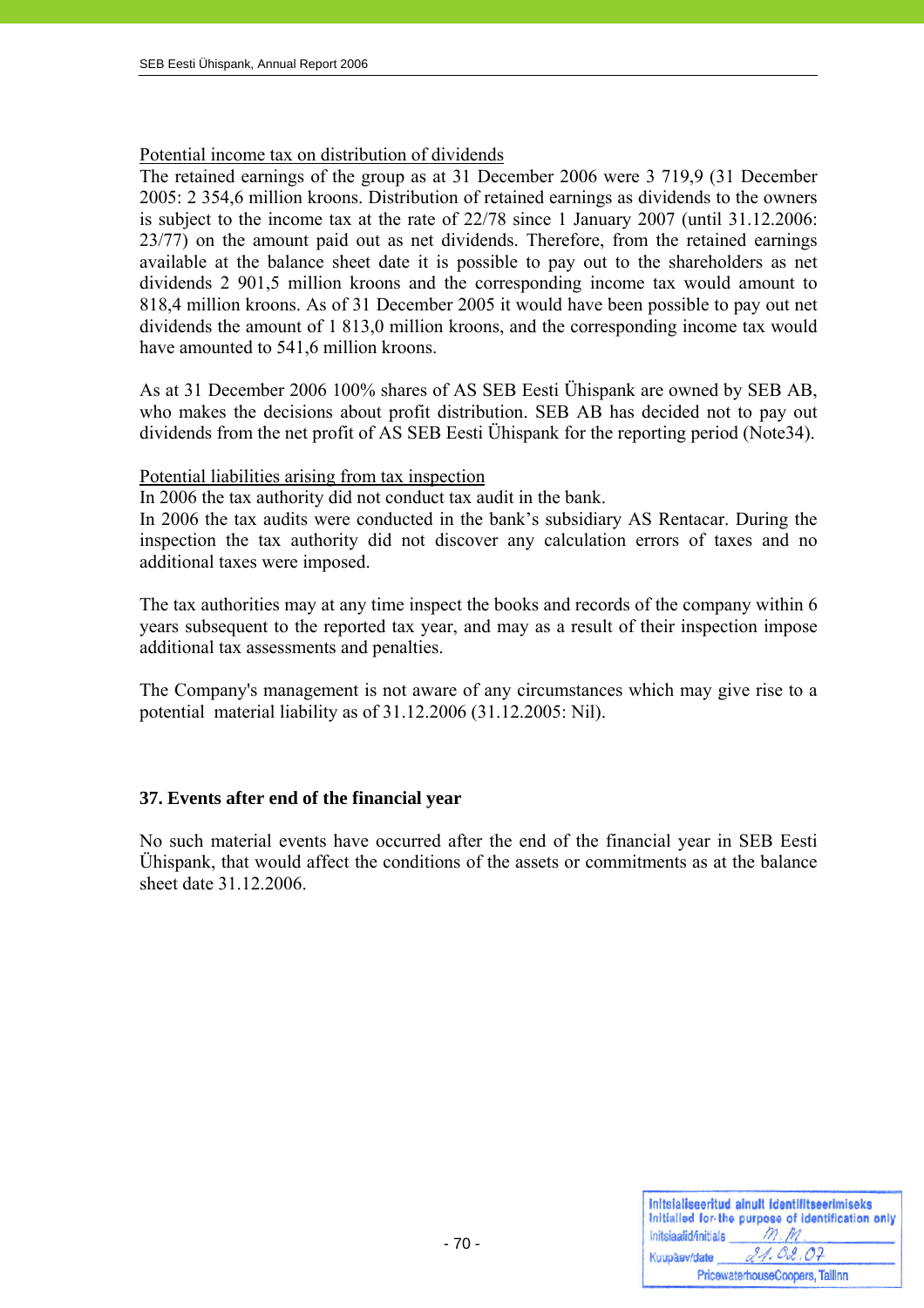| 38. Related parties |                                                                                                                                                                                                                                                                            |             |             |
|---------------------|----------------------------------------------------------------------------------------------------------------------------------------------------------------------------------------------------------------------------------------------------------------------------|-------------|-------------|
|                     | (millions of EEK)                                                                                                                                                                                                                                                          | 31.12.06    | 31.12.05    |
| persons.            | Loans to members of management board of credit institution and internal audit manager, also<br>their confidants and commercial undertakings, controlled jointly or severally by the mentioned                                                                              | 10.8        | 13.3        |
|                     | Contingent liabilities to members of management board of credit institution and internal audit<br>manager, also their confidants and commercial undertakings, controlled jointly or severally by<br>the mentioned persons (credit lines and commitments to extend credit). | 0.5         | 0.8         |
|                     | Deposits of members of management board of credit institution and internal audit manager, also<br>their confidants and commercial undertakings, controlled jointly or severally by the mentioned                                                                           |             |             |
| persons.            |                                                                                                                                                                                                                                                                            | 15.2        | 6.5         |
|                     | Loans to parent company                                                                                                                                                                                                                                                    | 1,275.8     | 1,603.0     |
|                     | Due to parent company                                                                                                                                                                                                                                                      | $-28,550.4$ | $-15,042.8$ |
|                     | incl. subordinated liabilities                                                                                                                                                                                                                                             | $-1,838.5$  | $-1,048.3$  |
|                     | Contingent assets and commitments to parent company                                                                                                                                                                                                                        | 1,908.5     | 1,493.5     |
|                     | Contingent liabilities and commitments to parent company                                                                                                                                                                                                                   | $-1,876.4$  | $-2,633.1$  |
|                     | Loans to enterprises of parent company's consolidation group                                                                                                                                                                                                               | 64.5        | 130.3       |
|                     | Due to enterprises of parent company's consolidation group                                                                                                                                                                                                                 | $-42.4$     | $-21.9$     |
|                     | Contingent assets and commitments to enterprises of parent company's consolidation group                                                                                                                                                                                   | 7.8         | 87.6        |
|                     | Contingent liabilities and commitments to enterprises of parent company's consolidation group                                                                                                                                                                              | $-7.8$      | $-87.6$     |
|                     | Interest income from parent company                                                                                                                                                                                                                                        | 16.1        | 40.7        |
|                     | Interest expence to parent company                                                                                                                                                                                                                                         | $-788.4$    | $-343.9$    |
|                     | Commission income from parent company                                                                                                                                                                                                                                      | 18.7        | 3.0         |
|                     | Commission expences to parent company                                                                                                                                                                                                                                      | $-1.0$      | $-0.2$      |
|                     | Interest income from enterprises of parent company's consolidation group                                                                                                                                                                                                   | 1.2         | 0.7         |
|                     | Interest expence to enterprises of parent company's consolidation group                                                                                                                                                                                                    | $-0.5$      | $-0.2$      |
|                     | Commission income from enterprises of parent company's consolidation group                                                                                                                                                                                                 | 15.3        | 14.3        |
|                     | Commission expences to enterprises of parent company's consolidation group                                                                                                                                                                                                 | $-10.9$     | $-4.2$      |

Interest rates of the loans given to related parties do not differ materially from interest rates of the loans to customers. Transactions with related parties have been based on market terms.

Related parties are:

- parent company

- subsidiaries of parent company;

- associates of parent company;

- associates of the Group;

- members of management board of credit institution and internal audit manager, also their confidants

and commercial undertakings, controlled jointly or severally by the mentioned persons.

|                                                                                        | 2006 | 2005 |
|----------------------------------------------------------------------------------------|------|------|
| Salaries and other benefits to the management in AS SEB Eesti Unispank                 |      |      |
| Members of management board                                                            | 11.5 | 8.8  |
| - salaries                                                                             | 10.3 | 6.1  |
| - termination benefits to the management leaving the group                             | 0.7  | 2.2  |
| - other benefits to the key management                                                 | 0.5  | 0.5  |
| Members of supervisory board                                                           | 0.0  | 2.9  |
| Salaries and other benefits to the management in subsidiaries of AS SEB Eesti Unispank |      |      |
| Members of management board                                                            | 10.3 | 9.3  |
| - salaries                                                                             | 9.9  | 9.3  |
| - termination benefits to the management leaving the group                             | 0.4  | 0.0  |
| - other benefits to the key management                                                 | 0.0  | 0.0  |
| Members of supervisory board                                                           | 0.0  | 0.0  |

#### **Compensation upon termination of the agreement concluded with a management board member**

The bank's management board members are paid a compensation amounting to 12-month remuneration if they are not reelected as management board members or if the management board member refuses to accept the position offered under employment contract in AS SEB Eesti Ühispank or a company belonging to the same consolidation group with AS SEB Eesti Ühispank.

| Initsiaalid/initials            | Initsialiseeritud ainult identifitseerimiseks<br>Initialled for the purpose of identification only<br>m.m |  |
|---------------------------------|-----------------------------------------------------------------------------------------------------------|--|
| Kuupäev/date                    | 24.02.07                                                                                                  |  |
| PricewaterhouseCoopers, Tallinn |                                                                                                           |  |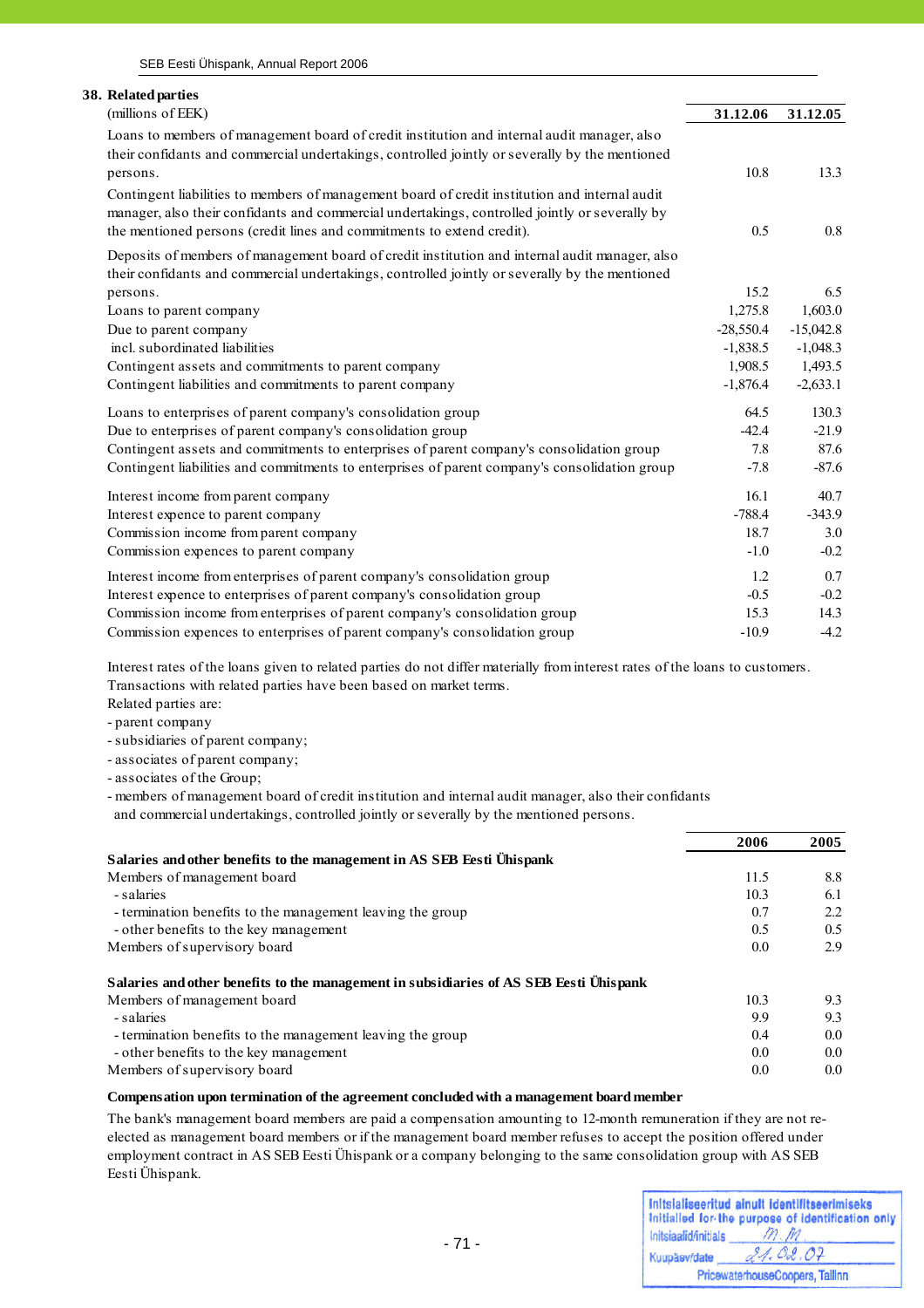# **39. Legal disputes**

There are no outstanding legal disputes from which AS SEB Eesti Ühispank Group could suffer major losses. A client has filed a claim in amount of 12.8 million kroons against SEB Eesti Ühispank. No provision has been made in connection with this claim in 2006. In January 2007, the court delivered a judgement, which was unfavourable for the group, i.e. the court demanded payment of the entire amount from the group. After announcement of the judgement, the group made a 100% special provision. The group has appealed the decision and it is likely that the decision of the court of first instance will be changed.

# **40. Provided security**

Pursuant to 3 Housing Loan agreements, concluded between AS SEB Eesti Ühispank and EBRD on 25.07.1997, AS SEB Ühispank pledged to EBRD its claims against the clients arising from the housing loan agreements concluded with clients by AS SEB Eesti Ühispank within the Housing Loan project of EBRD. AS SEB Eesti Ühispank also pledged to EBRD the pledges and mortgages established as security to the aforementioned loans in favour of AS SEB Eesti Ühispank. The EBRD Housing Loan balance as at 31.12.2006 was 721,823.85 EUR, interest LIBOR + 1% (31.12.2005: 1,443,647).

| Initsiaalid/initials | Initsialiseeritud ainuit identifitseerimiseks<br>Initialled for the purpose of identification only<br>m.m |
|----------------------|-----------------------------------------------------------------------------------------------------------|
| Kuupäev/date         | 24.02.07                                                                                                  |
|                      | PricewaterhouseCoopers, Tallinn                                                                           |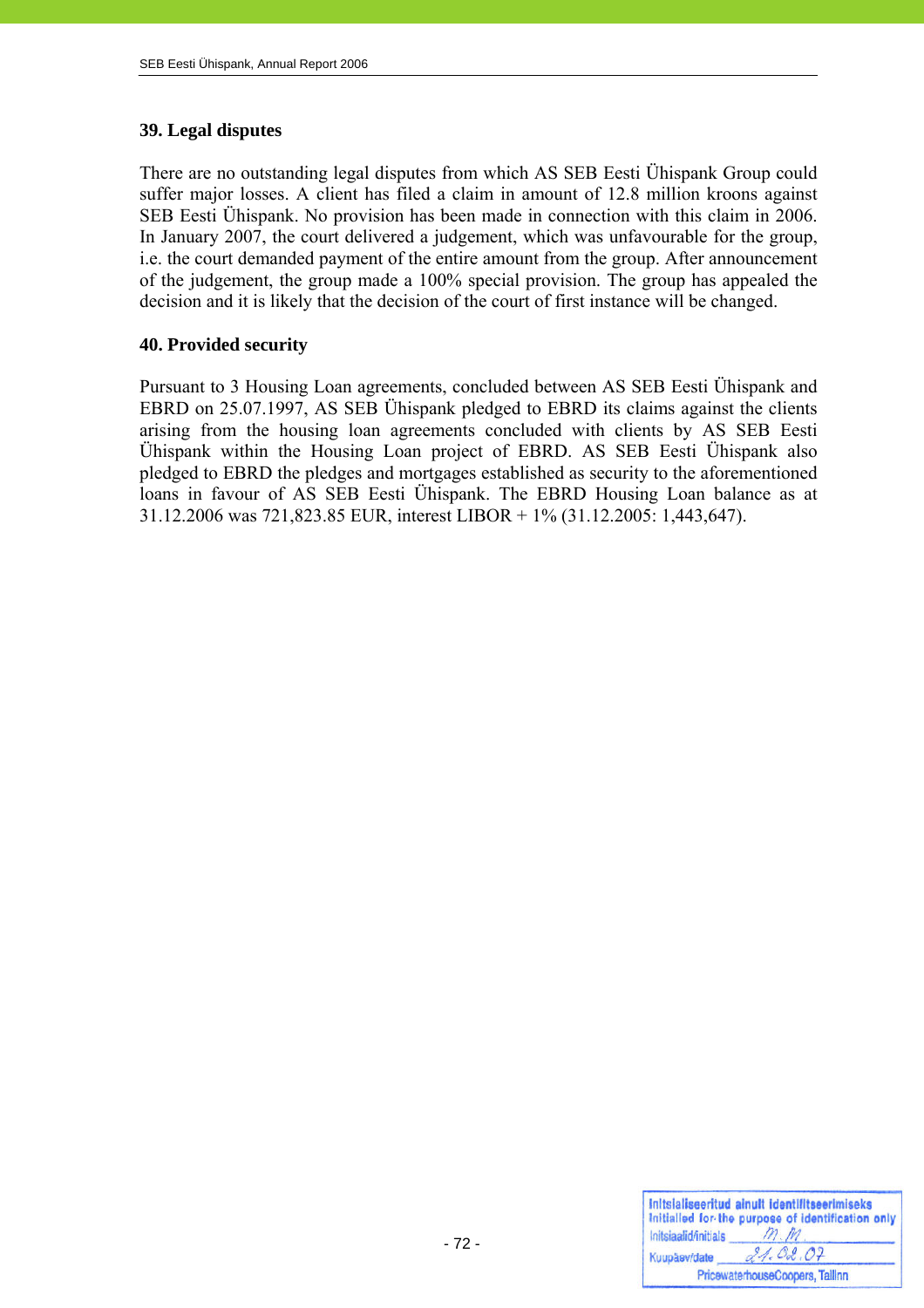# **41. Primary statements of parent company as a separate entity**

# **1. Income Statement, Bank Bank** (millions of EEK) **2006 2005** *Interest and similar income 2,102.6 1,285.0 Interest expenses and similar charges -1,138.1 -605.4* Net Interest Income 964.5 679.6 *Fee and commission income 712.3 563.5 Fee and commission expense -225.8 -177.2* Net income from fees and commissions 486.5 386.4 Income from foreign exchange (net) 123.9 94.6 28.8 12.5 Income from dividends 0.4 0.9 Gains less losses from investment securities 3.9 11.4 Other income 62.8 27.9 Personnel expenses -442.2 -373.1 Other expenses  $-254.0$  -263.6 Depreciation, amortization and impairment of tangible and intangible a -56.7 -63.8 **Profit before impairment losses on loans and advances 917.9 512.8** Impairment losses on loans and advances -4.9 24.1 **Profit before tax** 913.0 536.9 Income tax  $0.0$  0.0 0.0 **Net profit for the year 913.0 536.9** Attributable to the sole equity holder 913.0 536.9 Gains less losses from trading and financial assets at fair value through profit and loss at inception

| Initsiaalid/initials | Initsialiseeritud ainuit identifitseerimiseks<br>Initialled for the purpose of identification only<br>m.m |
|----------------------|-----------------------------------------------------------------------------------------------------------|
| Kuupäev/date         | 24.02.07<br>PricewaterhouseCoopers, Tallinn                                                               |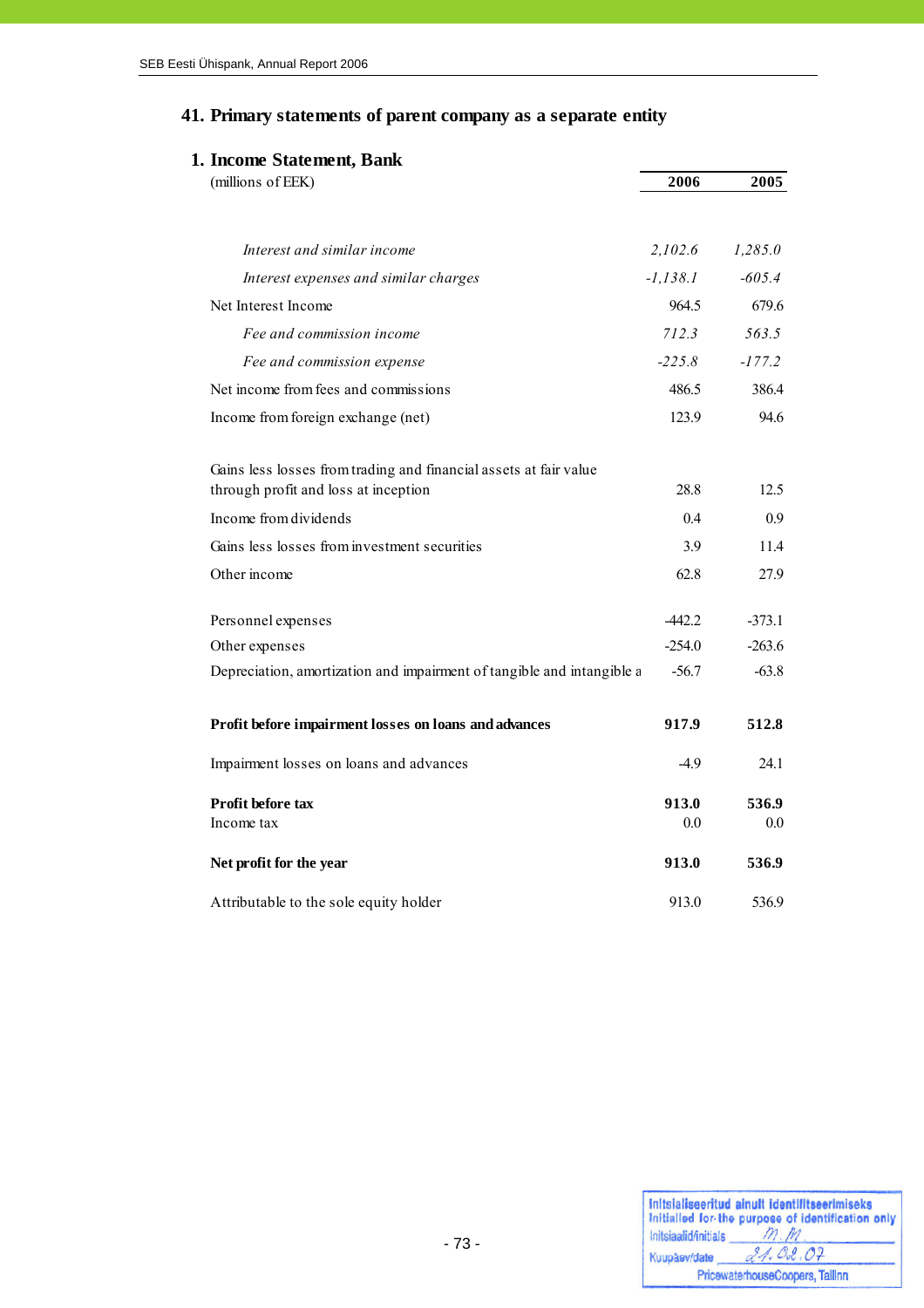| 2. Balance Sheet, Bank<br>(millions of EEK)    | 31.12.06 | 31.12.05 |
|------------------------------------------------|----------|----------|
| <b>ASSETS</b>                                  |          |          |
| Cash                                           | 667.9    | 526.1    |
| Balances with central bank                     | 2,412.8  | 2,231.1  |
| Loans and advances to credit institutions      | 1,937.5  | 1,901.9  |
| Loans and advances to customers                | 49,114.4 | 32,939.3 |
| Securities                                     | 2,669.0  | 611.7    |
| Investments in associates and subsidiaries     | 323.8    | 359.6    |
| Intangible assets                              | 387.1    | 391.5    |
| Tangible assets                                | 117.4    | 261.9    |
| Investment properties                          | 0.0      | 85.6     |
| Other assets                                   | 579.5    | 243.4    |
| Accrued income and prepaid expenses            | 273.8    | 167.5    |
| <b>TOTAL ASSETS</b>                            | 58,483.2 | 39,719.6 |
| <b>LIABILITIES AND SHAREHOLDERS' EQUITY</b>    |          |          |
| Due to credit institutions                     | 17,284.2 | 6,463.3  |
| Due to customers                               | 33,337.4 | 27,387.5 |
| Government lending funds and foreign aid funds | 39.2     | 48.9     |
| Issued debt securities                         | 309.3    | 299.2    |
| Other financial liabilities                    | 772.4    | 615.4    |
| Accrued expenses and deferred income           | 348.6    | 215.0    |
| Provisions                                     | 0.8      | 0.8      |
| Subordinated loans                             | 1,830.7  | 1,048.3  |
| Total Liabilities                              | 53,922.6 | 36,078.4 |
| Share capital                                  | 665.6    | 665.6    |
| Share premium                                  | 1,346.6  | 1,346.6  |
| Other reserves                                 | 304.9    | 298.5    |
| Retained earnings                              | 2,243.5  | 1,330.5  |
| Total shareholders' equity                     | 4,560.6  | 3,641.2  |
| TOTAL LIABILITIES AND SHAREHOLDERS' EQUITY     | 58,483.2 | 39,719.6 |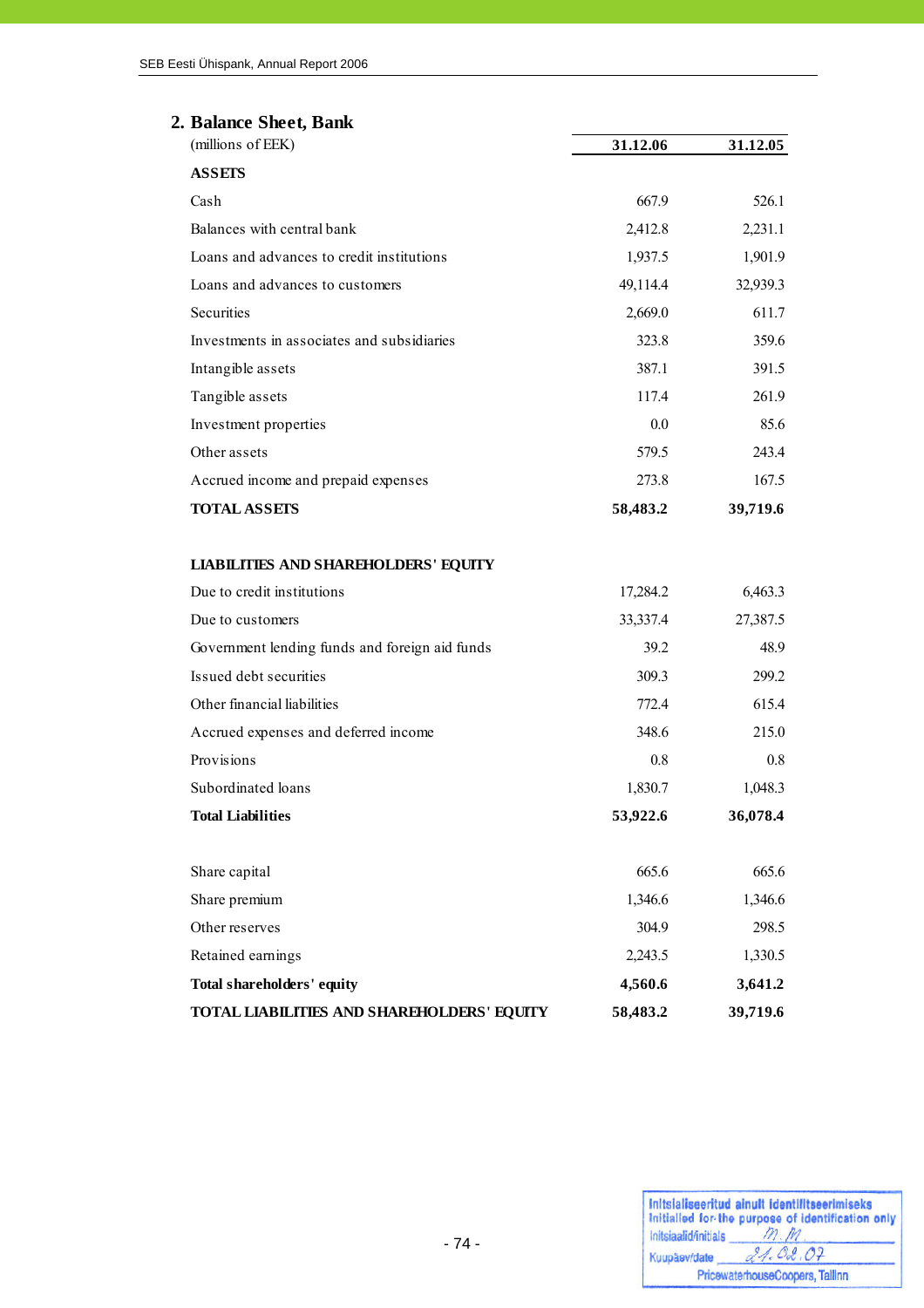# **3. Cash Flow Statement, Bank**

(millions of EEK)

|                                                                             | 2006        | 2005       |
|-----------------------------------------------------------------------------|-------------|------------|
| <b>L</b> Cash flows from operating activities                               |             |            |
| Interest received                                                           | 1,947.7     | 1,201.0    |
| Interest paid                                                               | $-923.0$    | $-500.5$   |
| Dividends received                                                          | 0.4         | 0.9        |
| Fee and commission received                                                 | 712.3       | 563.5      |
| Net trading income and other operating income                               | $-8.3$      | $-60.9$    |
| Personnel expenses and other operating expenses                             | $-681.5$    | $-607.3$   |
| Revaluation adjustments                                                     | 6.4         | $-5.2$     |
| Cash flows from operating profits before changes in the                     |             |            |
| operating assets and liabilities                                            | 1,054.0     | 591.5      |
| Changes in operating assets:                                                |             |            |
| Loans and advances to credit institutions                                   | $-19.3$     | $-214.9$   |
| Loans and advances to customers                                             | $-16,179.1$ | $-5,335.5$ |
| Other assets                                                                | 53.4        | 23.1       |
| <b>Changes of operating liabilities:</b>                                    |             |            |
| Due to credit institutions                                                  | 10,955.2    | $-3,326.8$ |
| Due to customers                                                            | 5,950.0     | 8,695.1    |
| Government and foreign aid funds                                            | $-9.7$      | $-16.5$    |
| Other liabilities                                                           | $-58.9$     | $-143.0$   |
| Cash flow from operating activities                                         | 1,745.6     | 273.0      |
| II. Cash flows from investing activities                                    |             |            |
| Purchase of investment portfolio securities                                 | $-16.1$     | $-3.2$     |
| Proceeds from sale of investment portfolio securities                       | 1.4         | 253.6      |
| Proceeds from sale and liquidation of subsidaries                           | 38.9        | 0.0        |
| Purchase of associates                                                      | $-7.0$      | $-0.6$     |
| Proceeds from sale and liquidation of associates                            | 0.0         | 16.3       |
| Purchase of investment properties, tangible and intangible assets           | $-39.0$     | $-56.2$    |
| Proceeds from sale of investment properties, tangible and intangible assets | 13.0        | 5.6        |
| Cash flow from investing activities                                         | $-8.8$      | 215.5      |
| III. Cash flows from financing activities                                   |             |            |
| Proceeds from debt securities (issuing)                                     | 764.6       | 293.2      |
| Repurchasing of debt securities                                             | $-754.5$    | $-751.2$   |
| Proceeds from subordinated loans                                            | 782.4       | 782.3      |
| <b>Cash flow from financing activities</b>                                  | 792.5       | 324.3      |
| Effect of exchange rate changes on cash and cash equivalents                | 0.2         | $0.0\,$    |
| Net increase in cash and cash equivalents                                   | 2,529.5     | 812.8      |
| Cash and cash equivalents at beginning of period                            | 5,069.2     | 4,256.4    |
| Cash and cash equivalents at end of period                                  | 7,598.7     | 5,069.2    |
|                                                                             |             |            |
| Cash and cash equivalents includes:                                         | 31.12.06    | 31.12.05   |
| Cash on hand                                                                | 667.9       | 526.1      |
| Balances with the central bank                                              | 2,412.8     | 2,231.1    |
| Liquid deposits in other credit institutions                                | 1,878.6     | 1,729.0    |
| Trading- and liquidity portfolio                                            | 2,639.4     | 583.0      |
| <b>Total</b>                                                                | 7,598.7     | 5,069.2    |

All cash eqivalents are freely available for use by the group with maturity of less than 3 months.

| Initsiaalid/initials | Initsialiseeritud ainult identifitseerimiseks<br>Initialled for the purpose of identification only<br>m.m |
|----------------------|-----------------------------------------------------------------------------------------------------------|
| Kuupäev/date         | 24.02.07                                                                                                  |
|                      | PricewaterhouseCoopers, Tallinn                                                                           |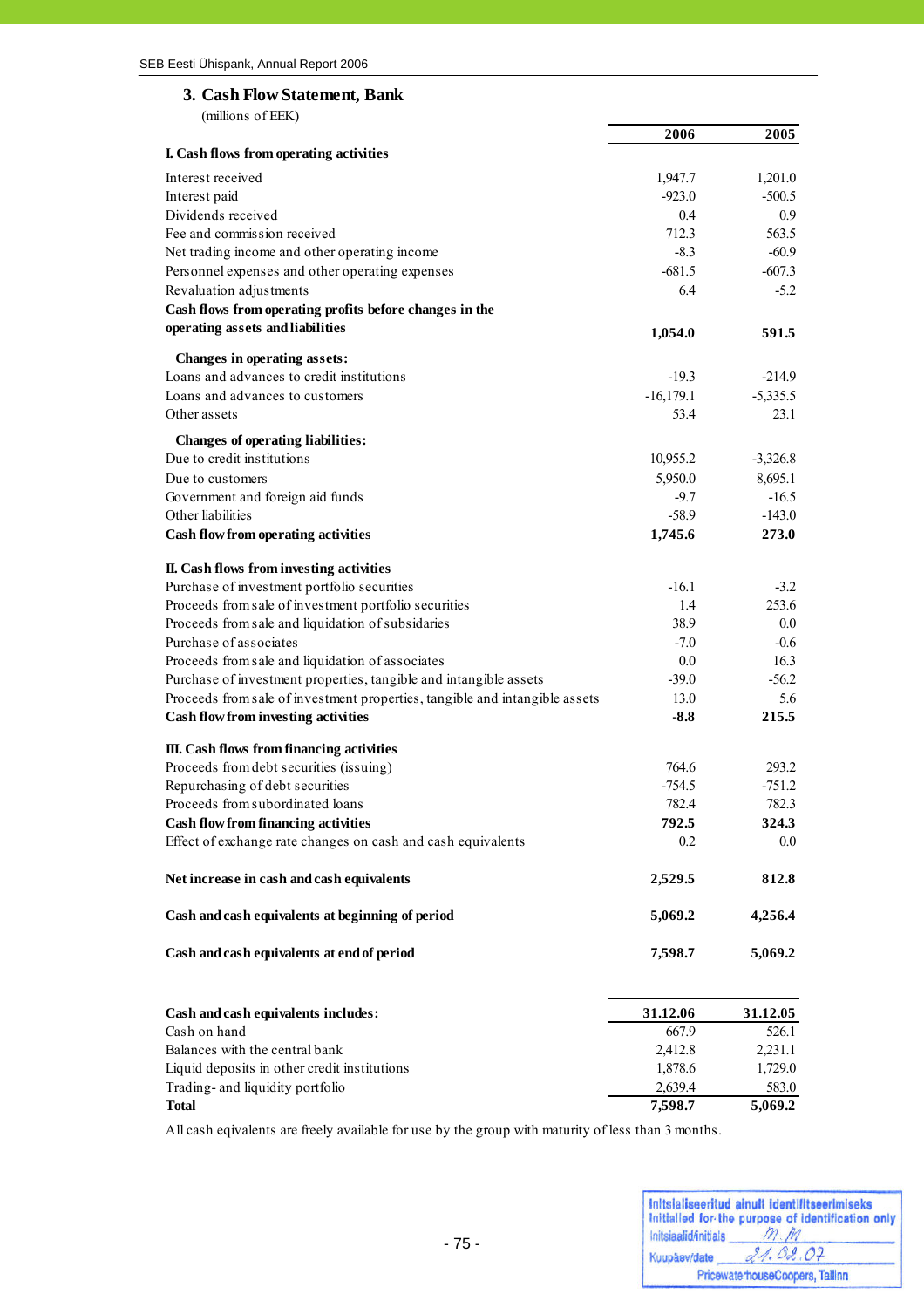# **4. Changes in Shareholders' Equity, Bank**

(millions of EEK)

|                                                                                          | <b>Share</b><br>capital<br>(Note | <b>Share</b> | Other<br>reserves | <b>Translation</b> | <b>Retained</b> | <b>Total share-</b><br>holders' |
|------------------------------------------------------------------------------------------|----------------------------------|--------------|-------------------|--------------------|-----------------|---------------------------------|
|                                                                                          | 33)                              | premium      | (Note 35)         | reserve            | earnings        | equity                          |
| <b>Year beginning 01.01.2005</b>                                                         | 665.6                            | 1,346.6      | 298.5             | 5.2                | 798.8           | 3,109.5                         |
| Revaluation of securities                                                                | 0.0                              | 0.0          | 0.0               | $-5.2$             | 0.0             | $-5.2$                          |
| Profit for the year                                                                      | 0.0                              | 0.0          | 0.0               | 0.0                | 536.9           | 536.9                           |
| <b>Final balance 31.12.2005</b>                                                          | 665.6                            | 1,346.6      | 298.5             | 0.0                | 1,330.5         | 3,641.2                         |
| Book value of holdings under control or                                                  |                                  |              |                   |                    |                 |                                 |
| significant influence                                                                    | 0.0                              | 0.0          | 0.0               | 0.0                | 0.0             | $-359.6$                        |
| Value of holdings under control or significant                                           |                                  |              |                   |                    |                 |                                 |
| influence, calculated by equity method                                                   | 0.0                              | 0.0          | 0.0               | 0.0                | 0.0             | 1,402.3                         |
| Adjusted unconsolidated equity as at 31.12.2005                                          | 665.6                            | 1,346.6      | 298.5             | 0.0                | 1,330.5         | 4,683.9                         |
| Year beginning 01.01.2006                                                                | 665.6                            | 1,346.6      | 298.5             | 0.0                | 1,330.5         | 3,641.2                         |
| Revaluation of securities                                                                | 0.0                              | 0.0          | 0.0               | 6.4                | 0.0             | 6.4                             |
| Profit for the year                                                                      | 0.0                              | 0.0          | 0.0               | 0.0                | 913.0           | 913.0                           |
| <b>Final balance 31.12.2006</b>                                                          | 665.6                            | 1,346.6      | 298.5             | 6.4                | 2,243.5         | 4,560.6                         |
| Book value of holdings under control or<br>significant influence                         | 0.0                              | 0.0          | 0.0               | 0.0                | 0.0             | $-323.9$                        |
| Value of holdings under control or significant<br>influence, calculated by equity method | 0.0                              | 0.0          | 0.0               | 0.0                | 0.0             | 1,833.5                         |
| Adjusted unconsolidated equity as at 31.12.2006                                          | 665.6                            | 1,346.6      | 298.5             | 6.4                | 2,243.5         | 6,070.2                         |

| Initsiaalid/initials | initsialiseeritud ainult identifitseerimiseks<br>Initialled for the purpose of identification only<br>m. m |
|----------------------|------------------------------------------------------------------------------------------------------------|
| Kuupäev/date         | 24.02.07                                                                                                   |
|                      | PricewaterhouseCoopers, Tallinn                                                                            |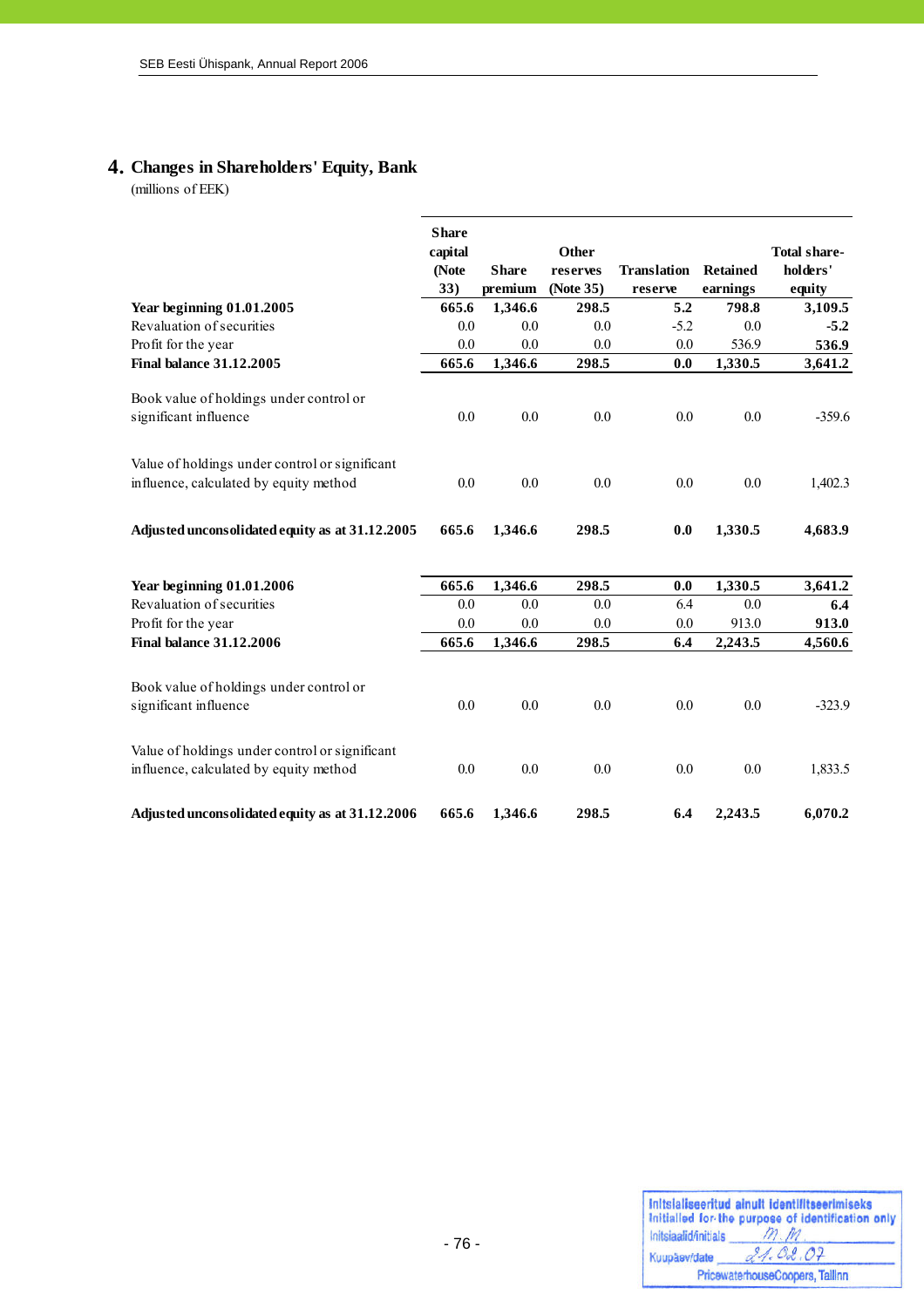

AS PricewaterhouseCoopers Pärnu mnt. 15 10141 Tallinn Estonia

Telephone +372 614 1800 Facsimile +372 614 1900 www.pwc.ee

#### **INDEPENDENT AUDITOR'S REPORT**

(Translation of the Estonian original)

To the Shareholder of AS SEB Eesti Ühispank

We have audited the accompanying consolidated financial statements of AS SEB Eesti Ühispank and its subsidiaries (the Group) which comprise the consolidated balance sheet as of 31 December 2006 and the consolidated income statement, consolidated statement of changes in equity and consolidated cash flow statement for the year then ended and a summary of significant accounting policies and other explanatory notes.

# Management Board's Responsibility for the Financial Statements

Management Board is responsible for the preparation and fair presentation of these consolidated financial statements in accordance with International Financial Reporting Standards as adopted by the European Union. This responsibility includes: designing, implementing and maintaining internal control relevant to the preparation and fair presentation of financial statements that are free from material misstatement, whether due to fraud or error; selecting and applying appropriate accounting policies; and making accounting estimates that are reasonable in the circumstances.

#### **Auditor's Responsibility**

Our responsibility is to express an opinion on these consolidated financial statements based on our audit. We conducted our audit in accordance with International Standards on Auditing. Those Standards require that we comply with ethical requirements and plan and perform the audit to obtain reasonable assurance whether the financial statements are free from material misstatement.

An audit involves performing procedures to obtain audit evidence about the amounts and disclosures in the financial statements. The procedures selected depend on the auditor's judgment, including the assessment of the risks of material misstatement of the financial statements, whether due to fraud or error. In making those risk assessments, the auditor considers internal control relevant to the entity's preparation and fair presentation of the financial statements in order to design audit procedures that are appropriate in the circumstances, but not for the purpose of expressing an opinion on the effectiveness of the entity's internal control. An audit also includes evaluating the appropriateness of accounting policies used and the reasonableness of accounting estimates made by management, as well as evaluating the overall presentation of the financial statements.

We believe that the audit evidence we have obtained is sufficient and appropriate to provide a basis for our audit opinion.

#### Opinion

In our opinion, the accompanying consolidated financial statements give a true and fair view of the financial position of the Group as of 31 December 2006, and of its financial performance and its cash flows for the year then ended in accordance with International Financial Reporting Standards as adopted by the European Union.

**Tiit Raimla** AS PricewaterhouseCoopers

Relika Mell Authorised Auditor

21 February 2007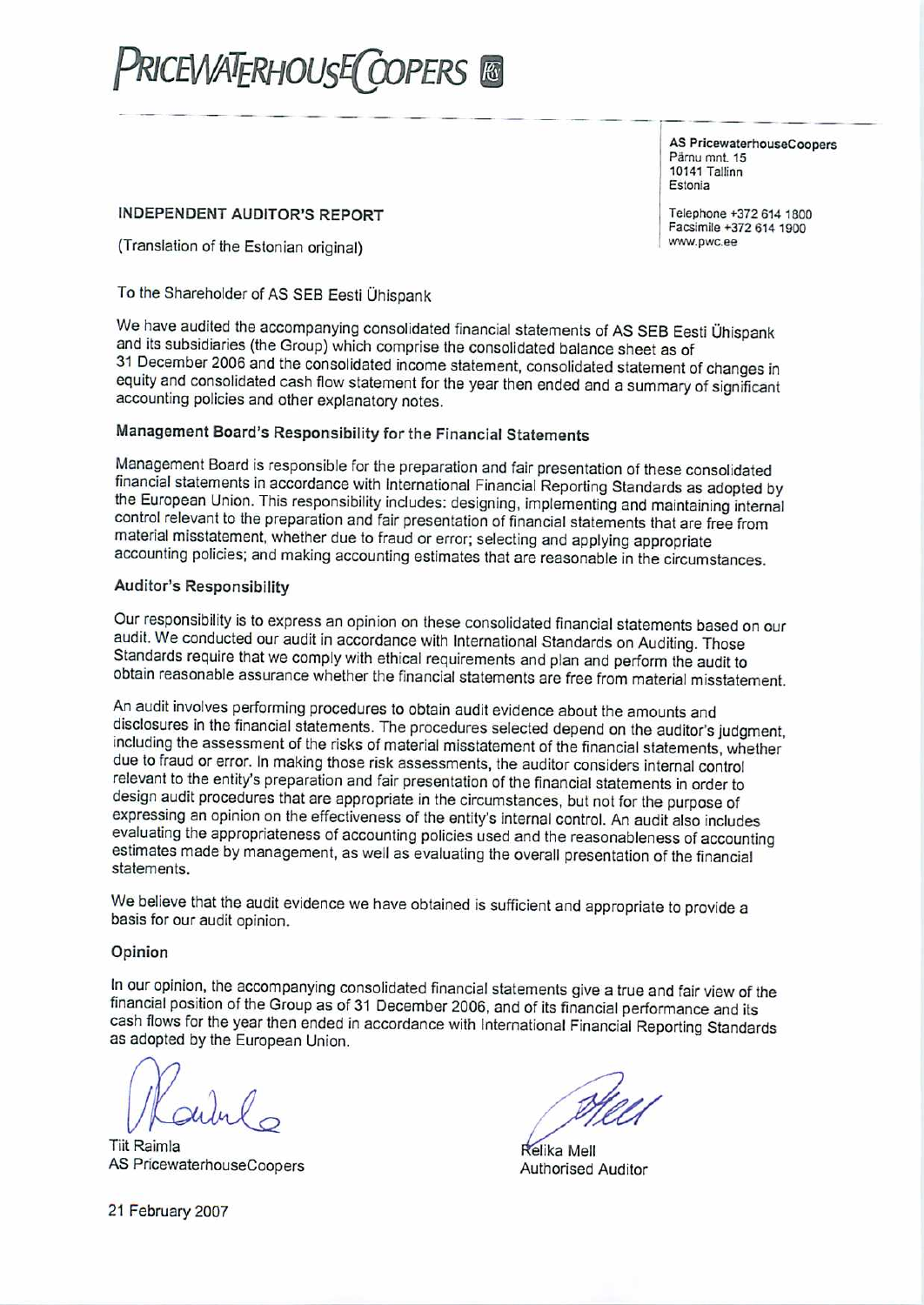# **AS SEB EESTI ÜHIPANK**  Located at Tornimäe 2, Tallinn **MANAGEMENT BOARD RESOLUTION No 28**

In Tallinn February 20, 2007

Pursuant to Paragraph 1 of Article 35 of the AS SEB Eesti Ühispank Articles of Association and Clause 2.1.4 of the Management Board bylaws, AS SEB Eesti Ühispank Management Board hereby resolves:

1. To make a proposal to the general shareholders' meeting not to distribute the profit of the financial year 2006 in the amount of 913,015,680 EEK (nine hundred and thirteen million, fifteen thousand, six hundred and eighty Estonian kroons).

2. To submit the present resolution to the Supervisory Board of AS SEB Eesti Ühispank for review.

Mart Altvee Chairman of the Management Board